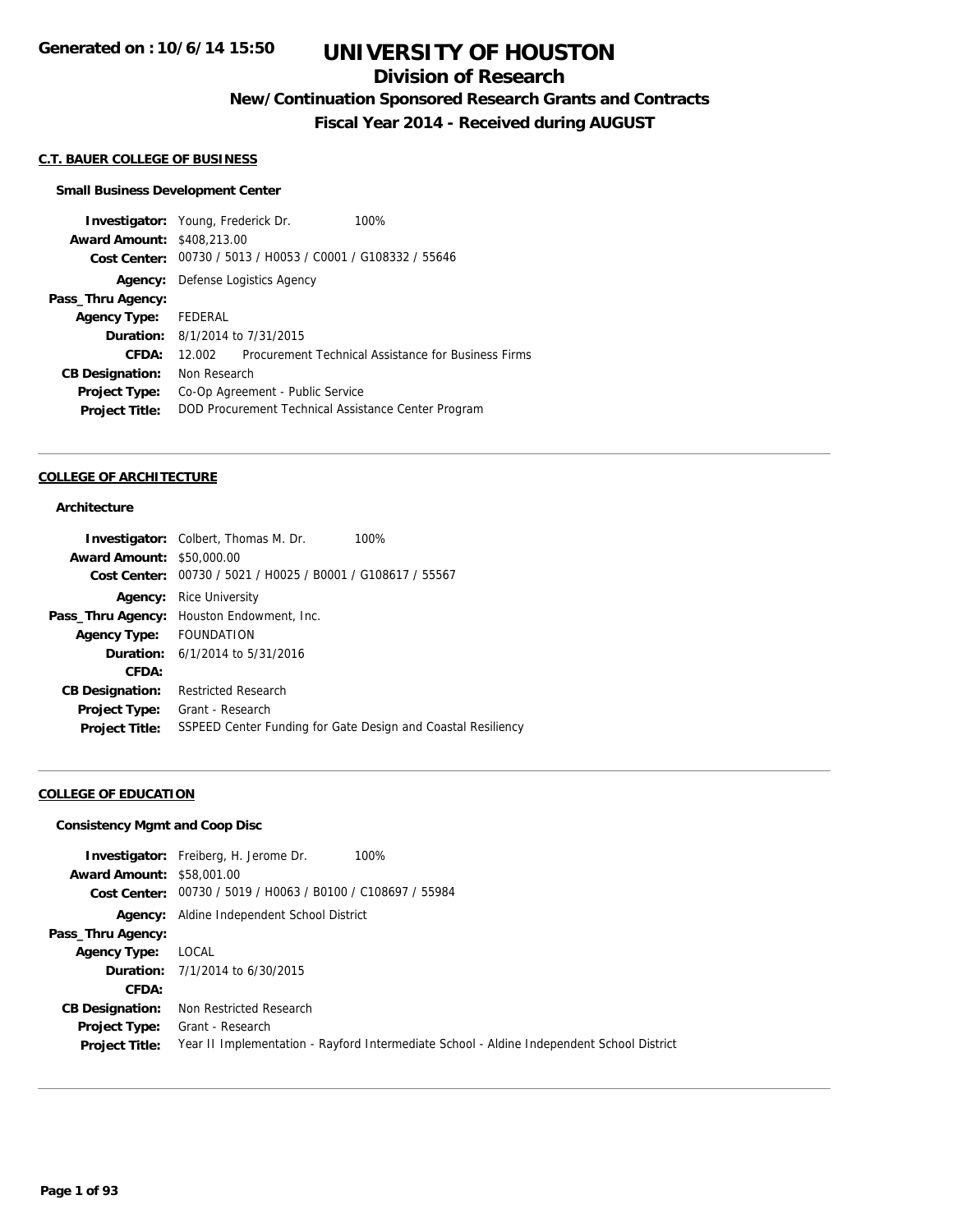### **Division of Research**

**New/Continuation Sponsored Research Grants and Contracts**

**Fiscal Year 2014 - Received during AUGUST**

#### **COLLEGE OF EDUCATION**

#### **Consistency Mgmt and Coop Disc**

**Investigator:** Freiberg, H. Jerome Dr. 100% **Award Amount:** \$86,000.00 **Cost Center:** 00730 / 5019 / H0063 / B0100 / C108690 / 55988 **Agency:** Aldine Independent School District **Pass\_Thru Agency: Agency Type:** LOCAL **Duration:** 7/1/2014 to 6/30/2015 **CFDA: CB Designation:** Non Restricted Research **Project Type:** Grant - Research **Project Title:** Year II Implementation - Davis 9th Grade School with Aldine Independent School District

#### **Curriculum and Instruction**

| <b>Investigator:</b> Lee, Mimi Dr. |                                                               | 5% |
|------------------------------------|---------------------------------------------------------------|----|
| <b>Award Amount: \$1,850.00</b>    |                                                               |    |
|                                    | Cost Center: 00730 / 5021 / H0058 / B0100 / C108486 / 55589   |    |
|                                    | Agency: Houston A+ Challenge (previously Annenburg Challenge) |    |
| Pass_Thru Agency:                  |                                                               |    |
| Agency Type: NON PROFIT            |                                                               |    |
|                                    | <b>Duration:</b> $5/1/2014$ to $8/31/2015$                    |    |
| CFDA:                              |                                                               |    |
| <b>CB Designation:</b>             | Non Restricted Research                                       |    |
| <b>Project Type:</b>               | Grant - Research                                              |    |
| <b>Project Title:</b>              | UH A+ Challenge Network 2.0                                   |    |
|                                    |                                                               |    |

|                                  | 25%<br><b>Investigator:</b> Dominey, Wallace Dr.                                                                   |
|----------------------------------|--------------------------------------------------------------------------------------------------------------------|
| <b>Award Amount: \$13,125.00</b> |                                                                                                                    |
| <b>Cost Center:</b>              | 00730 / 5013 / H0064 / B0001 / G107396 / 54095                                                                     |
|                                  | <b>Agency:</b> University of Wisconsin                                                                             |
|                                  | Pass_Thru Agency: National Science Foundation                                                                      |
| <b>Agency Type:</b>              | FEDERAL                                                                                                            |
|                                  | <b>Duration:</b> 8/15/2013 to 7/31/2015                                                                            |
| CFDA:                            | 47.076 Education and Human Resources                                                                               |
| <b>CB Designation:</b>           | <b>Restricted Research</b>                                                                                         |
| <b>Project Type:</b>             | Grant - Research                                                                                                   |
| <b>Project Title:</b>            | The CIRTL Network: 25 Research Universities Preparing a National Faculty to Advance STEM Undergraduate<br>Learning |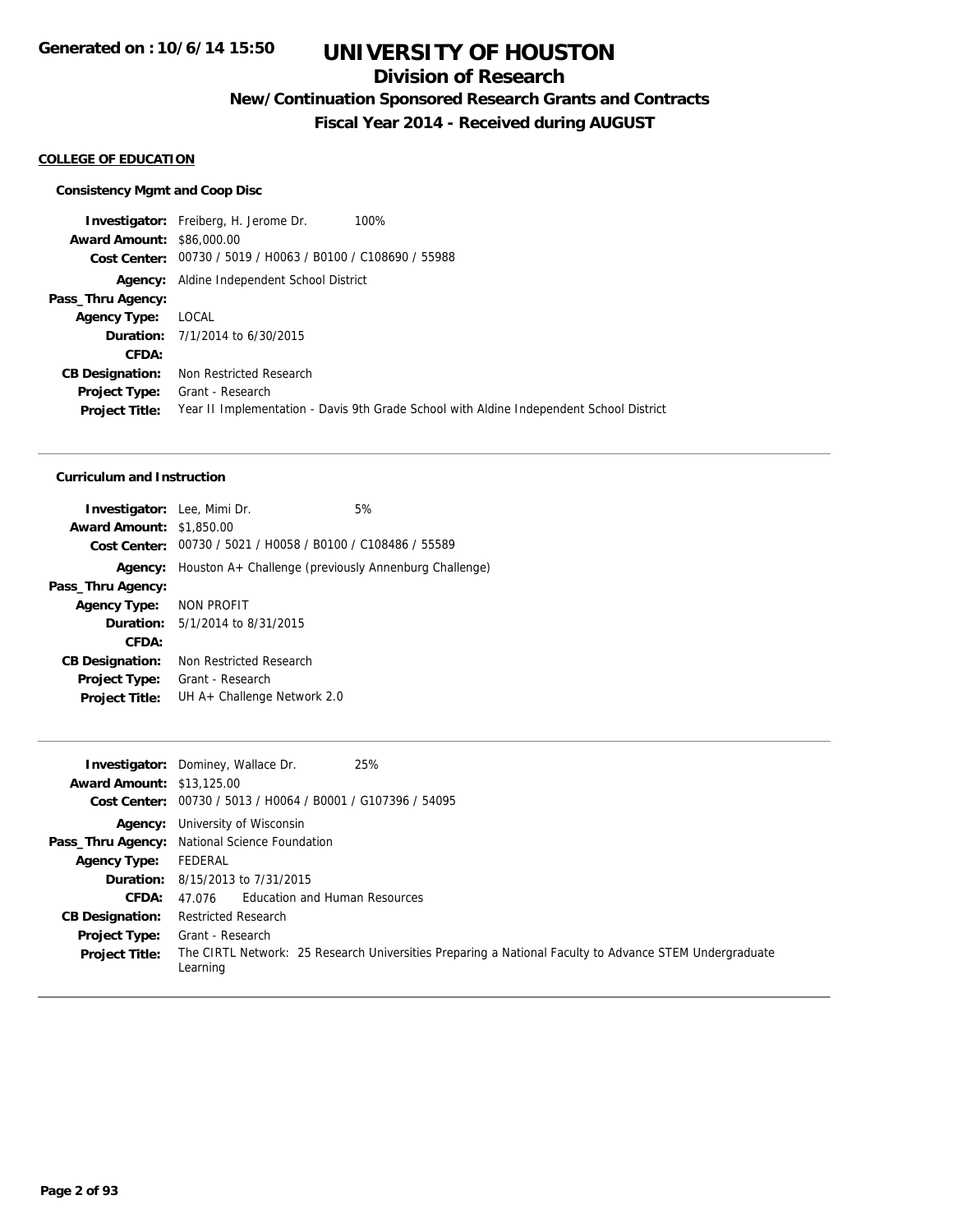### **Division of Research**

**New/Continuation Sponsored Research Grants and Contracts**

**Fiscal Year 2014 - Received during AUGUST**

#### **COLLEGE OF EDUCATION**

#### **Curriculum and Instruction**

|                                  | <b>Investigator:</b> Freiberg, H. Jerome Dr.<br>13%         |
|----------------------------------|-------------------------------------------------------------|
| <b>Award Amount: \$18,314.01</b> |                                                             |
|                                  | Cost Center: 00730 / 5013 / H0068 / H0001 / G104835 / 51809 |
|                                  | <b>Agency:</b> U.S. Department of Education                 |
| Pass_Thru Agency:                |                                                             |
| Agency Type: FEDERAL             |                                                             |
|                                  | <b>Duration:</b> 8/16/2012 to 8/15/2015                     |
| CFDA:                            | Graduate Assistance in Areas of National Need<br>84.200     |
| <b>CB Designation:</b>           | Non Research                                                |
| <b>Project Type:</b>             | Grant - Scholarship/Fellowship                              |
| <b>Project Title:</b>            | Doctoral Training in Civil Infrastructure Engineering       |

|                                 | <b>Investigator:</b> White, Cathryn Dr.               | 5% |
|---------------------------------|-------------------------------------------------------|----|
| <b>Award Amount: \$1,850.00</b> |                                                       |    |
| Cost Center:                    | 00730 / 5021 / H0058 / B0100 / C108486 / 55589        |    |
| Agency:                         | Houston A+ Challenge (previously Annenburg Challenge) |    |
| Pass_Thru Agency:               |                                                       |    |
| Agency Type: NON PROFIT         |                                                       |    |
| <b>Duration:</b>                | 5/1/2014 to 8/31/2015                                 |    |
| CFDA:                           |                                                       |    |
| <b>CB Designation:</b>          | Non Restricted Research                               |    |
| Project Type:                   | Grant - Research                                      |    |
| <b>Project Title:</b>           | UH A+ Challenge Network 2.0                           |    |

| <b>Investigator:</b> Santi, Kristi Dr. |                                                               | 5% |
|----------------------------------------|---------------------------------------------------------------|----|
| <b>Award Amount: \$1,850.00</b>        |                                                               |    |
|                                        | Cost Center: 00730 / 5021 / H0058 / B0100 / C108486 / 55589   |    |
|                                        | Agency: Houston A+ Challenge (previously Annenburg Challenge) |    |
| Pass_Thru Agency:                      |                                                               |    |
| <b>Agency Type:</b>                    | NON PROFIT                                                    |    |
|                                        | <b>Duration:</b> 5/1/2014 to 8/31/2015                        |    |
| CFDA:                                  |                                                               |    |
| <b>CB Designation:</b>                 | Non Restricted Research                                       |    |
| <b>Project Type:</b>                   | Grant - Research                                              |    |
| <b>Project Title:</b>                  | UH A+ Challenge Network 2.0                                   |    |
|                                        |                                                               |    |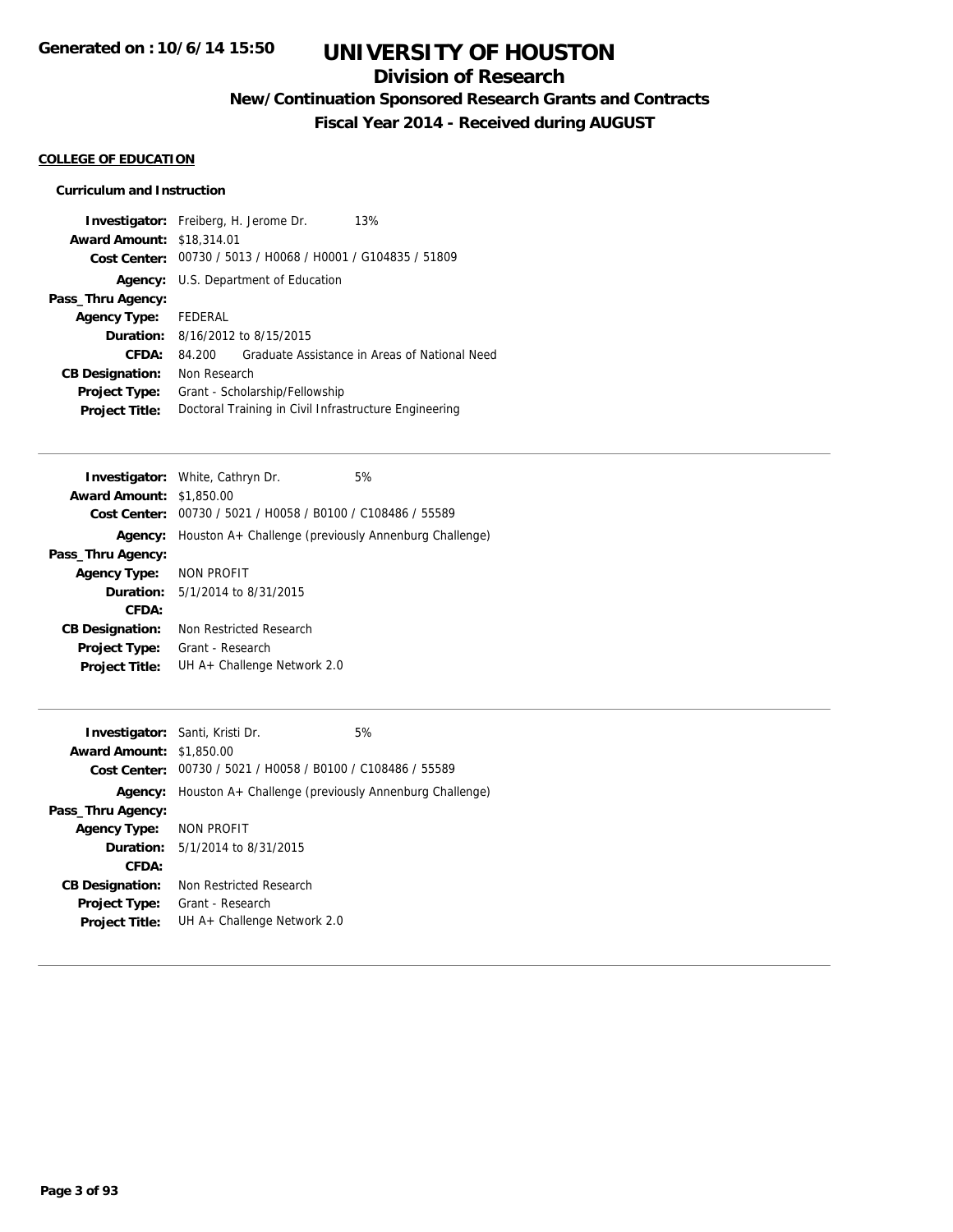## **Division of Research**

**New/Continuation Sponsored Research Grants and Contracts**

**Fiscal Year 2014 - Received during AUGUST**

#### **COLLEGE OF EDUCATION**

#### **Curriculum and Instruction**

| <b>Investigator:</b> Lee, Mimi Dr. |                                                             | 5% |
|------------------------------------|-------------------------------------------------------------|----|
| <b>Award Amount: \$1,000.00</b>    |                                                             |    |
|                                    | Cost Center: 00730 / 5021 / H0058 / B0100 / C108487 / 55594 |    |
| Agency:                            | Houston A+ Challenge (previously Annenburg Challenge)       |    |
| Pass_Thru Agency:                  |                                                             |    |
| Agency Type: NON PROFIT            |                                                             |    |
|                                    | <b>Duration:</b> $6/1/2014$ to $8/31/2015$                  |    |
| CFDA:                              |                                                             |    |
| <b>CB Designation:</b>             | Non Restricted Research                                     |    |
| <b>Project Type:</b>               | Grant - Research                                            |    |
| <b>Project Title:</b>              | $IJIH - A + IJP$                                            |    |
|                                    |                                                             |    |

|                                   | <b>Investigator:</b> Andrews, Nicole Dr.                    | 100% |
|-----------------------------------|-------------------------------------------------------------|------|
| <b>Award Amount: \$108,000.00</b> |                                                             |      |
|                                   | Cost Center: 00730 / 5021 / H0062 / B0001 / C108469 / 55625 |      |
| Agency:                           | United Way of Greater Houston                               |      |
| Pass_Thru Agency:                 |                                                             |      |
| Agency Type: NON PROFIT           |                                                             |      |
|                                   | <b>Duration:</b> 7/1/2014 to 7/1/2014                       |      |
| CFDA:                             |                                                             |      |
| <b>CB Designation:</b>            | <b>Restricted Research</b>                                  |      |
| <b>Project Type:</b>              | Grant - Research                                            |      |
| <b>Project Title:</b>             | Evaluation of United Way Bright Beginnings Program          |      |

|                                                                      | 5%                                                                                                                                                  |
|----------------------------------------------------------------------|-----------------------------------------------------------------------------------------------------------------------------------------------------|
|                                                                      |                                                                                                                                                     |
| Cost Center: 00730 / 5021 / H0058 / B0100 / C108487 / 55594          |                                                                                                                                                     |
| <b>Agency:</b> Houston A+ Challenge (previously Annenburg Challenge) |                                                                                                                                                     |
|                                                                      |                                                                                                                                                     |
|                                                                      |                                                                                                                                                     |
|                                                                      |                                                                                                                                                     |
|                                                                      |                                                                                                                                                     |
| Non Restricted Research                                              |                                                                                                                                                     |
| Grant - Research                                                     |                                                                                                                                                     |
| $I.H. A + IIP$                                                       |                                                                                                                                                     |
|                                                                      | <b>Investigator:</b> White, Cathryn Dr.<br><b>Award Amount: \$1,000.00</b><br>Agency Type: NON PROFIT<br><b>Duration:</b> $6/1/2014$ to $8/31/2015$ |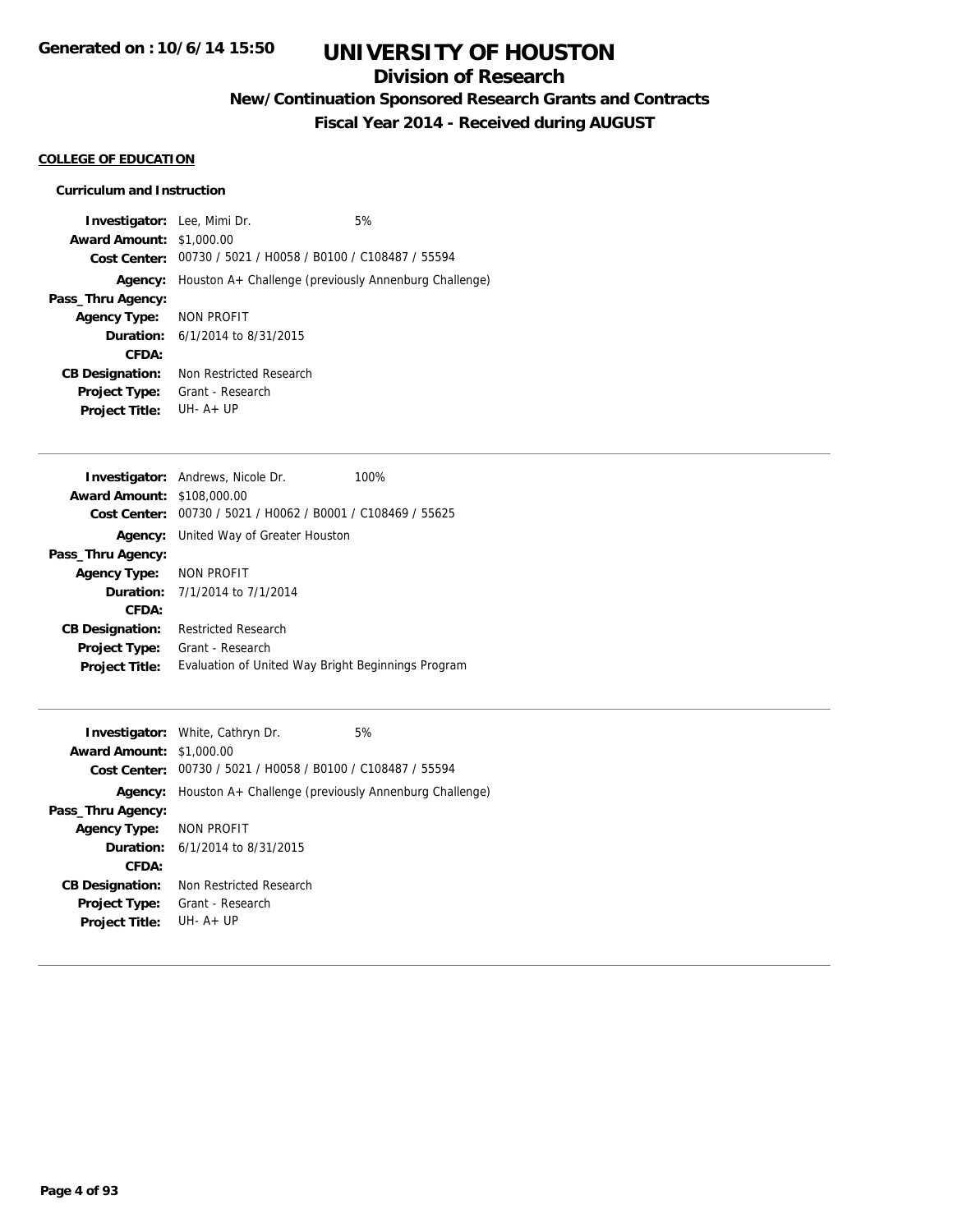### **Division of Research**

**New/Continuation Sponsored Research Grants and Contracts**

**Fiscal Year 2014 - Received during AUGUST**

#### **COLLEGE OF EDUCATION**

#### **Curriculum and Instruction**

**Investigator:** Santi, Kristi Dr. 6% **Award Amount:** \$1,000.00 **Cost Center:** 00730 / 5021 / H0058 / B0100 / C108487 / 55594 **Agency:** Houston A+ Challenge (previously Annenburg Challenge) **Pass\_Thru Agency: Agency Type:** NON PROFIT **Duration:** 6/1/2014 to 8/31/2015 **CFDA: CB Designation:** Non Restricted Research **Project Type:** Grant - Research **Project Title:** UH- A+ UP

#### **Dean, Education**

|                                  | <b>Investigator:</b> Hawkins, Jacqueline Dr.<br>45%         |
|----------------------------------|-------------------------------------------------------------|
| <b>Award Amount: \$16,650.00</b> |                                                             |
|                                  | Cost Center: 00730 / 5021 / H0058 / B0100 / C108486 / 55589 |
| Agency:                          | Houston A+ Challenge (previously Annenburg Challenge)       |
| Pass_Thru Agency:                |                                                             |
| <b>Agency Type:</b>              | NON PROFIT                                                  |
|                                  | <b>Duration:</b> $5/1/2014$ to $8/31/2015$                  |
| CFDA:                            |                                                             |
| <b>CB Designation:</b>           | Non Restricted Research                                     |
| <b>Project Type:</b>             | Grant - Research                                            |
| <b>Project Title:</b>            | UH $A+$ Challenge Network 2.0                               |
|                                  |                                                             |

| 10%<br><b>Investigator:</b> McPherson, Robert H. Dean<br><b>Award Amount: \$2,000.00</b><br>00730 / 5021 / H0058 / B0100 / C108487 / 55594<br>Cost Center: |
|------------------------------------------------------------------------------------------------------------------------------------------------------------|
| Houston A+ Challenge (previously Annenburg Challenge)                                                                                                      |
|                                                                                                                                                            |
| NON PROFIT                                                                                                                                                 |
| <b>Duration:</b> $6/1/2014$ to $8/31/2015$                                                                                                                 |
|                                                                                                                                                            |
| Non Restricted Research                                                                                                                                    |
| Grant - Research                                                                                                                                           |
| $I.H. A + IIP$                                                                                                                                             |
|                                                                                                                                                            |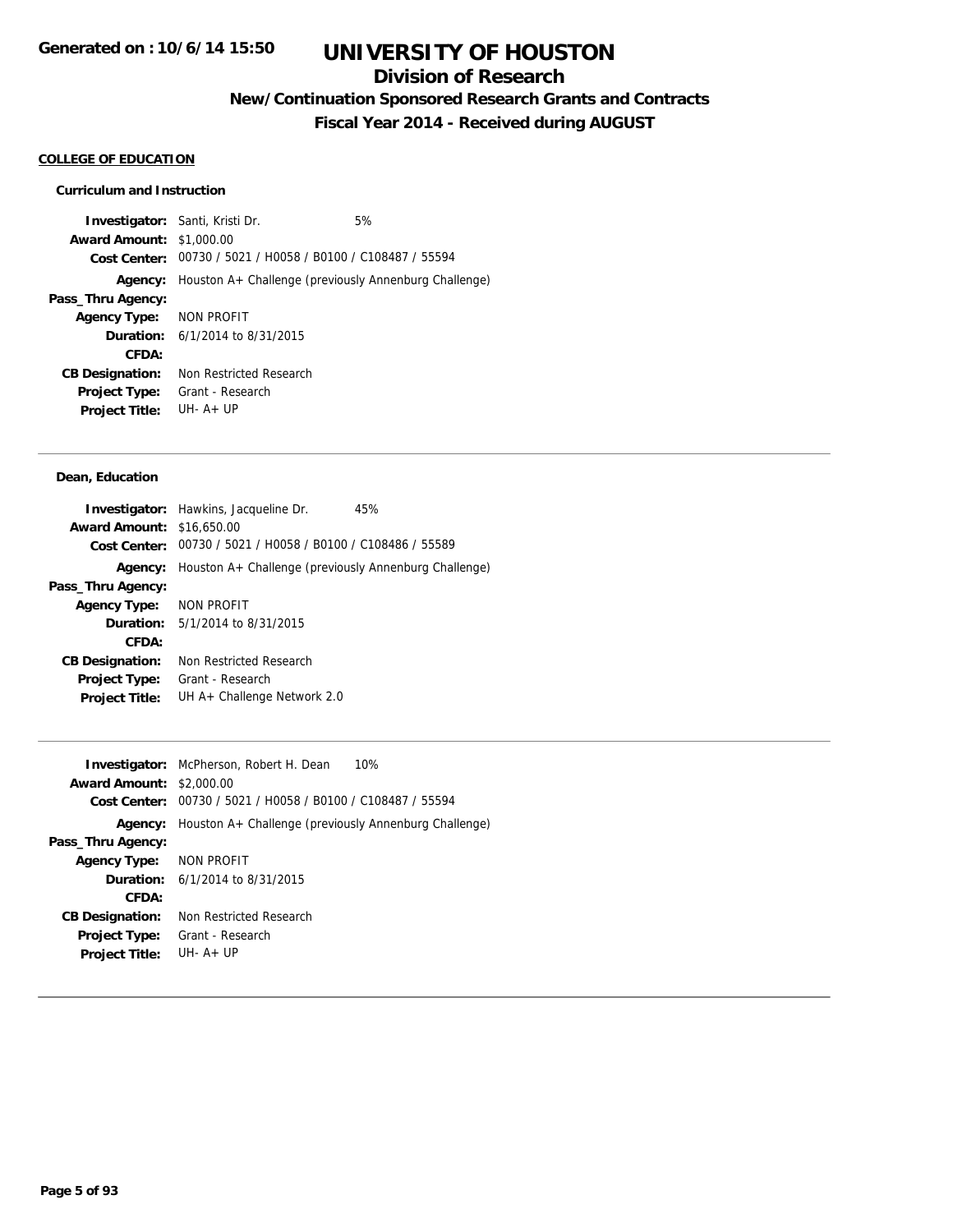### **Division of Research**

## **New/Continuation Sponsored Research Grants and Contracts**

**Fiscal Year 2014 - Received during AUGUST**

#### **COLLEGE OF EDUCATION**

#### **Dean, Education**

| <b>Award Amount: \$9,000.00</b> | <b>Investigator:</b> Hawkins, Jacqueline Dr.<br>Cost Center: 00730 / 5021 / H0058 / B0100 / C108487 / 55594 | 45% |
|---------------------------------|-------------------------------------------------------------------------------------------------------------|-----|
|                                 | <b>Agency:</b> Houston A+ Challenge (previously Annenburg Challenge)                                        |     |
| Pass_Thru Agency:               |                                                                                                             |     |
| Agency Type: NON PROFIT         |                                                                                                             |     |
|                                 | <b>Duration:</b> $6/1/2014$ to $8/31/2015$                                                                  |     |
| CFDA:                           |                                                                                                             |     |
| <b>CB Designation:</b>          | Non Restricted Research                                                                                     |     |
| <b>Project Type:</b>            | Grant - Research                                                                                            |     |
| <b>Project Title:</b>           | $I.H. A + IIP$                                                                                              |     |

|                                 | 10%<br><b>Investigator:</b> McPherson, Robert H. Dean |
|---------------------------------|-------------------------------------------------------|
| <b>Award Amount: \$3,700.00</b> |                                                       |
| Cost Center:                    | 00730 / 5021 / H0058 / B0100 / C108486 / 55589        |
| Agency:                         | Houston A+ Challenge (previously Annenburg Challenge) |
| Pass_Thru Agency:               |                                                       |
| Agency Type: NON PROFIT         |                                                       |
|                                 | <b>Duration:</b> 5/1/2014 to 8/31/2015                |
| CFDA:                           |                                                       |
| <b>CB Designation:</b>          | Non Restricted Research                               |
| <b>Project Type:</b>            | Grant - Research                                      |
| <b>Project Title:</b>           | UH A+ Challenge Network 2.0                           |

| <b>Award Amount: \$26,250.00</b> | 50%<br><b>Investigator:</b> Hawkins, Jacqueline Dr.<br>Cost Center: 00730 / 5013 / H0064 / B0001 / G107396 / 54095 |
|----------------------------------|--------------------------------------------------------------------------------------------------------------------|
|                                  | <b>Agency:</b> University of Wisconsin                                                                             |
|                                  | Pass_Thru Agency: National Science Foundation                                                                      |
| Agency Type:                     | FEDERAL                                                                                                            |
|                                  | <b>Duration:</b> 8/15/2013 to 7/31/2015                                                                            |
| CFDA:                            | 47.076 Education and Human Resources                                                                               |
| <b>CB Designation:</b>           | <b>Restricted Research</b>                                                                                         |
| <b>Project Type:</b>             | Grant - Research                                                                                                   |
| <b>Project Title:</b>            | The CIRTL Network: 25 Research Universities Preparing a National Faculty to Advance STEM Undergraduate<br>Learning |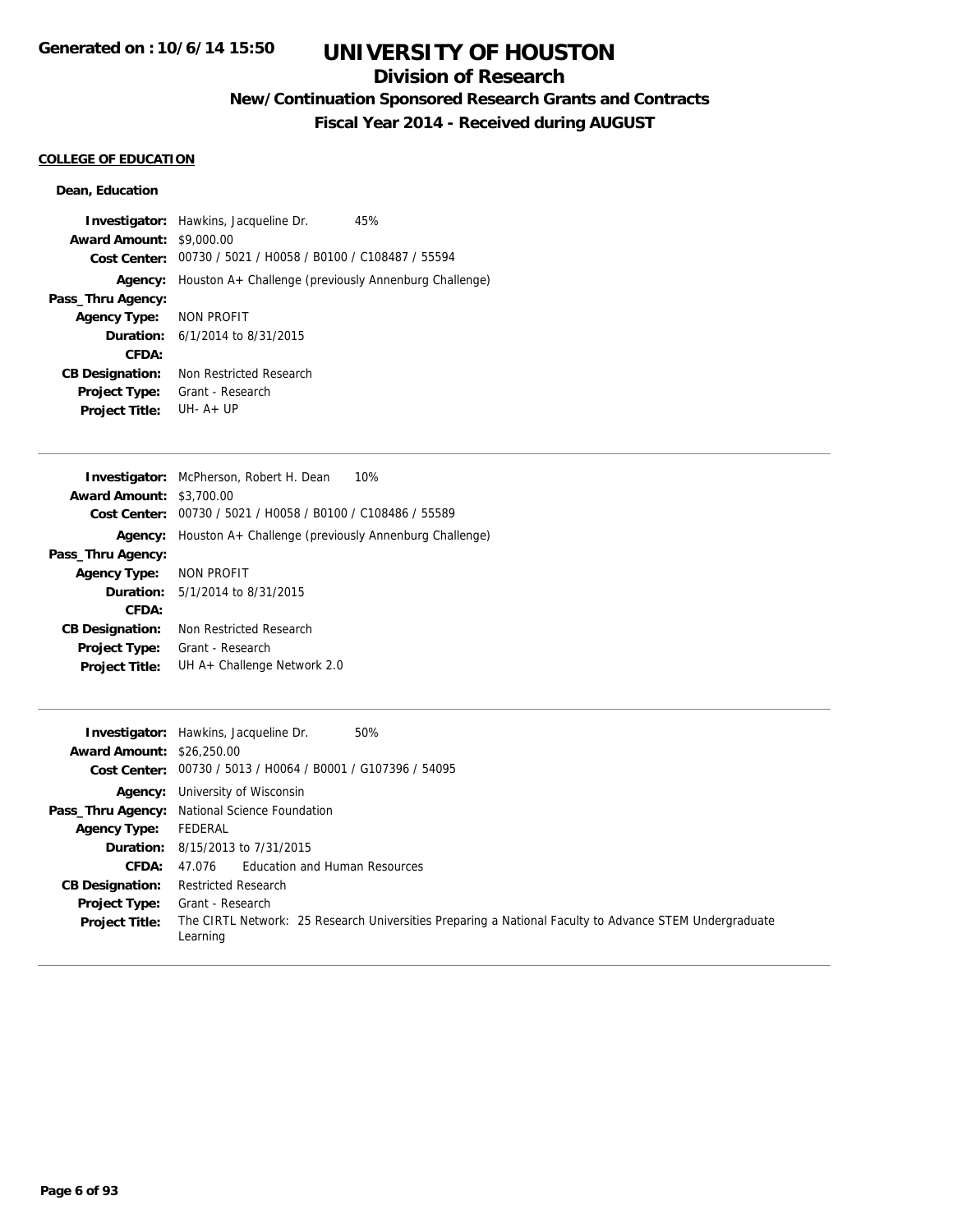### **Division of Research**

**New/Continuation Sponsored Research Grants and Contracts**

**Fiscal Year 2014 - Received during AUGUST**

#### **COLLEGE OF EDUCATION**

#### **Educational Psychology**

|                                 | 25%<br>Investigator: Horn, Catherine Dr.                                         |
|---------------------------------|----------------------------------------------------------------------------------|
| <b>Award Amount: \$5,000.00</b> |                                                                                  |
|                                 | Cost Center: 00730 / 5016 / H0104 / A0001 / C108540 / 55679                      |
|                                 | <b>Agency:</b> Texas Higher Education Coordinating Board                         |
| Pass_Thru Agency:               |                                                                                  |
| <b>Agency Type:</b>             | STATE                                                                            |
|                                 | <b>Duration:</b> 6/16/2014 to 7/1/2015                                           |
| CFDA:                           |                                                                                  |
| <b>CB Designation:</b>          | Non Research                                                                     |
| <b>Project Type:</b>            | Grant - Instruction                                                              |
| <b>Project Title:</b>           | A Comprehensive Student Success Program Toolkit for Introductory Biology Courses |

|                                 | <b>Investigator:</b> Tolar, Tammy Dr.                 | 5% |
|---------------------------------|-------------------------------------------------------|----|
| <b>Award Amount: \$1,000.00</b> |                                                       |    |
| Cost Center:                    | 00730 / 5021 / H0058 / B0100 / C108487 / 55594        |    |
| Agency:                         | Houston A+ Challenge (previously Annenburg Challenge) |    |
| Pass_Thru Agency:               |                                                       |    |
| Agency Type: NON PROFIT         |                                                       |    |
|                                 | <b>Duration:</b> 6/1/2014 to 8/31/2015                |    |
| CFDA:                           |                                                       |    |
| <b>CB Designation:</b>          | Non Restricted Research                               |    |
| <b>Project Type:</b>            | Grant - Research                                      |    |
| <b>Project Title:</b>           | UH-A+UP                                               |    |

|                                 | Investigator: Burridge, Andrea Dr.                            | 5% |
|---------------------------------|---------------------------------------------------------------|----|
| <b>Award Amount: \$1,000.00</b> |                                                               |    |
|                                 | Cost Center: 00730 / 5021 / H0058 / B0100 / C108487 / 55594   |    |
|                                 | Agency: Houston A+ Challenge (previously Annenburg Challenge) |    |
| Pass_Thru Agency:               |                                                               |    |
| Agency Type: NON PROFIT         |                                                               |    |
|                                 | <b>Duration:</b> $6/1/2014$ to $8/31/2015$                    |    |
| CFDA:                           |                                                               |    |
| <b>CB Designation:</b>          | Non Restricted Research                                       |    |
| <b>Project Type:</b>            | Grant - Research                                              |    |
| <b>Project Title:</b>           | $IJIH - A + IJP$                                              |    |
|                                 |                                                               |    |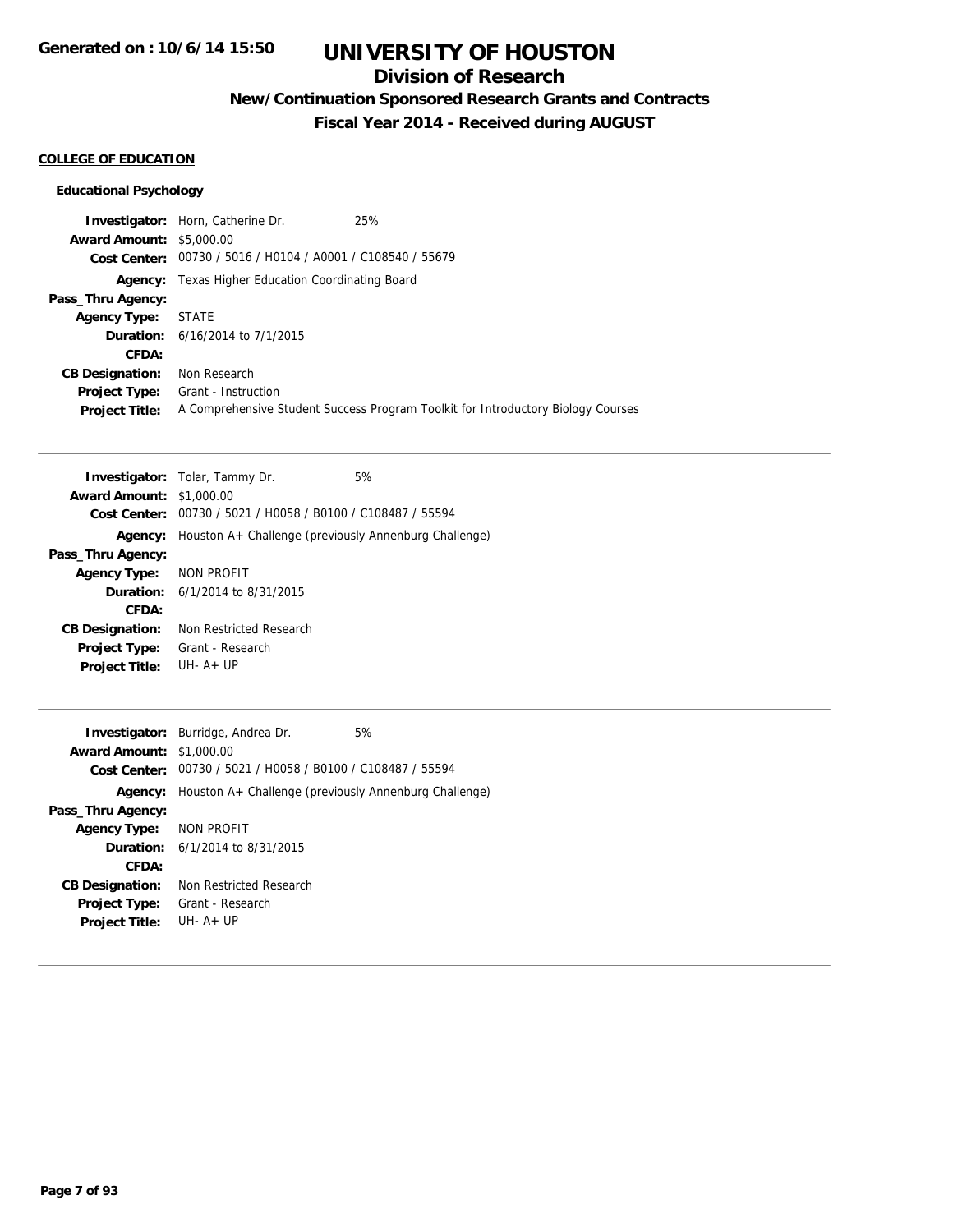## **Division of Research**

## **New/Continuation Sponsored Research Grants and Contracts**

**Fiscal Year 2014 - Received during AUGUST**

#### **COLLEGE OF EDUCATION**

#### **Educational Psychology**

| <b>Investigator:</b> Jones, Sara |                                                               | 5% |
|----------------------------------|---------------------------------------------------------------|----|
| <b>Award Amount: \$1,000.00</b>  |                                                               |    |
|                                  | Cost Center: 00730 / 5021 / H0058 / B0100 / C108487 / 55594   |    |
|                                  | Agency: Houston A+ Challenge (previously Annenburg Challenge) |    |
| Pass_Thru Agency:                |                                                               |    |
| Agency Type: NON PROFIT          |                                                               |    |
|                                  | <b>Duration:</b> $6/1/2014$ to $8/31/2015$                    |    |
| CFDA:                            |                                                               |    |
| <b>CB Designation:</b>           | Non Restricted Research                                       |    |
| Project Type:                    | Grant - Research                                              |    |
| <b>Project Title:</b>            | $IJIH - A + IJP$                                              |    |

|                                 | <b>Investigator:</b> McQuillin, Samuel Dr.            | 5% |
|---------------------------------|-------------------------------------------------------|----|
| <b>Award Amount: \$1,850.00</b> |                                                       |    |
| Cost Center:                    | 00730 / 5021 / H0058 / B0100 / C108486 / 55589        |    |
| Agency:                         | Houston A+ Challenge (previously Annenburg Challenge) |    |
| Pass_Thru Agency:               |                                                       |    |
| Agency Type: NON PROFIT         |                                                       |    |
|                                 | <b>Duration:</b> $5/1/2014$ to $8/31/2015$            |    |
| CFDA:                           |                                                       |    |
| <b>CB Designation:</b>          | Non Restricted Research                               |    |
| Project Type:                   | Grant - Research                                      |    |
| <b>Project Title:</b>           | UH A+ Challenge Network 2.0                           |    |

| <b>Award Amount: \$1,850.00</b> | <b>Investigator:</b> Burridge, Andrea Dr.                     | 5% |
|---------------------------------|---------------------------------------------------------------|----|
|                                 | Cost Center: 00730 / 5021 / H0058 / B0100 / C108486 / 55589   |    |
|                                 | Agency: Houston A+ Challenge (previously Annenburg Challenge) |    |
| Pass_Thru Agency:               |                                                               |    |
| <b>Agency Type:</b>             | NON PROFIT                                                    |    |
|                                 | <b>Duration:</b> 5/1/2014 to 8/31/2015                        |    |
| CFDA:                           |                                                               |    |
| <b>CB Designation:</b>          | Non Restricted Research                                       |    |
| <b>Project Type:</b>            | Grant - Research                                              |    |
| <b>Project Title:</b>           | UH $A+$ Challenge Network 2.0                                 |    |
|                                 |                                                               |    |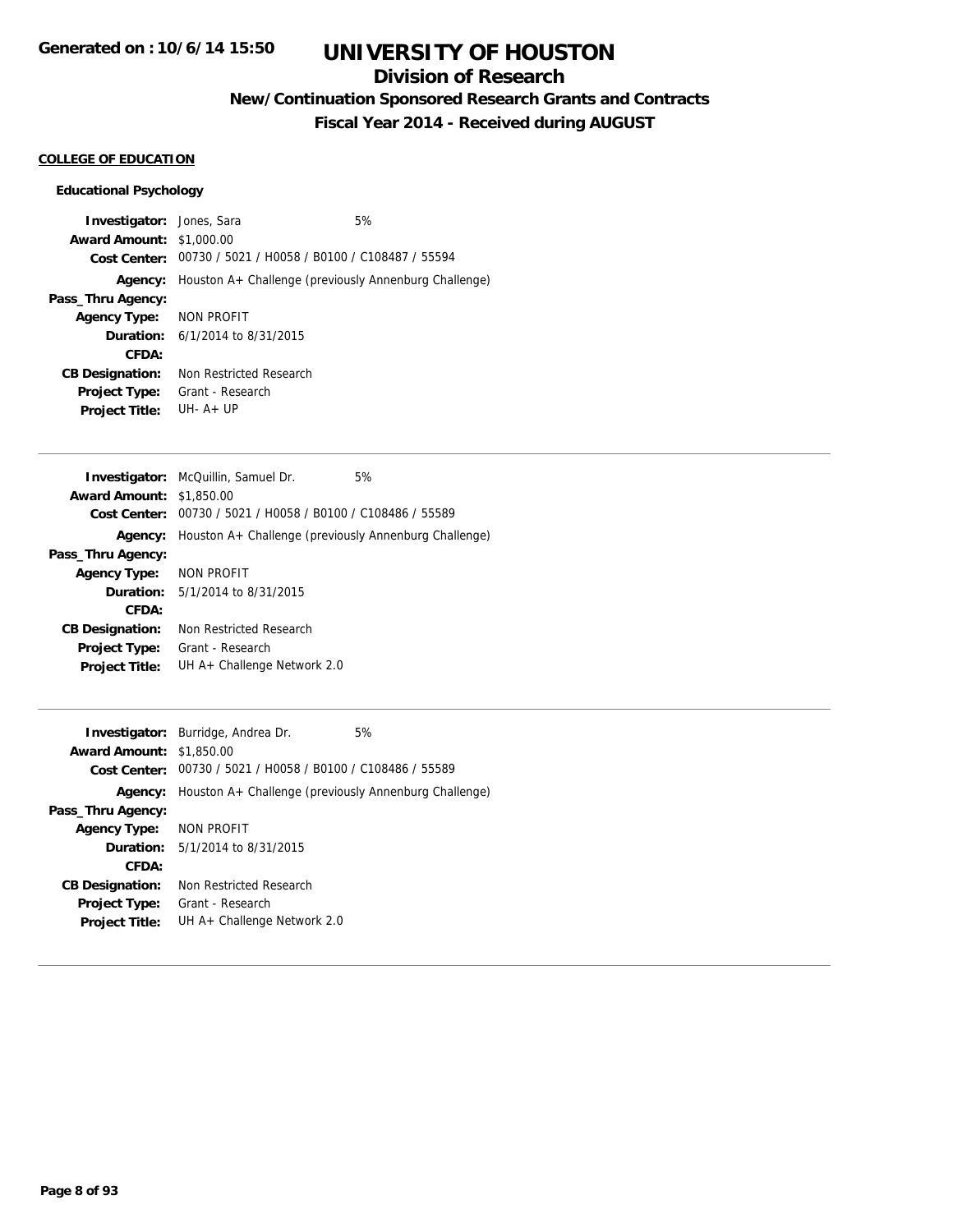### **Division of Research**

**New/Continuation Sponsored Research Grants and Contracts**

**Fiscal Year 2014 - Received during AUGUST**

#### **COLLEGE OF EDUCATION**

#### **Educational Psychology**

**Investigator:** Tolar, Tammy Dr. 6% **Award Amount:** \$1,850.00 **Cost Center:** 00730 / 5021 / H0058 / B0100 / C108486 / 55589 **Agency:** Houston A+ Challenge (previously Annenburg Challenge) **Pass\_Thru Agency: Agency Type:** NON PROFIT **Duration:** 5/1/2014 to 8/31/2015 **CFDA: CB Designation:** Non Restricted Research **Project Type:** Grant - Research **Project Title:** UH A+ Challenge Network 2.0

|                                  | <b>Investigator:</b> Tolar, Tammy Dr.<br>25%                                                                       |
|----------------------------------|--------------------------------------------------------------------------------------------------------------------|
| <b>Award Amount: \$13,125.00</b> |                                                                                                                    |
|                                  | Cost Center: 00730 / 5013 / H0064 / B0001 / G107396 / 54095                                                        |
|                                  | <b>Agency:</b> University of Wisconsin                                                                             |
|                                  | Pass_Thru Agency: National Science Foundation                                                                      |
| <b>Agency Type:</b>              | FEDERAL                                                                                                            |
|                                  | <b>Duration:</b> $8/15/2013$ to $7/31/2015$                                                                        |
| CFDA:                            | 47.076 Education and Human Resources                                                                               |
| <b>CB Designation:</b>           | <b>Restricted Research</b>                                                                                         |
| <b>Project Type:</b>             | Grant - Research                                                                                                   |
| <b>Project Title:</b>            | The CIRTL Network: 25 Research Universities Preparing a National Faculty to Advance STEM Undergraduate<br>Learning |
|                                  | 100%<br><b>Investigator:</b> Smith, Bradley Dr.                                                                    |
| <b>Award Amount: \$25,193.00</b> |                                                                                                                    |
|                                  | $Cost Center: 00730 / 5021 / H0064 / B0100 / G107273 / 53822$                                                      |

| <b>Award Amount: \$25,193.00</b> |                                                             |
|----------------------------------|-------------------------------------------------------------|
|                                  | Cost Center: 00730 / 5021 / H0064 / B0100 / G107273 / 53822 |
|                                  | <b>Agency:</b> DePelchin Children's Center                  |
| Pass_Thru Agency:                |                                                             |
| Agency Type: NON PROFIT          |                                                             |
|                                  | <b>Duration:</b> $9/1/2013$ to $8/31/2015$                  |
| CFDA:                            |                                                             |
| <b>CB Designation:</b>           | Non Restricted Research                                     |
| <b>Project Type:</b>             | Grant - Research                                            |
| <b>Project Title:</b>            | Diagnostic Assessment and Services                          |
|                                  |                                                             |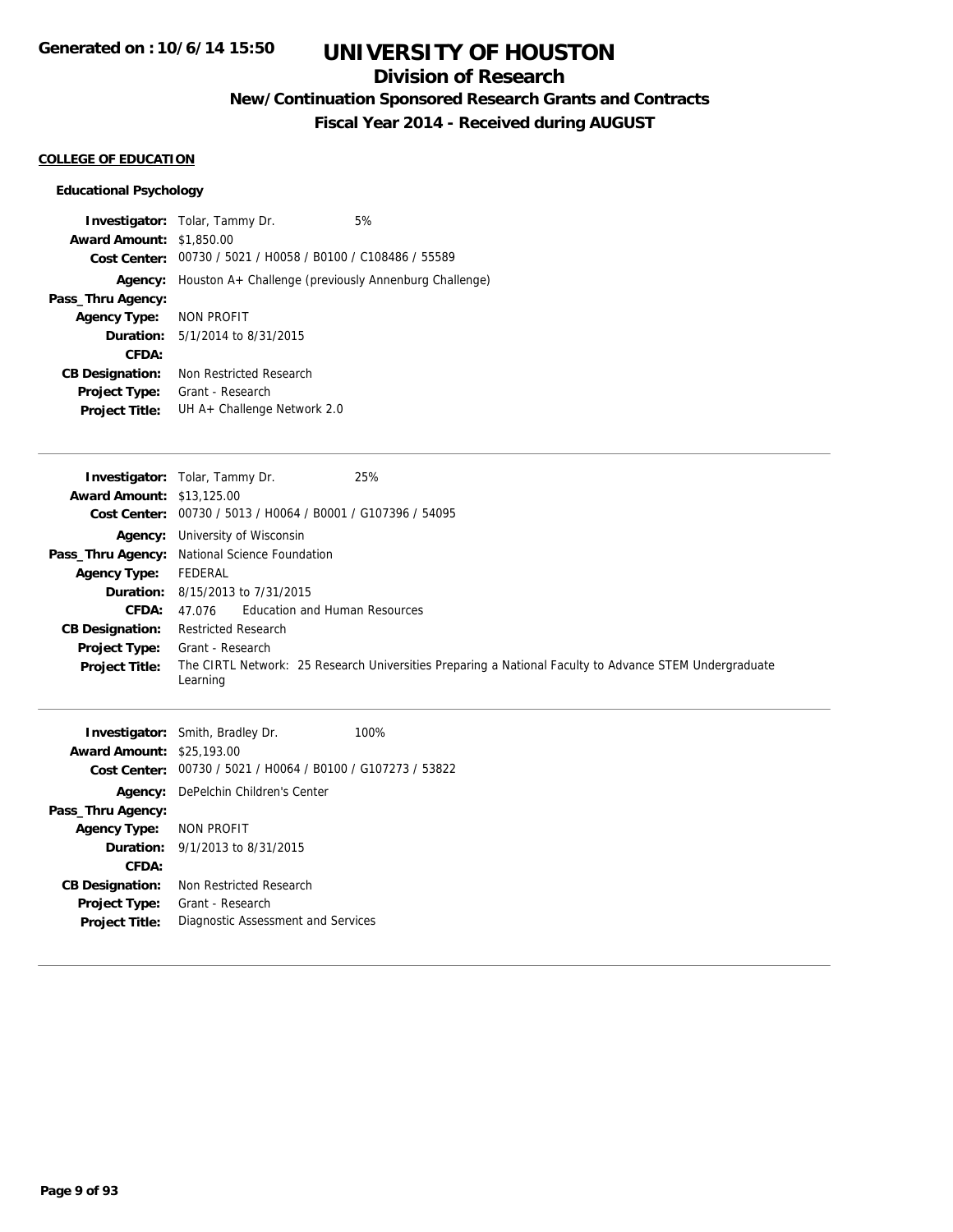### **Division of Research**

**New/Continuation Sponsored Research Grants and Contracts**

**Fiscal Year 2014 - Received during AUGUST**

#### **COLLEGE OF EDUCATION**

#### **Educational Psychology**

**Investigator:** Horn, Catherine Dr. 6% **Award Amount:** \$1,850.00 **Cost Center:** 00730 / 5021 / H0058 / B0100 / C108486 / 55589 **Agency:** Houston A+ Challenge (previously Annenburg Challenge) **Pass\_Thru Agency: Agency Type:** NON PROFIT **Duration:** 5/1/2014 to 8/31/2015 **CFDA: CB Designation:** Non Restricted Research **Project Type:** Grant - Research **Project Title:** UH A+ Challenge Network 2.0

|                                 | <b>Investigator:</b> Horn, Catherine Dr.                    | 5% |
|---------------------------------|-------------------------------------------------------------|----|
| <b>Award Amount: \$1,000.00</b> |                                                             |    |
|                                 | Cost Center: 00730 / 5021 / H0058 / B0100 / C108487 / 55594 |    |
| Agency:                         | Houston A+ Challenge (previously Annenburg Challenge)       |    |
| Pass_Thru Agency:               |                                                             |    |
| Agency Type: NON PROFIT         |                                                             |    |
|                                 | <b>Duration:</b> 6/1/2014 to 8/31/2015                      |    |
| CFDA:                           |                                                             |    |
| <b>CB Designation:</b>          | Non Restricted Research                                     |    |
| <b>Project Type:</b>            | Grant - Research                                            |    |
| <b>Project Title:</b>           | $IJIH - A + IJP$                                            |    |

|                                 | <b>Investigator:</b> McQuillin, Samuel Dr.                    | 5% |
|---------------------------------|---------------------------------------------------------------|----|
| <b>Award Amount: \$1,000.00</b> |                                                               |    |
|                                 | Cost Center: 00730 / 5021 / H0058 / B0100 / C108487 / 55594   |    |
|                                 | Agency: Houston A+ Challenge (previously Annenburg Challenge) |    |
| Pass_Thru Agency:               |                                                               |    |
| Agency Type: NON PROFIT         |                                                               |    |
|                                 | <b>Duration:</b> $6/1/2014$ to $8/31/2015$                    |    |
| CFDA:                           |                                                               |    |
| <b>CB Designation:</b>          | Non Restricted Research                                       |    |
| <b>Project Type:</b>            | Grant - Research                                              |    |
| <b>Project Title:</b>           | $IJIH - A + IJP$                                              |    |
|                                 |                                                               |    |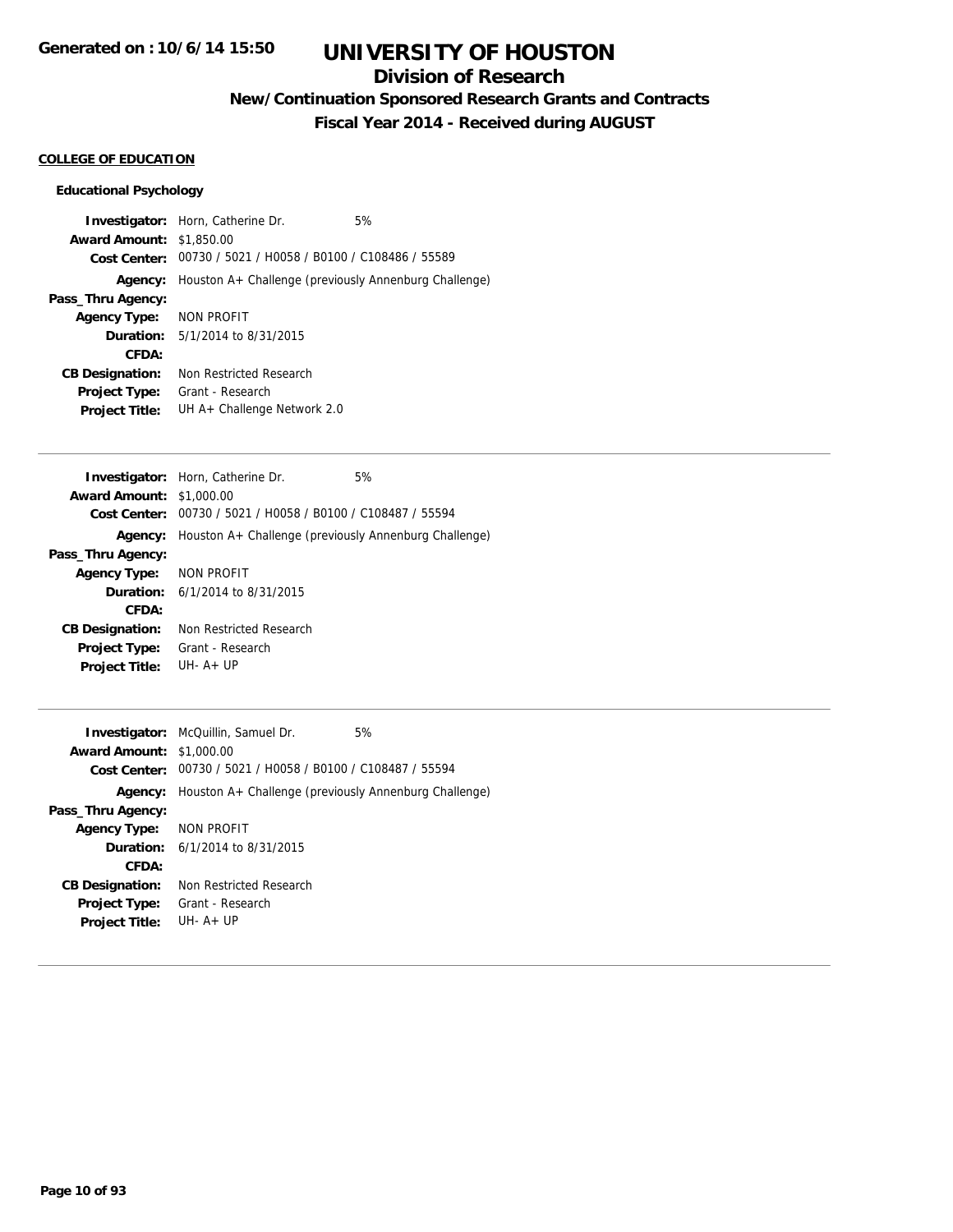### **Division of Research**

**New/Continuation Sponsored Research Grants and Contracts**

**Fiscal Year 2014 - Received during AUGUST**

#### **COLLEGE OF EDUCATION**

#### **Educational Psychology**

**Investigator:** Jones, Sara 6% **Award Amount:** \$1,850.00 **Cost Center:** 00730 / 5021 / H0058 / B0100 / C108486 / 55589 **Agency:** Houston A+ Challenge (previously Annenburg Challenge) **Pass\_Thru Agency: Agency Type:** NON PROFIT **Duration:** 5/1/2014 to 8/31/2015 **CFDA: CB Designation:** Non Restricted Research **Project Type:** Grant - Research **Project Title:** UH A+ Challenge Network 2.0

#### **UH Charter School**

| <b>Investigator:</b> Black, Carolyn Dr.                     | 100%                                                       |
|-------------------------------------------------------------|------------------------------------------------------------|
| <b>Award Amount: \$53,147.59</b>                            |                                                            |
| Cost Center: 00730 / 5017 / H0441 / C0001 / C104216 / 49772 |                                                            |
| <b>Agency:</b> Texas Education Agency                       |                                                            |
| State of Texas                                              |                                                            |
| Agency Type: STATE                                          |                                                            |
| <b>Duration:</b> 9/1/2011 to 8/31/2014                      |                                                            |
|                                                             |                                                            |
| Non Research                                                |                                                            |
| Grant - Public Service                                      |                                                            |
|                                                             | Charter School; Foundation School Program Teacher S&W FY12 |
|                                                             |                                                            |

|                                         | <b>Investigator:</b> Black, Carolyn Dr.                     | 100%                                                               |
|-----------------------------------------|-------------------------------------------------------------|--------------------------------------------------------------------|
| <b>Award Amount: \$224.19</b>           |                                                             |                                                                    |
|                                         | Cost Center: 00730 / 5017 / H0441 / C0001 / C104215 / 49771 |                                                                    |
|                                         | <b>Agency:</b> Texas Education Agency                       |                                                                    |
| <b>Pass_Thru Agency: State of Texas</b> |                                                             |                                                                    |
| <b>Agency Type:</b>                     | STATE                                                       |                                                                    |
|                                         | <b>Duration:</b> 9/1/2011 to 8/31/2014                      |                                                                    |
| CFDA:                                   |                                                             |                                                                    |
| <b>CB Designation:</b>                  | Non Research                                                |                                                                    |
| <b>Project Type:</b>                    | <b>Grant - Public Service</b>                               |                                                                    |
| <b>Project Title:</b>                   |                                                             | Charter School: Foundation School Program Administration S&W FY 12 |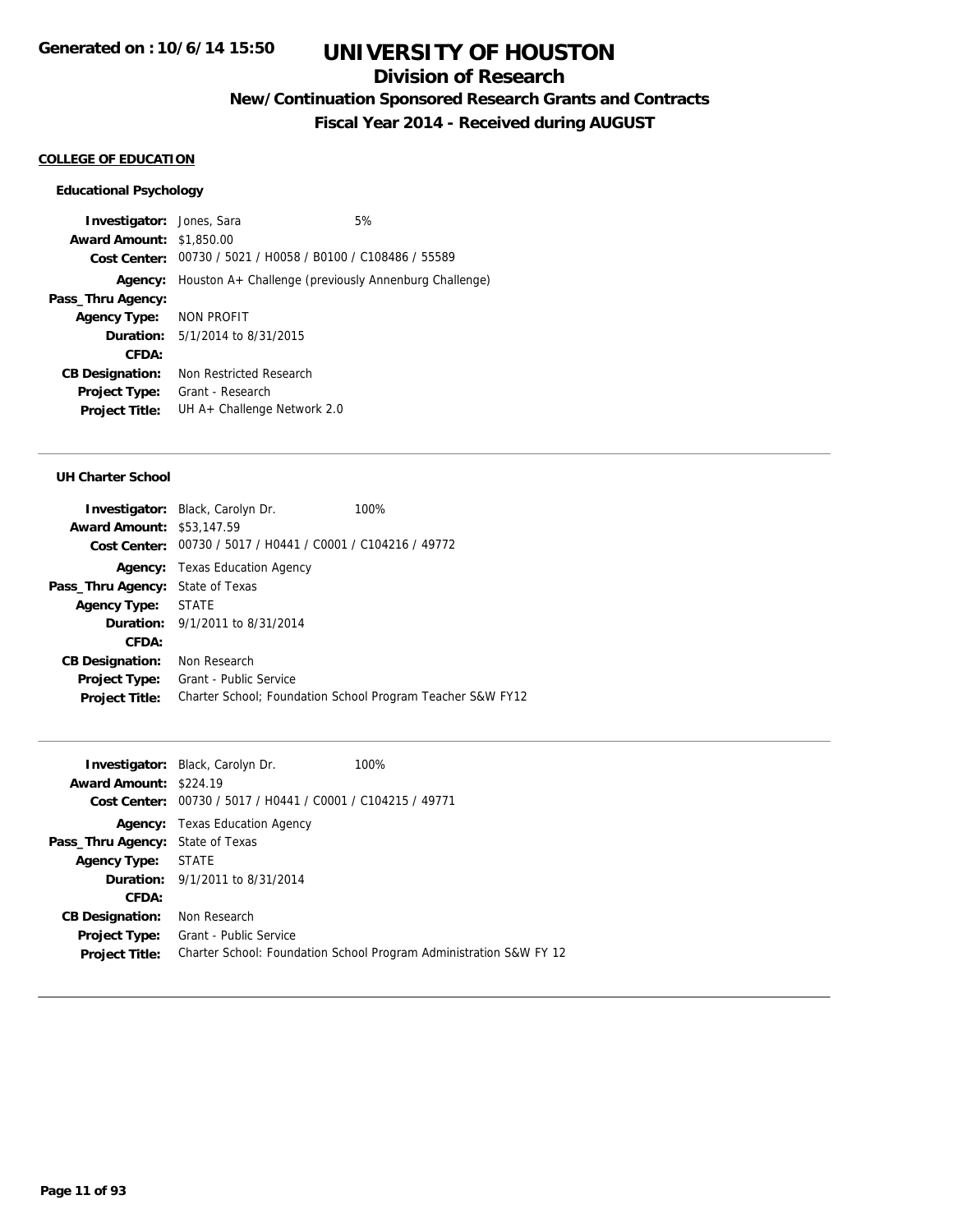## **Division of Research**

## **New/Continuation Sponsored Research Grants and Contracts**

**Fiscal Year 2014 - Received during AUGUST**

### **COLLEGE OF EDUCATION**

#### **UH Charter School**

|                                         | <b>Investigator:</b> Black, Carolyn Dr.                     | 100%                                                                 |
|-----------------------------------------|-------------------------------------------------------------|----------------------------------------------------------------------|
| <b>Award Amount: \$6,947.16</b>         |                                                             |                                                                      |
|                                         | Cost Center: 00730 / 5017 / H0441 / C0001 / C104214 / 49770 |                                                                      |
|                                         | <b>Agency:</b> Texas Education Agency                       |                                                                      |
| <b>Pass_Thru Agency:</b> State of Texas |                                                             |                                                                      |
| <b>Agency Type:</b>                     | STATE                                                       |                                                                      |
|                                         | <b>Duration:</b> 9/1/2011 to 8/31/2014                      |                                                                      |
| CFDA:                                   |                                                             |                                                                      |
| <b>CB Designation:</b>                  | Non Research                                                |                                                                      |
| <b>Project Type:</b>                    | Grant - Public Service                                      |                                                                      |
| <b>Project Title:</b>                   |                                                             | Charter School: Foundation School Program Special Education S&W FY12 |

|                                         | <b>Investigator:</b> Black, Carolyn Dr.                     | 100%                                                           |
|-----------------------------------------|-------------------------------------------------------------|----------------------------------------------------------------|
| <b>Award Amount: \$1,752.03</b>         |                                                             |                                                                |
|                                         | Cost Center: 00730 / 5017 / H0441 / C0001 / C104213 / 49761 |                                                                |
|                                         | <b>Agency:</b> Texas Education Agency                       |                                                                |
| <b>Pass_Thru Agency: State of Texas</b> |                                                             |                                                                |
| <b>Agency Type:</b>                     | STATE                                                       |                                                                |
|                                         | <b>Duration:</b> $9/1/2011$ to $8/31/2014$                  |                                                                |
| <b>CFDA:</b>                            |                                                             |                                                                |
| <b>CB Designation:</b>                  | Non Research                                                |                                                                |
| <b>Project Type:</b>                    | Grant - Public Service                                      |                                                                |
| <b>Project Title:</b>                   |                                                             | Charter School: Foundation School Program Leadership S&W FY 12 |

| <b>Award Amount:</b>   | <b>Investigator:</b> Black, Carolyn Dr.<br>\$4,034.03<br>Cost Center: 00730 / 5017 / H0441 / C0001 / C104212 / 49760 | 100% |
|------------------------|----------------------------------------------------------------------------------------------------------------------|------|
|                        | <b>Agency:</b> Texas Education Agency                                                                                |      |
| Pass_Thru Agency:      | State of Texas                                                                                                       |      |
| <b>Agency Type:</b>    | <b>STATE</b>                                                                                                         |      |
|                        | <b>Duration:</b> $9/1/2011$ to $8/31/2014$                                                                           |      |
| CFDA:                  |                                                                                                                      |      |
| <b>CB Designation:</b> | Non Research                                                                                                         |      |
| Project Type:          | Grant - Public Service                                                                                               |      |
| <b>Project Title:</b>  | Charter School: Foundation Fund Program Fund TEA                                                                     |      |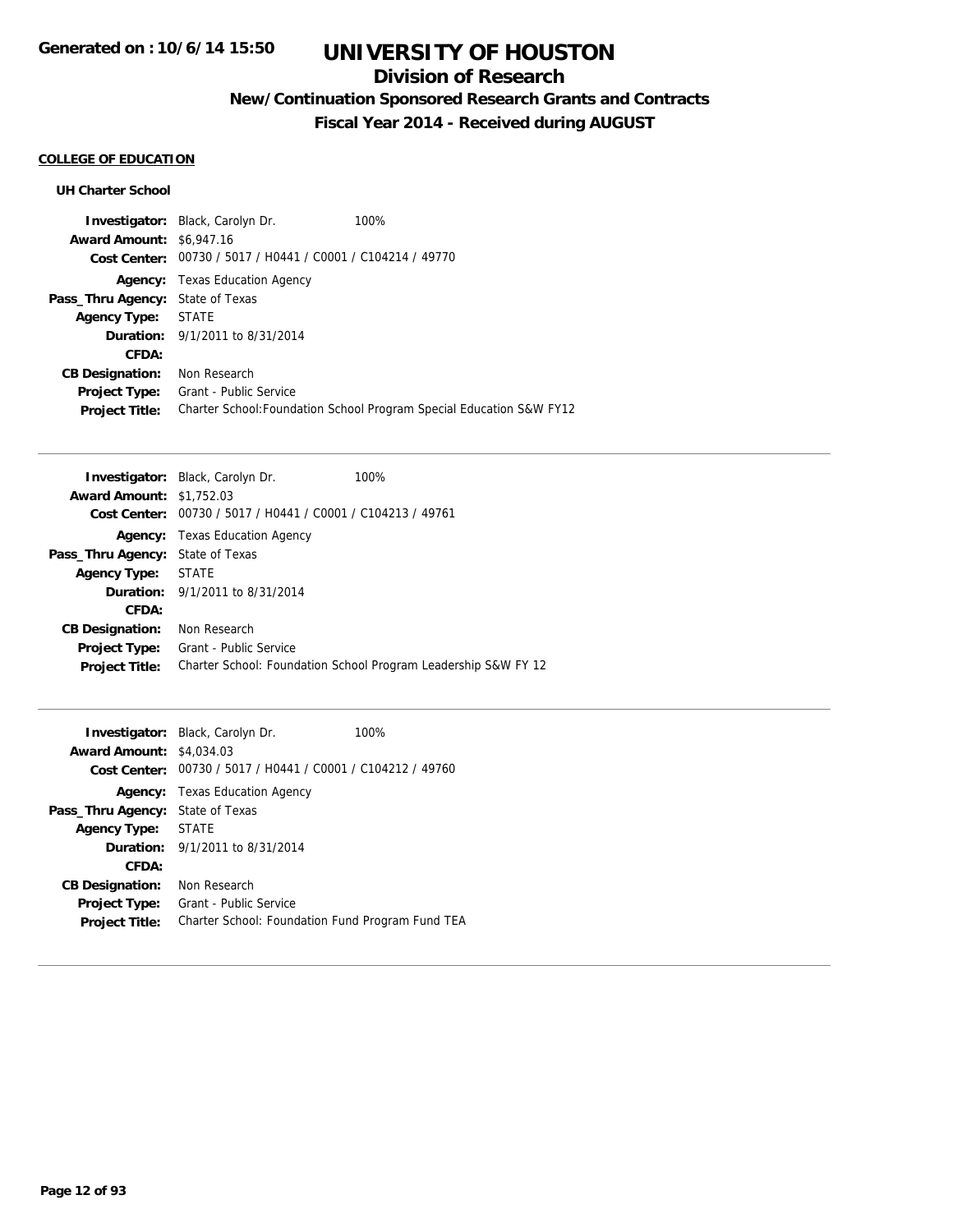### **Division of Research**

**New/Continuation Sponsored Research Grants and Contracts**

**Fiscal Year 2014 - Received during AUGUST**

#### **COLLEGE OF LIBERAL ARTS AND SOCIAL SCIENCES**

#### **African-American Studies**

|                                 | <b>Investigator:</b> Crawford, Malachi Dr.                     | 100%                                                    |
|---------------------------------|----------------------------------------------------------------|---------------------------------------------------------|
| <b>Award Amount: \$4,000.00</b> |                                                                |                                                         |
|                                 | Cost Center: 00730 / 5013 / H0094 / B0100 / C108257 / 55866    |                                                         |
| Agency:                         | Humanities Texas                                               |                                                         |
|                                 | <b>Pass_Thru Agency:</b> National Endowment for the Humanities |                                                         |
| <b>Agency Type:</b>             | FEDERAL                                                        |                                                         |
|                                 | <b>Duration:</b> 7/1/2014 to 12/31/2015                        |                                                         |
| CFDA:                           | 45.129                                                         | Promotion of the Humanities - Federal/State Partnership |
| <b>CB Designation:</b>          | Non Restricted Research                                        |                                                         |
| <b>Project Type:</b>            | Grant - Research                                               |                                                         |
| <b>Project Title:</b>           | One False Step: The Muhammad Ali Project                       |                                                         |
|                                 |                                                                |                                                         |

#### **Arte Publico Press**

|                                   | 100%<br><b>Investigator:</b> Kanellos, Nicolas Dr.                      |
|-----------------------------------|-------------------------------------------------------------------------|
| <b>Award Amount: \$150,000.00</b> |                                                                         |
|                                   | Cost Center: 00730 / 5021 / H0093 / B0100 / C107477 / 54699             |
|                                   | <b>Agency:</b> W. K. Kellogg Foundation                                 |
| Pass_Thru Agency:                 |                                                                         |
| Agency Type: FOUNDATION           |                                                                         |
|                                   | <b>Duration:</b> 1/1/2014 to 12/31/2014                                 |
| CFDA:                             |                                                                         |
| <b>CB Designation:</b>            | Non Restricted Research                                                 |
|                                   | <b>Project Type:</b> Grant - Research                                   |
| <b>Project Title:</b>             | Latino Young Men and Boys (LMB): Understanding and Overcoming Disparity |
|                                   |                                                                         |

|                                  | <b>Investigator:</b> Kanellos, Nicolas Dr.                  | 100% |
|----------------------------------|-------------------------------------------------------------|------|
| <b>Award Amount: \$67,867.00</b> |                                                             |      |
|                                  | Cost Center: 00730 / 5021 / H0093 / C0001 / C108268 / 55775 |      |
|                                  | <b>Agency:</b> The Houston Arts Alliance                    |      |
| Pass_Thru Agency:                |                                                             |      |
| Agency Type: NON PROFIT          |                                                             |      |
|                                  | <b>Duration:</b> 7/1/2014 to 6/30/2015                      |      |
| CFDA:                            |                                                             |      |
| <b>CB Designation:</b>           | Non Research                                                |      |
| <b>Project Type:</b>             | Grant - Public Service                                      |      |
| <b>Project Title:</b>            | HAA 2015 GOS - Expansion                                    |      |
|                                  |                                                             |      |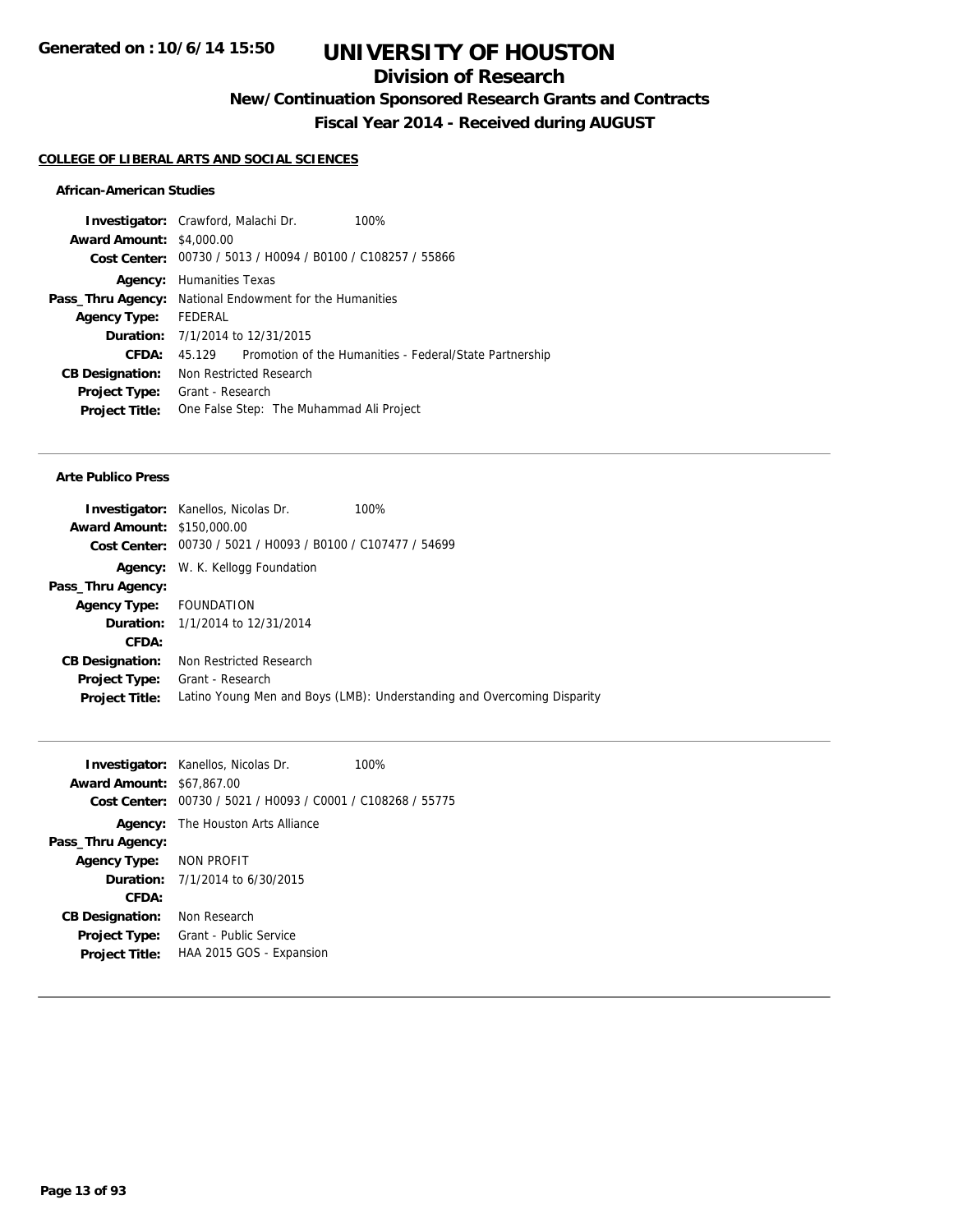### **Division of Research**

**New/Continuation Sponsored Research Grants and Contracts**

**Fiscal Year 2014 - Received during AUGUST**

#### **COLLEGE OF LIBERAL ARTS AND SOCIAL SCIENCES**

#### **Blaffer Gallery**

**Investigator:** Schmuckli, Claudia Ms. 100% **Award Amount:** \$38,444.00 **Cost Center:** 00730 / 5021 / H0097 / C0001 / C108289 / 55862 **Agency:** The Houston Arts Alliance **Pass\_Thru Agency: Agency Type:** NON PROFIT **Duration:** 7/1/2014 to 6/30/2015 **CFDA: CB Designation:** Non Research **Project Type:** Grant - Public Service **Project Title:** General Operating Support 2015

#### **English**

| <b>Investigator:</b> Houston, Natalie M. Dr.<br>100%        |
|-------------------------------------------------------------|
| <b>Award Amount: \$7,109.00</b>                             |
| Cost Center: 00730 / 5016 / H0086 / B0100 / G107803 / 55859 |
| <b>Agency:</b> Texas A&M University                         |
| University of Illinois at Urbana-Champaign                  |
| Agency Type: UNIVERSITY                                     |
| <b>Duration:</b> 6/1/2014 to 1/15/2015                      |
|                                                             |
| Non Restricted Research                                     |
| Grant - Research                                            |
| Workset Creation Through Image Analysis of Document Pages   |
|                                                             |

#### **Health and Human Performance**

| <b>Investigator:</b> Ledoux, Tracey Dr.                     | 10%                                                                           |
|-------------------------------------------------------------|-------------------------------------------------------------------------------|
| <b>Award Amount: \$25,816.60</b>                            |                                                                               |
| Cost Center: 00730 / 5013 / H0509 / B0100 / G105861 / 56044 |                                                                               |
| <b>Agency:</b> National Institute on Drug Abuse             |                                                                               |
|                                                             |                                                                               |
| FEDERAL                                                     |                                                                               |
| <b>Duration:</b> 8/1/2014 to 3/31/2015                      |                                                                               |
| 93.279                                                      |                                                                               |
| Non Restricted Research                                     |                                                                               |
| Grant - Research                                            |                                                                               |
|                                                             | University of Houston Drug Abuse Research Development Program II (UHDARDP II) |
|                                                             | Drug Abuse Research Programs                                                  |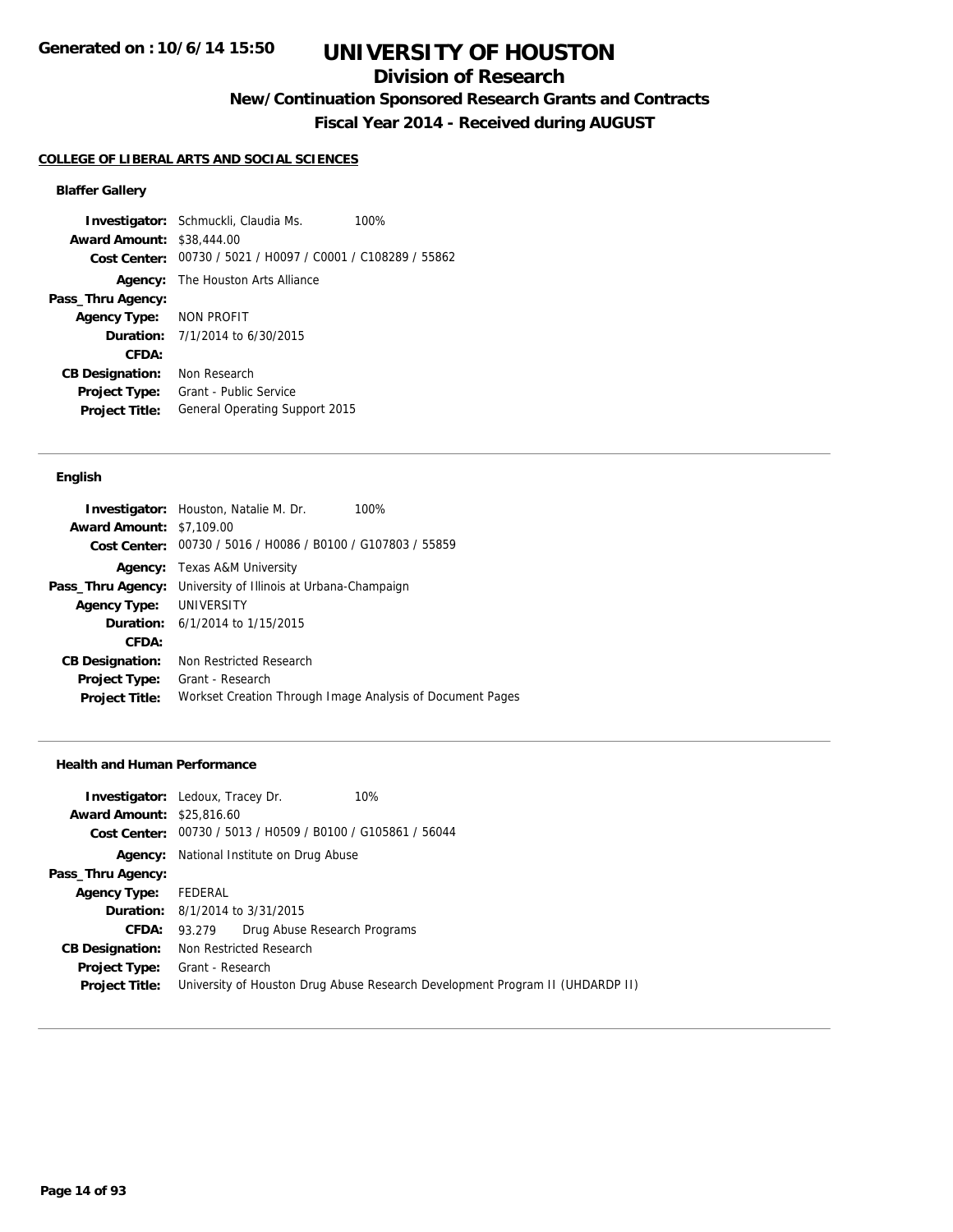## **Division of Research**

**New/Continuation Sponsored Research Grants and Contracts**

**Fiscal Year 2014 - Received during AUGUST**

#### **COLLEGE OF LIBERAL ARTS AND SOCIAL SCIENCES**

#### **Health and Human Performance**

|                                 | 2%<br><b>Investigator:</b> Lowder, Thomas Dr.                                 |
|---------------------------------|-------------------------------------------------------------------------------|
| <b>Award Amount: \$5,163.32</b> |                                                                               |
|                                 | Cost Center: 00730 / 5013 / H0509 / B0100 / G105861 / 56044                   |
|                                 | <b>Agency:</b> National Institute on Drug Abuse                               |
| Pass_Thru Agency:               |                                                                               |
| <b>Agency Type:</b>             | FEDERAL                                                                       |
|                                 | <b>Duration:</b> 8/1/2014 to 3/31/2015                                        |
| <b>CFDA:</b>                    | 93.279 Drug Abuse Research Programs                                           |
| <b>CB Designation:</b>          | Non Restricted Research                                                       |
| Project Type:                   | Grant - Research                                                              |
| <b>Project Title:</b>           | University of Houston Drug Abuse Research Development Program II (UHDARDP II) |

|                                  | <b>Investigator:</b> Cottingham, Michael Dr.<br>100%                |
|----------------------------------|---------------------------------------------------------------------|
| <b>Award Amount: \$30,505,00</b> |                                                                     |
| Cost Center:                     | 00730 / 5021 / H0065 / B0100 / G108381 / 55568                      |
| Agency:                          | National Collegiate Athletic Association                            |
| Pass_Thru Agency:                |                                                                     |
| <b>Agency Type:</b>              | NON PROFIT                                                          |
|                                  | <b>Duration:</b> 6/12/2014 to 5/31/2015                             |
| CFDA:                            |                                                                     |
| <b>CB Designation:</b>           | Non Restricted Research                                             |
| <b>Project Type:</b>             | Contract - Research                                                 |
| <b>Project Title:</b>            | Examination of Sport Participation Rates of Youth with Disabilities |

#### **Hobby Center for Public Policy**

|                                  | <b>Investigator:</b> Granato, Jim Dr.                       | 100%                                                                      |
|----------------------------------|-------------------------------------------------------------|---------------------------------------------------------------------------|
| <b>Award Amount: \$21,780.00</b> |                                                             |                                                                           |
|                                  | Cost Center: 00730 / 5021 / H0128 / C0001 / C108367 / 55412 |                                                                           |
|                                  | <b>Agency:</b> Laura and John Arnold Foundation             |                                                                           |
| Pass_Thru Agency:                |                                                             |                                                                           |
| Agency Type: FOUNDATION          |                                                             |                                                                           |
|                                  | <b>Duration:</b> 5/14/2014 to 10/31/2014                    |                                                                           |
| CFDA:                            |                                                             |                                                                           |
| <b>CB Designation:</b>           | Non Research                                                |                                                                           |
| <b>Project Type:</b>             | Grant - Public Service                                      |                                                                           |
| <b>Project Title:</b>            |                                                             | State of the Region Modeling of Pension Liabilities with Interactive Maps |
|                                  |                                                             |                                                                           |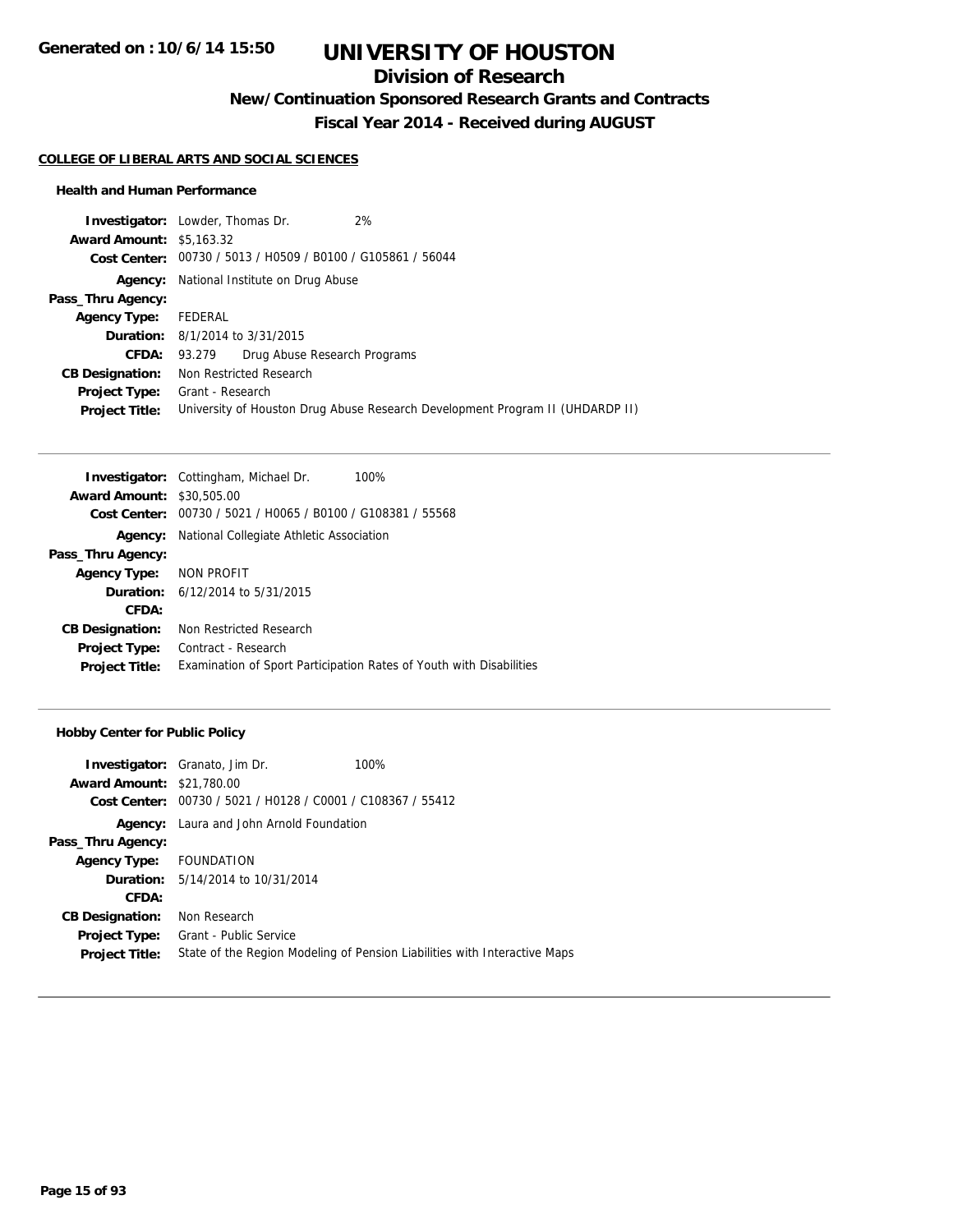### **Division of Research**

**New/Continuation Sponsored Research Grants and Contracts**

**Fiscal Year 2014 - Received during AUGUST**

#### **COLLEGE OF LIBERAL ARTS AND SOCIAL SCIENCES**

#### **Hobby Center for Public Policy**

|                                 | <b>Investigator:</b> Granato, Jim Dr.<br>100%                                                                                                 |
|---------------------------------|-----------------------------------------------------------------------------------------------------------------------------------------------|
| <b>Award Amount: \$2,709.00</b> |                                                                                                                                               |
|                                 | Cost Center: 00730 / 5013 / H0128 / B0001 / G107804 / 55617                                                                                   |
|                                 | <b>Agency:</b> National Science Foundation                                                                                                    |
| Pass_Thru Agency:               |                                                                                                                                               |
| <b>Agency Type:</b>             | FEDERAL                                                                                                                                       |
|                                 | <b>Duration:</b> $7/1/2014$ to $6/30/2015$                                                                                                    |
| <b>CFDA:</b>                    | 47.075 Social, Behavioral, and Economic Sciences                                                                                              |
| <b>CB Designation:</b>          | <b>Restricted Research</b>                                                                                                                    |
| <b>Project Type:</b>            | Grant - Research                                                                                                                              |
| <b>Project Title:</b>           | Doctoral Dissertation Research: Economic Voting Dynamics: Electoral Implications of Monetary Policy Shifts and<br>Partisan Policy (Wyman Wan) |

#### **Political Science**

| <b>Award Amount: \$264,796.00</b> | <b>Investigator:</b> Scarrow, Susan Dr.<br>100%<br>Cost Center: 00730 / 5013 / H0124 / B0001 / G106498 / 55620 |  |  |
|-----------------------------------|----------------------------------------------------------------------------------------------------------------|--|--|
| Agency:                           | National Science Foundation                                                                                    |  |  |
| Pass_Thru Agency:                 |                                                                                                                |  |  |
| <b>Agency Type:</b>               | FEDERAL                                                                                                        |  |  |
|                                   | <b>Duration:</b> 7/1/2014 to 6/30/2017                                                                         |  |  |
| CFDA:                             | 47.075 Social, Behavioral, and Economic Sciences                                                               |  |  |
| <b>CB Designation:</b>            | <b>Restricted Research</b>                                                                                     |  |  |
| <b>Project Type:</b>              | Grant - Research                                                                                               |  |  |
| <b>Project Title:</b>             | Political Party Database Project: How Parties Shape Democracy in Parliamentary Systems                         |  |  |

|                                  | 15%<br><b>Investigator:</b> Alcantara, Adriana Dr.                            |
|----------------------------------|-------------------------------------------------------------------------------|
| <b>Award Amount: \$38,724.90</b> |                                                                               |
|                                  | Cost Center: 00730 / 5013 / H0509 / B0100 / G105861 / 56044                   |
|                                  | <b>Agency:</b> National Institute on Drug Abuse                               |
| Pass_Thru Agency:                |                                                                               |
| <b>Agency Type:</b>              | FEDERAL                                                                       |
|                                  | <b>Duration:</b> 8/1/2014 to 3/31/2015                                        |
| CFDA:                            | Drug Abuse Research Programs<br>93.279                                        |
| <b>CB Designation:</b>           | Non Restricted Research                                                       |
| <b>Project Type:</b>             | Grant - Research                                                              |
| <b>Project Title:</b>            | University of Houston Drug Abuse Research Development Program II (UHDARDP II) |
|                                  |                                                                               |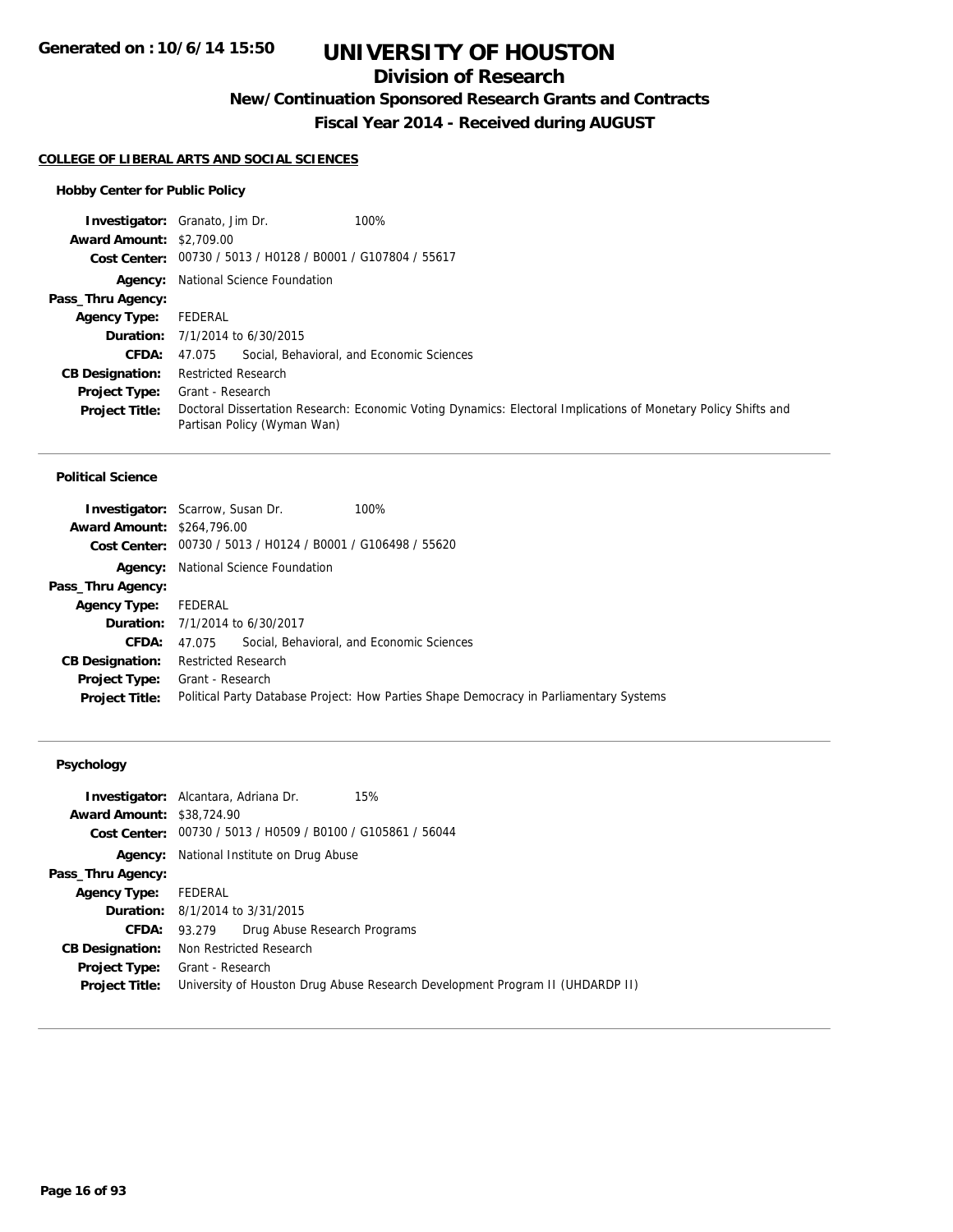### **Division of Research**

## **New/Continuation Sponsored Research Grants and Contracts**

**Fiscal Year 2014 - Received during AUGUST**

#### **COLLEGE OF LIBERAL ARTS AND SOCIAL SCIENCES**

|                                  | 10%<br><b>Investigator:</b> Francis, David Dr.                                                         |
|----------------------------------|--------------------------------------------------------------------------------------------------------|
| <b>Award Amount: \$36,076.10</b> |                                                                                                        |
|                                  | Cost Center: 00730 / 5015 / H0288 / B0001 / G100232 / 46963                                            |
|                                  | <b>Agency:</b> University of Texas at Austin                                                           |
|                                  | <b>Pass_Thru Agency:</b> U.S. Department of Education                                                  |
| Agency Type:                     | FEDERAL                                                                                                |
|                                  | <b>Duration:</b> 7/1/2010 to 6/30/2015                                                                 |
| <b>CFDA:</b>                     | 84.305 National Institute on Student Achievement, Curriculum and Assessment                            |
| <b>CB Designation:</b>           | <b>Restricted Research</b>                                                                             |
| <b>Project Type:</b>             | Grant - Research                                                                                       |
| <b>Project Title:</b>            | Understanding Malleable Cognitive Processes and Integrated Comprehension Interventions for Grades 7-12 |

| <b>Investigator:</b> Tolar, Tammy Dr. |                            |                                                | 10%                                                                         |
|---------------------------------------|----------------------------|------------------------------------------------|-----------------------------------------------------------------------------|
| <b>Award Amount: \$32,335.10</b>      |                            |                                                |                                                                             |
| Cost Center:                          |                            | 00730 / 5013 / H0288 / B0001 / G101915 / 48475 |                                                                             |
| Agency:                               |                            | Institute of Educational Sciences              |                                                                             |
| Pass_Thru Agency:                     |                            |                                                |                                                                             |
| <b>Agency Type:</b>                   | FEDERAL                    |                                                |                                                                             |
|                                       |                            | <b>Duration:</b> 8/15/2011 to 8/14/2015        |                                                                             |
| CFDA:                                 |                            |                                                | 84.305 National Institute on Student Achievement, Curriculum and Assessment |
| <b>CB Designation:</b>                | <b>Restricted Research</b> |                                                |                                                                             |
| Project Type:                         | Grant - Research           |                                                |                                                                             |
| <b>Project Title:</b>                 |                            |                                                | Arithmetical and Cognitive Antecedents and Concomitants of Algebraic Skill  |

| <b>Investigator:</b> Farris, Samantha Ms.<br><b>Award Amount: \$34,915.00</b> |                                                  |                                  | 100%<br>Cost Center: 00730 / 5013 / H0125 / B0100 / G105631 / 52916 |
|-------------------------------------------------------------------------------|--------------------------------------------------|----------------------------------|---------------------------------------------------------------------|
|                                                                               |                                                  |                                  |                                                                     |
| Agency:                                                                       |                                                  | National Institute on Drug Abuse |                                                                     |
| Pass_Thru Agency:                                                             |                                                  |                                  |                                                                     |
| <b>Agency Type:</b>                                                           | FEDERAL                                          |                                  |                                                                     |
|                                                                               | <b>Duration:</b> 9/1/2013 to 8/31/2015           |                                  |                                                                     |
| CFDA:                                                                         | 93.279                                           | Drug Abuse Research Programs     |                                                                     |
| <b>CB Designation:</b>                                                        | Non Restricted Research                          |                                  |                                                                     |
| <b>Project Type:</b>                                                          | Grant - Research                                 |                                  |                                                                     |
| <b>Project Title:</b>                                                         | Panic-Relevant Sensations and Smoking Motivation |                                  |                                                                     |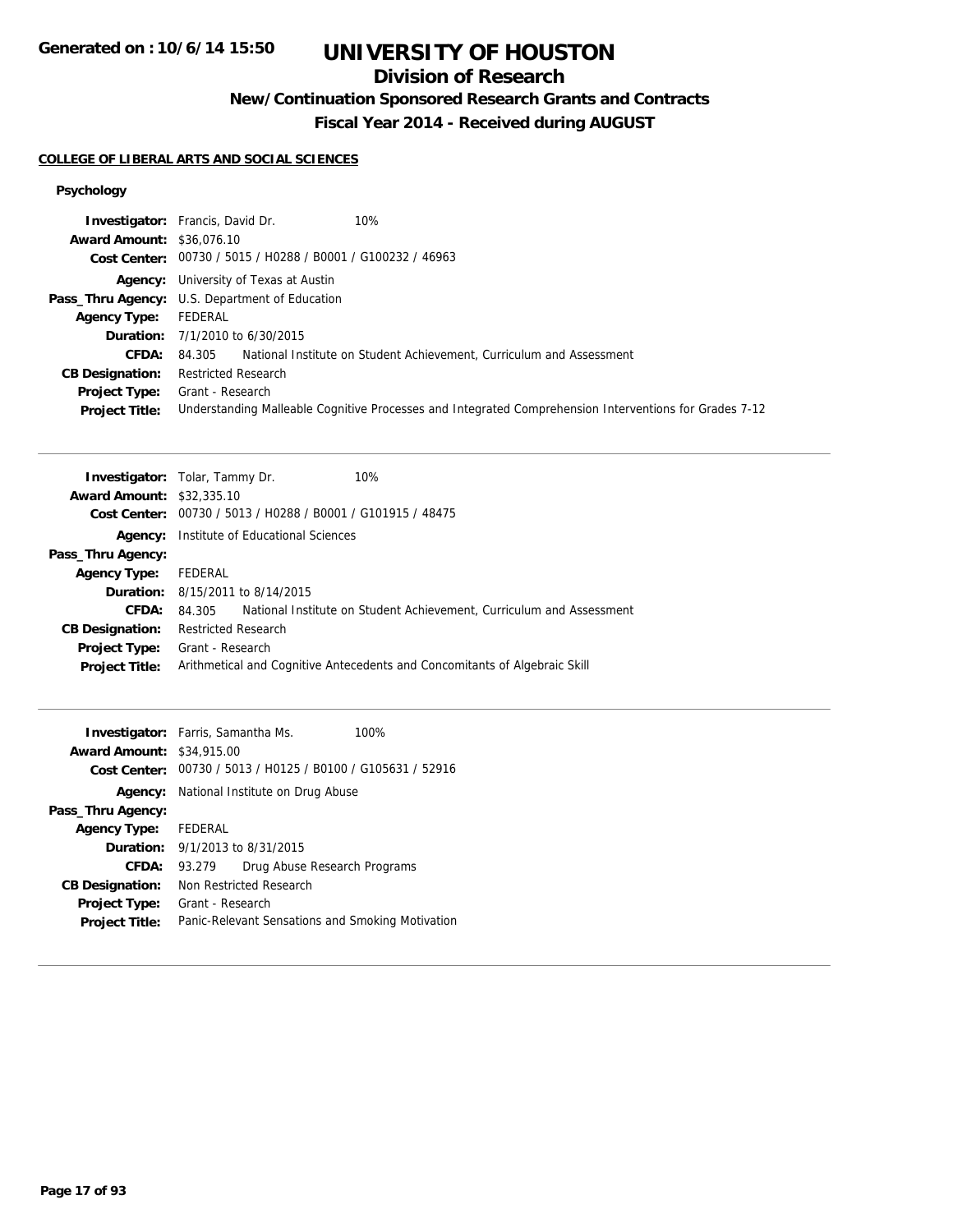### **Division of Research**

**New/Continuation Sponsored Research Grants and Contracts**

**Fiscal Year 2014 - Received during AUGUST**

#### **COLLEGE OF LIBERAL ARTS AND SOCIAL SCIENCES**

|                                 | <b>Investigator:</b> Francis, David Dr.<br>30%                                                |
|---------------------------------|-----------------------------------------------------------------------------------------------|
| <b>Award Amount: \$6,210.00</b> |                                                                                               |
|                                 | Cost Center: 00730 / 5013 / H0288 / B0001 / G108635 / 55784                                   |
|                                 | Agency: Michael E. DeBakey Veterans Affairs Medical Center                                    |
| Pass_Thru Agency:               |                                                                                               |
| <b>Agency Type:</b>             | FEDERAL                                                                                       |
|                                 | <b>Duration:</b> $4/1/2014$ to $9/30/2014$                                                    |
| CFDA:                           | Intergovermental Personnel Act (IPA) Mobility Program<br>27.011                               |
| <b>CB Designation:</b>          | <b>Restricted Research</b>                                                                    |
| <b>Project Type:</b>            | Grant - Research                                                                              |
| <b>Project Title:</b>           | THE BURDEN OF NON-ALCOHOLIC FATTY LIVER DISEASE (NAFLD) IN THE VETERANS HEALTH ADMINISTRATION |

|                                  | 50%<br><b>Investigator:</b> Francis, David Dr.                                              |
|----------------------------------|---------------------------------------------------------------------------------------------|
| <b>Award Amount: \$12,720.00</b> |                                                                                             |
|                                  | Cost Center: 00730 / 5013 / H0288 / B0001 / G104505 / 51659                                 |
|                                  | <b>Agency:</b> National Science Foundation                                                  |
| Pass_Thru Agency:                |                                                                                             |
| <b>Agency Type:</b>              | FEDERAL                                                                                     |
|                                  | <b>Duration:</b> 9/1/2012 to 8/31/2015                                                      |
|                                  | <b>CFDA:</b> 47,049 Mathematical and Physical Sciences                                      |
| <b>CB Designation:</b>           | <b>Restricted Research</b>                                                                  |
| <b>Project Type:</b>             | Grant - Research                                                                            |
| <b>Project Title:</b>            | Collaborative Research: New Developments for Analysis of Two-Way Structured Functional Data |
|                                  |                                                                                             |

|                                  | <b>Investigator:</b> Cirino, Paul Dr.                       | 10%                                                                        |
|----------------------------------|-------------------------------------------------------------|----------------------------------------------------------------------------|
| <b>Award Amount: \$32,335.10</b> |                                                             |                                                                            |
|                                  | Cost Center: 00730 / 5013 / H0288 / B0001 / G101915 / 48475 |                                                                            |
| Agency:                          | Institute of Educational Sciences                           |                                                                            |
| Pass_Thru Agency:                |                                                             |                                                                            |
| <b>Agency Type:</b>              | FEDERAL                                                     |                                                                            |
|                                  | <b>Duration:</b> 8/15/2011 to 8/14/2015                     |                                                                            |
| <b>CFDA:</b>                     | 84.305                                                      | National Institute on Student Achievement, Curriculum and Assessment       |
| <b>CB Designation:</b>           | <b>Restricted Research</b>                                  |                                                                            |
| <b>Project Type:</b>             | Grant - Research                                            |                                                                            |
| <b>Project Title:</b>            |                                                             | Arithmetical and Cognitive Antecedents and Concomitants of Algebraic Skill |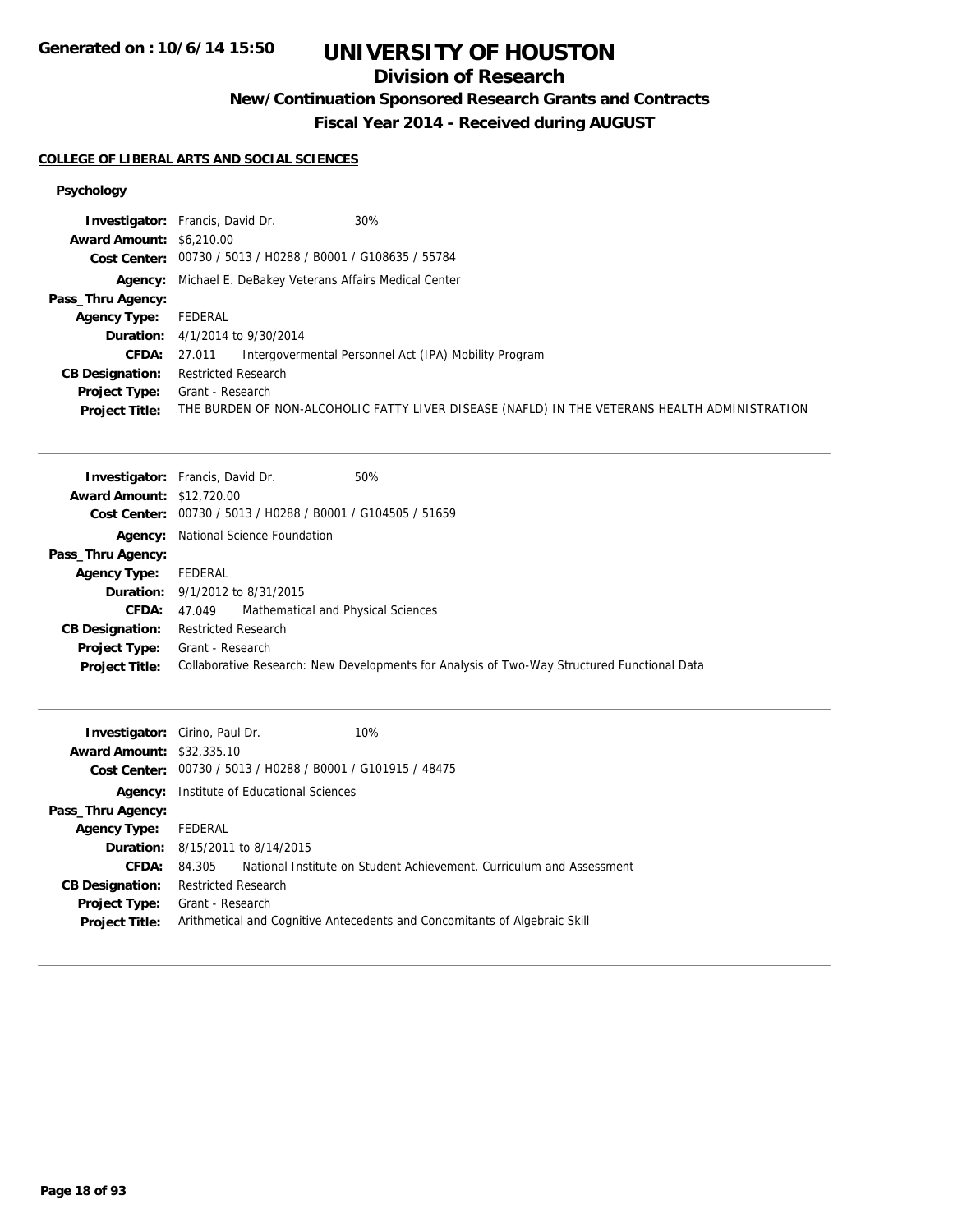## **Division of Research**

**New/Continuation Sponsored Research Grants and Contracts**

**Fiscal Year 2014 - Received during AUGUST**

#### **COLLEGE OF LIBERAL ARTS AND SOCIAL SCIENCES**

| <b>Investigator:</b> Knee, C. Raymond Dr.<br><b>Award Amount: \$102,544.00</b> |                                                            |                                         | 20%<br>Cost Center: 00730 / 5013 / H0125 / B0001 / G102004 / 49627 |
|--------------------------------------------------------------------------------|------------------------------------------------------------|-----------------------------------------|--------------------------------------------------------------------|
|                                                                                | Agency: National Institute on Alcohol Abuse and Alcoholism |                                         |                                                                    |
| Pass_Thru Agency:                                                              |                                                            |                                         |                                                                    |
| Agency Type: FEDERAL                                                           |                                                            |                                         |                                                                    |
|                                                                                |                                                            | <b>Duration:</b> 9/15/2011 to 7/31/2015 |                                                                    |
| CFDA:                                                                          | 93.273                                                     | Alcohol Research Programs               |                                                                    |
| <b>CB Designation:</b>                                                         | <b>Restricted Research</b>                                 |                                         |                                                                    |
| <b>Project Type:</b>                                                           | Grant - Research                                           |                                         |                                                                    |
| <b>Project Title:</b>                                                          | Social Norms and Alcohol Prevention                        |                                         |                                                                    |

|                                  | <b>Investigator:</b> Fletcher, Jack Dr.<br>5%                                                          |
|----------------------------------|--------------------------------------------------------------------------------------------------------|
| <b>Award Amount: \$18,038.05</b> |                                                                                                        |
|                                  | Cost Center: 00730 / 5015 / H0288 / B0001 / G100232 / 46963                                            |
|                                  | <b>Agency:</b> University of Texas at Austin                                                           |
|                                  | Pass_Thru Agency: U.S. Department of Education                                                         |
| <b>Agency Type:</b>              | FEDERAL                                                                                                |
|                                  | <b>Duration:</b> $7/1/2010$ to $6/30/2015$                                                             |
| CFDA:                            | National Institute on Student Achievement, Curriculum and Assessment<br>84.305                         |
| <b>CB Designation:</b>           | <b>Restricted Research</b>                                                                             |
| <b>Project Type:</b>             | Grant - Research                                                                                       |
| <b>Project Title:</b>            | Understanding Malleable Cognitive Processes and Integrated Comprehension Interventions for Grades 7-12 |

|                                  | <b>Investigator:</b> Zvolensky, Michael Dr.<br>100%                |  |  |
|----------------------------------|--------------------------------------------------------------------|--|--|
| <b>Award Amount: \$24,045.00</b> |                                                                    |  |  |
|                                  | Cost Center: 00730 / 5015 / H0125 / B0001 / G108340 / 55299        |  |  |
| Agency:                          | University of Texas at Austin                                      |  |  |
|                                  | Pass_Thru Agency: NIH/Division of Research Grants                  |  |  |
| <b>Agency Type:</b>              | FEDERAL                                                            |  |  |
|                                  | <b>Duration:</b> 1/1/2014 to 8/31/2014                             |  |  |
|                                  | Drug Abuse Research Programs<br><b>CFDA:</b> 93.279                |  |  |
| <b>CB Designation:</b>           | <b>Restricted Research</b>                                         |  |  |
| Project Type:                    | Grant - Research                                                   |  |  |
| <b>Project Title:</b>            | Enhancing Panic and Smoking Reduction Treatment with D-Cycloserine |  |  |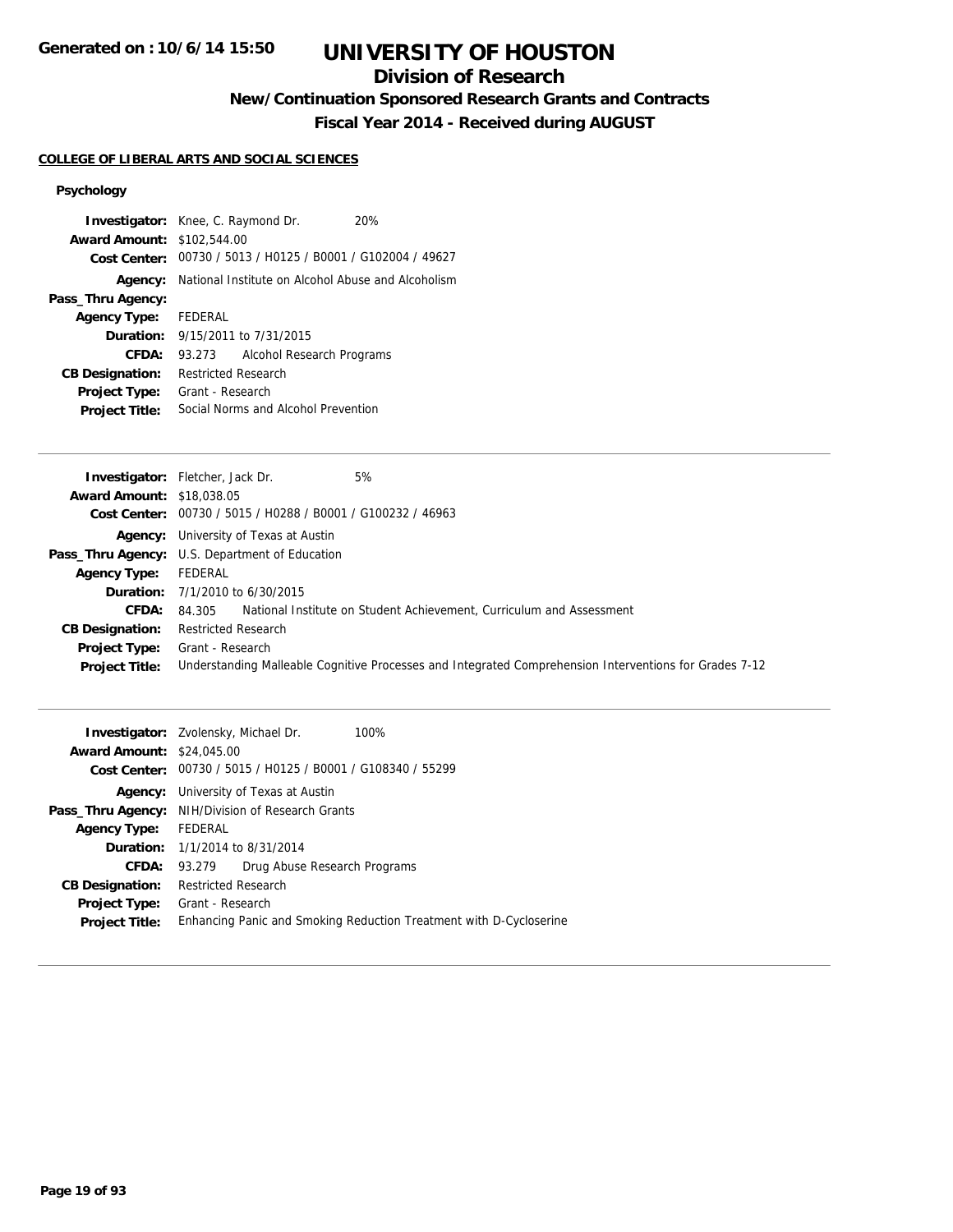## **Division of Research**

**New/Continuation Sponsored Research Grants and Contracts**

**Fiscal Year 2014 - Received during AUGUST**

### **COLLEGE OF LIBERAL ARTS AND SOCIAL SCIENCES**

## **Psychology**

| <b>Investigator:</b> Neighbors, Clayton Dr. |                                                    |                                                             | 80% |
|---------------------------------------------|----------------------------------------------------|-------------------------------------------------------------|-----|
| <b>Award Amount: \$410,176.00</b>           |                                                    |                                                             |     |
|                                             |                                                    | Cost Center: 00730 / 5013 / H0125 / B0001 / G102004 / 49627 |     |
| Agency:                                     | National Institute on Alcohol Abuse and Alcoholism |                                                             |     |
| Pass_Thru Agency:                           |                                                    |                                                             |     |
| <b>Agency Type:</b>                         | FEDERAL                                            |                                                             |     |
|                                             |                                                    | <b>Duration:</b> $9/15/2011$ to $7/31/2015$                 |     |
| CFDA:                                       | 93.273                                             | Alcohol Research Programs                                   |     |
| <b>CB Designation:</b>                      | <b>Restricted Research</b>                         |                                                             |     |
| Project Type:                               | Grant - Research                                   |                                                             |     |
| <b>Project Title:</b>                       |                                                    | Social Norms and Alcohol Prevention                         |     |

#### **Theatre**

|                                  | <b>Investigator:</b> Johnson, Jim Dr.                       | 100% |
|----------------------------------|-------------------------------------------------------------|------|
| <b>Award Amount: \$47,500.00</b> |                                                             |      |
|                                  | Cost Center: 00730 / 5021 / H0085 / C0001 / C107206 / 55860 |      |
|                                  | <b>Agency:</b> Miller Theatre Advisory Board, Inc.          |      |
| Pass_Thru Agency:                |                                                             |      |
| Agency Type: NON PROFIT          |                                                             |      |
|                                  | <b>Duration:</b> $1/1/2014$ to $8/31/2014$                  |      |
| CFDA:                            |                                                             |      |
| <b>CB Designation:</b>           | Non Research                                                |      |
| <b>Project Type:</b>             | Grant - Public Service                                      |      |
| <b>Project Title:</b>            | Houston Shakespeare Festival - 2014                         |      |
|                                  |                                                             |      |

#### **COLLEGE OF NATURAL SCIENCES AND MATHEMATICS**

| <b>Award Amount: \$50,000.00</b> | <b>Investigator:</b> Colbert-Delcour, Anne Dr.<br>100%<br>Cost Center: 00730 / 5013 / H0104 / B0001 / G103305 / 49920 |  |  |
|----------------------------------|-----------------------------------------------------------------------------------------------------------------------|--|--|
| Agency:                          | Research Foundation of the State University of New York                                                               |  |  |
| Pass_Thru Agency:                | National Institute of General Medical Sciences                                                                        |  |  |
| <b>Agency Type:</b>              | FEDERAL                                                                                                               |  |  |
| Duration:                        | 9/30/2011 to 8/31/2015                                                                                                |  |  |
| CFDA:                            | Pharmacology, Physiology, and Biological Chemistry Research<br>93.859                                                 |  |  |
| <b>CB Designation:</b>           | <b>Restricted Research</b>                                                                                            |  |  |
| <b>Project Type:</b>             | Grant - Research                                                                                                      |  |  |
| <b>Project Title:</b>            | Mechanism of the Usher in Assembly and Secretion of Pili                                                              |  |  |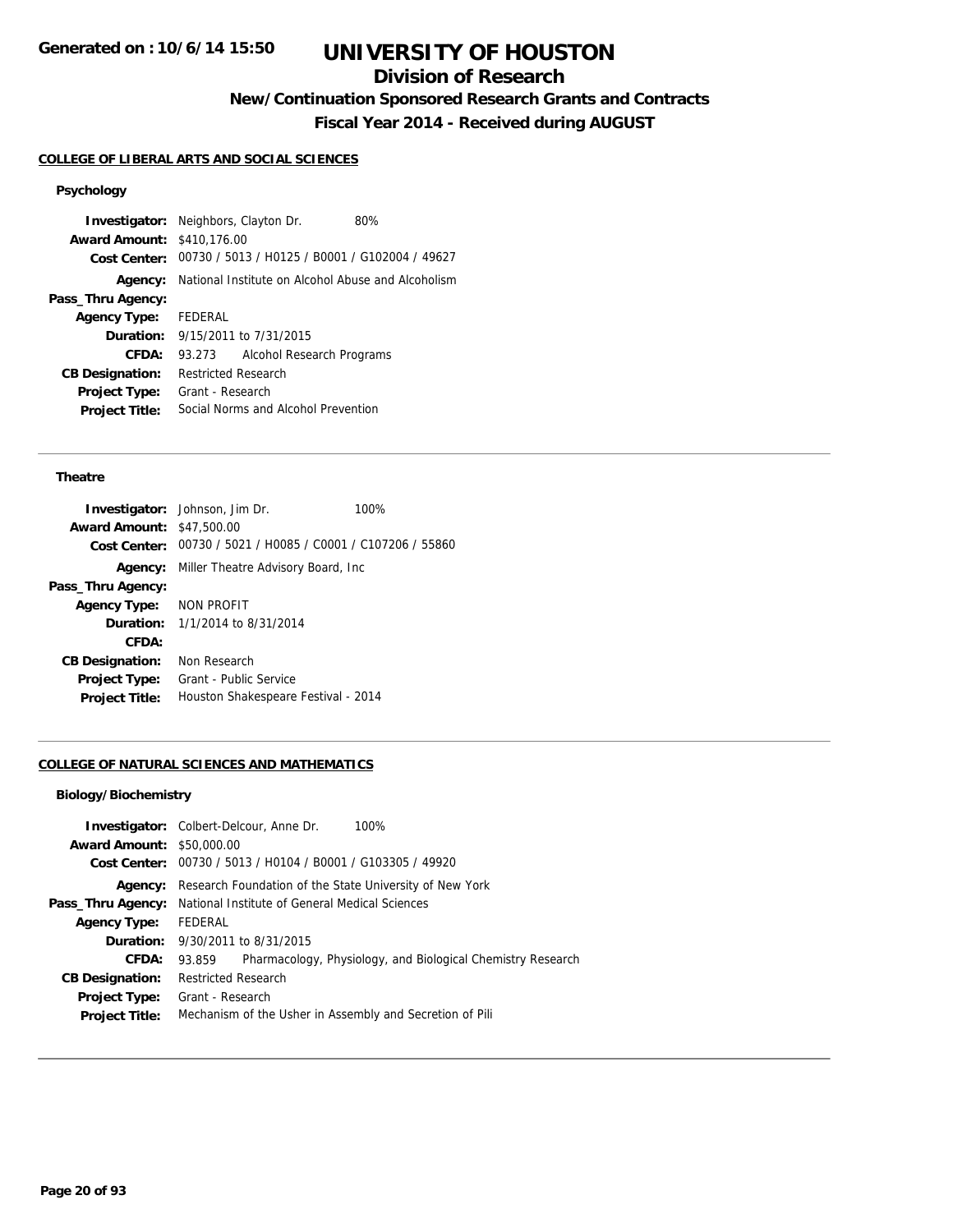### **Division of Research**

**New/Continuation Sponsored Research Grants and Contracts**

**Fiscal Year 2014 - Received during AUGUST**

#### **COLLEGE OF NATURAL SCIENCES AND MATHEMATICS**

|                                 | <b>Investigator:</b> Wells, Dan E. Dr.                      | 25%                                                                              |
|---------------------------------|-------------------------------------------------------------|----------------------------------------------------------------------------------|
| <b>Award Amount: \$5,000.00</b> |                                                             |                                                                                  |
|                                 | Cost Center: 00730 / 5016 / H0104 / A0001 / C108540 / 55679 |                                                                                  |
|                                 | <b>Agency:</b> Texas Higher Education Coordinating Board    |                                                                                  |
| Pass_Thru Agency:               |                                                             |                                                                                  |
| <b>Agency Type:</b>             | STATE                                                       |                                                                                  |
|                                 | <b>Duration:</b> 6/16/2014 to 7/1/2015                      |                                                                                  |
| <b>CFDA:</b>                    |                                                             |                                                                                  |
| <b>CB Designation:</b>          | Non Research                                                |                                                                                  |
| <b>Project Type:</b>            | Grant - Instruction                                         |                                                                                  |
| <b>Project Title:</b>           |                                                             | A Comprehensive Student Success Program Toolkit for Introductory Biology Courses |

| <b>Award Amount: \$28,178.00</b>  | 100%<br><b>Investigator:</b> Briggs, James M. Dr.             |                                                                                                                   |
|-----------------------------------|---------------------------------------------------------------|-------------------------------------------------------------------------------------------------------------------|
| <b>Cost Center:</b>               | 00730 / 5013 / H0104 / B0001 / G105206 / 51895                |                                                                                                                   |
| Agency:                           | National Cancer Institute                                     |                                                                                                                   |
| Pass_Thru Agency:                 |                                                               |                                                                                                                   |
| <b>Agency Type:</b>               | FEDERAL                                                       |                                                                                                                   |
| Duration:                         | 9/12/2012 to 9/11/2015                                        |                                                                                                                   |
| <b>CFDA:</b>                      | Cancer Research Manpower<br>93.398                            |                                                                                                                   |
| <b>CB Designation:</b>            | <b>Restricted Research</b>                                    |                                                                                                                   |
| <b>Project Type:</b>              | Grant - Research                                              |                                                                                                                   |
| <b>Project Title:</b>             | (Iris Nira Smith)                                             | Structural mutation analysis of PTEN and its possible genotype-phenotype correlations in Endometriosis and Cancer |
|                                   |                                                               |                                                                                                                   |
|                                   | <b>Investigator:</b> Zufall, Rebecca Dr.<br>50%               |                                                                                                                   |
| <b>Award Amount: \$143,114.50</b> |                                                               |                                                                                                                   |
|                                   | Cost Center: 00730 / 5013 / H0104 / B0001 / G105546 / 52914   |                                                                                                                   |
|                                   | <b>Agency:</b> National Institute of General Medical Sciences |                                                                                                                   |
| Pass_Thru Agency:                 |                                                               |                                                                                                                   |
| <b>Agency Type:</b>               | FEDERAL                                                       |                                                                                                                   |
| Duration:                         | 5/1/2013 to 4/30/2015                                         |                                                                                                                   |
| <b>CFDA:</b>                      | 93.859                                                        | Pharmacology, Physiology, and Biological Chemistry Research                                                       |
| <b>CB Designation:</b>            | <b>Restricted Research</b>                                    |                                                                                                                   |
| <b>Project Type:</b>              | Grant - Research                                              |                                                                                                                   |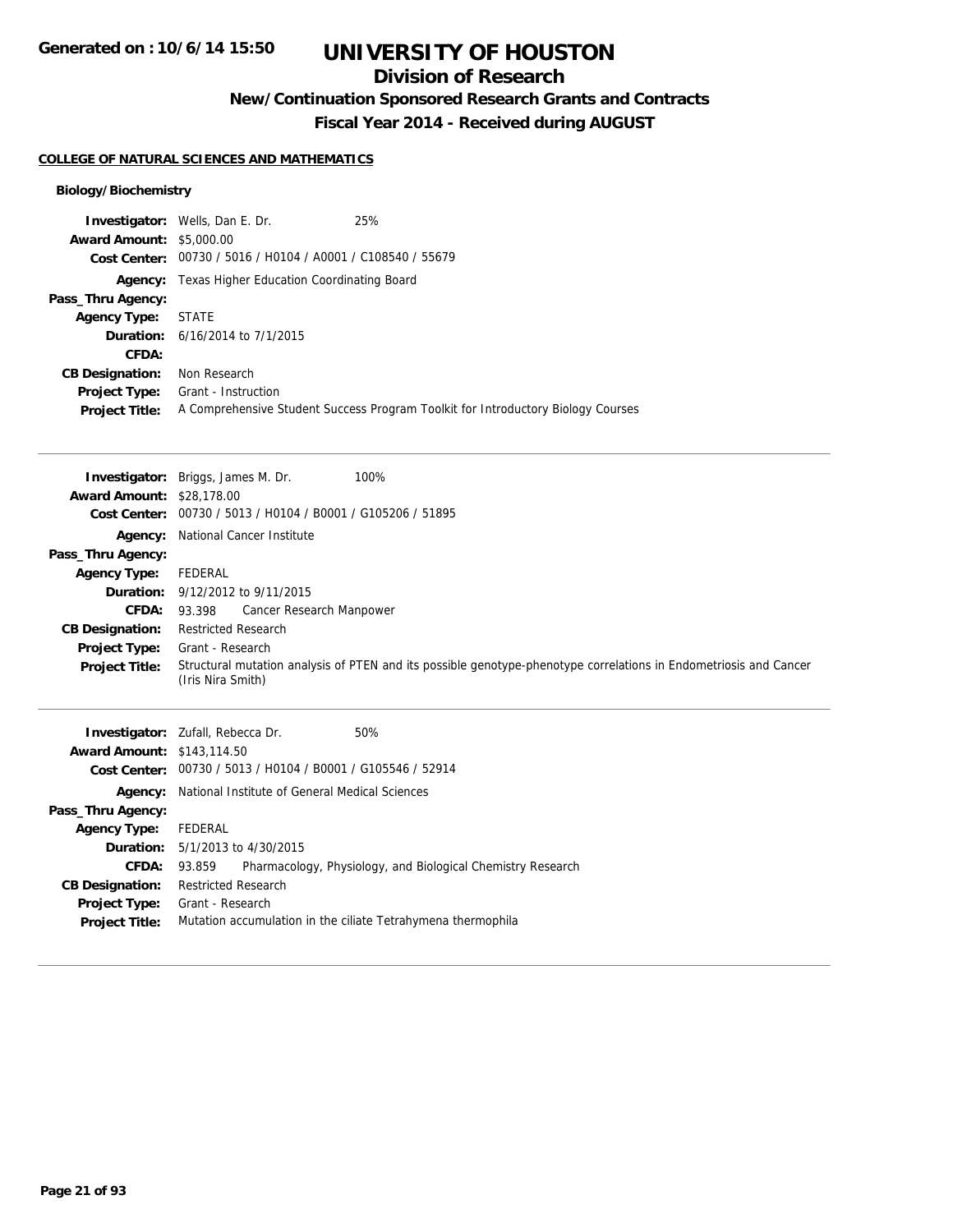### **Division of Research**

**New/Continuation Sponsored Research Grants and Contracts**

**Fiscal Year 2014 - Received during AUGUST**

#### **COLLEGE OF NATURAL SCIENCES AND MATHEMATICS**

|                                   | <b>Investigator:</b> Weihua, Zhang Dr.                      | 100%                                                                    |
|-----------------------------------|-------------------------------------------------------------|-------------------------------------------------------------------------|
| <b>Award Amount: \$225,750.00</b> |                                                             |                                                                         |
|                                   | Cost Center: 00730 / 5013 / H0104 / B0001 / G107184 / 55782 |                                                                         |
| Agency:                           | National Institute on Aging                                 |                                                                         |
| Pass_Thru Agency:                 |                                                             |                                                                         |
| Agency Type: FEDERAL              |                                                             |                                                                         |
|                                   | <b>Duration:</b> 8/1/2014 to 3/31/2015                      |                                                                         |
|                                   | Aging Research<br><b>CFDA: 93.866</b>                       |                                                                         |
| <b>CB Designation:</b>            | <b>Restricted Research</b>                                  |                                                                         |
| <b>Project Type:</b>              | Grant - Research                                            |                                                                         |
| <b>Project Title:</b>             |                                                             | Per1 Regulated SGLT1 Expression in the Pathogenesis of BPH During Aging |

|                                   | 100%<br><b>Investigator:</b> Fox, George E. Dr.                                           |  |  |
|-----------------------------------|-------------------------------------------------------------------------------------------|--|--|
| <b>Award Amount: \$141,711.00</b> |                                                                                           |  |  |
|                                   | Cost Center: 00730 / 5013 / H0104 / B0001 / G107026 / 55678                               |  |  |
|                                   | Agency: NASA - National Aeronautics and Space Administration - Headquarters (Wash., D.C.) |  |  |
| Pass_Thru Agency:                 |                                                                                           |  |  |
| <b>Agency Type:</b>               | FEDERAL                                                                                   |  |  |
|                                   | <b>Duration:</b> 7/1/2014 to 6/30/2017                                                    |  |  |
| <b>CFDA:</b>                      | Aerospace Education Services Program<br>43.001                                            |  |  |
| <b>CB Designation:</b>            | <b>Restricted Research</b>                                                                |  |  |
| <b>Project Type:</b>              | Grant - Research                                                                          |  |  |
| <b>Project Title:</b>             | Transitioning from an RNA World: The Origins of the Protein Synthesis Machinery           |  |  |

| <b>Award Amount: \$89,640.82</b>              | 25%<br><b>Investigator:</b> Zhang, Xiaoliu Dr.<br>Cost Center: 00730 / 5016 / H0104 / B0001 / G107709 / 54463                |
|-----------------------------------------------|------------------------------------------------------------------------------------------------------------------------------|
|                                               | <b>Agency:</b> Cancer Prevention and Research Institute of Texas                                                             |
| Pass_Thru Agency: State of Texas              |                                                                                                                              |
| <b>Agency Type: STATE</b>                     |                                                                                                                              |
|                                               | <b>Duration:</b> $6/1/2013$ to $5/31/2016$                                                                                   |
| CFDA:                                         |                                                                                                                              |
| <b>CB Designation:</b>                        | Restricted Research                                                                                                          |
| <b>Project Type:</b><br><b>Project Title:</b> | Grant - Research<br>Exploration of multi-layer synergy between two novel antitumor agents against hard-to-treat solid tumors |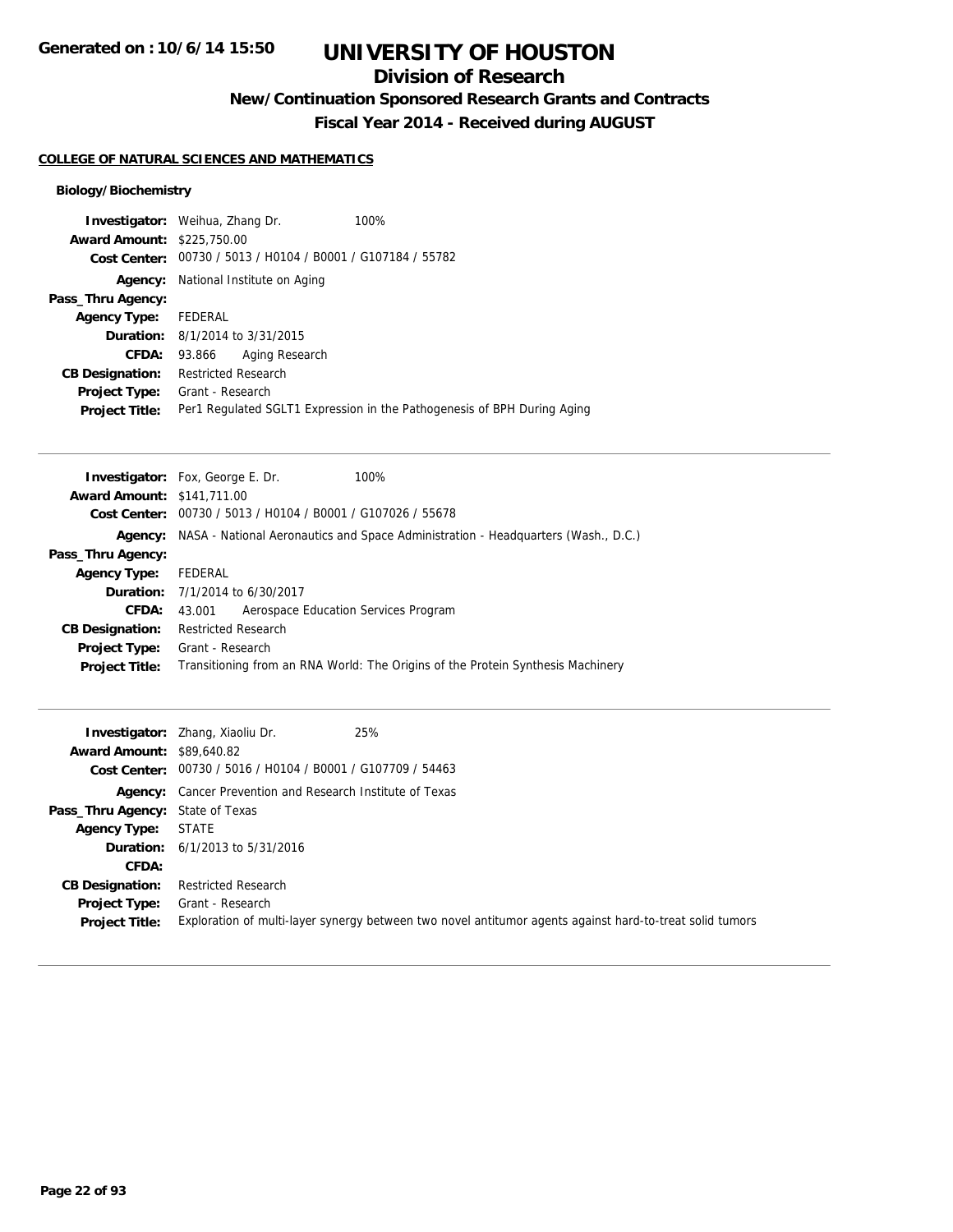## **Division of Research**

**New/Continuation Sponsored Research Grants and Contracts**

**Fiscal Year 2014 - Received during AUGUST**

#### **COLLEGE OF NATURAL SCIENCES AND MATHEMATICS**

| Investigator: Chen, Li Dr.       |                                              | 100%                                                        |
|----------------------------------|----------------------------------------------|-------------------------------------------------------------|
| <b>Award Amount: \$77,000.00</b> |                                              |                                                             |
|                                  |                                              | Cost Center: 00730 / 5021 / H0104 / B0001 / G105534 / 51595 |
| Agency:                          | American Heart Association - National Center |                                                             |
| Pass_Thru Agency:                |                                              |                                                             |
| Agency Type: NON PROFIT          |                                              |                                                             |
|                                  | <b>Duration:</b> 7/1/2012 to 6/30/2016       |                                                             |
| CFDA:                            |                                              |                                                             |
| <b>CB Designation:</b>           | <b>Restricted Research</b>                   |                                                             |
| <b>Project Type:</b>             | Grant - Research                             |                                                             |
| <b>Project Title:</b>            |                                              | Epigenetic Regulation of Cardiac Lineage Specification      |

| <b>Investigator:</b> Khurana, Seema Dr. |                            |                                                | 100%                                                                          |
|-----------------------------------------|----------------------------|------------------------------------------------|-------------------------------------------------------------------------------|
| <b>Award Amount: \$327,338.00</b>       |                            |                                                |                                                                               |
| <b>Cost Center:</b>                     |                            | 00730 / 5013 / H0104 / B0001 / G106636 / 54180 |                                                                               |
| Agency:                                 |                            | National Institutes of Health                  |                                                                               |
| Pass_Thru Agency:                       |                            |                                                |                                                                               |
| <b>Agency Type:</b>                     | FEDERAL                    |                                                |                                                                               |
|                                         |                            | <b>Duration:</b> 9/18/2013 to 5/31/2018        |                                                                               |
| <b>CFDA:</b>                            | 93.847                     |                                                | Diabetes, Endocrinology and Metabolism Research                               |
| <b>CB Designation:</b>                  | <b>Restricted Research</b> |                                                |                                                                               |
| <b>Project Type:</b>                    | Grant - Research           |                                                |                                                                               |
| <b>Project Title:</b>                   |                            |                                                | Epithelial mesenchymal transition in gastrointestinal homeostasis and disease |
|                                         |                            |                                                |                                                                               |

| <b>Investigator:</b> Garbey, Marc Dr.<br><b>Award Amount: \$22,500.00</b> |                                      | Cost Center: 00730 / 5013 / H0104 / B0001 / C108775 / 56076 | 100%                                                                  |
|---------------------------------------------------------------------------|--------------------------------------|-------------------------------------------------------------|-----------------------------------------------------------------------|
|                                                                           | <b>Agency:</b> University of Florida |                                                             |                                                                       |
| <b>Pass_Thru Agency:</b> National Science Foundation                      |                                      |                                                             |                                                                       |
| <b>Agency Type:</b>                                                       | FEDERAL                              |                                                             |                                                                       |
|                                                                           |                                      | <b>Duration:</b> 11/21/2013 to 11/20/2014                   |                                                                       |
| <b>CFDA:</b>                                                              | 47.041                               | <b>Engineering Grants</b>                                   |                                                                       |
| <b>CB Designation:</b>                                                    | <b>Restricted Research</b>           |                                                             |                                                                       |
| <b>Project Type:</b>                                                      | Grant - Research                     |                                                             |                                                                       |
| <b>Project Title:</b>                                                     |                                      |                                                             | NSF I/UCRC for Cyber-Physical Systems for the Hospital Operating Room |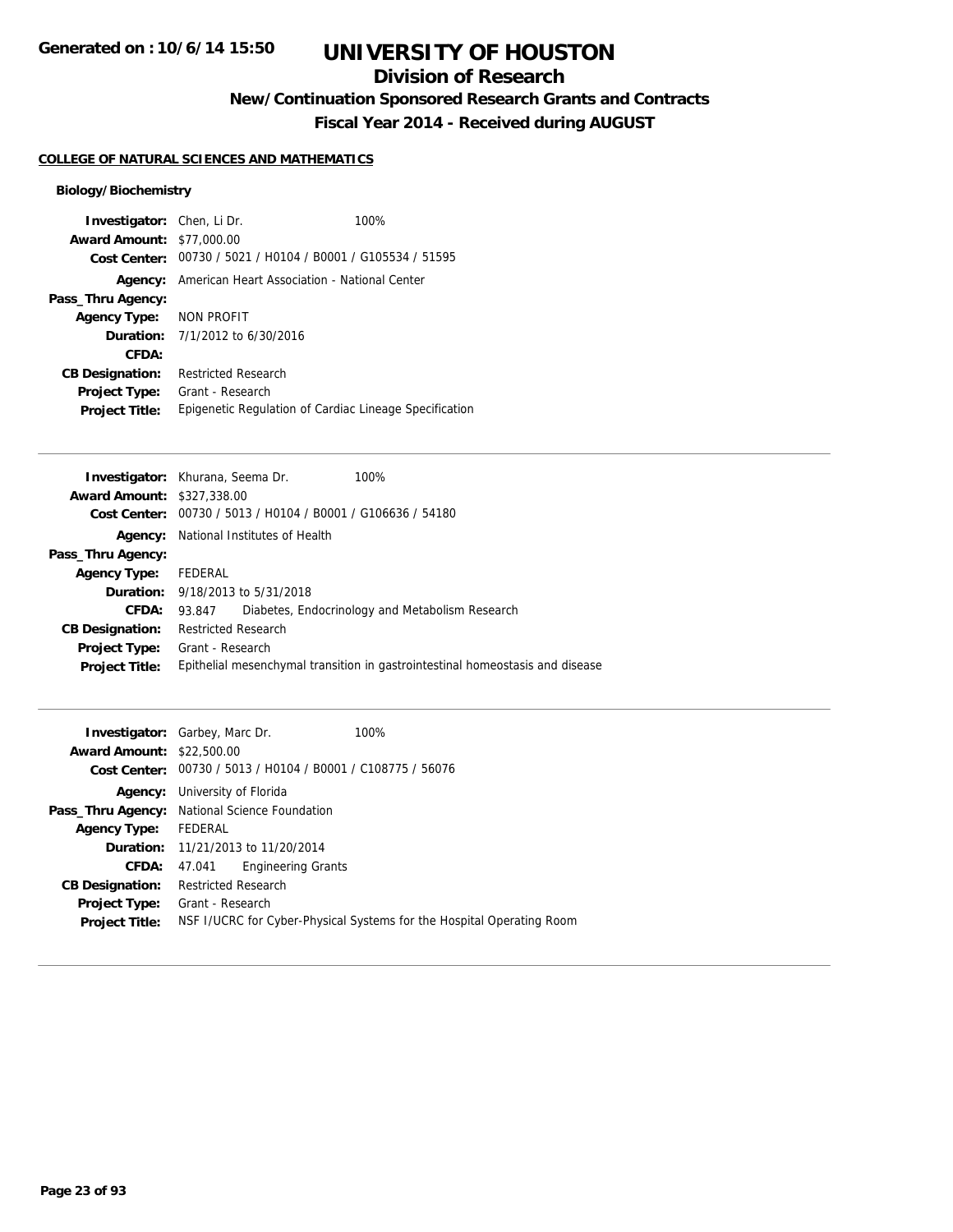### **Division of Research**

**New/Continuation Sponsored Research Grants and Contracts**

**Fiscal Year 2014 - Received during AUGUST**

#### **COLLEGE OF NATURAL SCIENCES AND MATHEMATICS**

|                                         | <b>Investigator:</b> Bose, Rathindra Dr.                    | 100%                                                              |
|-----------------------------------------|-------------------------------------------------------------|-------------------------------------------------------------------|
| <b>Award Amount: \$795,730.00</b>       |                                                             |                                                                   |
|                                         | Cost Center: 00730 / 5016 / H0104 / B0001 / G108148 / 54831 |                                                                   |
| Agency:                                 | Cancer Prevention and Research Institute of Texas           |                                                                   |
| <b>Pass_Thru Agency:</b> State of Texas |                                                             |                                                                   |
| Agency Type: STATE                      |                                                             |                                                                   |
|                                         | <b>Duration:</b> 3/1/2014 to 2/29/2016                      |                                                                   |
| CFDA:                                   |                                                             |                                                                   |
| <b>CB Designation:</b>                  | <b>Restricted Research</b>                                  |                                                                   |
| <b>Project Type:</b>                    | Grant - Research                                            |                                                                   |
| <b>Project Title:</b>                   |                                                             | Continuation of Computational Cancer Biomedicine Training Program |

|                                   | <b>Investigator:</b> Dryer, Stuart E. Dr.<br>100%                         |
|-----------------------------------|---------------------------------------------------------------------------|
| <b>Award Amount: \$249,665.84</b> |                                                                           |
| <b>Cost Center:</b>               | 00730 / 5021 / H0104 / B0001 / C108066 / 55363                            |
|                                   | <b>Agency:</b> Juvenile Diabetes Reserch Foundation                       |
| Pass_Thru Agency:                 |                                                                           |
| Agency Type: FOUNDATION           |                                                                           |
|                                   | <b>Duration:</b> $7/1/2014$ to $6/30/2015$                                |
| CFDA:                             |                                                                           |
| <b>CB Designation:</b>            | <b>Restricted Research</b>                                                |
| <b>Project Type:</b>              | Grant - Research                                                          |
| <b>Project Title:</b>             | Validating NMDA Receptors as Therapeutic Targets for Diabetic Nephropathy |
|                                   |                                                                           |

| <b>Award Amount: \$45,000.00</b> | 100%<br><b>Investigator:</b> Fox, George E. Dr.                                                     |
|----------------------------------|-----------------------------------------------------------------------------------------------------|
|                                  | Cost Center: 00730 / 5043 / H0104 / B0001 / G108403 / 55559                                         |
|                                  | <b>Agency:</b> Jet Propulsion Laboratory                                                            |
|                                  | Pass_Thru Agency: NASA - National Aeronautics and Space Administration - Headquarters (Wash., D.C.) |
| <b>Agency Type:</b>              | FEDERAL                                                                                             |
|                                  | <b>Duration:</b> $6/1/2014$ to $6/30/2016$                                                          |
| CFDA:                            | National Aeronautics and Space Administration<br>43.000                                             |
| <b>CB Designation:</b>           | <b>Restricted Research</b>                                                                          |
| <b>Project Type:</b>             | Contract - Research                                                                                 |
| <b>Project Title:</b>            | International Space Station - Microbial Observatory                                                 |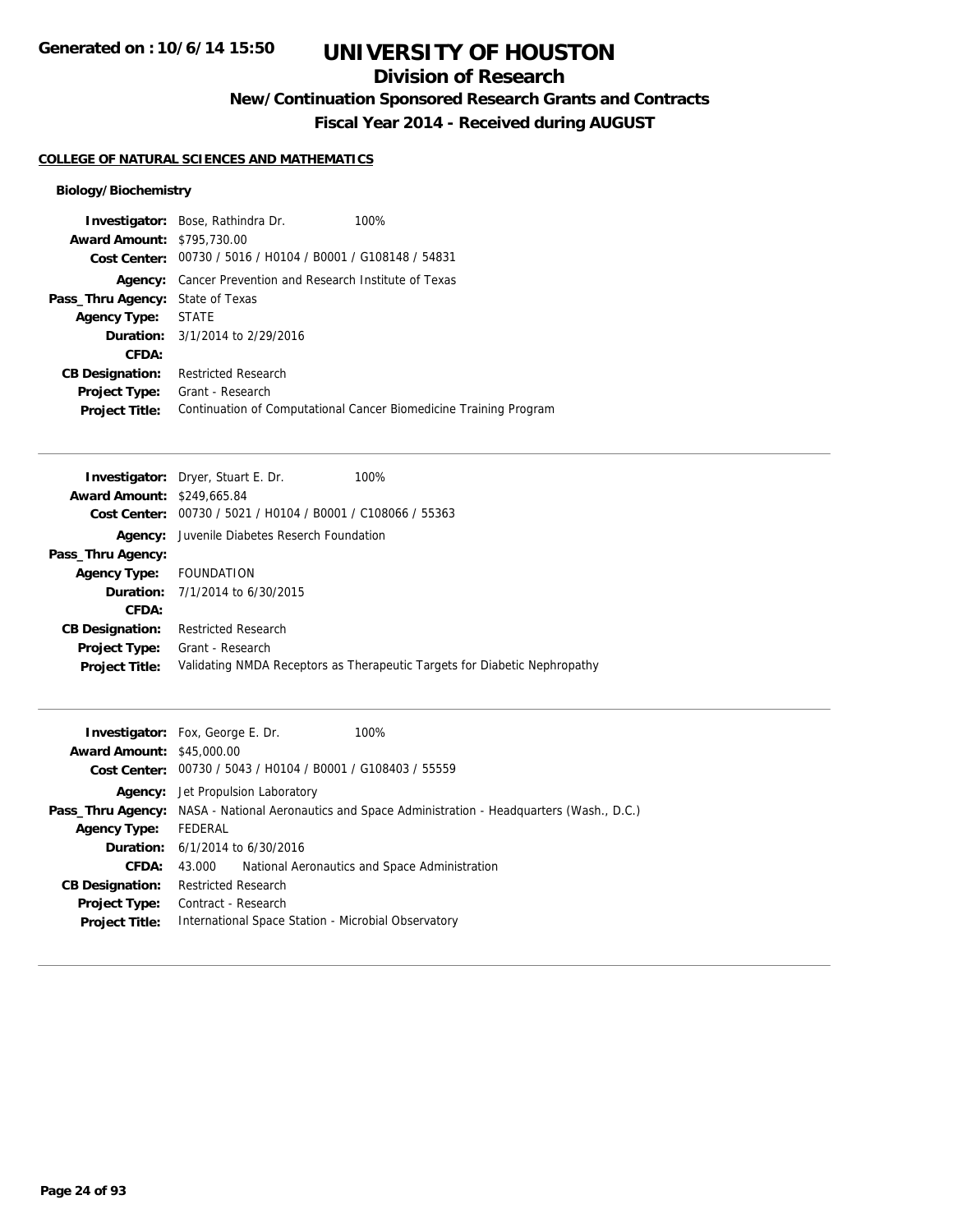## **Division of Research**

**New/Continuation Sponsored Research Grants and Contracts**

**Fiscal Year 2014 - Received during AUGUST**

#### **COLLEGE OF NATURAL SCIENCES AND MATHEMATICS**

|                                   | <b>Investigator:</b> Williams, Cecilia Dr.                  | 50%                                                         |
|-----------------------------------|-------------------------------------------------------------|-------------------------------------------------------------|
| <b>Award Amount: \$151,459.50</b> |                                                             |                                                             |
|                                   | Cost Center: 00730 / 5013 / H0515 / B0001 / G106069 / 53781 |                                                             |
|                                   | <b>Agency:</b> National Institutes of Health                |                                                             |
| Pass_Thru Agency:                 |                                                             |                                                             |
| Agency Type: FEDERAL              |                                                             |                                                             |
|                                   | <b>Duration:</b> 8/1/2013 to 5/31/2015                      |                                                             |
| <b>CFDA:</b>                      | Cancer Biology Research<br>93.396                           |                                                             |
| <b>CB Designation:</b>            | <b>Restricted Research</b>                                  |                                                             |
| <b>Project Type:</b>              | Grant - Research                                            |                                                             |
| <b>Project Title:</b>             |                                                             | Elucidating the mechanism of ERbeta in colon carcinogenesis |

|                                   | 50%<br><b>Investigator:</b> Bose, Rathindra Dr.                                                          |
|-----------------------------------|----------------------------------------------------------------------------------------------------------|
| <b>Award Amount: \$179,281.63</b> |                                                                                                          |
|                                   | Cost Center: 00730 / 5016 / H0104 / B0001 / G107709 / 54463                                              |
|                                   | <b>Agency:</b> Cancer Prevention and Research Institute of Texas                                         |
| Pass_Thru Agency: State of Texas  |                                                                                                          |
| <b>Agency Type: STATE</b>         |                                                                                                          |
|                                   | <b>Duration:</b> $6/1/2013$ to $5/31/2016$                                                               |
| CFDA:                             |                                                                                                          |
| <b>CB Designation:</b>            | <b>Restricted Research</b>                                                                               |
| <b>Project Type:</b>              | Grant - Research                                                                                         |
| <b>Project Title:</b>             | Exploration of multi-layer synergy between two novel antitumor agents against hard-to-treat solid tumors |

| <b>Award Amount: \$117,716.94</b>       | 25%<br><b>Investigator:</b> Zhang, Xiaoliu Dr.<br>Cost Center: 00730 / 5016 / H0515 / B0001 / G105466 / 54325 |
|-----------------------------------------|---------------------------------------------------------------------------------------------------------------|
|                                         | <b>Agency:</b> Cancer Prevention and Research Institute of Texas                                              |
| <b>Pass_Thru Agency:</b> State of Texas |                                                                                                               |
| <b>Agency Type: STATE</b>               |                                                                                                               |
|                                         | <b>Duration:</b> $6/1/2013$ to $5/31/2016$                                                                    |
| <b>CFDA:</b>                            |                                                                                                               |
| <b>CB Designation:</b>                  | <b>Restricted Research</b>                                                                                    |
| <b>Project Type:</b>                    | Grant - Research                                                                                              |
| <b>Project Title:</b>                   | Exploration of multi-layer synergy between two novel antitumor agents against hard-to-treat solid tumors      |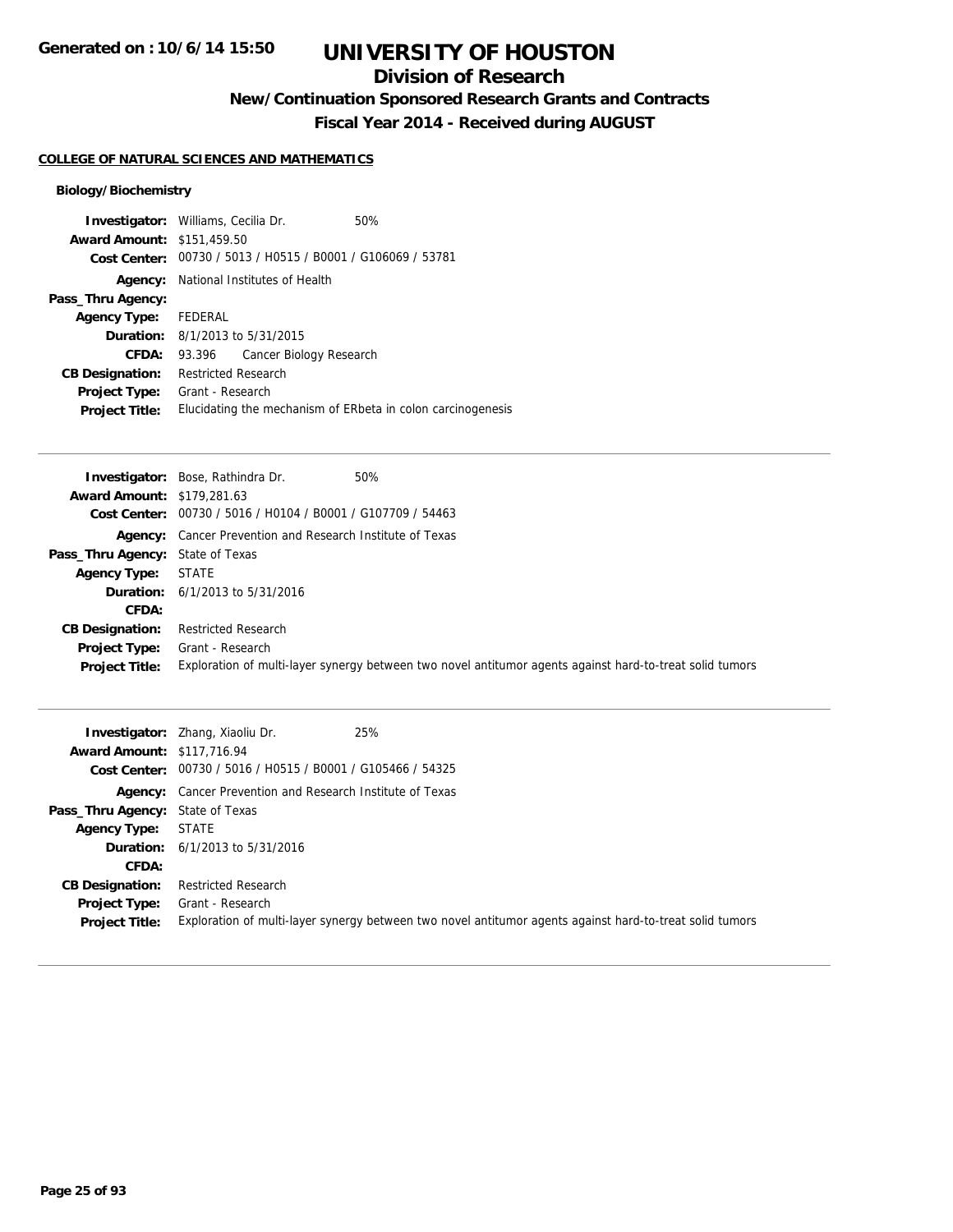### **Division of Research**

**New/Continuation Sponsored Research Grants and Contracts**

**Fiscal Year 2014 - Received during AUGUST**

#### **COLLEGE OF NATURAL SCIENCES AND MATHEMATICS**

|                                 | 25%<br><b>Investigator:</b> Cheek, Ann Dr.                  |                                                                                  |
|---------------------------------|-------------------------------------------------------------|----------------------------------------------------------------------------------|
| <b>Award Amount: \$5,000.00</b> |                                                             |                                                                                  |
|                                 | Cost Center: 00730 / 5016 / H0104 / A0001 / C108540 / 55679 |                                                                                  |
|                                 | <b>Agency:</b> Texas Higher Education Coordinating Board    |                                                                                  |
| Pass_Thru Agency:               |                                                             |                                                                                  |
| <b>Agency Type:</b>             | STATE                                                       |                                                                                  |
|                                 | <b>Duration:</b> 6/16/2014 to 7/1/2015                      |                                                                                  |
| <b>CFDA:</b>                    |                                                             |                                                                                  |
| <b>CB Designation:</b>          | Non Research                                                |                                                                                  |
| <b>Project Type:</b>            | Grant - Instruction                                         |                                                                                  |
| <b>Project Title:</b>           |                                                             | A Comprehensive Student Success Program Toolkit for Introductory Biology Courses |

| <b>Investigator:</b> Wells, Dan E. Dr. |                                         |                                                | 20% |
|----------------------------------------|-----------------------------------------|------------------------------------------------|-----|
| <b>Award Amount: \$128,456.80</b>      |                                         |                                                |     |
| Cost Center:                           |                                         | 00730 / 5013 / H0066 / B0100 / G107936 / 55778 |     |
| Agency:                                | National Science Foundation             |                                                |     |
| Pass_Thru Agency:                      |                                         |                                                |     |
| <b>Agency Type:</b>                    | FEDERAL                                 |                                                |     |
|                                        |                                         | <b>Duration:</b> 8/15/2014 to 7/31/2019        |     |
| CFDA:                                  | 47 076                                  | <b>Education and Human Resources</b>           |     |
| <b>CB Designation:</b>                 |                                         | Non Restricted Research                        |     |
| <b>Project Type:</b>                   |                                         | Co-Op Agreement - Research                     |     |
| <b>Project Title:</b>                  | Center for Advancing UH Faculty Success |                                                |     |

|                                 | <b>Investigator:</b> Pattison, Donna Dr.                    | 25%                                                                              |
|---------------------------------|-------------------------------------------------------------|----------------------------------------------------------------------------------|
| <b>Award Amount: \$5,000.00</b> |                                                             |                                                                                  |
|                                 | Cost Center: 00730 / 5016 / H0104 / A0001 / C108540 / 55679 |                                                                                  |
|                                 | <b>Agency:</b> Texas Higher Education Coordinating Board    |                                                                                  |
| Pass_Thru Agency:               |                                                             |                                                                                  |
| <b>Agency Type:</b>             | STATE                                                       |                                                                                  |
|                                 | <b>Duration:</b> 6/16/2014 to 7/1/2015                      |                                                                                  |
| CFDA:                           |                                                             |                                                                                  |
| <b>CB Designation:</b>          | Non Research                                                |                                                                                  |
|                                 | <b>Project Type:</b> Grant - Instruction                    |                                                                                  |
| <b>Project Title:</b>           |                                                             | A Comprehensive Student Success Program Toolkit for Introductory Biology Courses |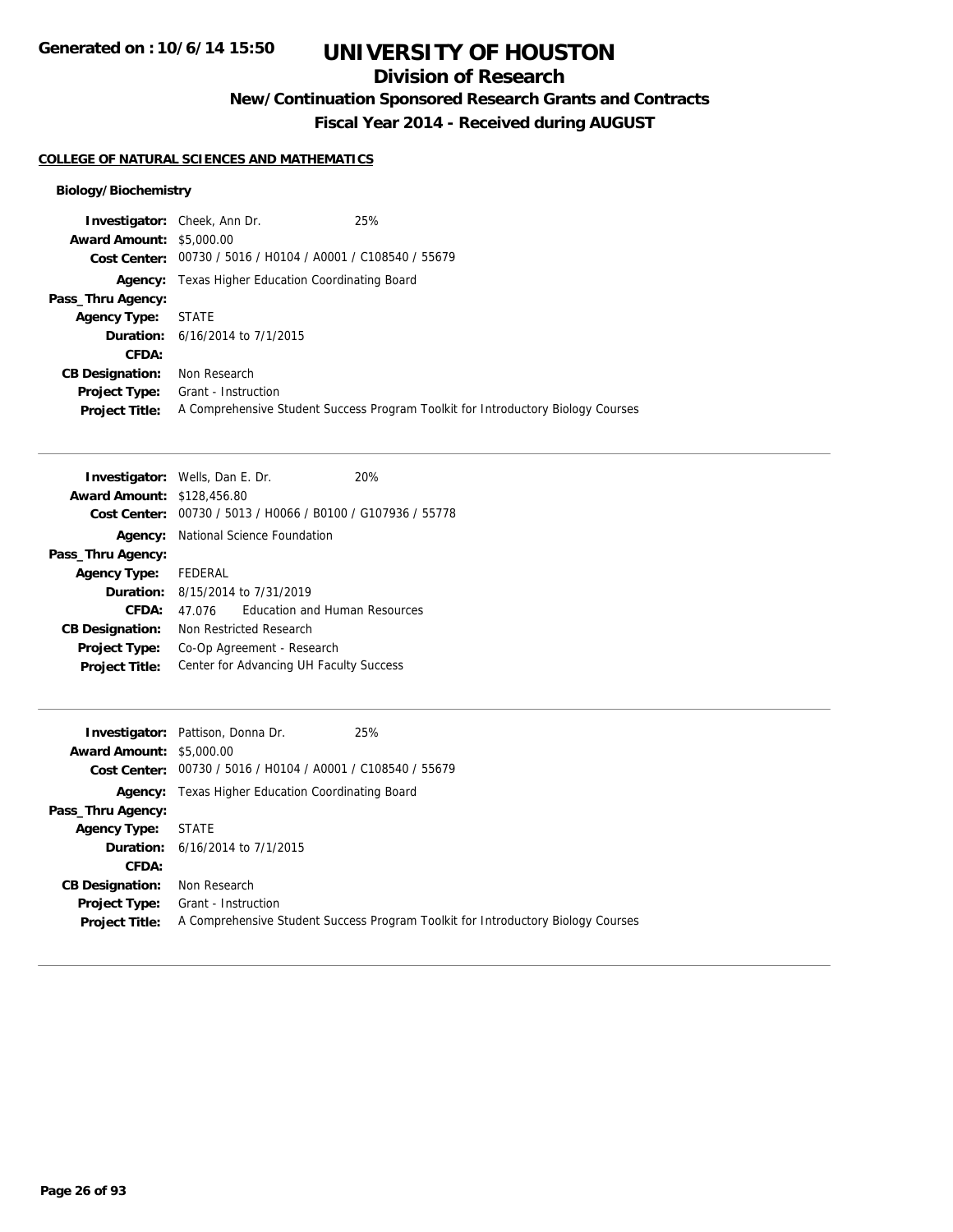### **Division of Research**

**New/Continuation Sponsored Research Grants and Contracts**

**Fiscal Year 2014 - Received during AUGUST**

#### **COLLEGE OF NATURAL SCIENCES AND MATHEMATICS**

|                                   | <b>Investigator:</b> Azevedo, Ricardo Dr.                    | 50%                                                         |
|-----------------------------------|--------------------------------------------------------------|-------------------------------------------------------------|
| <b>Award Amount: \$143,114.50</b> |                                                              |                                                             |
|                                   | Cost Center: 00730 / 5013 / H0104 / B0001 / G105546 / 52914  |                                                             |
| Agency:                           | National Institute of General Medical Sciences               |                                                             |
| Pass_Thru Agency:                 |                                                              |                                                             |
| <b>Agency Type:</b>               | FEDERAL                                                      |                                                             |
|                                   | <b>Duration:</b> 5/1/2013 to 4/30/2015                       |                                                             |
| CFDA:                             | 93.859                                                       | Pharmacology, Physiology, and Biological Chemistry Research |
| <b>CB Designation:</b>            | <b>Restricted Research</b>                                   |                                                             |
| <b>Project Type:</b>              | Grant - Research                                             |                                                             |
| <b>Project Title:</b>             | Mutation accumulation in the ciliate Tetrahymena thermophila |                                                             |

|                                  | <b>Investigator:</b> Gunaratne, Preethi Dr.<br>100%                             |
|----------------------------------|---------------------------------------------------------------------------------|
| <b>Award Amount: \$70,000.00</b> |                                                                                 |
|                                  | Cost Center: 00730 / 5015 / H0104 / B0001 / G108550 / 55554                     |
|                                  | <b>Agency:</b> University of Texas MD Anderson Cancer Center                    |
|                                  | <b>Pass_Thru Agency:</b> National Cancer Institute                              |
| <b>Agency Type:</b>              | FEDERAL                                                                         |
|                                  | <b>Duration:</b> 4/1/2014 to 3/31/2016                                          |
| CFDA:                            | 93.393 Cancer Cause and Prevention Research                                     |
| <b>CB Designation:</b>           | <b>Restricted Research</b>                                                      |
| <b>Project Type:</b>             | Grant - Research                                                                |
| <b>Project Title:</b>            | Roles of p63 in regulation of microRNA and LincRNA targets in metastatic cancer |
|                                  |                                                                                 |

|                                   | <b>Investigator:</b> Garbey, Marc Dr.                       | 100%                                                                          |
|-----------------------------------|-------------------------------------------------------------|-------------------------------------------------------------------------------|
| <b>Award Amount: \$115,224.00</b> |                                                             |                                                                               |
|                                   | Cost Center: 00730 / 5013 / H0104 / B0001 / G108837 / 55760 |                                                                               |
|                                   | <b>Agency:</b> University of Florida                        |                                                                               |
|                                   | Pass_Thru Agency: National Institutes of Health             |                                                                               |
| <b>Agency Type:</b>               | FEDERAL                                                     |                                                                               |
|                                   | <b>Duration:</b> $7/1/2014$ to $6/30/2015$                  |                                                                               |
| CFDA:                             | 93.837 Heart and Vascular Diseases Research                 |                                                                               |
| <b>CB Designation:</b>            | <b>Restricted Research</b>                                  |                                                                               |
|                                   | <b>Project Type:</b> Grant - Research                       |                                                                               |
| <b>Project Title:</b>             |                                                             | Constitutive and Agent-Based Multiscale Models to Improve Vein Graft Survival |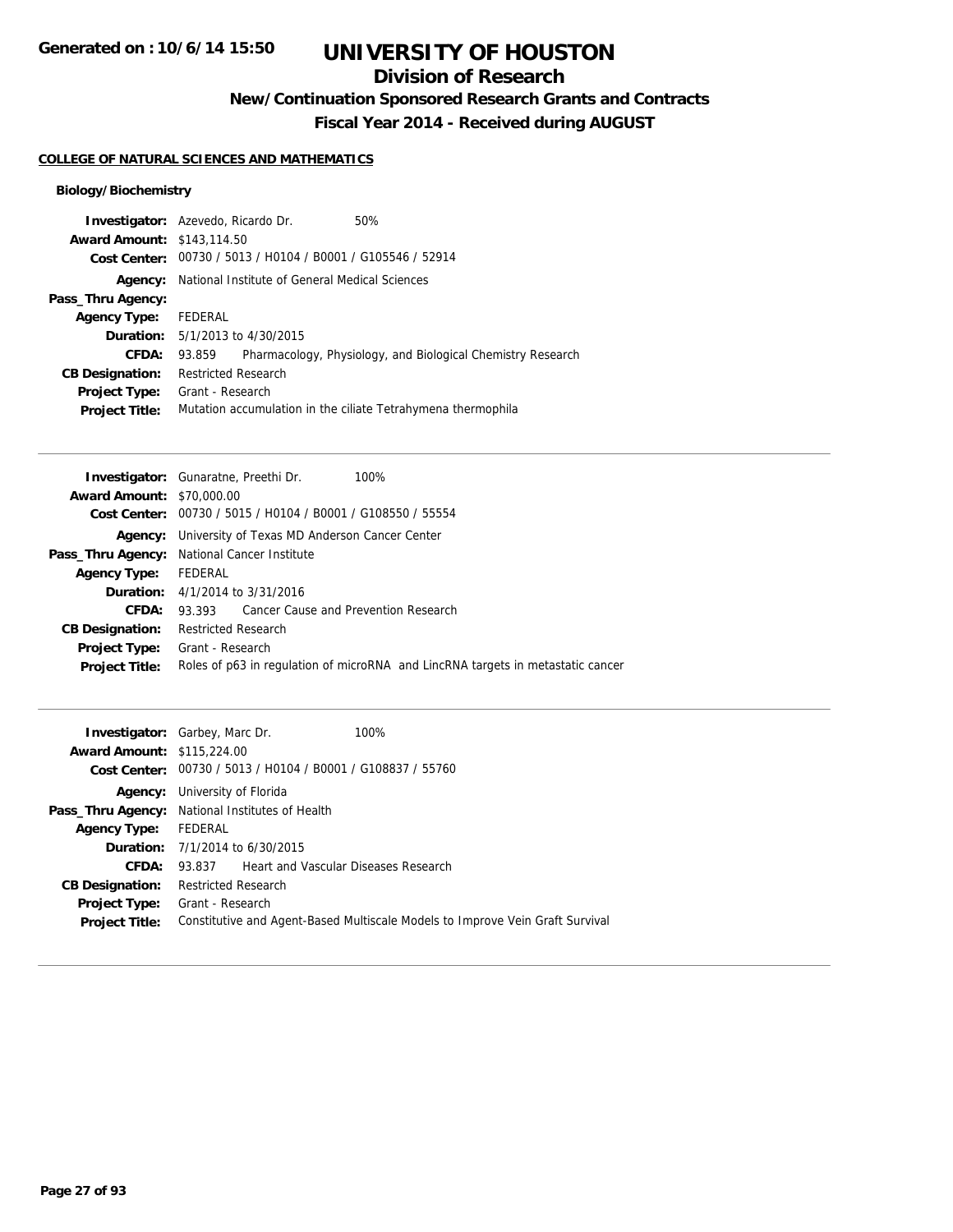## **Division of Research**

**New/Continuation Sponsored Research Grants and Contracts**

**Fiscal Year 2014 - Received during AUGUST**

#### **COLLEGE OF NATURAL SCIENCES AND MATHEMATICS**

#### **Center for Nuclear Receptors and Cell Signaling**

|                                   | <b>Investigator:</b> Williams, Cecilia Dr.   | 50%                                                         |
|-----------------------------------|----------------------------------------------|-------------------------------------------------------------|
| <b>Award Amount: \$151,459.50</b> |                                              |                                                             |
|                                   |                                              | Cost Center: 00730 / 5013 / H0515 / B0001 / G106069 / 53781 |
|                                   | <b>Agency:</b> National Institutes of Health |                                                             |
| Pass_Thru Agency:                 |                                              |                                                             |
| Agency Type: FEDERAL              |                                              |                                                             |
|                                   | <b>Duration:</b> 8/1/2013 to 5/31/2015       |                                                             |
| <b>CFDA:</b>                      | 93.396 Cancer Biology Research               |                                                             |
| <b>CB Designation:</b>            | <b>Restricted Research</b>                   |                                                             |
| <b>Project Type:</b>              | Grant - Research                             |                                                             |
| <b>Project Title:</b>             |                                              | Elucidating the mechanism of ERbeta in colon carcinogenesis |

|                                  | 25%<br><b>Investigator:</b> Zhang, Xiaoliu Dr.                                                           |
|----------------------------------|----------------------------------------------------------------------------------------------------------|
| <b>Award Amount: \$89,640.82</b> |                                                                                                          |
|                                  | Cost Center: 00730 / 5016 / H0104 / B0001 / G107709 / 54463                                              |
|                                  | <b>Agency:</b> Cancer Prevention and Research Institute of Texas                                         |
| Pass_Thru Agency: State of Texas |                                                                                                          |
| <b>Agency Type: STATE</b>        |                                                                                                          |
|                                  | <b>Duration:</b> $6/1/2013$ to $5/31/2016$                                                               |
| CFDA:                            |                                                                                                          |
| <b>CB Designation:</b>           | <b>Restricted Research</b>                                                                               |
| <b>Project Type:</b>             | Grant - Research                                                                                         |
| <b>Project Title:</b>            | Exploration of multi-layer synergy between two novel antitumor agents against hard-to-treat solid tumors |

| <b>Award Amount: \$117,716.94</b>             | 25%<br><b>Investigator:</b> Zhang, Xiaoliu Dr.<br>Cost Center: 00730 / 5016 / H0515 / B0001 / G105466 / 54325                |
|-----------------------------------------------|------------------------------------------------------------------------------------------------------------------------------|
|                                               | <b>Agency:</b> Cancer Prevention and Research Institute of Texas                                                             |
| <b>Pass_Thru Agency:</b> State of Texas       |                                                                                                                              |
| <b>Agency Type:</b>                           | STATE                                                                                                                        |
|                                               | <b>Duration:</b> $6/1/2013$ to $5/31/2016$                                                                                   |
| <b>CFDA:</b>                                  |                                                                                                                              |
| <b>CB Designation:</b>                        | <b>Restricted Research</b>                                                                                                   |
| <b>Project Type:</b><br><b>Project Title:</b> | Grant - Research<br>Exploration of multi-layer synergy between two novel antitumor agents against hard-to-treat solid tumors |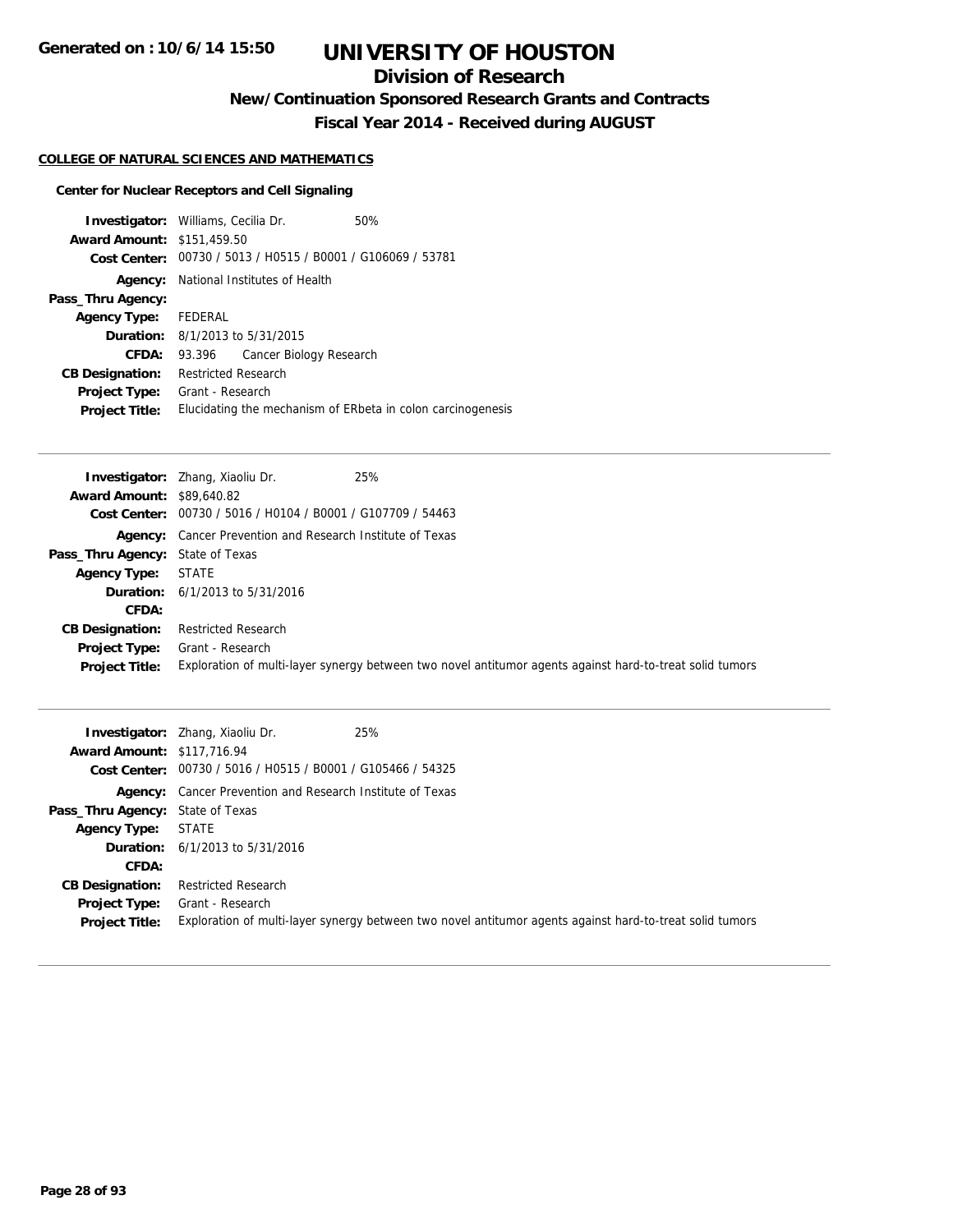## **Division of Research**

## **New/Continuation Sponsored Research Grants and Contracts**

**Fiscal Year 2014 - Received during AUGUST**

#### **COLLEGE OF NATURAL SCIENCES AND MATHEMATICS**

#### **Chemistry**

|                                         | 50%<br><b>Investigator:</b> Bose, Rathindra Dr.                                                          |
|-----------------------------------------|----------------------------------------------------------------------------------------------------------|
| <b>Award Amount: \$235,433.87</b>       |                                                                                                          |
|                                         | Cost Center: 00730 / 5016 / H0515 / B0001 / G105466 / 54325                                              |
|                                         | <b>Agency:</b> Cancer Prevention and Research Institute of Texas                                         |
| <b>Pass_Thru Agency:</b> State of Texas |                                                                                                          |
| <b>Agency Type:</b>                     | STATE                                                                                                    |
|                                         | <b>Duration:</b> $6/1/2013$ to $5/31/2016$                                                               |
| CFDA:                                   |                                                                                                          |
| <b>CB Designation:</b>                  | <b>Restricted Research</b>                                                                               |
| <b>Project Type:</b>                    | Grant - Research                                                                                         |
| <b>Project Title:</b>                   | Exploration of multi-layer synergy between two novel antitumor agents against hard-to-treat solid tumors |

|                                  | 20%<br><b>Investigator:</b> Lee, T. Randall Dr.                                                                   |
|----------------------------------|-------------------------------------------------------------------------------------------------------------------|
| <b>Award Amount: \$31,376.20</b> |                                                                                                                   |
|                                  | Cost Center: 00730 / 5045 / H0067 / B0001 / G107292 / 55448                                                       |
|                                  | <b>Agency:</b> Texas Engineering Experiment Station                                                               |
|                                  | Pass_Thru Agency: U.S. Department of the Interior - Bureau of Ocean Energy Management, Regulation and Enforcement |
| <b>Agency Type:</b>              | FEDERAL                                                                                                           |
|                                  | <b>Duration:</b> 1/1/2014 to 12/31/2014                                                                           |
| CFDA:                            | Safety & Environmental Enforcement Research & Data Collection for Offshore Energy & Mineral Activities<br>15.441  |
| <b>CB Designation:</b>           | <b>Restricted Research</b>                                                                                        |
| <b>Project Type:</b>             | Contract - Research                                                                                               |
| <b>Project Title:</b>            | Operation and Maintenance of the Ocean Energy Safety Institute (OESI)                                             |

|                                   | 100%<br><b>Investigator:</b> Thummel, Randolph P. Dr.            |
|-----------------------------------|------------------------------------------------------------------|
| <b>Award Amount: \$202,000.00</b> |                                                                  |
|                                   | Cost Center: 00730 / 5013 / H0107 / B0001 / G102386 / 49348      |
|                                   | Agency: U.S. Department of Energy                                |
| Pass_Thru Agency:                 |                                                                  |
| Agency Type: FEDERAL              |                                                                  |
|                                   | <b>Duration:</b> 7/1/2011 to 6/30/2015                           |
| <b>CFDA:</b>                      | Office of Energy Research Financial Assistance Program<br>81.049 |
| <b>CB Designation:</b>            | <b>Restricted Research</b>                                       |
| <b>Project Type:</b>              | Grant - Research                                                 |
| <b>Project Title:</b>             | Further Studies on Photocatalytic Water Decomposition            |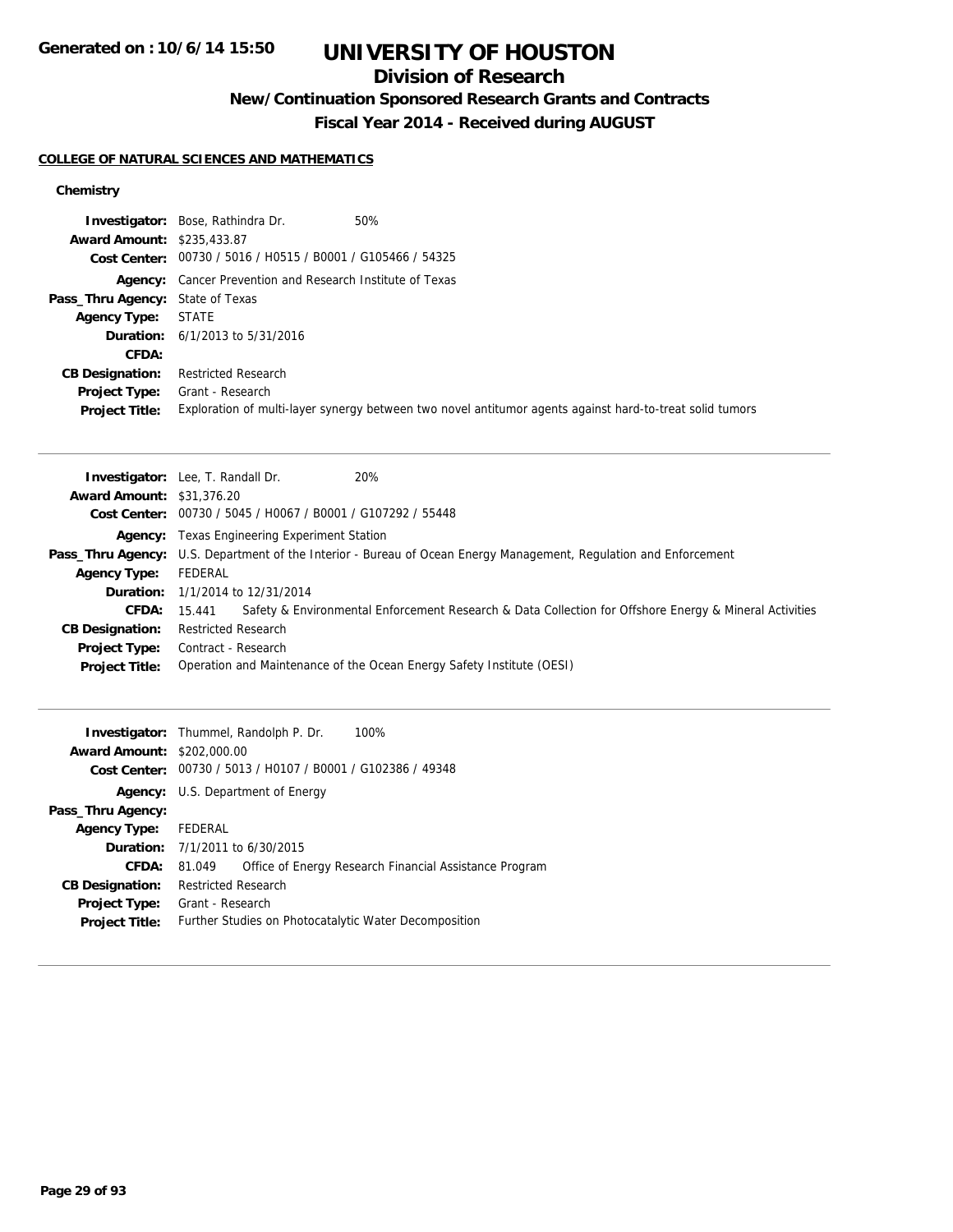## **Division of Research**

**New/Continuation Sponsored Research Grants and Contracts**

**Fiscal Year 2014 - Received during AUGUST**

#### **COLLEGE OF NATURAL SCIENCES AND MATHEMATICS**

#### **Chemistry**

| <b>Investigator:</b> Cai, Chengzhi Dr. |                     |                                                             | 100%                                                                |
|----------------------------------------|---------------------|-------------------------------------------------------------|---------------------------------------------------------------------|
| <b>Award Amount: \$36,515.00</b>       |                     |                                                             |                                                                     |
|                                        |                     | Cost Center: 00730 / 5013 / H0107 / B0001 / G104628 / 51336 |                                                                     |
| Agency:                                |                     | National Science Foundation                                 |                                                                     |
| Pass_Thru Agency:                      |                     |                                                             |                                                                     |
| Agency Type: FEDERAL                   |                     |                                                             |                                                                     |
|                                        |                     | <b>Duration:</b> 7/15/2012 to 6/30/2015                     |                                                                     |
| CFDA:                                  | 47.049              | Mathematical and Physical Sciences                          |                                                                     |
| <b>CB Designation:</b>                 | Restricted Research |                                                             |                                                                     |
| <b>Project Type:</b>                   | Grant - Research    |                                                             |                                                                     |
| <b>Project Title:</b>                  |                     |                                                             | Benign E. coli adhesion and biofilm formation on mannoside surfaces |

| <b>Investigator:</b> Meen, James Dr. | 30%                                                                                                                                                     |
|--------------------------------------|---------------------------------------------------------------------------------------------------------------------------------------------------------|
| <b>Award Amount: \$4,500.00</b>      |                                                                                                                                                         |
|                                      | Cost Center: 00730 / 5043 / H0452 / B0001 / G107616 / 54500                                                                                             |
|                                      |                                                                                                                                                         |
|                                      |                                                                                                                                                         |
| Agency Type: FEDERAL                 |                                                                                                                                                         |
|                                      |                                                                                                                                                         |
|                                      | 12.800 Air Force Defense Research Sciences Program                                                                                                      |
| <b>Restricted Research</b>           |                                                                                                                                                         |
| Contract - Research                  |                                                                                                                                                         |
|                                      | AFRL Collaboration Program-Materials and Manufacturing Research                                                                                         |
|                                      | <b>Agency:</b> Clarkson Aerospace Corporation<br><b>Pass_Thru Agency:</b> U.S. Air Force Research Laboratory<br><b>Duration:</b> 9/3/2013 to 12/31/2014 |

| <b>Award Amount: \$380,889,00</b> | <b>Investigator:</b> Baldelli, Steve Dr.<br>100%<br>Cost Center: 00730 / 5013 / H0107 / B0001 / G107493 / 55728                              |
|-----------------------------------|----------------------------------------------------------------------------------------------------------------------------------------------|
|                                   | <b>Agency:</b> National Science Foundation                                                                                                   |
| Pass_Thru Agency:                 |                                                                                                                                              |
| <b>Agency Type:</b>               | FEDERAL                                                                                                                                      |
|                                   | <b>Duration:</b> 8/1/2014 to 7/31/2017                                                                                                       |
| <b>CFDA:</b>                      | Mathematical and Physical Sciences<br>47.049                                                                                                 |
| <b>CB Designation:</b>            | <b>Restricted Research</b>                                                                                                                   |
| <b>Project Type:</b>              | Grant - Research                                                                                                                             |
| <b>Project Title:</b>             | Spectroscopic Investigations of Pattern Formation and Chemically Heterogeneous Surfaces using Sum Frequency<br>Generation Imaging Microscopy |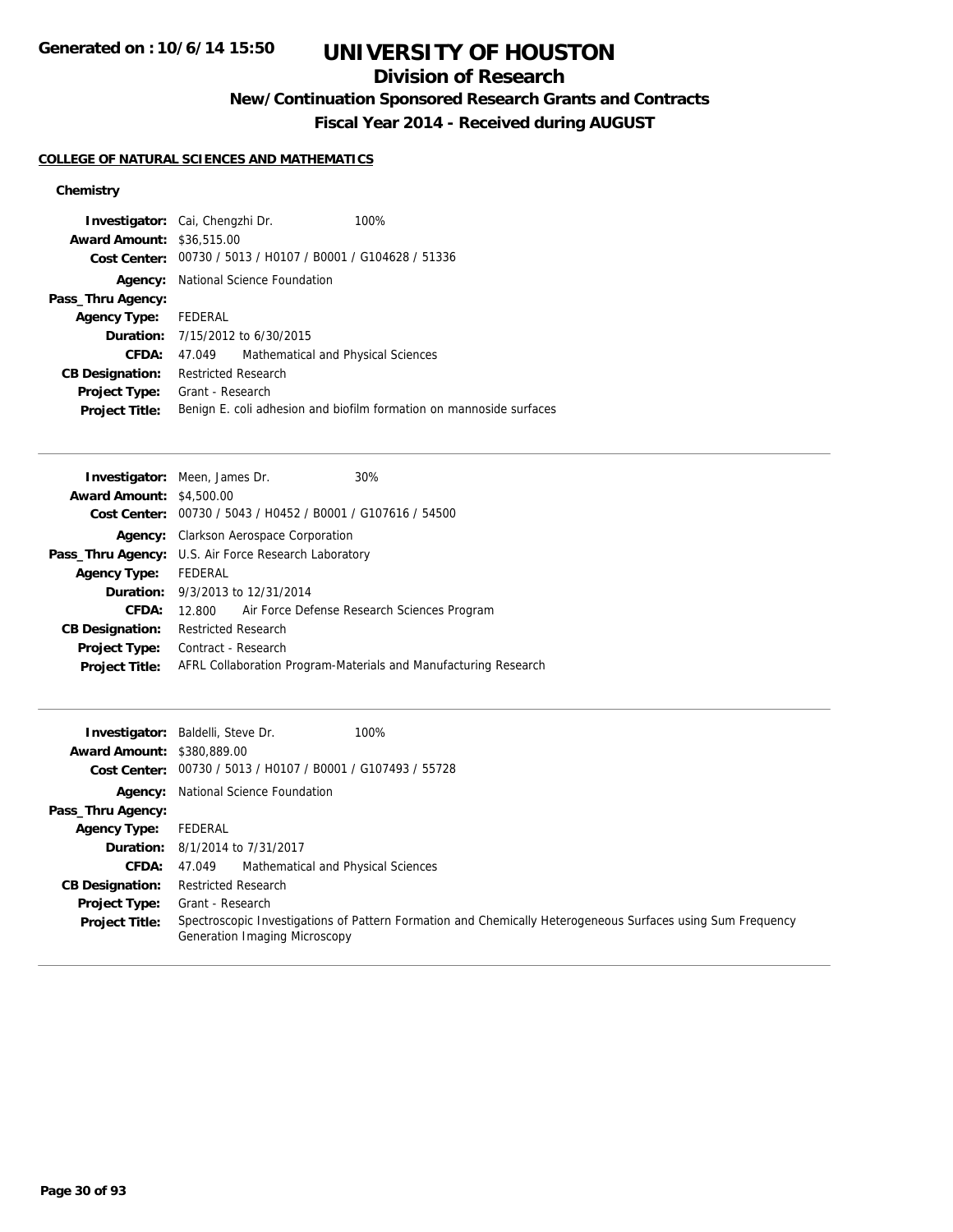### **Division of Research**

**New/Continuation Sponsored Research Grants and Contracts**

**Fiscal Year 2014 - Received during AUGUST**

#### **COLLEGE OF NATURAL SCIENCES AND MATHEMATICS**

#### **Computer Science**

|                                  | <b>Investigator:</b> Shah, Shishir Dr.                      | 15%                                                            |
|----------------------------------|-------------------------------------------------------------|----------------------------------------------------------------|
| <b>Award Amount: \$23,714.55</b> |                                                             |                                                                |
|                                  | Cost Center: 00730 / 5013 / H0108 / B0001 / G098732 / 45105 |                                                                |
| Agency:                          | National Science Foundation                                 |                                                                |
| Pass_Thru Agency:                |                                                             |                                                                |
| Agency Type: FEDERAL             |                                                             |                                                                |
|                                  | <b>Duration:</b> 9/1/2009 to 2/28/2015                      |                                                                |
| CFDA:                            | 47.070                                                      | Computer and Information Science and Engineering (CISE)        |
| <b>CB Designation:</b>           | <b>Restricted Research</b>                                  |                                                                |
| <b>Project Type:</b>             | Grant - Research                                            |                                                                |
| <b>Project Title:</b>            |                                                             | CPS: Medium: Image Guided Robot-Assisted Medical Interventions |

|                                  | <b>Investigator:</b> Kakadiaris, Ioannis Dr.<br>7.5%              |
|----------------------------------|-------------------------------------------------------------------|
| <b>Award Amount: \$11,857.28</b> |                                                                   |
|                                  | Cost Center: 00730 / 5013 / H0108 / B0001 / G098732 / 45105       |
| Agency:                          | National Science Foundation                                       |
| Pass_Thru Agency:                |                                                                   |
| <b>Agency Type:</b>              | FEDERAL                                                           |
|                                  | <b>Duration:</b> 9/1/2009 to 2/28/2015                            |
| CFDA:                            | Computer and Information Science and Engineering (CISE)<br>47.070 |
| <b>CB Designation:</b>           | Restricted Research                                               |
| <b>Project Type:</b>             | Grant - Research                                                  |
| <b>Project Title:</b>            | CPS: Medium: Image Guided Robot-Assisted Medical Interventions    |
|                                  |                                                                   |

| <b>Investigator:</b> Tsekos, Nikolaos Dr.<br><b>Award Amount: \$39,524.25</b> |                                                                |                                                             | 25%                                                     |
|-------------------------------------------------------------------------------|----------------------------------------------------------------|-------------------------------------------------------------|---------------------------------------------------------|
|                                                                               |                                                                | Cost Center: 00730 / 5013 / H0108 / B0001 / G098732 / 45105 |                                                         |
|                                                                               | <b>Agency:</b> National Science Foundation                     |                                                             |                                                         |
| Pass_Thru Agency:                                                             |                                                                |                                                             |                                                         |
| <b>Agency Type:</b>                                                           | FEDERAL                                                        |                                                             |                                                         |
|                                                                               | <b>Duration:</b> 9/1/2009 to 2/28/2015                         |                                                             |                                                         |
| CFDA:                                                                         | 47.070                                                         |                                                             | Computer and Information Science and Engineering (CISE) |
| <b>CB Designation:</b>                                                        | <b>Restricted Research</b>                                     |                                                             |                                                         |
| <b>Project Type:</b>                                                          | Grant - Research                                               |                                                             |                                                         |
| <b>Project Title:</b>                                                         | CPS: Medium: Image Guided Robot-Assisted Medical Interventions |                                                             |                                                         |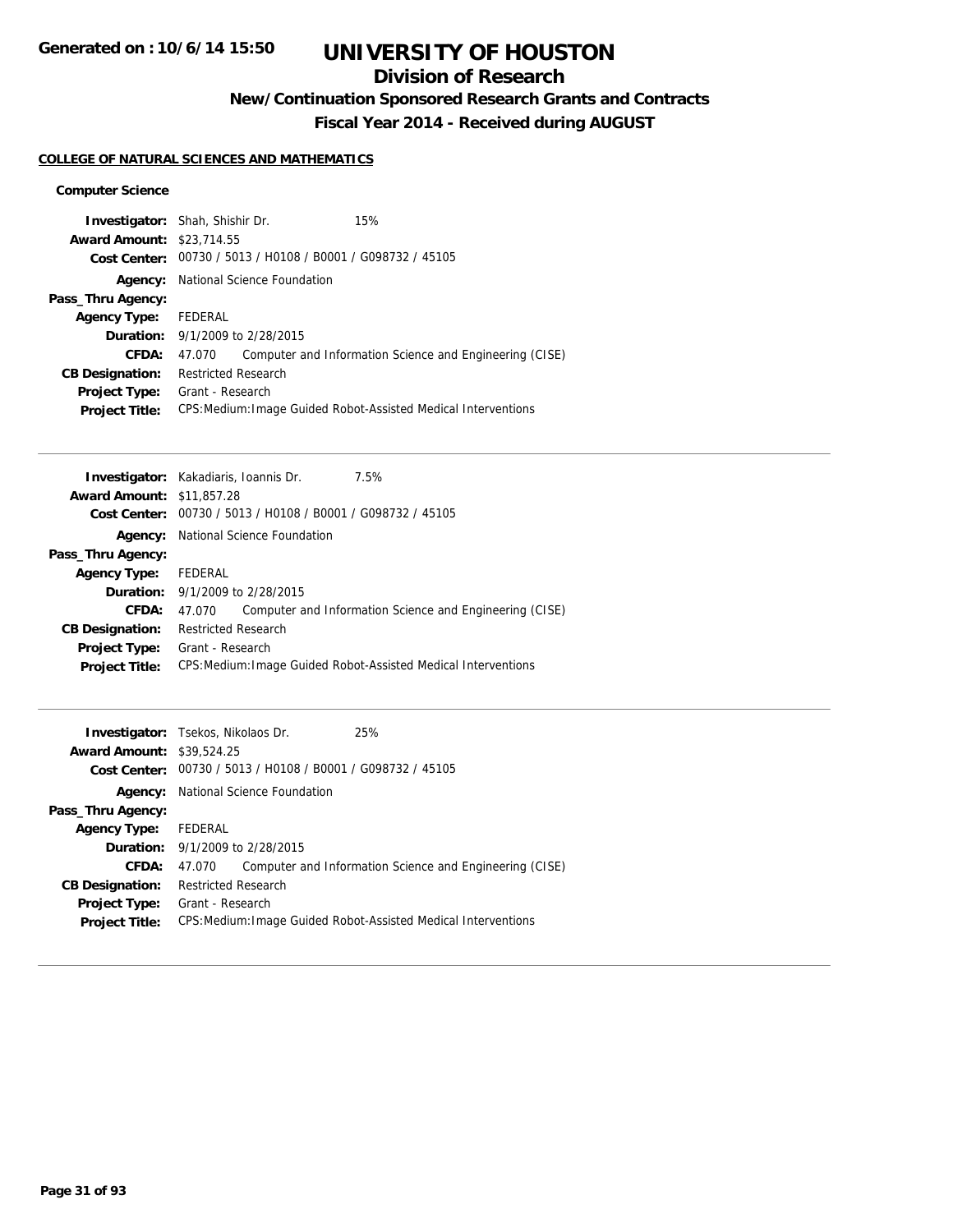### **Division of Research**

**New/Continuation Sponsored Research Grants and Contracts**

**Fiscal Year 2014 - Received during AUGUST**

#### **COLLEGE OF NATURAL SCIENCES AND MATHEMATICS**

#### **Computer Science**

|                                  | <b>Investigator:</b> Deng, Zhigang Dr.                      | 25%                                                            |  |
|----------------------------------|-------------------------------------------------------------|----------------------------------------------------------------|--|
| <b>Award Amount: \$39,524.25</b> |                                                             |                                                                |  |
|                                  | Cost Center: 00730 / 5013 / H0108 / B0001 / G098732 / 45105 |                                                                |  |
| Agency:                          | National Science Foundation                                 |                                                                |  |
| Pass_Thru Agency:                |                                                             |                                                                |  |
| <b>Agency Type:</b>              | FEDERAL                                                     |                                                                |  |
|                                  | <b>Duration:</b> 9/1/2009 to 2/28/2015                      |                                                                |  |
| CFDA:                            | 47.070                                                      | Computer and Information Science and Engineering (CISE)        |  |
| <b>CB Designation:</b>           | <b>Restricted Research</b>                                  |                                                                |  |
| <b>Project Type:</b>             | Grant - Research                                            |                                                                |  |
| <b>Project Title:</b>            |                                                             | CPS: Medium: Image Guided Robot-Assisted Medical Interventions |  |

|                                  | <b>Investigator:</b> Vilalta, Ricardo Dr.      | 50% |
|----------------------------------|------------------------------------------------|-----|
| <b>Award Amount: \$60,000.00</b> |                                                |     |
| Cost Center:                     | 00730 / 5022 / H0288 / B0001 / C106149 / 54079 |     |
| Agency:                          | Repsol Services Company                        |     |
| Pass_Thru Agency:                |                                                |     |
| <b>Agency Type:</b>              | <b>PROFIT</b>                                  |     |
|                                  | <b>Duration:</b> $5/1/2013$ to $12/31/2014$    |     |
| CFDA:                            |                                                |     |
| <b>CB Designation:</b>           | <b>Restricted Research</b>                     |     |
| <b>Project Type:</b>             | Grant - Research                               |     |
| <b>Project Title:</b>            | Data Mining Techniques Applied to Seismic Data |     |
|                                  |                                                |     |

| <b>Investigator:</b> Verma, Rakesh M. Dr. |                             |                                                             | 25%                                                             |
|-------------------------------------------|-----------------------------|-------------------------------------------------------------|-----------------------------------------------------------------|
| <b>Award Amount: \$126,319.50</b>         |                             |                                                             |                                                                 |
|                                           |                             | Cost Center: 00730 / 5013 / H0108 / B0001 / G108123 / 55751 |                                                                 |
| Agency:                                   | National Science Foundation |                                                             |                                                                 |
| Pass_Thru Agency:                         |                             |                                                             |                                                                 |
| <b>Agency Type:</b>                       | FEDERAL                     |                                                             |                                                                 |
|                                           |                             | <b>Duration:</b> 8/1/2014 to 7/31/2019                      |                                                                 |
| CFDA:                                     | 47 076                      | Education and Human Resources                               |                                                                 |
| <b>CB Designation:</b>                    | <b>Restricted Research</b>  |                                                             |                                                                 |
| <b>Project Type:</b>                      | Grant - Research            |                                                             |                                                                 |
| <b>Project Title:</b>                     | Professionals               |                                                             | Scholarships for Service: Increasing Talented Trusted Computing |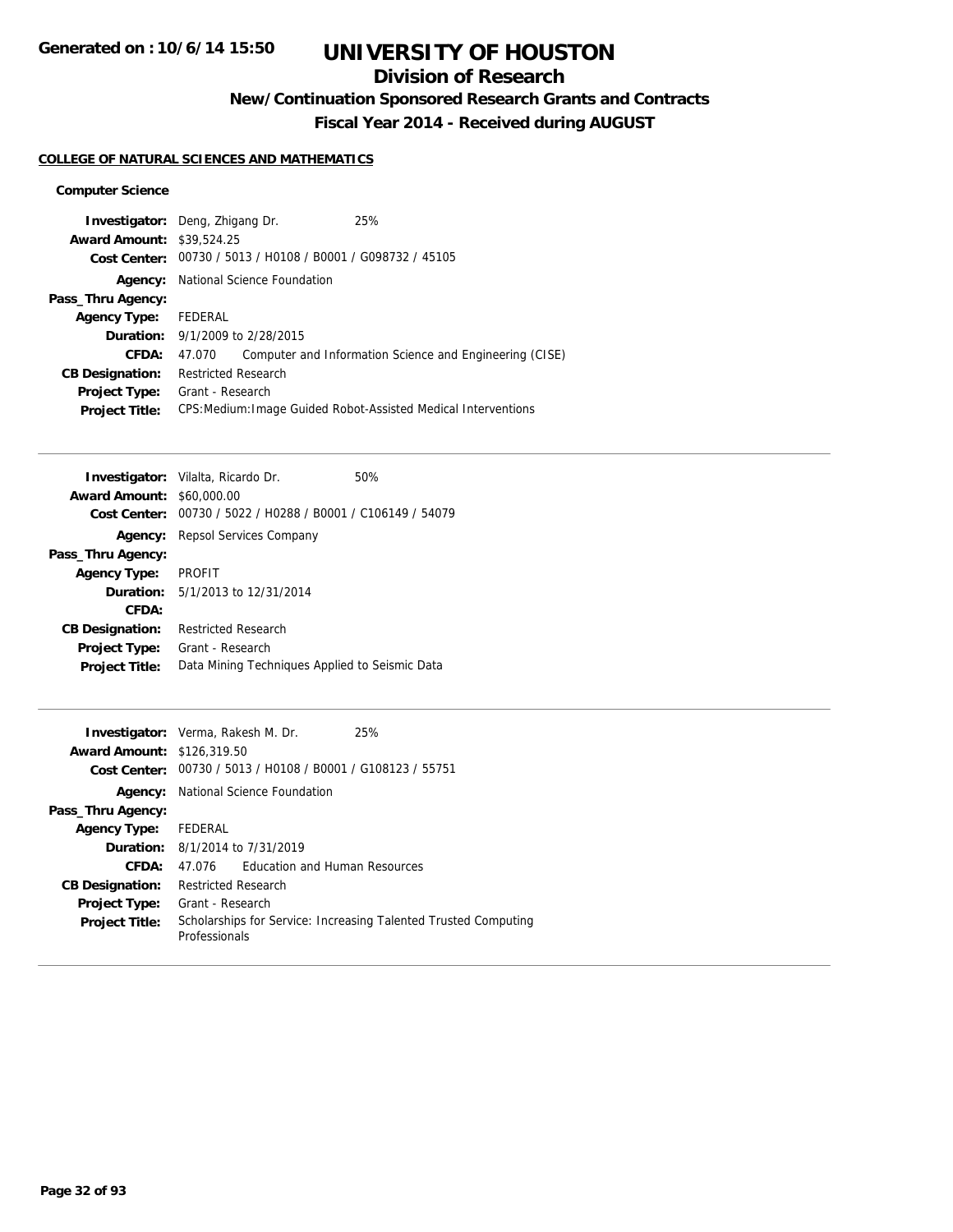### **Division of Research**

## **New/Continuation Sponsored Research Grants and Contracts**

**Fiscal Year 2014 - Received during AUGUST**

#### **COLLEGE OF NATURAL SCIENCES AND MATHEMATICS**

#### **Computer Science**

| Award Amount: \$126,319.50<br>Agency:<br>Pass_Thru Agency:<br><b>Agency Type:</b><br>Duration:<br>CFDA:<br><b>CB Designation:</b><br>Project Type:<br><b>Project Title:</b>                                  | 25%<br><b>Investigator:</b> Leiss, Ernst L. Dr.<br>Cost Center: 00730 / 5013 / H0108 / B0001 / G108123 / 55751<br>National Science Foundation<br><b>FEDERAL</b><br>8/1/2014 to 7/31/2019<br><b>Education and Human Resources</b><br>47.076<br><b>Restricted Research</b><br>Grant - Research<br>Scholarships for Service: Increasing Talented Trusted Computing<br>Professionals                                                       |
|--------------------------------------------------------------------------------------------------------------------------------------------------------------------------------------------------------------|----------------------------------------------------------------------------------------------------------------------------------------------------------------------------------------------------------------------------------------------------------------------------------------------------------------------------------------------------------------------------------------------------------------------------------------|
| <b>Award Amount: \$124,937.50</b><br><b>Cost Center:</b><br>Pass_Thru Agency:<br><b>Agency Type:</b><br>Duration:<br><b>CFDA:</b><br><b>CB Designation:</b><br><b>Project Type:</b><br><b>Project Title:</b> | 50%<br>Investigator: Yan, Yonghong Dr.<br>00730 / 5013 / H0246 / B0001 / G108065 / 55790<br>Agency: National Science Foundation<br>FEDERAL<br>8/15/2014 to 7/31/2017<br>47.070<br>Computer and Information Science and Engineering (CISE)<br><b>Restricted Research</b><br>Grant - Research<br>SHF:Small:Collaborative Research: Application-aware Energy Modeling and Power Management for Parallel and High<br>Performance Computing |
| <b>Award Amount: \$126,319.50</b><br>Pass_Thru Agency:<br><b>Agency Type:</b><br><b>CFDA:</b><br><b>CB Designation:</b><br>Project Type:<br><b>Project Title:</b>                                            | 25%<br>Investigator: Huang, Shou-Hsuan Dr.<br>Cost Center: 00730 / 5013 / H0108 / B0001 / G108123 / 55751<br>Agency: National Science Foundation<br>FEDERAL<br><b>Duration:</b> 8/1/2014 to 7/31/2019<br><b>Education and Human Resources</b><br>47.076<br><b>Restricted Research</b><br>Grant - Research<br>Scholarships for Service: Increasing Talented Trusted Computing<br>Professionals                                          |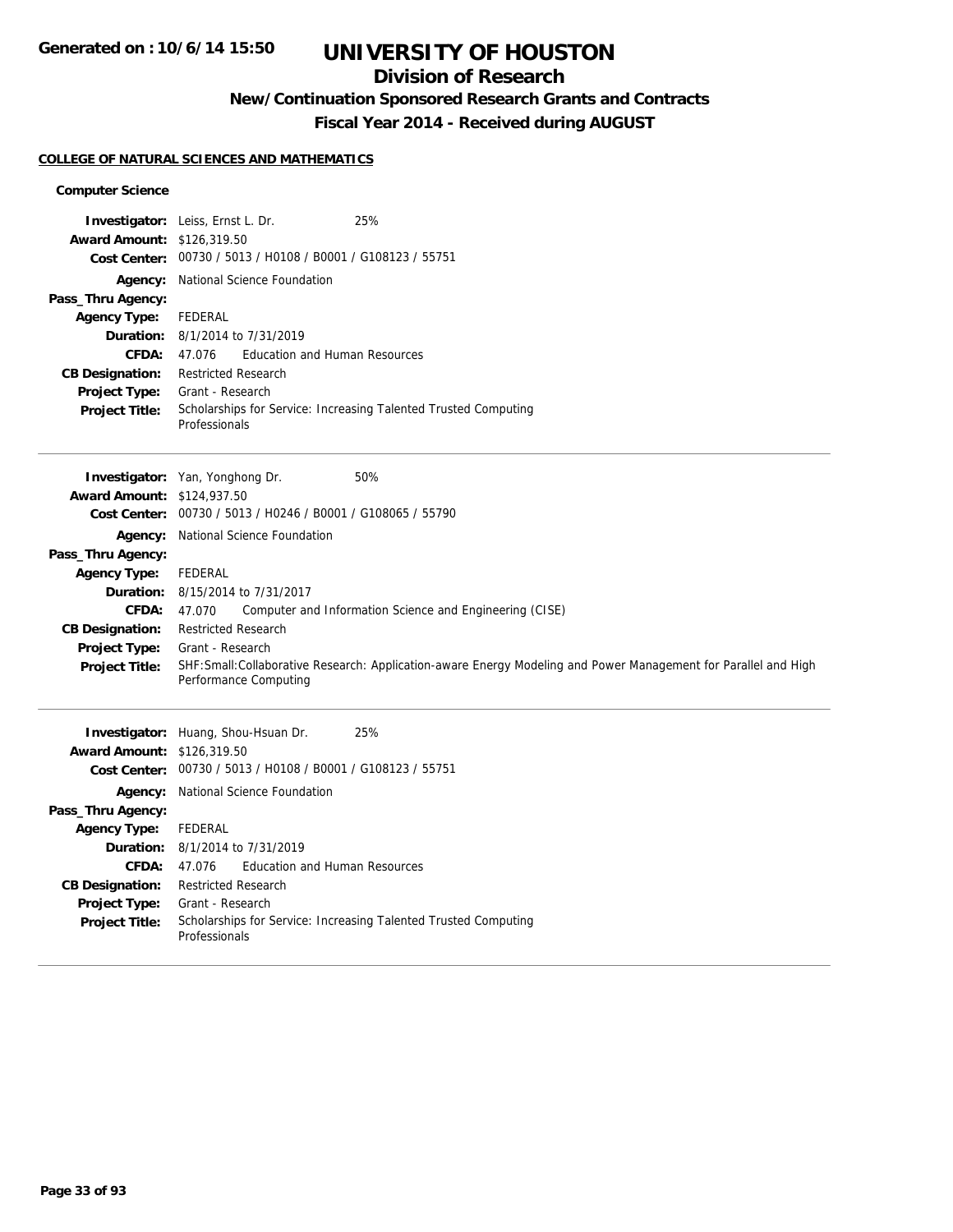## **Division of Research**

## **New/Continuation Sponsored Research Grants and Contracts**

**Fiscal Year 2014 - Received during AUGUST**

#### **COLLEGE OF NATURAL SCIENCES AND MATHEMATICS**

| <b>Award Amount: \$35,000.00</b><br>Pass_Thru Agency:<br><b>Agency Type:</b><br>CFDA:<br><b>CB Designation:</b><br><b>Project Type:</b><br><b>Project Title:</b>  | Investigator: Garbey, Marc Dr.<br>100%<br>Cost Center: 00730 / 5022 / H0108 / B0001 / C106511 / 52697<br><b>Agency:</b> Mixed Multi-Donors<br><b>PROFIT</b><br><b>Duration:</b> 2/1/2013 to 7/31/2014<br><b>Restricted Research</b><br>Special Research Agreement - Research<br>Consortium Membership cost center - Industry Membership- Full Center Grant: I/UCRC for Cyber-Physical Systems<br>for the Hospital Operating Room |
|-------------------------------------------------------------------------------------------------------------------------------------------------------------------|----------------------------------------------------------------------------------------------------------------------------------------------------------------------------------------------------------------------------------------------------------------------------------------------------------------------------------------------------------------------------------------------------------------------------------|
| <b>Award Amount: \$29,491.80</b><br>Pass_Thru Agency:<br><b>Agency Type:</b><br>CFDA:<br><b>CB Designation:</b><br>Project Type:<br><b>Project Title:</b>         | 10%<br><b>Investigator:</b> Shah, Shishir Dr.<br>Cost Center: 00730 / 5013 / H0070 / B0001 / G107653 / 55861<br>Agency: U.S. Army Research Office<br><b>FEDERAL</b><br><b>Duration:</b> 8/1/2014 to 7/31/2015<br><b>Basic Scientific Research</b><br>12.431<br><b>Restricted Research</b><br>Grant - Research<br>Hyperspectral and Acoustic Sensing for Robust Scene Understanding                                               |
| <b>Award Amount: \$126,319.50</b><br>Pass_Thru Agency:<br><b>Agency Type:</b><br><b>CFDA:</b><br><b>CB Designation:</b><br>Project Type:<br><b>Project Title:</b> | 25%<br><b>Investigator:</b> Shi, Weidong Dr.<br>Cost Center: 00730 / 5013 / H0108 / B0001 / G108123 / 55751<br>Agency: National Science Foundation<br><b>FEDERAL</b><br><b>Duration:</b> 8/1/2014 to 7/31/2019<br><b>Education and Human Resources</b><br>47.076<br><b>Restricted Research</b><br>Grant - Research<br>Scholarships for Service: Increasing Talented Trusted Computing<br>Professionals                           |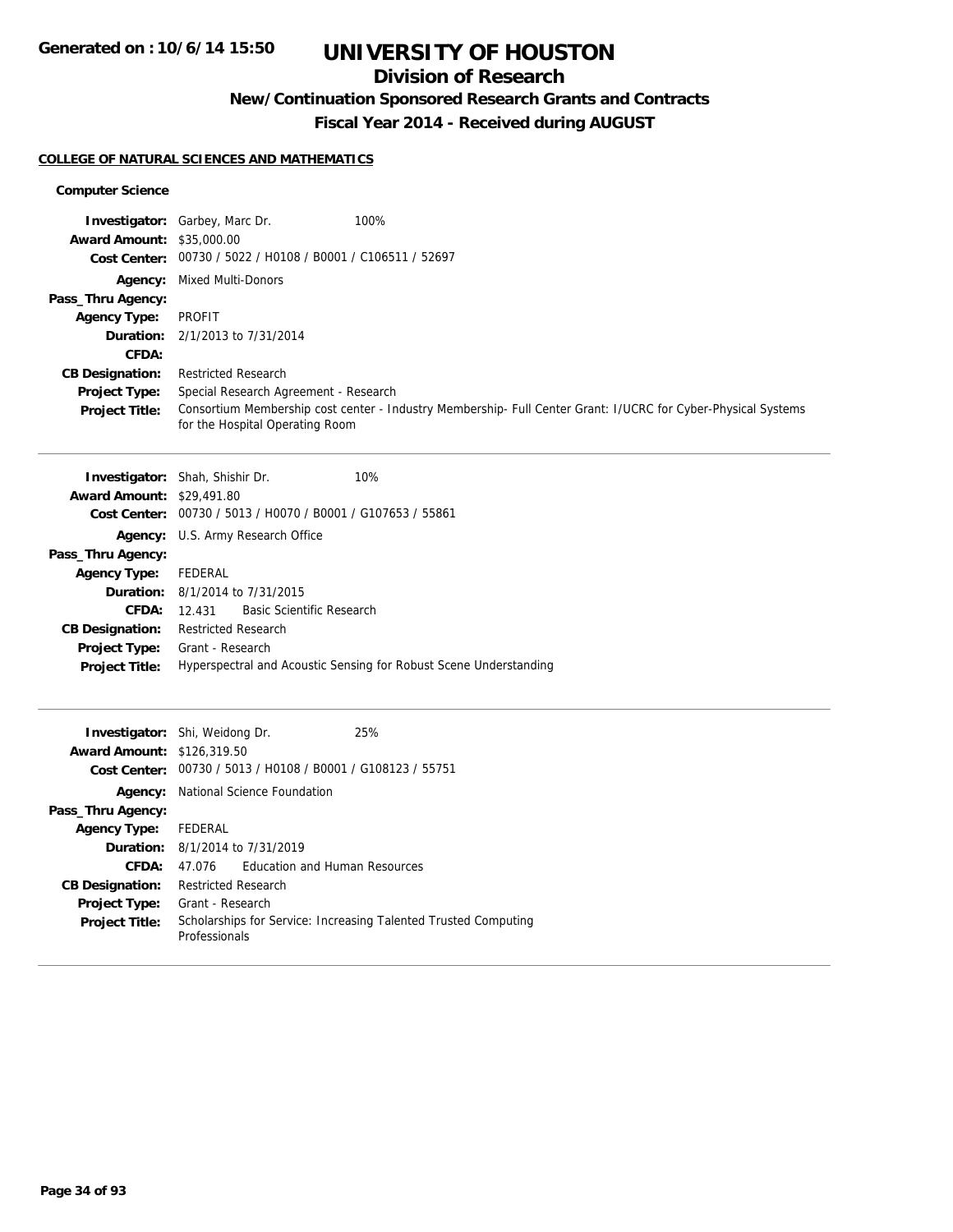## **Division of Research**

**New/Continuation Sponsored Research Grants and Contracts**

**Fiscal Year 2014 - Received during AUGUST**

#### **COLLEGE OF NATURAL SCIENCES AND MATHEMATICS**

#### **Earth & Atmospheric Sciences**

| <b>Award Amount: \$50,000.00</b><br>Cost Center: | <b>Investigator:</b> Zhou, Hua-Wei Dr.<br>00730 / 5022 / H0109 / B0001 / C106334 / 52385 | 100%                                                              |
|--------------------------------------------------|------------------------------------------------------------------------------------------|-------------------------------------------------------------------|
| Agency:                                          | Reliable GeoInfo, Inc.                                                                   |                                                                   |
| Pass_Thru Agency:                                |                                                                                          |                                                                   |
| <b>Agency Type:</b>                              | PROFIT                                                                                   |                                                                   |
|                                                  | <b>Duration:</b> 3/1/2013 to 8/31/2016                                                   |                                                                   |
| CFDA:                                            |                                                                                          |                                                                   |
| <b>CB Designation:</b>                           | <b>Restricted Research</b>                                                               |                                                                   |
| <b>Project Type:</b>                             | Grant - Research                                                                         |                                                                   |
| <b>Project Title:</b>                            |                                                                                          | Collaborated research with RGI on seismic velocity model building |

|                                  | <b>Investigator:</b> Sager, William Dr.<br>100%                             |
|----------------------------------|-----------------------------------------------------------------------------|
| <b>Award Amount: \$77,515.00</b> |                                                                             |
| Cost Center:                     | 00730 / 5013 / H0109 / B0100 / C108440 / 55419                              |
|                                  | <b>Agency:</b> Consortium for Ocean Leadership (COL)                        |
| Pass_Thru Agency:                |                                                                             |
| <b>Agency Type:</b>              | <b>PROFIT</b>                                                               |
|                                  | <b>Duration:</b> 7/30/2014 to 1/31/2015                                     |
| CFDA:                            | Geosciences<br>47.050                                                       |
| <b>CB Designation:</b>           | Non Restricted Research                                                     |
|                                  | <b>Project Type:</b> Grant - Research                                       |
| <b>Project Title:</b>            | TODP Expedition 352 Izu Bonin Mariana: Forearc Aboard the JOIDES Resolution |
|                                  |                                                                             |

| <b>Award Amount: \$24,750.00</b> | 50%<br><b>Investigator:</b> Mann, Paul Dr.                                                                                              |
|----------------------------------|-----------------------------------------------------------------------------------------------------------------------------------------|
|                                  | Cost Center: 00730 / 5022 / H0109 / B0001 / C104762 / 52132                                                                             |
|                                  | <b>Agency:</b> Society of Exploration Geophysicists                                                                                     |
| Pass_Thru Agency:                |                                                                                                                                         |
| <b>Agency Type:</b>              | PROFIT                                                                                                                                  |
|                                  | <b>Duration:</b> 10/15/2012 to 10/14/2014                                                                                               |
| CFDA:                            |                                                                                                                                         |
| <b>CB Designation:</b>           | <b>Restricted Research</b>                                                                                                              |
| <b>Project Type:</b>             | Grant - Research                                                                                                                        |
| <b>Project Title:</b>            | The Haiti Subsurface Imaging (HASI) Project: Helping build Haitizs geoscience capability and searching for the 2010<br>earthquake fault |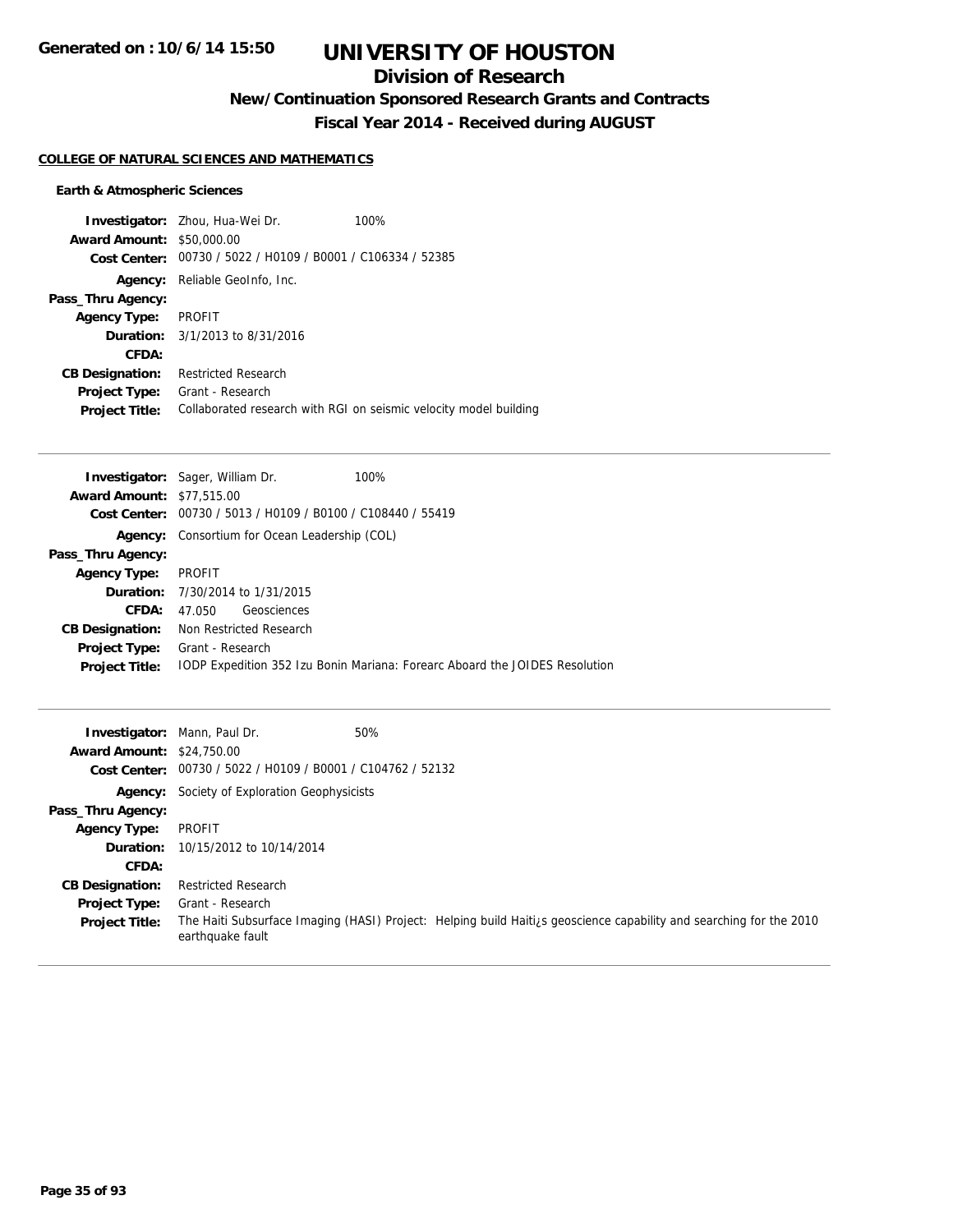## **Division of Research**

### **New/Continuation Sponsored Research Grants and Contracts**

**Fiscal Year 2014 - Received during AUGUST**

#### **COLLEGE OF NATURAL SCIENCES AND MATHEMATICS**

#### **Earth & Atmospheric Sciences**

|                                  | 50%<br><b>Investigator:</b> Stewart, Robert Dr.                                                                                         |
|----------------------------------|-----------------------------------------------------------------------------------------------------------------------------------------|
| <b>Award Amount: \$24,750.00</b> |                                                                                                                                         |
|                                  | Cost Center: 00730 / 5022 / H0109 / B0001 / C104762 / 52132                                                                             |
|                                  | <b>Agency:</b> Society of Exploration Geophysicists                                                                                     |
| Pass_Thru Agency:                |                                                                                                                                         |
| <b>Agency Type:</b>              | PROFIT                                                                                                                                  |
|                                  | <b>Duration:</b> 10/15/2012 to 10/14/2014                                                                                               |
| CFDA:                            |                                                                                                                                         |
| <b>CB Designation:</b>           | <b>Restricted Research</b>                                                                                                              |
| <b>Project Type:</b>             | Grant - Research                                                                                                                        |
| <b>Project Title:</b>            | The Haiti Subsurface Imaging (HASI) Project: Helping build Haitigs geoscience capability and searching for the 2010<br>earthquake fault |

|                                  | <b>Investigator:</b> Lapen, Thomas Dr.<br>100%                                                             |  |  |
|----------------------------------|------------------------------------------------------------------------------------------------------------|--|--|
| <b>Award Amount: \$23,502.00</b> |                                                                                                            |  |  |
|                                  | Cost Center: 00730 / 5013 / H0109 / B0001 / G107006 / 55182                                                |  |  |
|                                  | Agency: Universities Space Research Association                                                            |  |  |
|                                  | <b>Pass_Thru Agency:</b> NASA - National Aeronautics and Space Administration - Headquarters (Wash., D.C.) |  |  |
| <b>Agency Type:</b>              | FEDERAL                                                                                                    |  |  |
|                                  | <b>Duration:</b> 3/15/2014 to 2/14/2019                                                                    |  |  |
| <b>CFDA:</b>                     | Aerospace Education Services Program<br>43.001                                                             |  |  |
| <b>CB Designation:</b>           | <b>Restricted Research</b>                                                                                 |  |  |
| <b>Project Type:</b>             | Grant - Research                                                                                           |  |  |
| <b>Project Title:</b>            | Solar System Exploration Research Virtual Institute (SSERVI)                                               |  |  |

| <b>Award Amount: \$3,762.50</b> | <b>Investigator:</b> Lefer, Barry Dr.                       | 50%                                                                      |
|---------------------------------|-------------------------------------------------------------|--------------------------------------------------------------------------|
|                                 | Cost Center: 00730 / 5022 / H0429 / B0001 / C108366 / 55874 |                                                                          |
| Agency:                         | ImpactWeather, Inc.                                         |                                                                          |
| Pass_Thru Agency:               |                                                             |                                                                          |
| <b>Agency Type:</b>             | PROFIT                                                      |                                                                          |
|                                 | <b>Duration:</b> 6/1/2014 to 5/31/2015                      |                                                                          |
| CFDA:                           |                                                             |                                                                          |
| <b>CB Designation:</b>          | <b>Restricted Research</b>                                  |                                                                          |
| <b>Project Type:</b>            | Contract - Research                                         |                                                                          |
| <b>Project Title:</b>           |                                                             | Weather Balloon and Radiosonde Lanuches to collect Atmospheric Soundings |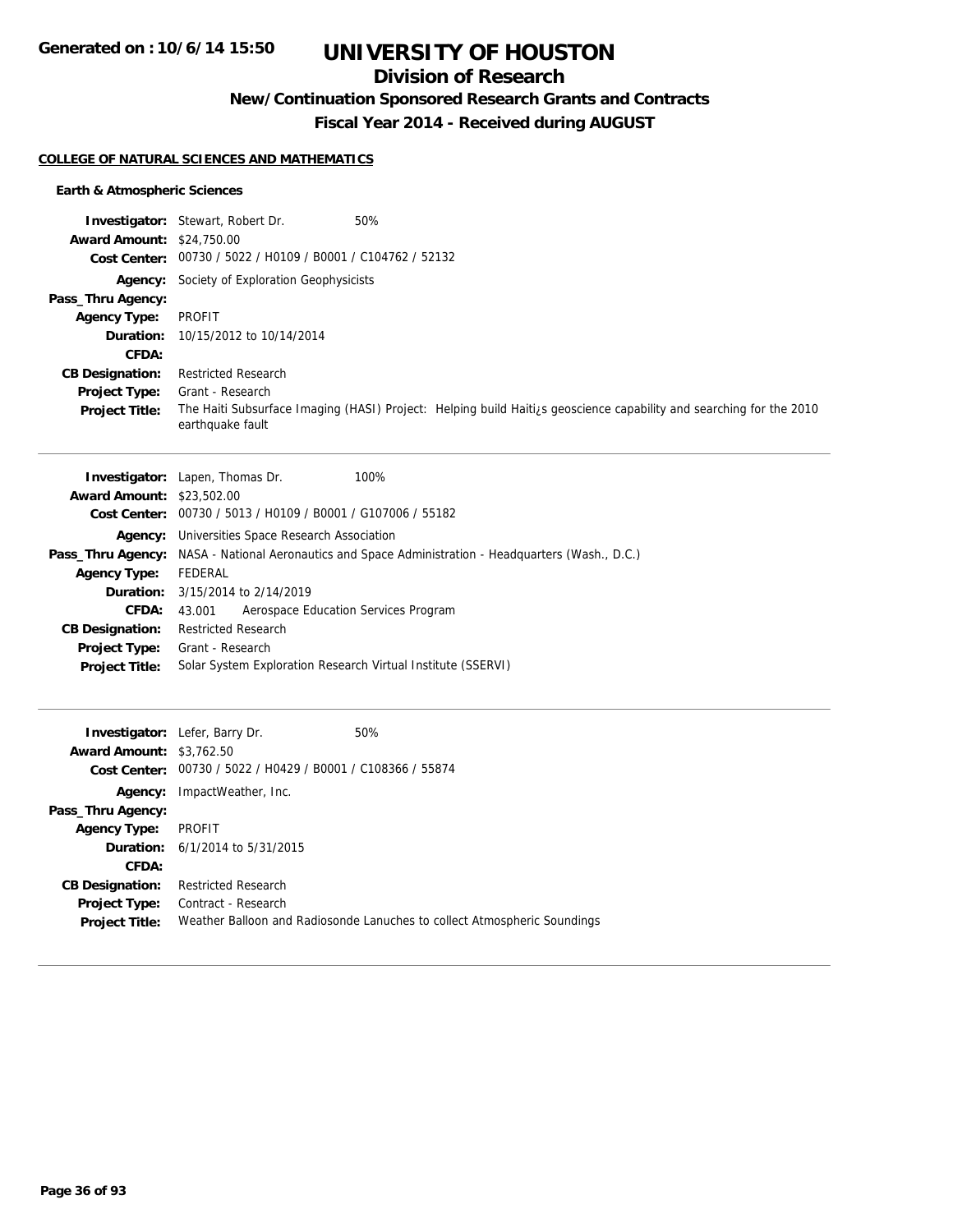## **Division of Research**

**New/Continuation Sponsored Research Grants and Contracts**

**Fiscal Year 2014 - Received during AUGUST**

### **COLLEGE OF NATURAL SCIENCES AND MATHEMATICS**

### **Earth & Atmospheric Sciences**

|                                   | Investigator: Lefer, Barry Dr.                                  | 100%                                                                                              |
|-----------------------------------|-----------------------------------------------------------------|---------------------------------------------------------------------------------------------------|
| <b>Award Amount: \$23,081.00</b>  |                                                                 |                                                                                                   |
|                                   | Cost Center: 00730 / 5018 / H0109 / B0001 / G107840 / 55689     |                                                                                                   |
|                                   | Agency: University of Texas at Austin                           |                                                                                                   |
|                                   | Pass_Thru Agency: Texas Commission on Environmental Quality     |                                                                                                   |
| <b>Agency Type:</b>               | <b>STATE</b>                                                    |                                                                                                   |
| Duration:<br>CFDA:                | 6/23/2014 to 6/30/2015                                          |                                                                                                   |
| <b>CB Designation:</b>            | <b>Restricted Research</b>                                      |                                                                                                   |
| <b>Project Type:</b>              | Contract - Research                                             |                                                                                                   |
| <b>Project Title:</b>             |                                                                 | Improved Analysis of VOC, NO2, SO2 and HCHO data from SOF, mobile DOAS and White cell DOAS during |
|                                   | DISCOVER AO                                                     |                                                                                                   |
|                                   |                                                                 |                                                                                                   |
|                                   | Investigator: Mann, Paul Dr.                                    | 100%                                                                                              |
| <b>Award Amount: \$300,000.00</b> |                                                                 |                                                                                                   |
|                                   | Cost Center: 00730 / 5022 / H0109 / B0001 / C106782 / 52937     |                                                                                                   |
|                                   | <b>Agency:</b> Various Private Profit Agencies                  |                                                                                                   |
| Pass_Thru Agency:                 |                                                                 |                                                                                                   |
| <b>Agency Type:</b>               | <b>PROFIT</b>                                                   |                                                                                                   |
| Duration:                         | 9/1/2012 to 8/31/2018                                           |                                                                                                   |
| <b>CFDA:</b>                      |                                                                 |                                                                                                   |
| <b>CB Designation:</b>            | <b>Restricted Research</b>                                      |                                                                                                   |
| <b>Project Type:</b>              | Contract - Research                                             |                                                                                                   |
| <b>Project Title:</b>             | Caribbean Basins, Tectonics, and Hydrocarbons - Phase III       |                                                                                                   |
|                                   |                                                                 |                                                                                                   |
|                                   | <b>Investigator:</b> Brandon, Alan Dr.                          | 100%                                                                                              |
| <b>Award Amount: \$60,000.00</b>  |                                                                 |                                                                                                   |
|                                   | Cost Center: 00730 / 5013 / H0109 / B0001 / G101620 / 50430     |                                                                                                   |
|                                   |                                                                 | Agency: NASA - National Aeronautics and Space Administration - Headquarters (Wash., D.C.)         |
| Pass_Thru Agency:                 |                                                                 |                                                                                                   |
| <b>Agency Type:</b>               | <b>FEDERAL</b>                                                  |                                                                                                   |
| Duration:                         | 1/4/2012 to 1/3/2015                                            |                                                                                                   |
| CFDA:                             | 43.001<br>Aerospace Education Services Program                  |                                                                                                   |
| <b>CB Designation:</b>            | <b>Restricted Research</b>                                      |                                                                                                   |
| <b>Project Type:</b>              | Grant - Research                                                |                                                                                                   |
| <b>Project Title:</b>             | Isotopic Investigations of Planetary and Solar System Materials |                                                                                                   |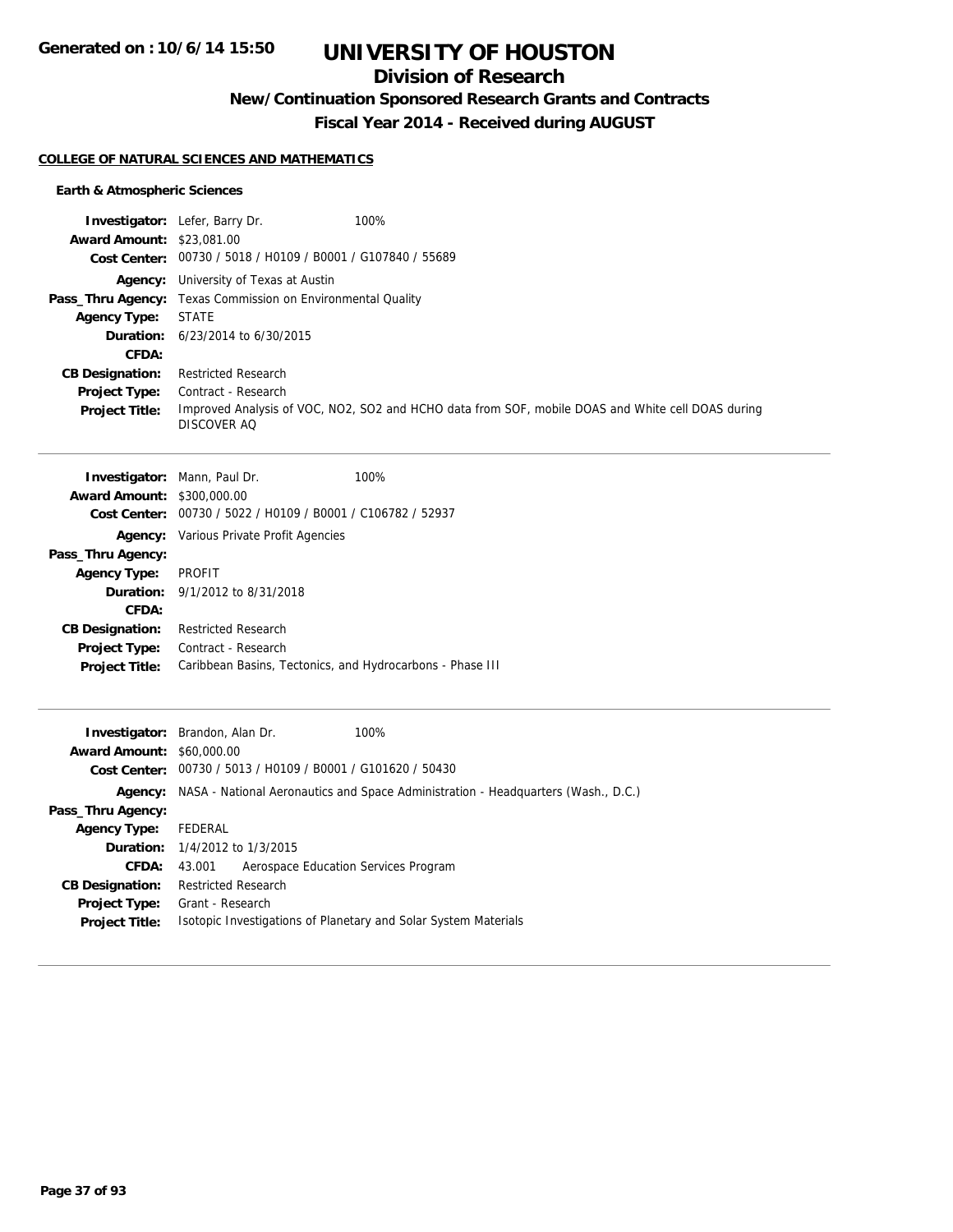## **Division of Research**

**New/Continuation Sponsored Research Grants and Contracts**

**Fiscal Year 2014 - Received during AUGUST**

### **COLLEGE OF NATURAL SCIENCES AND MATHEMATICS**

### **Earth & Atmospheric Sciences**

|                                   | <b>Investigator:</b> Lefer, Barry Dr.                       | 100% |
|-----------------------------------|-------------------------------------------------------------|------|
| <b>Award Amount: \$156,612.24</b> |                                                             |      |
|                                   | Cost Center: 00730 / 5016 / H0109 / B0001 / G108702 / 55641 |      |
| Agency:                           | Texas Commission on Environmental Quality                   |      |
| Pass_Thru Agency:                 | State of Texas                                              |      |
| <b>Agency Type:</b>               | <b>STATE</b>                                                |      |
|                                   | <b>Duration:</b> 5/27/2014 to 10/31/2015                    |      |
| CFDA:                             |                                                             |      |
| <b>CB Designation:</b>            | Restricted Research                                         |      |
| <b>Project Type:</b>              | Contract - Research                                         |      |
| <b>Project Title:</b>             | Ozonesonde Releases in Southeast and East Texas             |      |

| 100%<br><b>Investigator:</b> Nelson, Wendy Dr.                              |
|-----------------------------------------------------------------------------|
| <b>Award Amount: \$31,279.02</b>                                            |
| Cost Center: 00730 / 5013 / H0109 / B0100 / C108574 / 55515                 |
| <b>Agency:</b> Consortium for Ocean Leadership (COL)                        |
| <b>Pass_Thru Agency:</b> National Science Foundation                        |
| FEDERAL                                                                     |
| <b>Duration:</b> 7/30/2014 to 1/31/2015                                     |
| Geosciences<br>47.050                                                       |
| Non Restricted Research                                                     |
| <b>Project Type:</b><br>Grant - Research                                    |
| TODP Expedition 352 Izu Bonin Mariana: Forearc aboard the JOIDES Resolution |
|                                                                             |

| <b>Award Amount: \$109,635,00</b> | 100%<br><b>Investigator:</b> Lefer, Barry Dr.<br>Cost Center: 00730 / 5018 / H0109 / B0001 / G107731 / 55791        |
|-----------------------------------|---------------------------------------------------------------------------------------------------------------------|
|                                   | <b>Agency:</b> University of Texas at Austin                                                                        |
|                                   | <b>Pass_Thru Agency:</b> Texas Commission on Environmental Quality                                                  |
| <b>Agency Type:</b>               | <b>STATE</b>                                                                                                        |
|                                   | <b>Duration:</b> $7/1/2014$ to $6/30/2015$                                                                          |
| CFDA:                             |                                                                                                                     |
| <b>CB Designation:</b>            | <b>Restricted Research</b>                                                                                          |
| <b>Project Type:</b>              | Grant - Research                                                                                                    |
| <b>Project Title:</b>             | Analysis of Surface Particulate Matter and Trace Gas Data Generated during the Houston Operations of<br>DISCOVER-AO |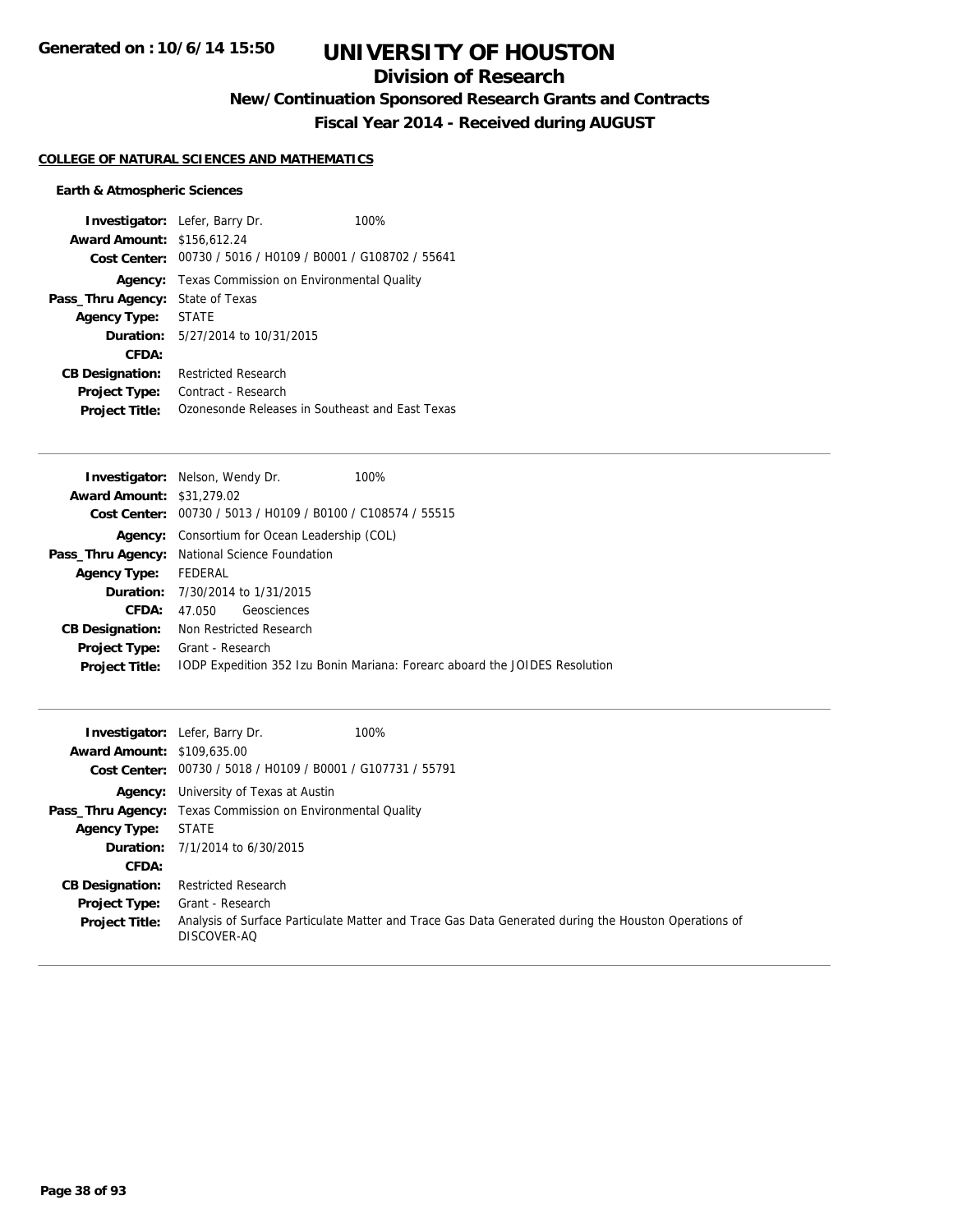## **Division of Research**

**New/Continuation Sponsored Research Grants and Contracts**

**Fiscal Year 2014 - Received during AUGUST**

### **COLLEGE OF NATURAL SCIENCES AND MATHEMATICS**

#### **Institute for Climate and Atmospheric Science**

**Investigator:** Lefer, Barry Dr. 60% **Award Amount:** \$3,762.50 **Cost Center:** 00730 / 5022 / H0429 / B0001 / C108366 / 55874 **Agency:** ImpactWeather, Inc. **Pass\_Thru Agency: Agency Type:** PROFIT **Duration:** 6/1/2014 to 5/31/2015 **CFDA: CB Designation:** Restricted Research **Project Type:** Contract - Research **Project Title:** Weather Balloon and Radiosonde Lanuches to collect Atmospheric Soundings

### **Mathematics**

|                                  | <b>Investigator:</b> Olshanskiy, Maxim Dr.                  | 100%                                                              |
|----------------------------------|-------------------------------------------------------------|-------------------------------------------------------------------|
|                                  |                                                             |                                                                   |
| <b>Award Amount: \$25,192.00</b> |                                                             |                                                                   |
|                                  | Cost Center: 00730 / 5013 / H0110 / B0001 / G108214 / 56043 |                                                                   |
| Agency:                          | Clemson University                                          |                                                                   |
|                                  | <b>Pass_Thru Agency:</b> U.S. Army Research Office          |                                                                   |
| <b>Agency Type:</b>              | FEDERAL                                                     |                                                                   |
|                                  | <b>Duration:</b> 8/1/2014 to 12/31/2015                     |                                                                   |
| CFDA:                            | 12.431 Basic Scientific Research                            |                                                                   |
| <b>CB Designation:</b>           | <b>Restricted Research</b>                                  |                                                                   |
| <b>Project Type:</b>             | Grant - Research                                            |                                                                   |
| <b>Project Title:</b>            |                                                             | Long-term stable conservative multiscale methods for vortex flows |
|                                  |                                                             |                                                                   |

|                                   | 50%<br><b>Investigator:</b> Pan, Tsorng-Whay Dr.                                                                                      |
|-----------------------------------|---------------------------------------------------------------------------------------------------------------------------------------|
| <b>Award Amount: \$117,106.00</b> |                                                                                                                                       |
| Cost Center:                      | 00730 / 5013 / H0110 / B0001 / G107888 / 55727                                                                                        |
|                                   | <b>Agency:</b> National Science Foundation                                                                                            |
| Pass_Thru Agency:                 |                                                                                                                                       |
| <b>Agency Type:</b>               | FEDERAL                                                                                                                               |
|                                   | <b>Duration:</b> 8/1/2014 to 7/31/2017                                                                                                |
| <b>CFDA:</b>                      | Mathematical and Physical Sciences<br>47.049                                                                                          |
| <b>CB Designation:</b>            | <b>Restricted Research</b>                                                                                                            |
| <b>Project Type:</b>              | Grant - Research                                                                                                                      |
| <b>Project Title:</b>             | Positive definiteness preserving approaches for viscoelastic flow of Oldroyd-B and FENE-CR types: Applications to<br>particulate flow |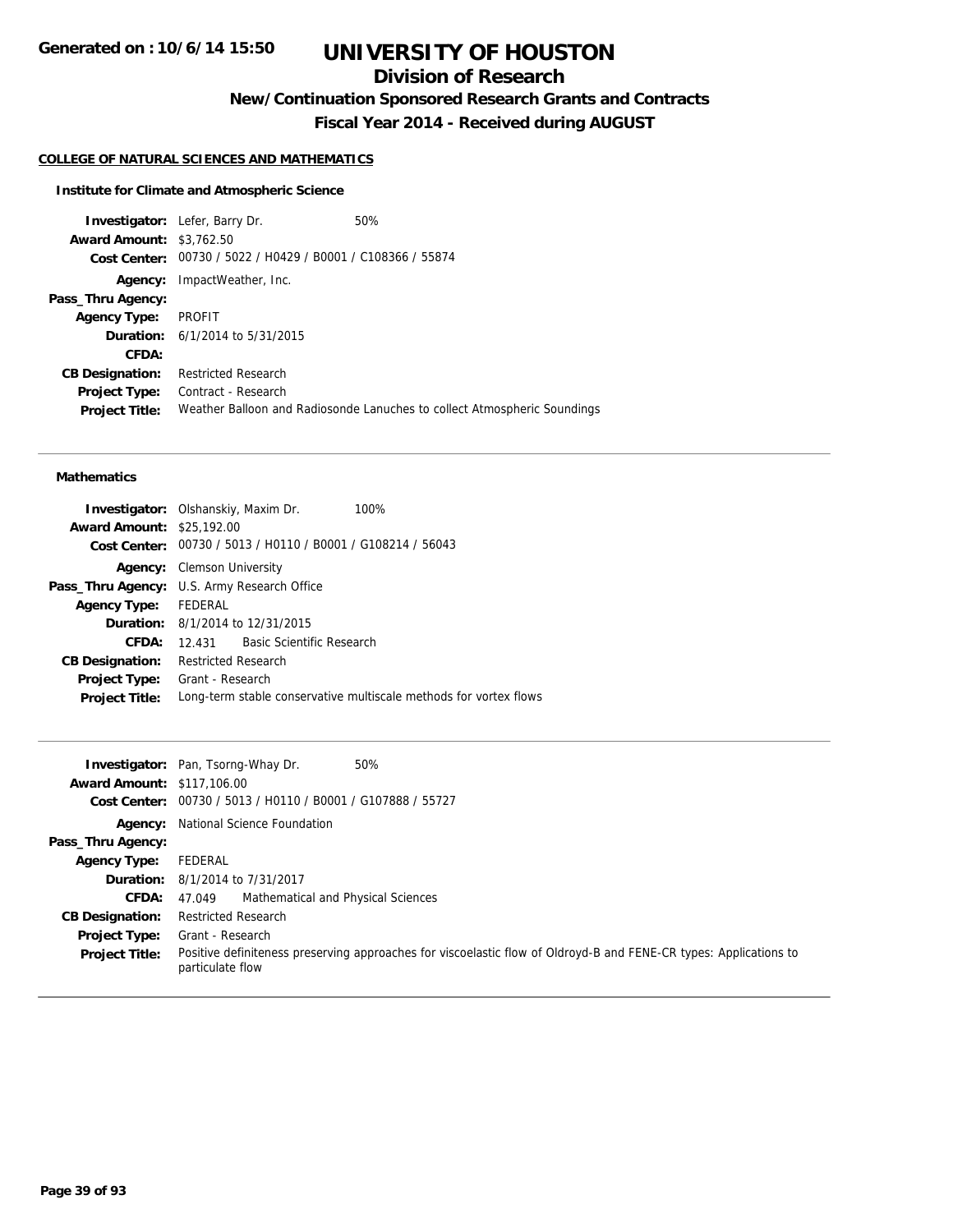## **Division of Research**

## **New/Continuation Sponsored Research Grants and Contracts**

**Fiscal Year 2014 - Received during AUGUST**

### **COLLEGE OF NATURAL SCIENCES AND MATHEMATICS**

### **Mathematics**

| <b>Award Amount: \$117,106.00</b> | 50%<br><b>Investigator:</b> Glowinski, Roland Dr.                                                                                     |
|-----------------------------------|---------------------------------------------------------------------------------------------------------------------------------------|
|                                   | Cost Center: 00730 / 5013 / H0110 / B0001 / G107888 / 55727                                                                           |
|                                   | Agency: National Science Foundation                                                                                                   |
| Pass_Thru Agency:                 |                                                                                                                                       |
| <b>Agency Type:</b>               | <b>FEDERAL</b>                                                                                                                        |
|                                   | <b>Duration:</b> 8/1/2014 to 7/31/2017                                                                                                |
| <b>CFDA:</b>                      | 47.049<br>Mathematical and Physical Sciences                                                                                          |
| <b>CB Designation:</b>            | <b>Restricted Research</b>                                                                                                            |
| <b>Project Type:</b>              | Grant - Research                                                                                                                      |
| <b>Project Title:</b>             | Positive definiteness preserving approaches for viscoelastic flow of Oldroyd-B and FENE-CR types: Applications to<br>particulate flow |
|                                   | 50%<br><b>Investigator: Ott, William Dr.</b>                                                                                          |
| <b>Award Amount: \$3,000.00</b>   |                                                                                                                                       |
|                                   | Cost Center: 00730 / 5013 / H0110 / B0001 / G104362 / 51413                                                                           |
|                                   | <b>Agency:</b> Rice University                                                                                                        |
|                                   | Pass_Thru Agency: National Institutes of Health                                                                                       |
| <b>Agency Type:</b>               | <b>FEDERAL</b>                                                                                                                        |
|                                   | <b>Duration:</b> 7/1/2012 to 4/30/2015                                                                                                |
| CFDA:                             | 93.859<br>Pharmacology, Physiology, and Biological Chemistry Research                                                                 |
| <b>CB Designation:</b>            | <b>Restricted Research</b>                                                                                                            |
| <b>Project Type:</b>              | Grant - Research                                                                                                                      |
| <b>Project Title:</b>             | Collaborative Research: The Impact of Delay on Transcriptional Signaling: An Experimental and Mathematical<br>Analysis                |
|                                   | Investigator: Josic, Kresimir Dr.<br>50%                                                                                              |
| <b>Award Amount: \$3,000.00</b>   |                                                                                                                                       |
|                                   | Cost Center: 00730 / 5013 / H0110 / B0001 / G104362 / 51413                                                                           |
|                                   | <b>Agency:</b> Rice University                                                                                                        |
|                                   | Pass_Thru Agency: National Institutes of Health                                                                                       |
| <b>Agency Type:</b>               | <b>FEDERAL</b>                                                                                                                        |
|                                   | <b>Duration:</b> 7/1/2012 to 4/30/2015                                                                                                |
| <b>CFDA:</b>                      | Pharmacology, Physiology, and Biological Chemistry Research<br>93.859                                                                 |
| <b>CB Designation:</b>            | <b>Restricted Research</b>                                                                                                            |
| Project Type:                     | Grant - Research                                                                                                                      |
| <b>Project Title:</b>             | Collaborative Research: The Impact of Delay on Transcriptional Signaling: An Experimental and Mathematical<br>Analysis                |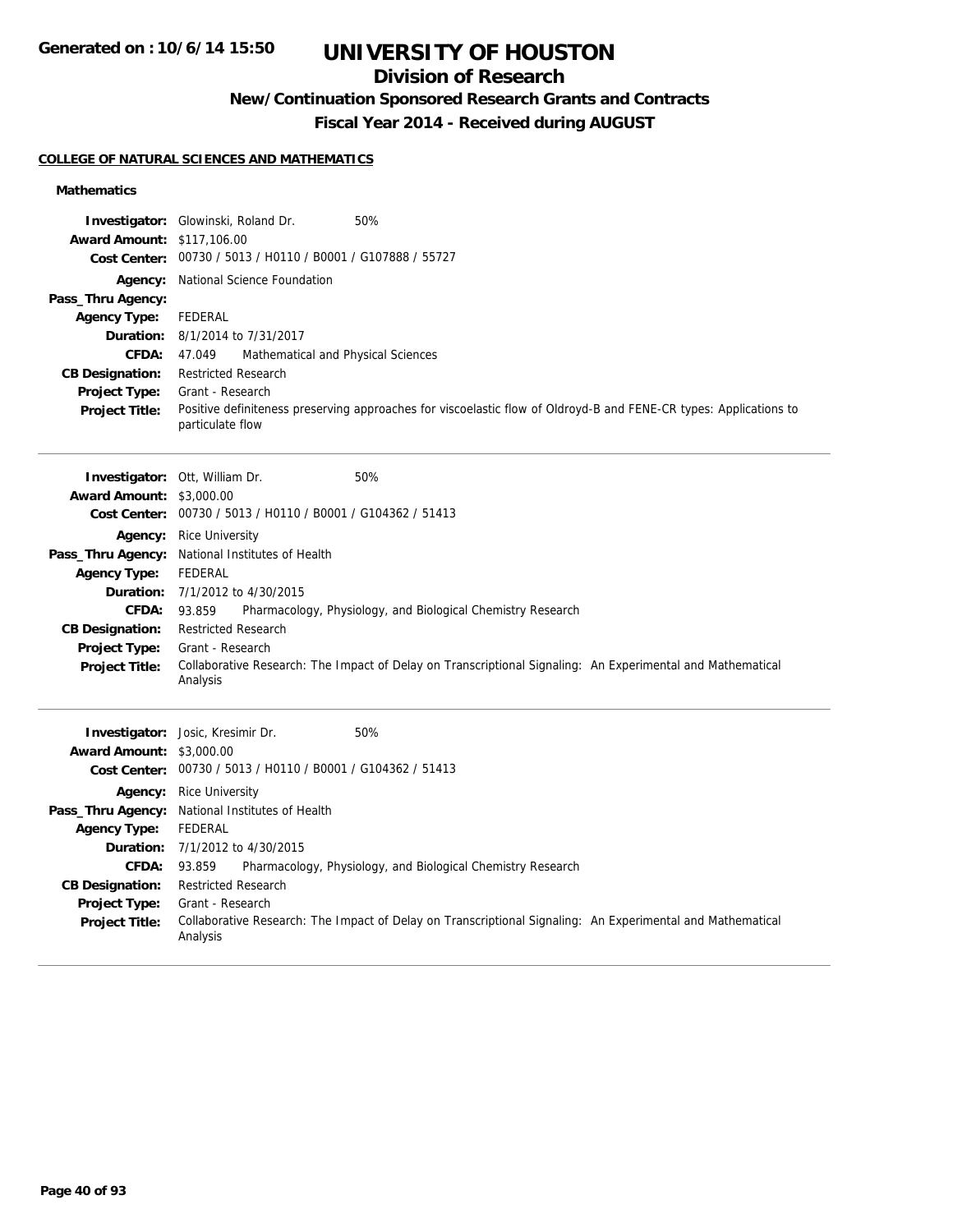## **Division of Research**

## **New/Continuation Sponsored Research Grants and Contracts**

**Fiscal Year 2014 - Received during AUGUST**

### **COLLEGE OF NATURAL SCIENCES AND MATHEMATICS**

### **Mathematics**

| 100%<br><b>Investigator:</b> Climenhaga, Vaughn Dr.                                       |
|-------------------------------------------------------------------------------------------|
| <b>Award Amount: \$120,000.00</b>                                                         |
| Cost Center: 00730 / 5013 / H0110 / B0001 / G107742 / 55726                               |
| National Science Foundation                                                               |
|                                                                                           |
| FEDERAL                                                                                   |
| <b>Duration:</b> 8/1/2014 to 7/31/2017                                                    |
| 47.049 Mathematical and Physical Sciences<br>CFDA:                                        |
| <b>Restricted Research</b>                                                                |
| <b>Project Type:</b> Grant - Research                                                     |
| New tools for thermodynamics and statistics of non-uniformly hyperbolic dynamical systems |
|                                                                                           |

| <b>Award Amount:</b>   | <b>Investigator:</b> Kuznetsov, Yuri Dr.<br>\$20,000.00 | 100% |
|------------------------|---------------------------------------------------------|------|
| Cost Center:           | 00730 / 5022 / H0110 / B0001 / C107717 / 54587          |      |
| Agency:                | ExxonMobil Upstream Research Co.                        |      |
| Pass_Thru Agency:      |                                                         |      |
| <b>Agency Type:</b>    | <b>PROFIT</b>                                           |      |
|                        | <b>Duration:</b> 1/1/2014 to 3/1/2015                   |      |
| CFDA:                  |                                                         |      |
| <b>CB Designation:</b> | Restricted Research                                     |      |
| <b>Project Type:</b>   | Grant - Research                                        |      |
| <b>Project Title:</b>  | RESEARCH AGREEMENT NUMBER EM08961                       |      |
|                        |                                                         |      |

| <b>Investigator:</b> Labate, Demetrio Dr.                   | 10%                                                               |
|-------------------------------------------------------------|-------------------------------------------------------------------|
| <b>Award Amount: \$29,491.80</b>                            |                                                                   |
| Cost Center: 00730 / 5013 / H0070 / B0001 / G107653 / 55861 |                                                                   |
| <b>Agency:</b> U.S. Army Research Office                    |                                                                   |
|                                                             |                                                                   |
| Agency Type: FEDERAL                                        |                                                                   |
| <b>Duration:</b> 8/1/2014 to 7/31/2015                      |                                                                   |
| 12.431 Basic Scientific Research                            |                                                                   |
| <b>Restricted Research</b>                                  |                                                                   |
| <b>Project Type:</b><br>Grant - Research                    |                                                                   |
|                                                             | Hyperspectral and Acoustic Sensing for Robust Scene Understanding |
|                                                             |                                                                   |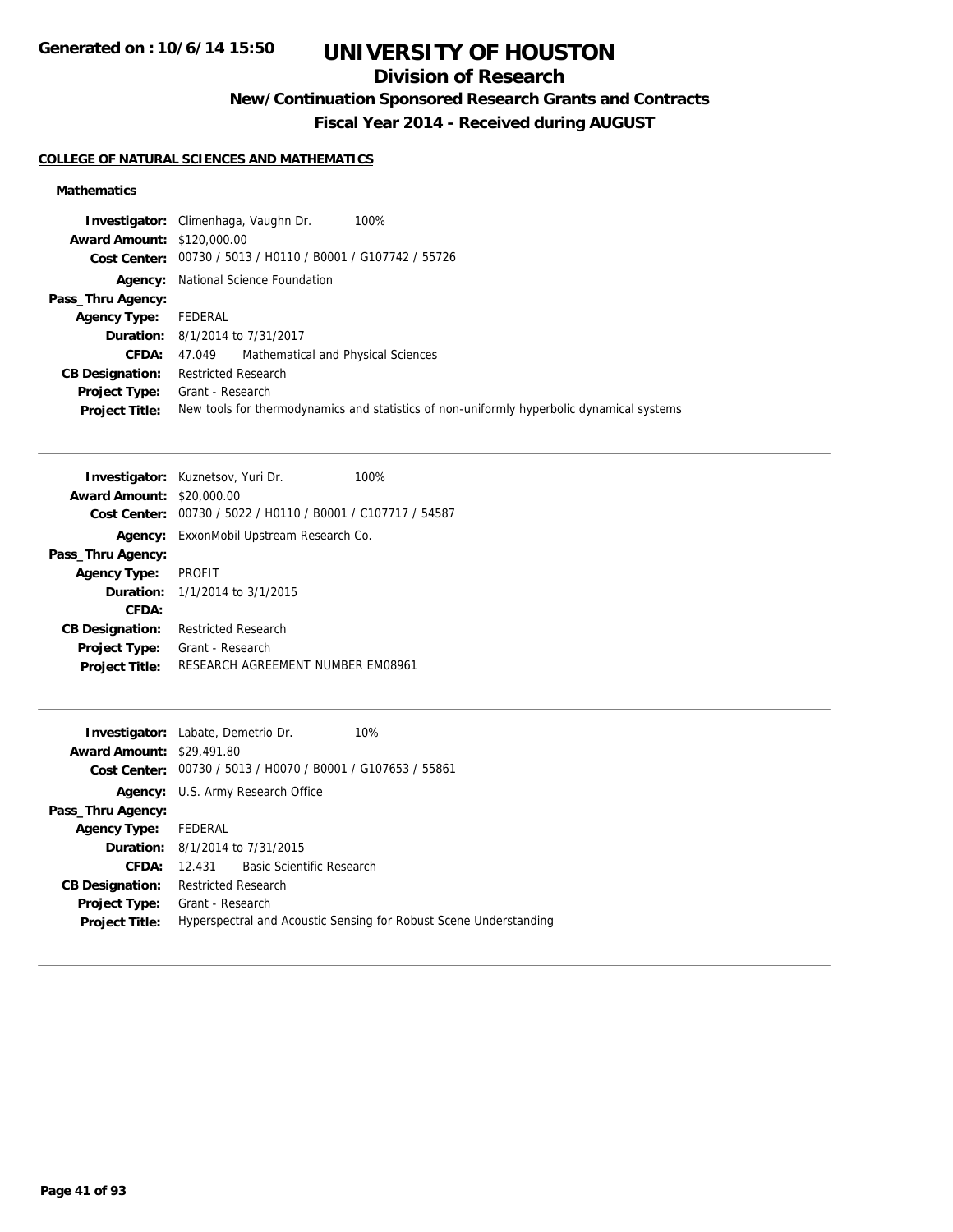## **Division of Research**

**New/Continuation Sponsored Research Grants and Contracts**

**Fiscal Year 2014 - Received during AUGUST**

### **COLLEGE OF NATURAL SCIENCES AND MATHEMATICS**

### **Physics**

|                                  | 12.5%<br><b>Investigator:</b> Chu, Ching-Wu Dr.                                                                    |
|----------------------------------|--------------------------------------------------------------------------------------------------------------------|
| <b>Award Amount: \$97,701.50</b> |                                                                                                                    |
|                                  | Cost Center: 00730 / 5013 / H0452 / B0001 / G107663 / 55978                                                        |
|                                  | <b>Agency:</b> U.S. Air Force - Asian Office of Aerospace Research & Development                                   |
| Pass_Thru Agency:                |                                                                                                                    |
| <b>Agency Type:</b>              | FEDERAL                                                                                                            |
|                                  | <b>Duration:</b> 8/28/2014 to 8/27/2015                                                                            |
| CFDA:                            | 12.800 Air Force Defense Research Sciences Program                                                                 |
| <b>CB Designation:</b>           | <b>Restricted Research</b>                                                                                         |
| <b>Project Type:</b>             | Grant - Research                                                                                                   |
| <b>Project Title:</b>            | Tools to Study Interfaces for Superconducting, Thermoelectric, and Magnetic Materials at the University of Houston |

| <b>Investigator:</b> Lv, Bing Dr. | 12.5%                                                                                                              |
|-----------------------------------|--------------------------------------------------------------------------------------------------------------------|
| <b>Award Amount: \$97,701.50</b>  |                                                                                                                    |
|                                   | Cost Center: 00730 / 5013 / H0452 / B0001 / G107663 / 55978                                                        |
|                                   | <b>Agency:</b> U.S. Air Force - Asian Office of Aerospace Research & Development                                   |
| Pass_Thru Agency:                 |                                                                                                                    |
| <b>Agency Type:</b>               | FEDERAL                                                                                                            |
|                                   | <b>Duration:</b> 8/28/2014 to 8/27/2015                                                                            |
| <b>CFDA:</b>                      | 12.800 Air Force Defense Research Sciences Program                                                                 |
| <b>CB Designation:</b>            | <b>Restricted Research</b>                                                                                         |
| <b>Project Type:</b>              | Grant - Research                                                                                                   |
| <b>Project Title:</b>             | Tools to Study Interfaces for Superconducting, Thermoelectric, and Magnetic Materials at the University of Houston |

| <b>Award Amount: \$97,701.50</b>              | <b>Investigator:</b> Ren, Zhifeng Dr.<br>12.5%<br>Cost Center: 00730 / 5013 / H0452 / B0001 / G107663 / 55978                          |
|-----------------------------------------------|----------------------------------------------------------------------------------------------------------------------------------------|
|                                               | Agency: U.S. Air Force - Asian Office of Aerospace Research & Development                                                              |
| Pass_Thru Agency:                             |                                                                                                                                        |
| <b>Agency Type:</b>                           | FEDERAL                                                                                                                                |
|                                               | <b>Duration:</b> 8/28/2014 to 8/27/2015                                                                                                |
|                                               | <b>CFDA:</b> 12.800 Air Force Defense Research Sciences Program                                                                        |
| <b>CB Designation:</b>                        | <b>Restricted Research</b>                                                                                                             |
| <b>Project Type:</b><br><b>Project Title:</b> | Grant - Research<br>Tools to Study Interfaces for Superconducting, Thermoelectric, and Magnetic Materials at the University of Houston |
|                                               |                                                                                                                                        |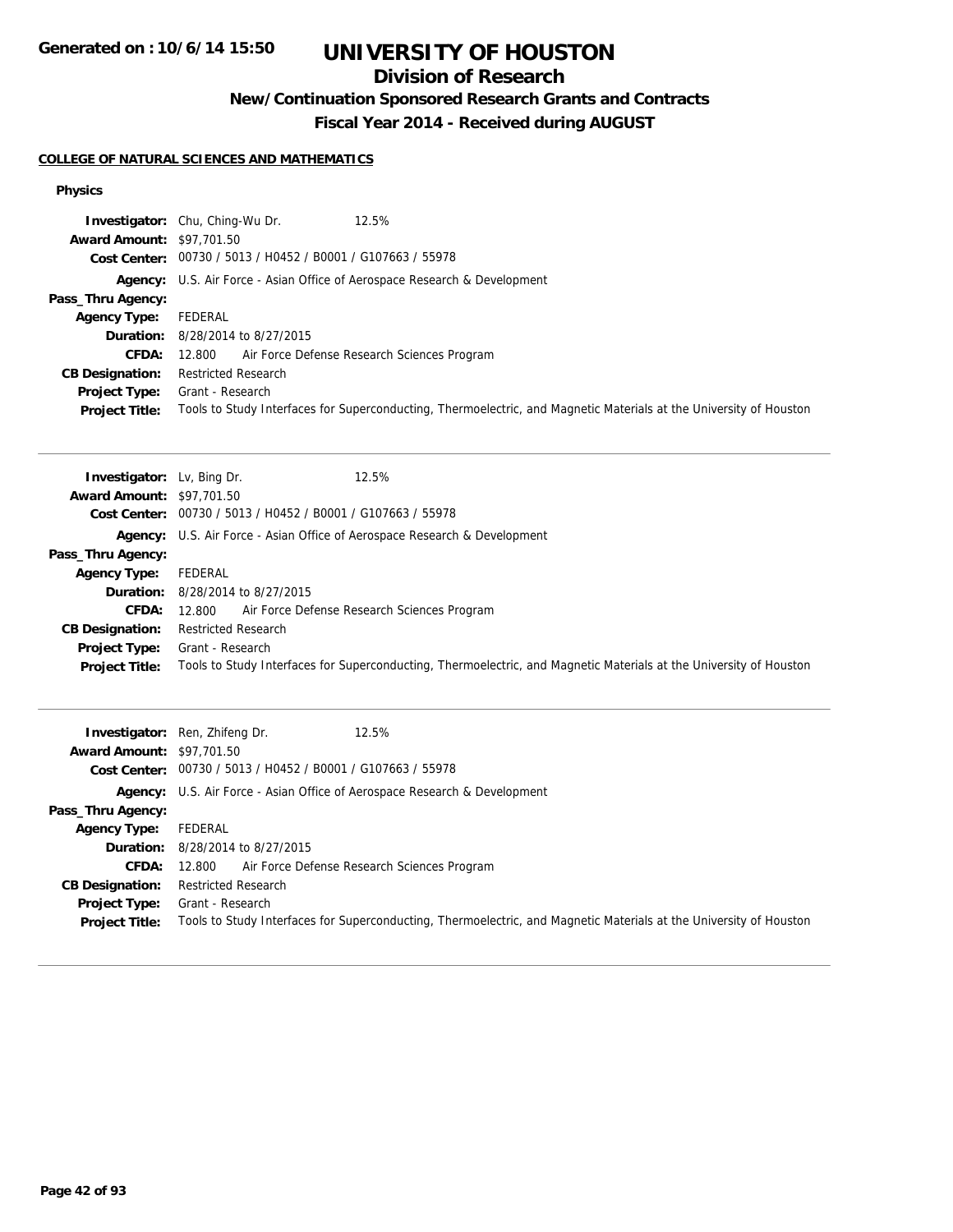## **Division of Research**

**New/Continuation Sponsored Research Grants and Contracts**

**Fiscal Year 2014 - Received during AUGUST**

### **COLLEGE OF NATURAL SCIENCES AND MATHEMATICS**

### **Physics**

|                                   | 25%<br><b>Investigator:</b> Chen, Shuo Dr.                                                                         |
|-----------------------------------|--------------------------------------------------------------------------------------------------------------------|
| <b>Award Amount: \$195,403.00</b> |                                                                                                                    |
|                                   | Cost Center: 00730 / 5013 / H0452 / B0001 / G107663 / 55978                                                        |
|                                   | Agency: U.S. Air Force - Asian Office of Aerospace Research & Development                                          |
| Pass_Thru Agency:                 |                                                                                                                    |
| <b>Agency Type:</b>               | FEDERAL                                                                                                            |
|                                   | <b>Duration:</b> 8/28/2014 to 8/27/2015                                                                            |
| <b>CFDA:</b>                      | 12.800 Air Force Defense Research Sciences Program                                                                 |
| <b>CB Designation:</b>            | <b>Restricted Research</b>                                                                                         |
| <b>Project Type:</b>              | Grant - Research                                                                                                   |
| <b>Project Title:</b>             | Tools to Study Interfaces for Superconducting, Thermoelectric, and Magnetic Materials at the University of Houston |

| <b>Investigator:</b> Ebrahim, Rabi             | 25%                                                                |
|------------------------------------------------|--------------------------------------------------------------------|
| <b>Award Amount: \$18,500.00</b>               |                                                                    |
| 00730 / 5022 / H0453 / B0001 / C108857 / 55983 |                                                                    |
| Intelligent Surgical Devices                   |                                                                    |
|                                                |                                                                    |
| PROFIT                                         |                                                                    |
| <b>Duration:</b> $5/1/2014$ to $4/30/2015$     |                                                                    |
|                                                |                                                                    |
| <b>Restricted Research</b>                     |                                                                    |
| Special Research Agreement - Research          |                                                                    |
|                                                | CAM Consortium research project: Development of Artificial Retinas |
|                                                |                                                                    |

|                                   | 50%<br><b>Investigator:</b> Ren, Zhifeng Dr.                                                            |  |
|-----------------------------------|---------------------------------------------------------------------------------------------------------|--|
| <b>Award Amount: \$125,000.00</b> |                                                                                                         |  |
|                                   | Cost Center: 00730 / 5043 / H0452 / B0001 / G107650 / 55915                                             |  |
|                                   | <b>Agency:</b> Massachusetts Institute of Technology                                                    |  |
|                                   | <b>Pass_Thru Agency:</b> U.S. Department of Energy - Advanced Research Projects Agency. Energy (ARPA.E) |  |
| <b>Agency Type:</b>               | FEDERAL                                                                                                 |  |
|                                   | <b>Duration:</b> 6/17/2014 to 6/16/2017                                                                 |  |
| <b>CFDA:</b>                      | Department of Energy<br>81.000                                                                          |  |
| <b>CB Designation:</b>            | <b>Restricted Research</b>                                                                              |  |
| <b>Project Type:</b>              | Grant - Research                                                                                        |  |
| <b>Project Title:</b>             | Full Spectrum Stacked Solar-Thermal and PV Receiver                                                     |  |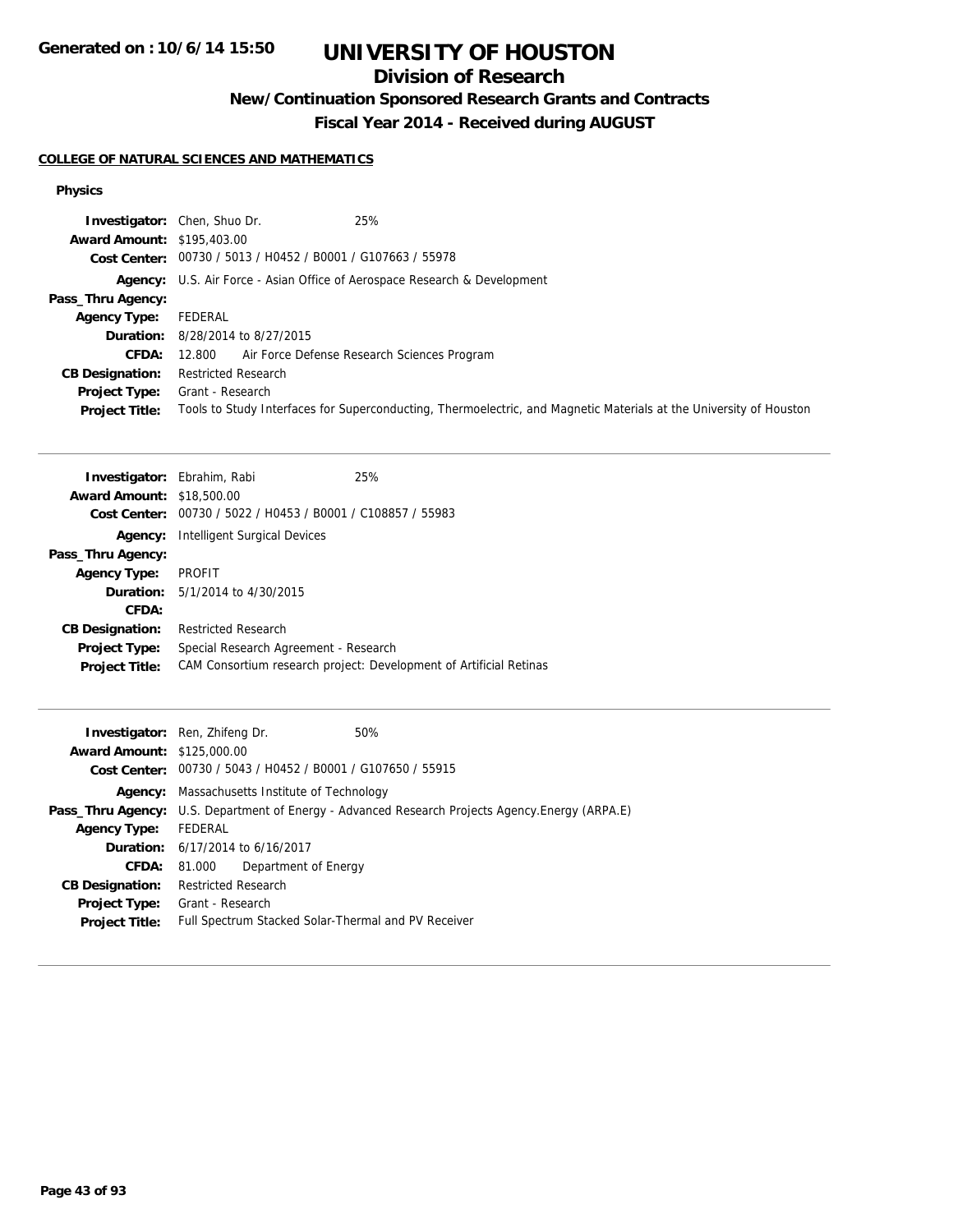## **Division of Research**

**New/Continuation Sponsored Research Grants and Contracts**

**Fiscal Year 2014 - Received during AUGUST**

### **COLLEGE OF NATURAL SCIENCES AND MATHEMATICS**

### **Physics**

| <b>Investigator:</b> Chu, Ching-Wu Dr. |                            |                                                             | 50%                                                                |
|----------------------------------------|----------------------------|-------------------------------------------------------------|--------------------------------------------------------------------|
| <b>Award Amount: \$104,166.50</b>      |                            |                                                             |                                                                    |
|                                        |                            | Cost Center: 00730 / 5013 / H0452 / B0001 / G100317 / 45245 |                                                                    |
| Agency:                                |                            | U.S. Air Force Office of Scientific Research                |                                                                    |
| Pass_Thru Agency:                      |                            |                                                             |                                                                    |
| Agency Type: FEDERAL                   |                            |                                                             |                                                                    |
|                                        |                            | <b>Duration:</b> $9/15/2009$ to $9/14/2015$                 |                                                                    |
| CFDA:                                  |                            |                                                             | 12.800 Air Force Defense Research Sciences Program                 |
| <b>CB Designation:</b>                 | <b>Restricted Research</b> |                                                             |                                                                    |
| Project Type:                          | Grant - Research           |                                                             |                                                                    |
| <b>Project Title:</b>                  |                            |                                                             | Search for and Study of Novel Superconductor with Higher Tc and Jc |
|                                        |                            |                                                             |                                                                    |

### **COLLEGE OF OPTOMETRY**

### **Optometry, Community**

|                                  | <b>Investigator:</b> Ostrin, Lisa Dr.  | 100%                                                                       |
|----------------------------------|----------------------------------------|----------------------------------------------------------------------------|
| <b>Award Amount: \$42,411.84</b> |                                        |                                                                            |
|                                  |                                        | Cost Center: 00730 / 5013 / H0114 / B0001 / G107383 / 54545                |
|                                  | <b>Agency:</b> National Eye Institute  |                                                                            |
| Pass_Thru Agency:                |                                        |                                                                            |
| Agency Type: FEDERAL             |                                        |                                                                            |
|                                  | <b>Duration:</b> 8/1/2013 to 7/31/2017 |                                                                            |
| CFDA:                            | 93.867 Vision Research                 |                                                                            |
| <b>CB Designation:</b>           | <b>Restricted Research</b>             |                                                                            |
| <b>Project Type:</b>             | Grant - Research                       |                                                                            |
| <b>Project Title:</b>            |                                        | Structural and Functional Changes in Myopia and Susceptibility to Glaucoma |
|                                  |                                        |                                                                            |

|                                  | <b>Investigator:</b> Frishman, PhD, Laura J. Dr.<br>100%    |
|----------------------------------|-------------------------------------------------------------|
| <b>Award Amount: \$33,321,00</b> |                                                             |
|                                  | Cost Center: 00730 / 5015 / H0114 / B0001 / G108294 / 55086 |
| Agency:                          | University of Texas Health Science Center at Houston        |
| Pass_Thru Agency:                | National Eye Institute                                      |
| <b>Agency Type:</b>              | FEDERAL                                                     |
| Duration:                        | 5/1/2014 to 4/30/2015                                       |
| CFDA:                            | 93.867 Vision Research                                      |
| <b>CB Designation:</b>           | <b>Restricted Research</b>                                  |
| <b>Project Type:</b>             | Grant - Research                                            |
| <b>Project Title:</b>            | Houston Area Vision Training Center 2014 (Julie Mocko)      |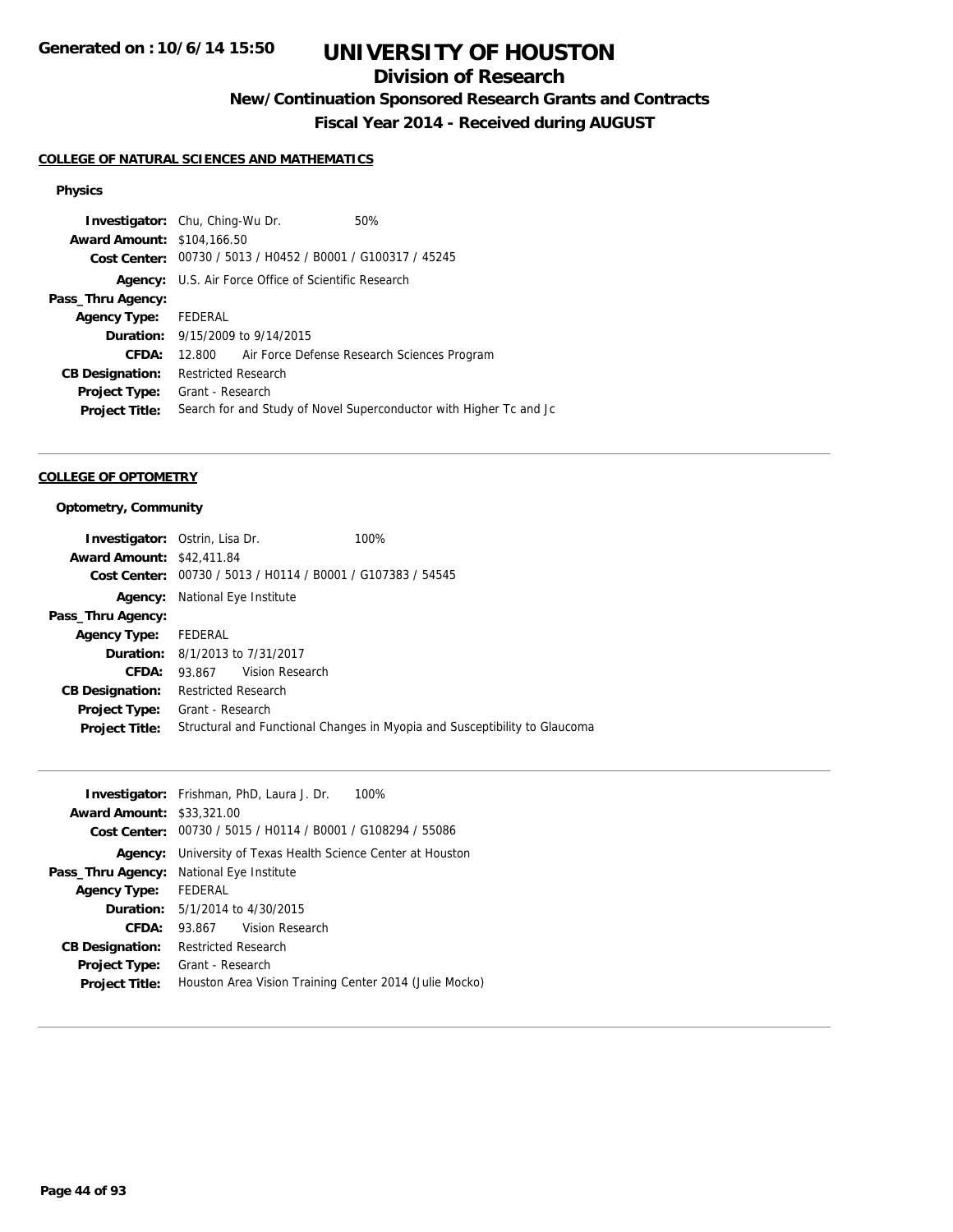## **Division of Research**

**New/Continuation Sponsored Research Grants and Contracts**

**Fiscal Year 2014 - Received during AUGUST**

### **COLLEGE OF OPTOMETRY**

### **Optometry, Community**

|                                  | <b>Investigator:</b> McDermott, Alison Dr.<br>100%          |
|----------------------------------|-------------------------------------------------------------|
| <b>Award Amount: \$33,321,00</b> |                                                             |
|                                  | Cost Center: 00730 / 5015 / H0114 / B0001 / G108295 / 55080 |
| Agency:                          | University of Texas Health Science Center at Houston        |
| Pass_Thru Agency:                | National Eye Institute                                      |
| <b>Agency Type:</b>              | FFDFRAI                                                     |
| Duration:                        | 5/1/2014 to 4/30/2015                                       |
| CFDA:                            | 93.867 Vision Research                                      |
| <b>CB Designation:</b>           | <b>Restricted Research</b>                                  |
| <b>Project Type:</b>             | Grant - Research                                            |
| <b>Project Title:</b>            | Houston Area Vision Training Center 2014 (Rose Reins)       |

| <b>Investigator:</b> Das, Vallabh Dr.  |                                       |                                                             | 100% |
|----------------------------------------|---------------------------------------|-------------------------------------------------------------|------|
| <b>Award Amount: \$331,852.00</b>      |                                       |                                                             |      |
|                                        |                                       | Cost Center: 00730 / 5013 / H0114 / B0001 / G104385 / 51447 |      |
|                                        | <b>Agency:</b> National Eye Institute |                                                             |      |
| Pass_Thru Agency:                      |                                       |                                                             |      |
| Agency Type: FEDERAL                   |                                       |                                                             |      |
| <b>Duration:</b> 8/1/2012 to 7/31/2016 |                                       |                                                             |      |
| CFDA:                                  |                                       | 93.867 Vision Research                                      |      |
| <b>CB Designation:</b>                 | <b>Restricted Research</b>            |                                                             |      |
| Project Type:                          | Grant - Research                      |                                                             |      |
| <b>Project Title:</b>                  |                                       | Neural Adaptation to Strabismus Surgery                     |      |

|                                  | 100%<br><b>Investigator:</b> Bergmanson, Jan P. G. Dr.                |
|----------------------------------|-----------------------------------------------------------------------|
| <b>Award Amount: \$26,000.00</b> |                                                                       |
|                                  | Cost Center: 00730 / 5022 / H0114 / B0001 / G099822 / 45027           |
|                                  | <b>Agency:</b> CooperVision, Inc.                                     |
| Pass_Thru Agency:                |                                                                       |
| <b>Agency Type:</b>              | PROFIT                                                                |
|                                  | <b>Duration:</b> 8/3/2009 to 2/28/2015                                |
| CFDA:                            |                                                                       |
| <b>CB Designation:</b>           | <b>Restricted Research</b>                                            |
| <b>Project Type:</b>             | Contract - Research                                                   |
| <b>Project Title:</b>            | CLINICAL EVALUATION OF BIOFINITY LENSES IN AN EXTENDED RANGE CV-13-47 |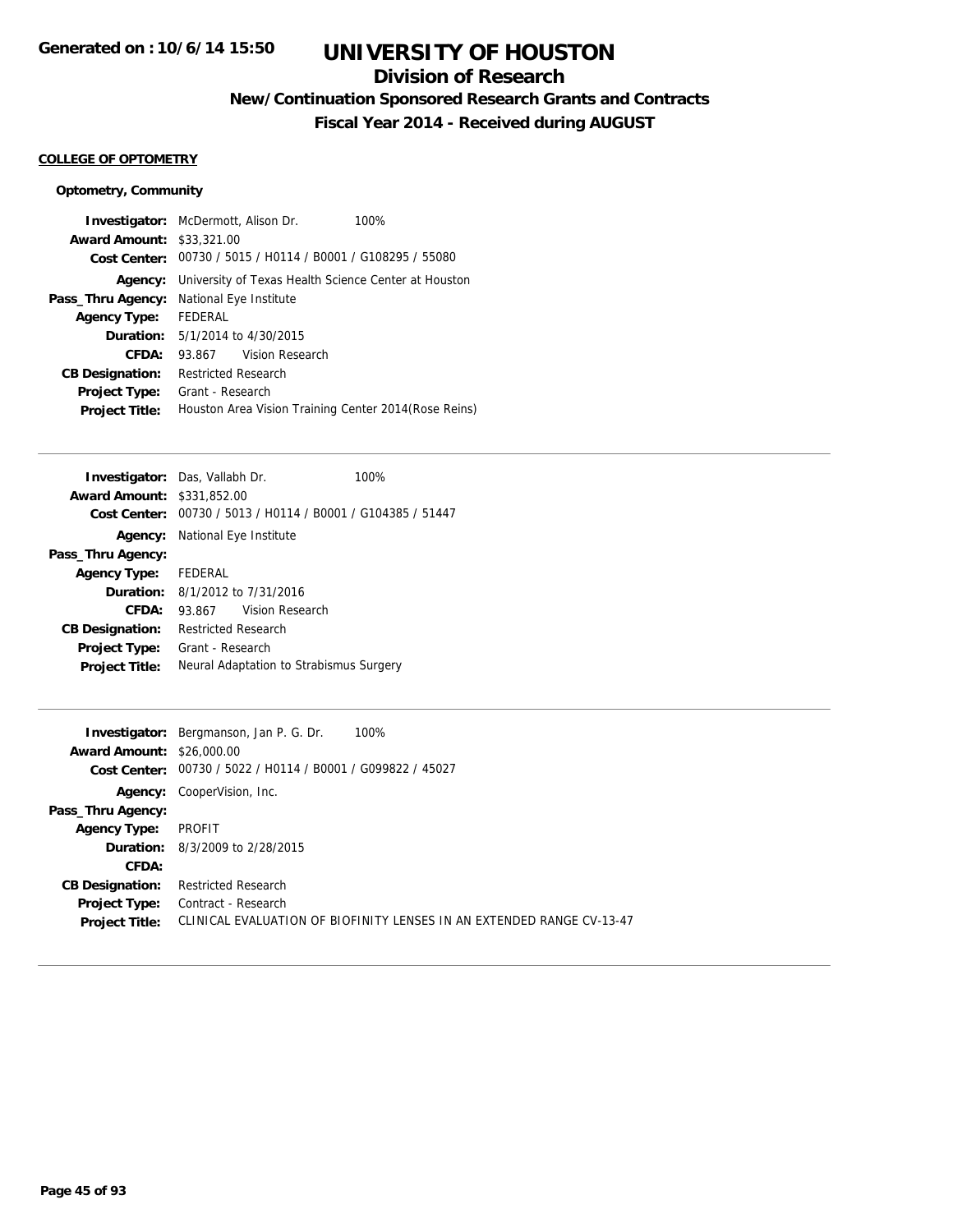## **Division of Research**

**New/Continuation Sponsored Research Grants and Contracts**

**Fiscal Year 2014 - Received during AUGUST**

### **COLLEGE OF PHARMACY**

| <b>Investigator:</b> Chen, Hua Dr.<br><b>Award Amount: \$21,506.90</b> |                                            | Cost Center: 00730 / 5013 / H0118 / B0001 / G105153 / 51797 | 10%                                                                   |
|------------------------------------------------------------------------|--------------------------------------------|-------------------------------------------------------------|-----------------------------------------------------------------------|
| Agency:                                                                | Agency for Healthcare Research and Quality |                                                             |                                                                       |
| Pass_Thru Agency:                                                      |                                            |                                                             |                                                                       |
| <b>Agency Type:</b>                                                    | FEDERAL                                    |                                                             |                                                                       |
|                                                                        |                                            | <b>Duration:</b> 9/30/2012 to 7/31/2015                     |                                                                       |
| CFDA:                                                                  | 93.226                                     |                                                             | Research on Healthcare Costs, Quality and Outcomes                    |
| <b>CB Designation:</b>                                                 | <b>Restricted Research</b>                 |                                                             |                                                                       |
| <b>Project Type:</b>                                                   | Grant - Research                           |                                                             |                                                                       |
| <b>Project Title:</b>                                                  |                                            |                                                             | Anticholinergics and Cognitive Decline in the Elderly with Depression |

| <b>Award Amount: \$21,506.90</b><br>Cost Center: 00730 / 5013 / H0118 / B0001 / G105153 / 51797<br>Agency for Healthcare Research and Quality<br>Agency:<br>Pass_Thru Agency:<br>FEDERAL<br><b>Agency Type:</b><br><b>Duration:</b> 9/30/2012 to 7/31/2015<br>CFDA:<br>Research on Healthcare Costs, Quality and Outcomes<br>93.226<br><b>Restricted Research</b><br><b>CB Designation:</b><br>Grant - Research<br><b>Project Type:</b><br>Anticholinergics and Cognitive Decline in the Elderly with Depression<br><b>Project Title:</b> | <b>Investigator:</b> Johnson, Michael Dr. |  | 10% |
|-------------------------------------------------------------------------------------------------------------------------------------------------------------------------------------------------------------------------------------------------------------------------------------------------------------------------------------------------------------------------------------------------------------------------------------------------------------------------------------------------------------------------------------------|-------------------------------------------|--|-----|
|                                                                                                                                                                                                                                                                                                                                                                                                                                                                                                                                           |                                           |  |     |
|                                                                                                                                                                                                                                                                                                                                                                                                                                                                                                                                           |                                           |  |     |
|                                                                                                                                                                                                                                                                                                                                                                                                                                                                                                                                           |                                           |  |     |
|                                                                                                                                                                                                                                                                                                                                                                                                                                                                                                                                           |                                           |  |     |
|                                                                                                                                                                                                                                                                                                                                                                                                                                                                                                                                           |                                           |  |     |
|                                                                                                                                                                                                                                                                                                                                                                                                                                                                                                                                           |                                           |  |     |
|                                                                                                                                                                                                                                                                                                                                                                                                                                                                                                                                           |                                           |  |     |
|                                                                                                                                                                                                                                                                                                                                                                                                                                                                                                                                           |                                           |  |     |
|                                                                                                                                                                                                                                                                                                                                                                                                                                                                                                                                           |                                           |  |     |
|                                                                                                                                                                                                                                                                                                                                                                                                                                                                                                                                           |                                           |  |     |

| <b>Investigator:</b> Aparasu, Rajender Dr. |                            |                                                             | 80%                                                                   |
|--------------------------------------------|----------------------------|-------------------------------------------------------------|-----------------------------------------------------------------------|
| <b>Award Amount: \$172,055.20</b>          |                            |                                                             |                                                                       |
|                                            |                            | Cost Center: 00730 / 5013 / H0118 / B0001 / G105153 / 51797 |                                                                       |
| Agency:                                    |                            | Agency for Healthcare Research and Quality                  |                                                                       |
| Pass_Thru Agency:                          |                            |                                                             |                                                                       |
| <b>Agency Type:</b>                        | FEDERAL                    |                                                             |                                                                       |
|                                            |                            | <b>Duration:</b> 9/30/2012 to 7/31/2015                     |                                                                       |
| CFDA:                                      | 93.226                     |                                                             | Research on Healthcare Costs, Quality and Outcomes                    |
| <b>CB Designation:</b>                     | <b>Restricted Research</b> |                                                             |                                                                       |
| <b>Project Type:</b>                       | Grant - Research           |                                                             |                                                                       |
| <b>Project Title:</b>                      |                            |                                                             | Anticholinergics and Cognitive Decline in the Elderly with Depression |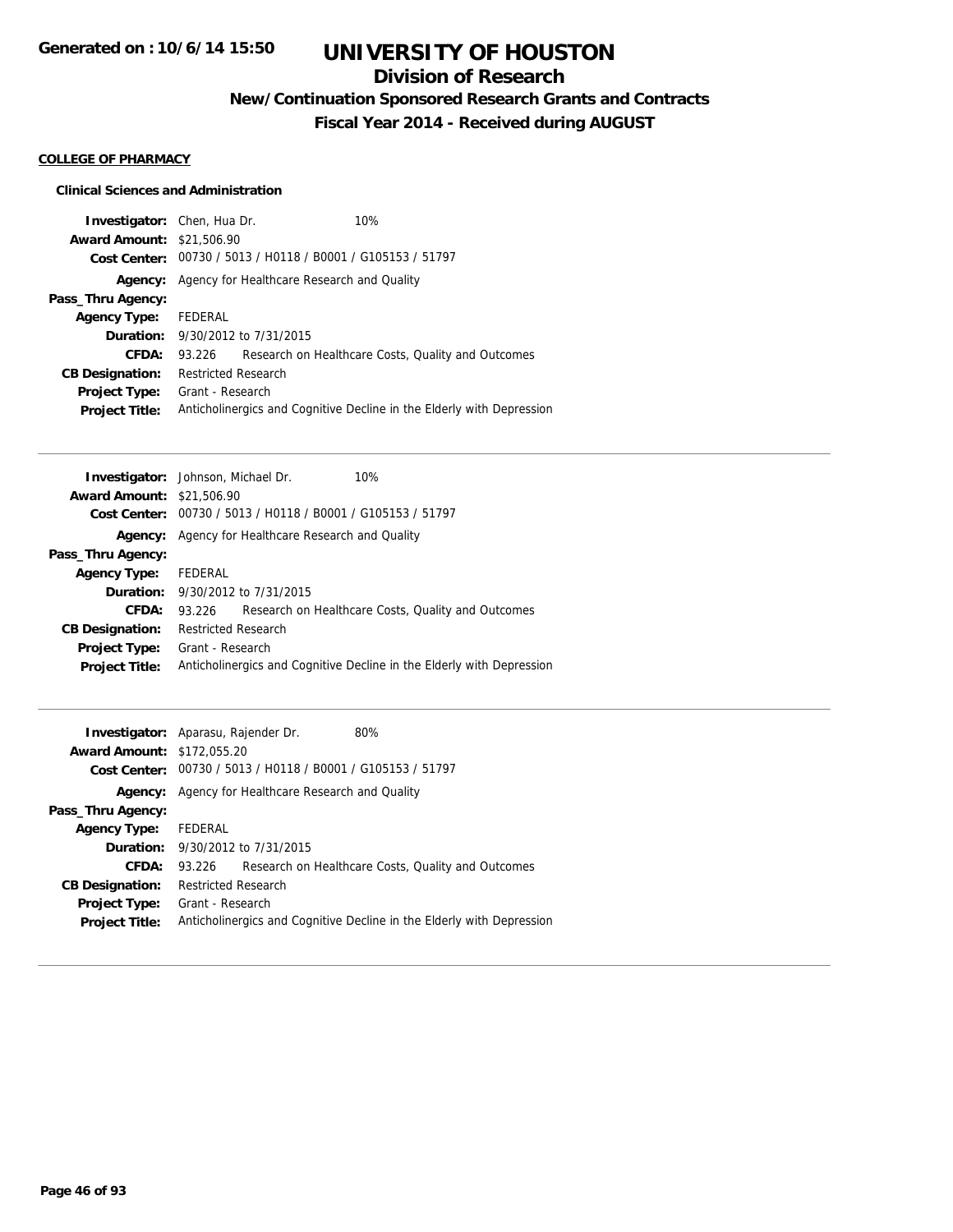## **Division of Research**

**New/Continuation Sponsored Research Grants and Contracts**

**Fiscal Year 2014 - Received during AUGUST**

### **COLLEGE OF PHARMACY**

| <b>Award Amount: \$394,257.60</b> | <b>Investigator:</b> Tam, Vincent Dr.  | 76%<br>Cost Center: 00730 / 5013 / H0118 / B0001 / G107208 / 55781 |
|-----------------------------------|----------------------------------------|--------------------------------------------------------------------|
| Agency:                           |                                        | National Institute of Allergy and Infectious Diseases              |
| Pass_Thru Agency:                 |                                        |                                                                    |
| <b>Agency Type:</b>               | FEDERAL                                |                                                                    |
|                                   | <b>Duration:</b> 8/1/2014 to 7/31/2015 |                                                                    |
| CFDA:                             | 93.855                                 | Allergy, Immunology, and Transplantation Research                  |
| <b>CB Designation:</b>            | <b>Restricted Research</b>             |                                                                    |
| <b>Project Type:</b>              | Grant - Research                       |                                                                    |
| <b>Project Title:</b>             |                                        | Optimized Antimicrobial Combinations to Suppress Resistance        |

|                                  | <b>Investigator:</b> Garey, Kevin Dr.<br>50%                                                            |
|----------------------------------|---------------------------------------------------------------------------------------------------------|
| <b>Award Amount: \$16,668.00</b> |                                                                                                         |
| Cost Center:                     | 00730 / 5022 / H0118 / B0001 / C108805 / 55999                                                          |
|                                  | Agency: Merck & Co. Inc.                                                                                |
| Pass_Thru Agency:                |                                                                                                         |
| <b>Agency Type:</b>              | PROFIT                                                                                                  |
|                                  | <b>Duration:</b> $6/17/2014$ to $6/17/2014$                                                             |
| CFDA:                            |                                                                                                         |
| <b>CB Designation:</b>           | <b>Restricted Research</b>                                                                              |
| <b>Project Type:</b>             | Contract - Research                                                                                     |
| <b>Project Title:</b>            | Development and Validation of Clostridium Difficile Infection Health-Related Quality of Life Instrument |

| <b>Award Amount: \$61,570.00</b>        | 50%<br><b>Investigator:</b> Alam, Mohammad<br>Cost Center: 00730 / 5016 / H0118 / B0100 / G107958 / 55535 |
|-----------------------------------------|-----------------------------------------------------------------------------------------------------------|
|                                         | <b>Agency:</b> Texas Department of State Health Services                                                  |
| <b>Pass_Thru Agency: State of Texas</b> |                                                                                                           |
| <b>Agency Type: STATE</b>               |                                                                                                           |
|                                         | <b>Duration:</b> $5/1/2014$ to $8/31/2014$                                                                |
| CFDA:                                   |                                                                                                           |
| <b>CB Designation:</b>                  | <b>Restricted Research</b>                                                                                |
|                                         | <b>Project Type:</b> Contract - Research                                                                  |
| <b>Project Title:</b>                   | Community Household Environmental Studies on Potentially Pathogenic Clostridium Difficile                 |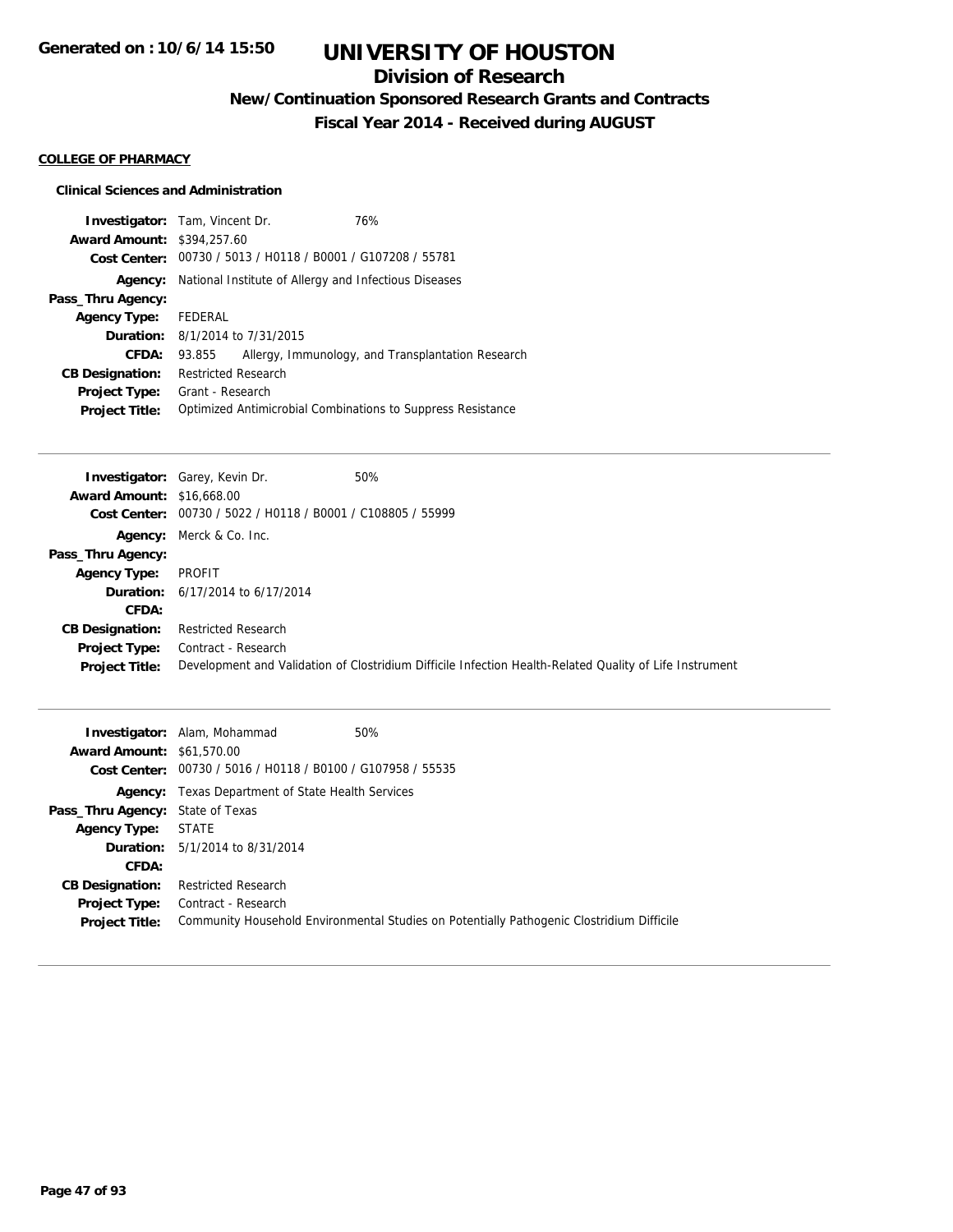## **Division of Research**

**New/Continuation Sponsored Research Grants and Contracts**

**Fiscal Year 2014 - Received during AUGUST**

### **COLLEGE OF PHARMACY**

| <b>Award Amount: \$34,977.60</b> | <b>Investigator:</b> Garey, Kevin Dr.<br>Cost Center: 00730 / 5016 / H0118 / B0001 / G107957 / 56024 | 90% |
|----------------------------------|------------------------------------------------------------------------------------------------------|-----|
|                                  | <b>Agency:</b> Texas Department of State Health Services                                             |     |
| Pass_Thru Agency:                | State of Texas                                                                                       |     |
| Agency Type: STATE               |                                                                                                      |     |
|                                  | <b>Duration:</b> $7/1/2014$ to $8/31/2014$                                                           |     |
| CFDA:                            |                                                                                                      |     |
| <b>CB Designation:</b>           | <b>Restricted Research</b>                                                                           |     |
| <b>Project Type:</b>             | Contract - Research                                                                                  |     |
| <b>Project Title:</b>            | A Clinical Risk Index for Primary Clostridium Difficile Infection                                    |     |

| <b>Investigator:</b> Johnson, Michael Dr.<br>10%                  |
|-------------------------------------------------------------------|
| <b>Award Amount: \$3,886.40</b>                                   |
| 00730 / 5016 / H0118 / B0001 / G107957 / 56024<br>Cost Center:    |
| Agency: Texas Department of State Health Services                 |
| <b>Pass_Thru Agency: State of Texas</b>                           |
| Agency Type: STATE                                                |
| <b>Duration:</b> $7/1/2014$ to $8/31/2014$                        |
|                                                                   |
| <b>Restricted Research</b>                                        |
| Contract - Research                                               |
| A Clinical Risk Index for Primary Clostridium Difficile Infection |
|                                                                   |

| <b>Investigator:</b> Chen, Hua Dr. |                                                             | 10%                                                                                                         |
|------------------------------------|-------------------------------------------------------------|-------------------------------------------------------------------------------------------------------------|
| <b>Award Amount: \$15,811.50</b>   |                                                             |                                                                                                             |
|                                    | Cost Center: 00730 / 5022 / H0118 / B0001 / C107789 / 55470 |                                                                                                             |
|                                    | Agency: Merck & Co. Inc.                                    |                                                                                                             |
| Pass_Thru Agency:                  |                                                             |                                                                                                             |
| <b>Agency Type:</b>                | PROFIT                                                      |                                                                                                             |
|                                    | <b>Duration:</b> 4/21/2014 to 5/31/2015                     |                                                                                                             |
| CFDA:                              |                                                             |                                                                                                             |
| <b>CB Designation:</b>             | <b>Restricted Research</b>                                  |                                                                                                             |
| Project Type:                      | Contract - Research                                         |                                                                                                             |
| <b>Project Title:</b>              | <b>Transplantation Recipients</b>                           | Clinical Outcomes Associated with Pre-emptive Cytomegalovirus Therapy in Allogeneic Hematopoietic Stem-cell |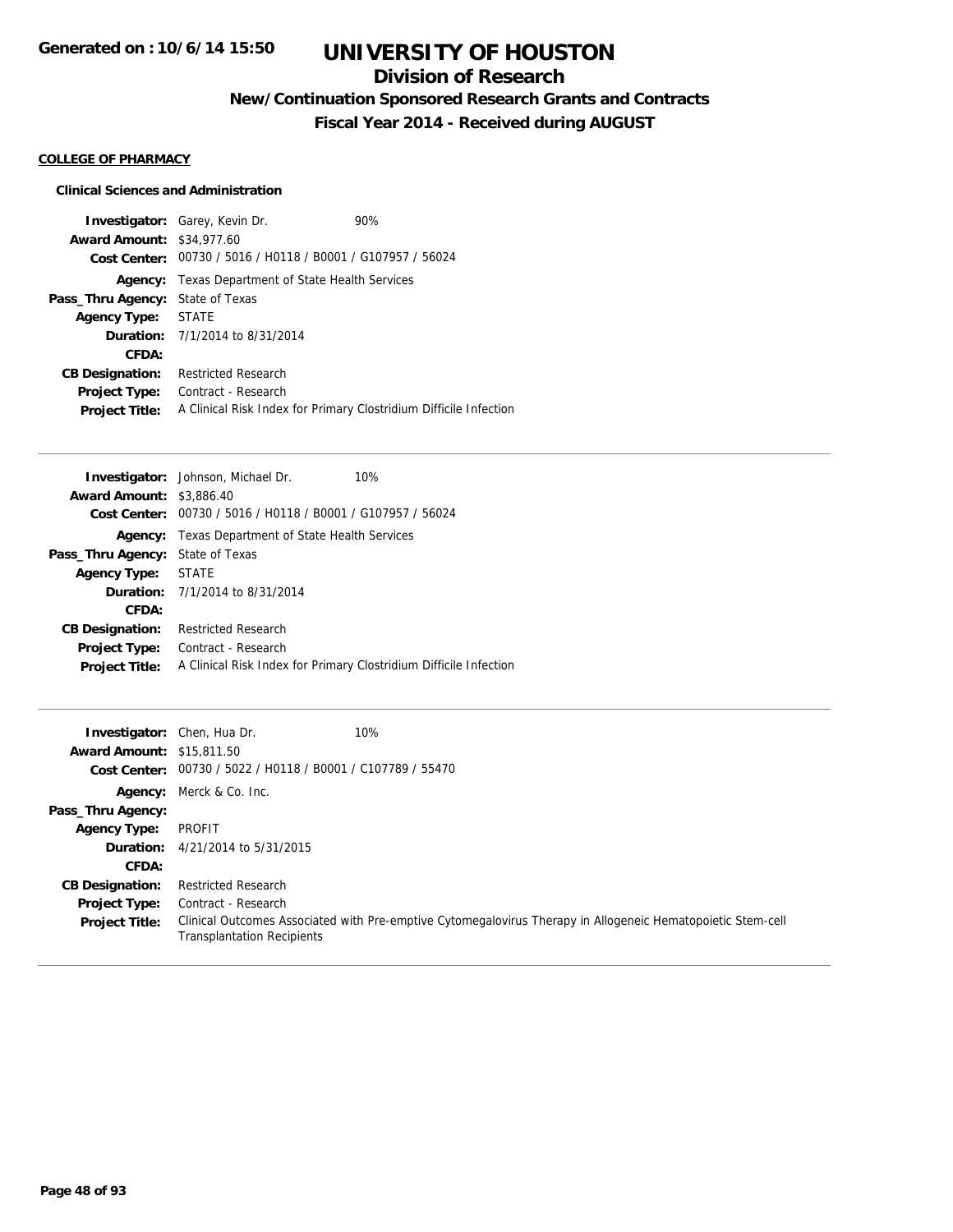## **Division of Research**

## **New/Continuation Sponsored Research Grants and Contracts**

**Fiscal Year 2014 - Received during AUGUST**

### **COLLEGE OF PHARMACY**

|                                          | <b>Investigator:</b> Garey, Kevin Dr.                               | 90%                                                                                                         |
|------------------------------------------|---------------------------------------------------------------------|-------------------------------------------------------------------------------------------------------------|
| <b>Award Amount: \$142,303.50</b>        | Cost Center: 00730 / 5022 / H0118 / B0001 / C107789 / 55470         |                                                                                                             |
|                                          |                                                                     |                                                                                                             |
|                                          | Agency: Merck & Co. Inc.                                            |                                                                                                             |
| Pass_Thru Agency:<br><b>Agency Type:</b> | <b>PROFIT</b>                                                       |                                                                                                             |
| Duration:                                | 4/21/2014 to 5/31/2015                                              |                                                                                                             |
| CFDA:                                    |                                                                     |                                                                                                             |
| <b>CB Designation:</b>                   | <b>Restricted Research</b>                                          |                                                                                                             |
| Project Type:                            | Contract - Research                                                 |                                                                                                             |
| <b>Project Title:</b>                    |                                                                     | Clinical Outcomes Associated with Pre-emptive Cytomegalovirus Therapy in Allogeneic Hematopoietic Stem-cell |
|                                          | <b>Transplantation Recipients</b>                                   |                                                                                                             |
|                                          |                                                                     |                                                                                                             |
|                                          | <b>Investigator:</b> Garey, Kevin Dr.                               | 60%                                                                                                         |
| <b>Award Amount: \$76,593.60</b>         |                                                                     |                                                                                                             |
| <b>Cost Center:</b>                      | 00730 / 5022 / H0118 / B0001 / C107648 / 55075                      |                                                                                                             |
|                                          | <b>Agency:</b> Cubist Pharmaceuticals                               |                                                                                                             |
| Pass_Thru Agency:                        |                                                                     |                                                                                                             |
| <b>Agency Type:</b>                      | <b>PROFIT</b>                                                       |                                                                                                             |
| Duration:                                | 6/24/2014 to 9/30/2015                                              |                                                                                                             |
| CFDA:                                    |                                                                     |                                                                                                             |
| <b>CB Designation:</b>                   | <b>Restricted Research</b>                                          |                                                                                                             |
| Project Type:                            | Grant - Research                                                    |                                                                                                             |
| <b>Project Title:</b>                    | Humanistic Outcomes Associated with Clostridium difficile infection |                                                                                                             |
|                                          |                                                                     |                                                                                                             |
|                                          | Investigator: Shah, Dhara Dr.                                       | 20%                                                                                                         |
| <b>Award Amount: \$25,531.20</b>         |                                                                     |                                                                                                             |
|                                          | Cost Center: 00730 / 5022 / H0118 / B0001 / C107648 / 55075         |                                                                                                             |
|                                          | Agency: Cubist Pharmaceuticals                                      |                                                                                                             |
| Pass_Thru Agency:                        |                                                                     |                                                                                                             |
| <b>Agency Type:</b>                      | <b>PROFIT</b>                                                       |                                                                                                             |
| Duration:                                | 6/24/2014 to 9/30/2015                                              |                                                                                                             |
| CFDA:                                    |                                                                     |                                                                                                             |
| <b>CB Designation:</b>                   | <b>Restricted Research</b>                                          |                                                                                                             |
| Project Type:                            | Grant - Research                                                    |                                                                                                             |
| <b>Project Title:</b>                    | Humanistic Outcomes Associated with Clostridium difficile infection |                                                                                                             |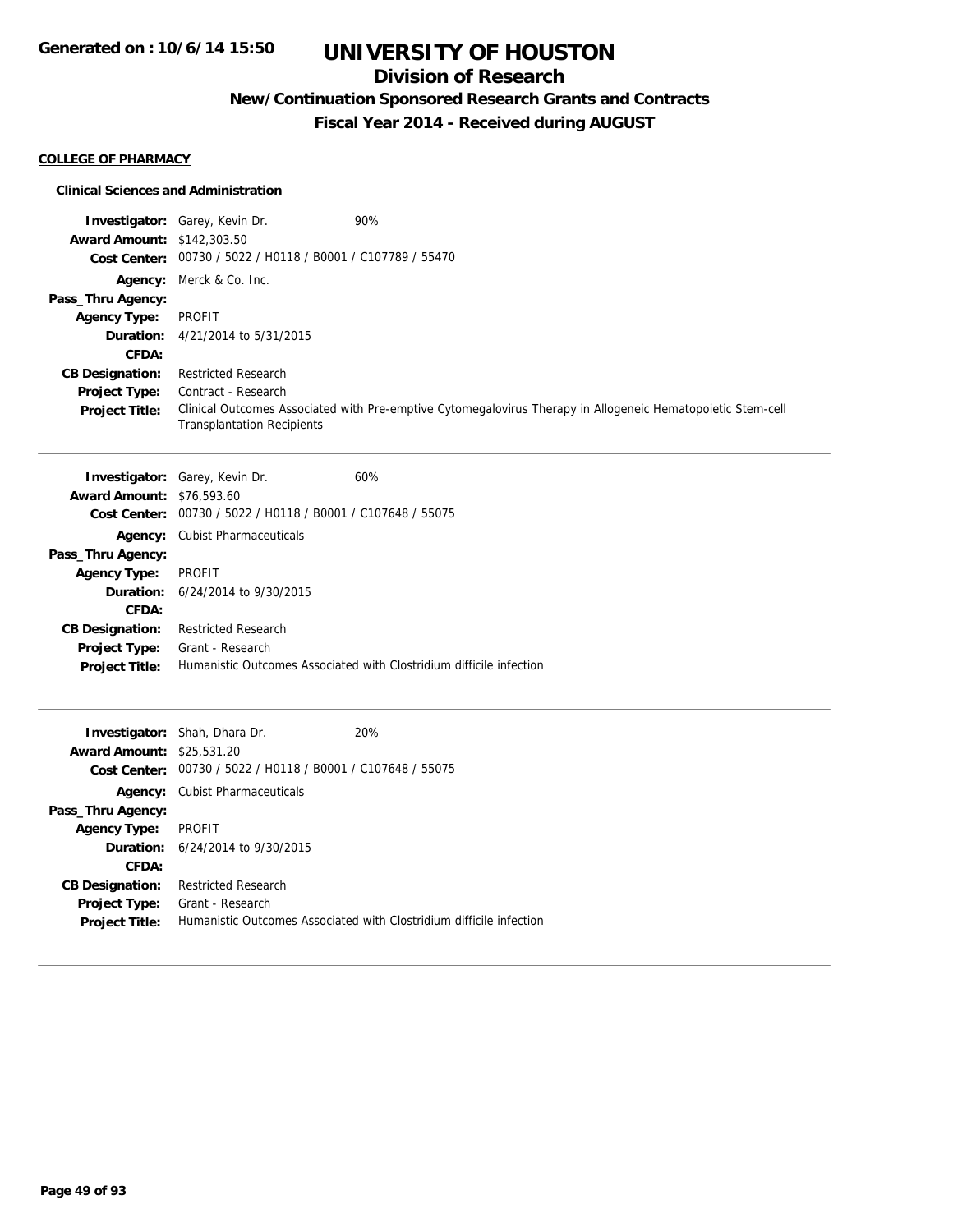## **Division of Research**

## **New/Continuation Sponsored Research Grants and Contracts**

**Fiscal Year 2014 - Received during AUGUST**

### **COLLEGE OF PHARMACY**

### **Clinical Sciences and Administration**

**Investigator:** Tam, Vincent Dr. 100% **Award Amount:** \$81,391.00 **Cost Center:** 00730 / 5022 / H0118 / B0001 / C108356 / 56109 **Agency:** Rempex Pharmaceuticals **Pass\_Thru Agency: Agency Type:** PROFIT **Duration:** 8/22/2014 to 8/31/2015 **CFDA: CB Designation:** Restricted Research **Project Type:** Contract - Research Project Title: Renal Protective Effects of Minocycline

|                                  | Investigator: Beyda, Nicholas Dr.              | 20%                                                                 |
|----------------------------------|------------------------------------------------|---------------------------------------------------------------------|
| <b>Award Amount: \$25,531.20</b> |                                                |                                                                     |
| Cost Center:                     | 00730 / 5022 / H0118 / B0001 / C107648 / 55075 |                                                                     |
|                                  | <b>Agency:</b> Cubist Pharmaceuticals          |                                                                     |
| Pass_Thru Agency:                |                                                |                                                                     |
| <b>Agency Type:</b>              | <b>PROFIT</b>                                  |                                                                     |
|                                  | <b>Duration:</b> 6/24/2014 to 9/30/2015        |                                                                     |
| CFDA:                            |                                                |                                                                     |
| <b>CB Designation:</b>           | <b>Restricted Research</b>                     |                                                                     |
| <b>Project Type:</b>             | Grant - Research                               |                                                                     |
| <b>Project Title:</b>            |                                                | Humanistic Outcomes Associated with Clostridium difficile infection |
|                                  |                                                |                                                                     |

|                                         | 50%<br><b>Investigator:</b> Garey, Kevin Dr.                                              |
|-----------------------------------------|-------------------------------------------------------------------------------------------|
| <b>Award Amount: \$61,570.00</b>        |                                                                                           |
|                                         | Cost Center: 00730 / 5016 / H0118 / B0100 / G107958 / 55535                               |
|                                         | <b>Agency:</b> Texas Department of State Health Services                                  |
| <b>Pass_Thru Agency:</b> State of Texas |                                                                                           |
| <b>Agency Type: STATE</b>               |                                                                                           |
|                                         | <b>Duration:</b> 5/1/2014 to 8/31/2014                                                    |
| CFDA:                                   |                                                                                           |
| <b>CB Designation:</b>                  | <b>Restricted Research</b>                                                                |
|                                         | <b>Project Type:</b> Contract - Research                                                  |
| <b>Project Title:</b>                   | Community Household Environmental Studies on Potentially Pathogenic Clostridium Difficile |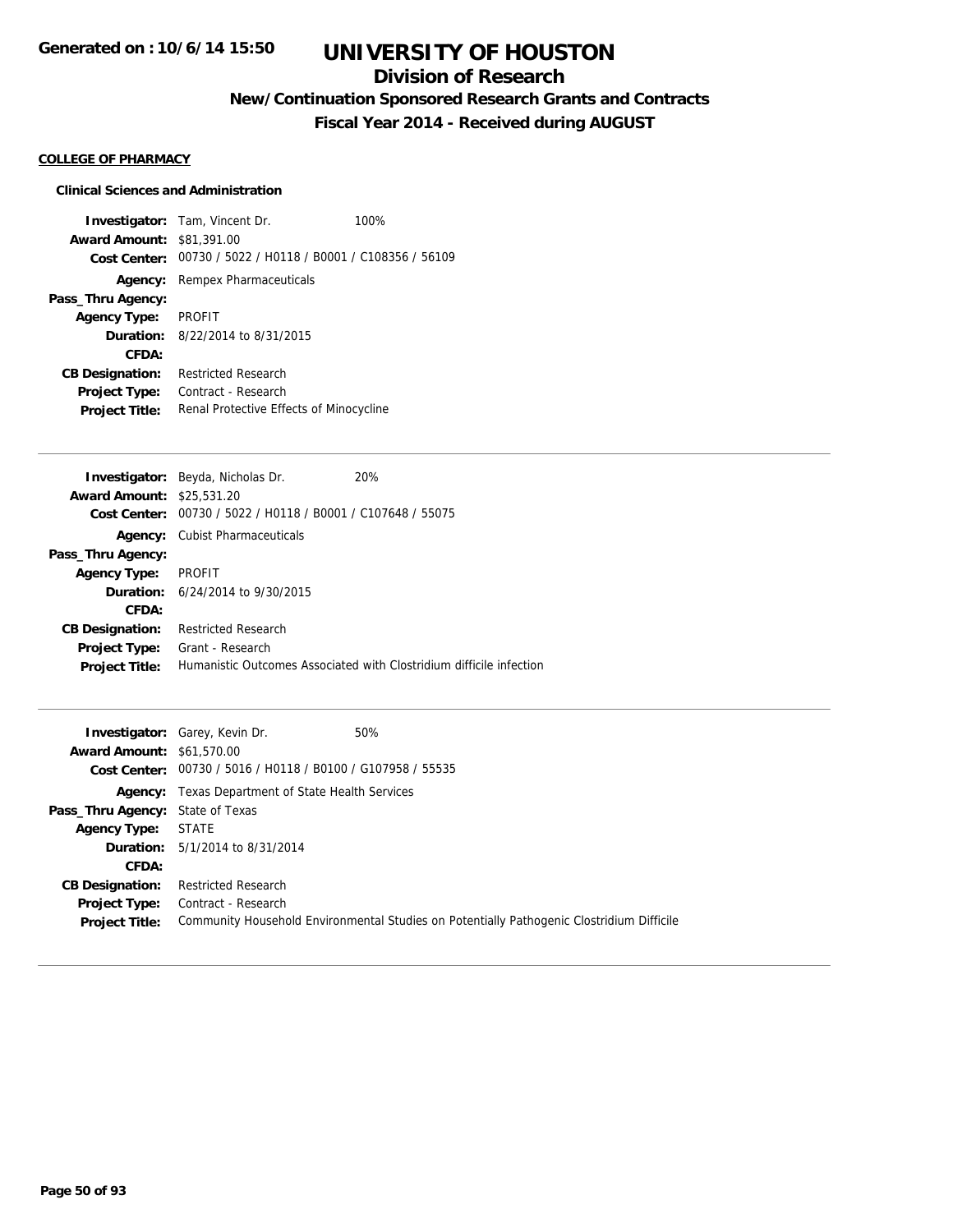## **Division of Research**

**New/Continuation Sponsored Research Grants and Contracts**

**Fiscal Year 2014 - Received during AUGUST**

### **COLLEGE OF PHARMACY**

### **Clinical Sciences and Administration**

**Investigator:** Shah, Dhara Dr. 60% **Award Amount:** \$16,668.00 **Cost Center:** 00730 / 5022 / H0118 / B0001 / C108805 / 55999 **Agency:** Merck & Co. Inc. **Pass\_Thru Agency: Agency Type:** PROFIT **Duration:** 6/17/2014 to 6/17/2014 **CFDA: CB Designation:** Restricted Research **Project Type:** Contract - Research **Project Title:** Development and Validation of Clostridium Difficile Infection Health-Related Quality of Life Instrument

### **Heart and Kidney Institute**

|                                                                                | <b>Investigator:</b> Bond, Richard A. Dr.   | 37.5%                                                       |
|--------------------------------------------------------------------------------|---------------------------------------------|-------------------------------------------------------------|
| <b>Award Amount: \$69,004.50</b>                                               |                                             |                                                             |
|                                                                                |                                             | Cost Center: 00730 / 5043 / H0117 / B0001 / G106858 / 55688 |
|                                                                                | <b>Agency:</b> Duke University              |                                                             |
| <b>Pass_Thru Agency:</b> National Institute of Allergy and Infectious Diseases |                                             |                                                             |
| Agency Type: FEDERAL                                                           |                                             |                                                             |
|                                                                                | <b>Duration:</b> $6/18/2014$ to $5/31/2015$ |                                                             |
| <b>CFDA:</b>                                                                   | 93.855                                      | Allergy, Immunology, and Transplantation Research           |
| <b>CB Designation:</b>                                                         | <b>Restricted Research</b>                  |                                                             |
| <b>Project Type:</b>                                                           | Contract - Research                         |                                                             |
| <b>Project Title:</b>                                                          |                                             | Optimizing B-adrenoceptor signaling bias in asthma          |
|                                                                                |                                             |                                                             |

#### **Institute for Drug Education and Research**

|                                  | <b>Investigator:</b> Chow, Diana S. L. Dr.                  | 50%                                                                |
|----------------------------------|-------------------------------------------------------------|--------------------------------------------------------------------|
| <b>Award Amount: \$22,728.00</b> |                                                             |                                                                    |
|                                  | Cost Center: 00730 / 5021 / H0117 / B0001 / G108496 / 55579 |                                                                    |
| Agency:                          | Methodist Hospital Research Institute                       |                                                                    |
|                                  | <b>Pass_Thru Agency:</b> Brown Foundation, Inc.             |                                                                    |
| Agency Type: FOUNDATION          |                                                             |                                                                    |
|                                  | <b>Duration:</b> $6/1/2014$ to $6/1/2014$                   |                                                                    |
| CFDA:                            |                                                             |                                                                    |
| <b>CB Designation:</b>           | <b>Restricted Research</b>                                  |                                                                    |
| <b>Project Type:</b>             | Contract - Research                                         |                                                                    |
| <b>Project Title:</b>            |                                                             | Pharmacokinetics and Pharmacodynamics of Riluzole in Phase 2 Trial |
|                                  |                                                             |                                                                    |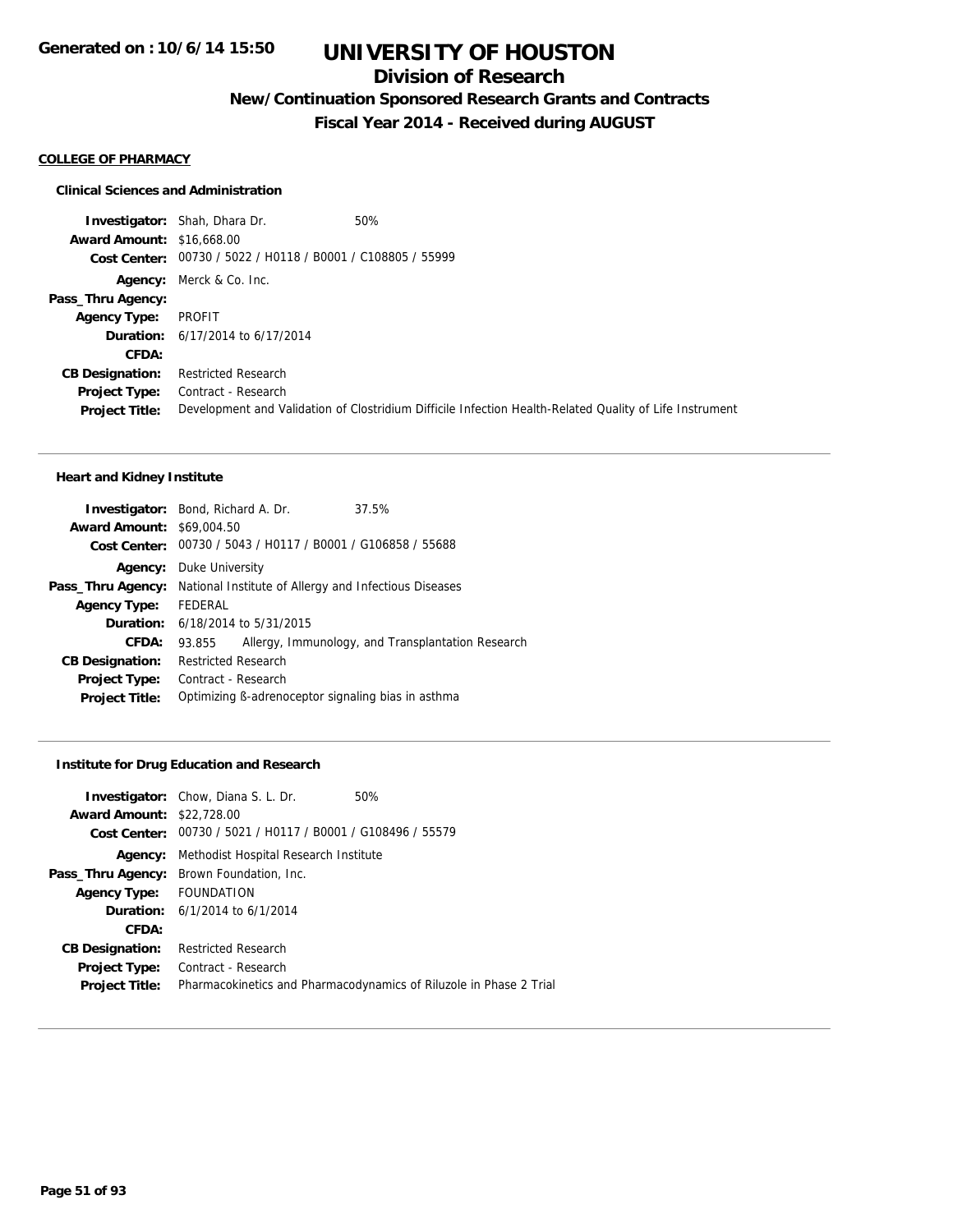## **Division of Research**

**New/Continuation Sponsored Research Grants and Contracts**

**Fiscal Year 2014 - Received during AUGUST**

### **COLLEGE OF PHARMACY**

### **Pharmacological and Pharmaceutical Sciences**

| <b>Investigator:</b> Hu, Ming Dr. |                            |                                                             | 100%                                                                                |
|-----------------------------------|----------------------------|-------------------------------------------------------------|-------------------------------------------------------------------------------------|
| <b>Award Amount: \$419,918.00</b> |                            |                                                             |                                                                                     |
|                                   |                            | Cost Center: 00730 / 5013 / H0117 / B0001 / G107171 / 55612 |                                                                                     |
| Agency:                           |                            | National Institutes of Health                               |                                                                                     |
| Pass_Thru Agency:                 |                            |                                                             |                                                                                     |
| <b>Agency Type:</b>               | FEDERAL                    |                                                             |                                                                                     |
|                                   |                            | <b>Duration:</b> 8/1/2014 to 4/30/2015                      |                                                                                     |
| CFDA:                             | 93.859                     |                                                             | Pharmacology, Physiology, and Biological Chemistry Research                         |
| <b>CB Designation:</b>            | <b>Restricted Research</b> |                                                             |                                                                                     |
| Project Type:                     | Grant - Research           |                                                             |                                                                                     |
| <b>Project Title:</b>             |                            |                                                             | Disposition of Flavonoids via Glucuronidation, Critical Role of Efflux Transporters |
|                                   |                            |                                                             |                                                                                     |

|                      | 100%                                                                                                                                                                                                                                                                                                                                                        |
|----------------------|-------------------------------------------------------------------------------------------------------------------------------------------------------------------------------------------------------------------------------------------------------------------------------------------------------------------------------------------------------------|
| <b>Award Amount:</b> |                                                                                                                                                                                                                                                                                                                                                             |
|                      |                                                                                                                                                                                                                                                                                                                                                             |
|                      |                                                                                                                                                                                                                                                                                                                                                             |
|                      |                                                                                                                                                                                                                                                                                                                                                             |
| FEDERAL              |                                                                                                                                                                                                                                                                                                                                                             |
|                      |                                                                                                                                                                                                                                                                                                                                                             |
| 93.853               | Clinical Research Related to Neurological Disorders                                                                                                                                                                                                                                                                                                         |
|                      |                                                                                                                                                                                                                                                                                                                                                             |
|                      |                                                                                                                                                                                                                                                                                                                                                             |
|                      |                                                                                                                                                                                                                                                                                                                                                             |
|                      | <b>Investigator:</b> Hu, Ming Dr.<br>\$65,094.00<br>00730 / 5015 / H0117 / B0001 / G107003 / 55792<br>University of Texas Health Science Center at Houston<br>National Institute of Health - Office of Extramural Research<br>4/1/2014 to 3/31/2015<br><b>Restricted Research</b><br>Grant - Research<br>Reducing Memory Dysfunction Following Brain Injury |

| <b>Investigator:</b> Bond, Richard A. Dr.<br><b>Award Amount: \$69,004.50</b> |                                                       | Cost Center: 00730 / 5043 / H0117 / B0001 / G106858 / 55688 | 37.5%                                              |
|-------------------------------------------------------------------------------|-------------------------------------------------------|-------------------------------------------------------------|----------------------------------------------------|
| Agency:                                                                       | Duke University                                       |                                                             |                                                    |
| Pass_Thru Agency:                                                             | National Institute of Allergy and Infectious Diseases |                                                             |                                                    |
| <b>Agency Type:</b>                                                           | FEDERAL                                               |                                                             |                                                    |
|                                                                               |                                                       | <b>Duration:</b> 6/18/2014 to 5/31/2015                     |                                                    |
| CFDA:                                                                         | 93.855                                                |                                                             | Allergy, Immunology, and Transplantation Research  |
| <b>CB Designation:</b>                                                        | <b>Restricted Research</b>                            |                                                             |                                                    |
| <b>Project Type:</b>                                                          | Contract - Research                                   |                                                             |                                                    |
| <b>Project Title:</b>                                                         |                                                       |                                                             | Optimizing B-adrenoceptor signaling bias in asthma |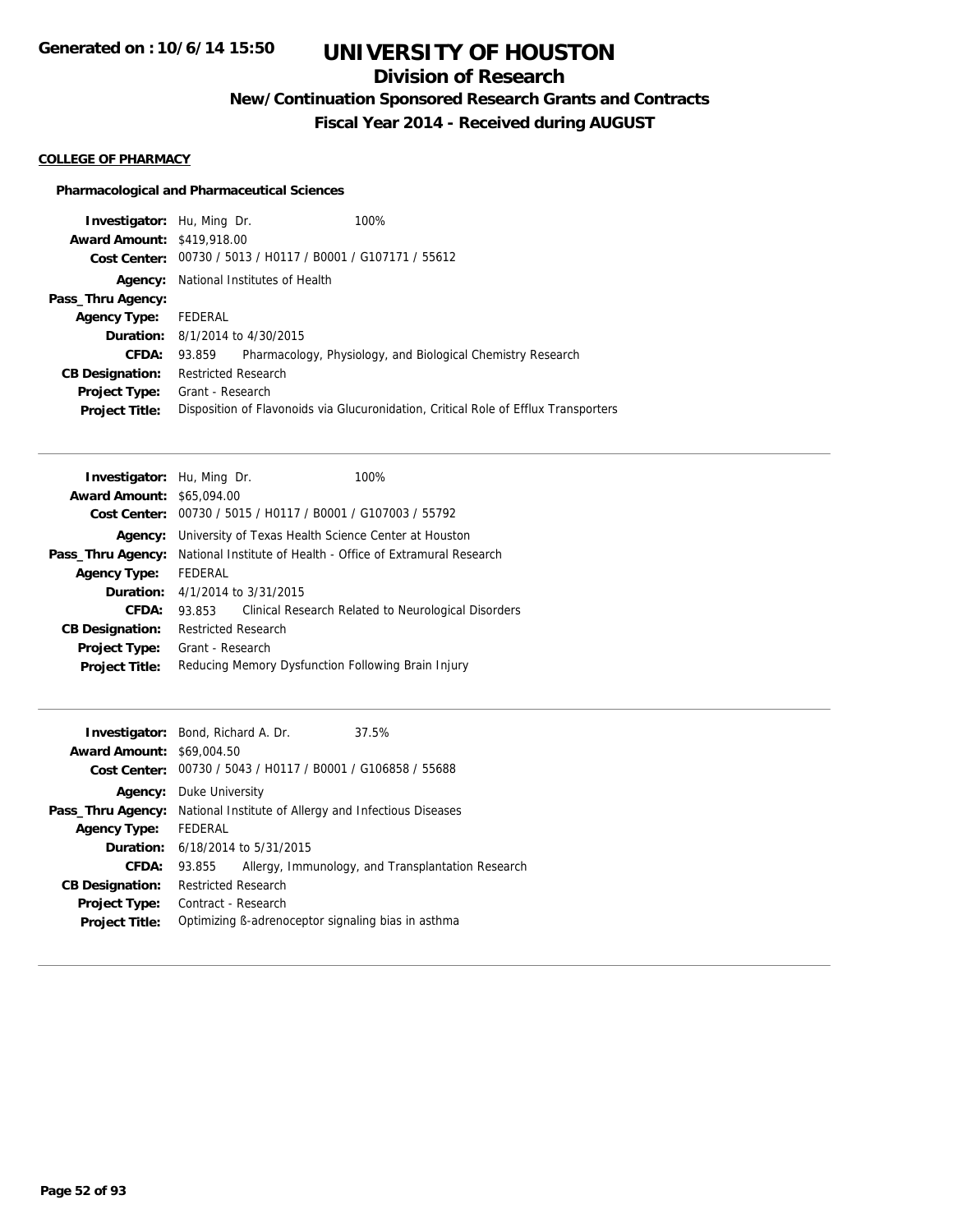## **Division of Research**

**New/Continuation Sponsored Research Grants and Contracts**

**Fiscal Year 2014 - Received during AUGUST**

### **COLLEGE OF PHARMACY**

### **Pharmacological and Pharmaceutical Sciences**

|         | 25%                                                                                                                                                                                                                                                                                                                                                                        |
|---------|----------------------------------------------------------------------------------------------------------------------------------------------------------------------------------------------------------------------------------------------------------------------------------------------------------------------------------------------------------------------------|
|         |                                                                                                                                                                                                                                                                                                                                                                            |
|         |                                                                                                                                                                                                                                                                                                                                                                            |
|         |                                                                                                                                                                                                                                                                                                                                                                            |
|         |                                                                                                                                                                                                                                                                                                                                                                            |
| FEDERAL |                                                                                                                                                                                                                                                                                                                                                                            |
|         |                                                                                                                                                                                                                                                                                                                                                                            |
| 93.855  | Allergy, Immunology, and Transplantation Research                                                                                                                                                                                                                                                                                                                          |
|         |                                                                                                                                                                                                                                                                                                                                                                            |
|         |                                                                                                                                                                                                                                                                                                                                                                            |
|         |                                                                                                                                                                                                                                                                                                                                                                            |
|         | <b>Investigator:</b> Knoll, Brian Dr.<br><b>Award Amount: \$46,003,00</b><br>Cost Center: 00730 / 5043 / H0117 / B0001 / G106858 / 55688<br>Duke University<br>National Institute of Allergy and Infectious Diseases<br><b>Duration:</b> 6/18/2014 to 5/31/2015<br><b>Restricted Research</b><br>Contract - Research<br>Optimizing B-adrenoceptor signaling bias in asthma |

|                                  | <b>Investigator:</b> Ruan, Ke-He Dr.       | 100%                                                   |  |  |
|----------------------------------|--------------------------------------------|--------------------------------------------------------|--|--|
| <b>Award Amount: \$70,000.00</b> |                                            |                                                        |  |  |
| Cost Center:                     |                                            | 00730 / 5021 / H0117 / B0001 / G108094 / 55533         |  |  |
| Agency:                          |                                            | American Heart Association-SouthWest Affiliate         |  |  |
| Pass_Thru Agency:                |                                            |                                                        |  |  |
| Agency Type: NON PROFIT          |                                            |                                                        |  |  |
|                                  | <b>Duration:</b> $7/1/2014$ to $6/30/2015$ |                                                        |  |  |
| CFDA:                            |                                            |                                                        |  |  |
| <b>CB Designation:</b>           | <b>Restricted Research</b>                 |                                                        |  |  |
| <b>Project Type:</b>             | Grant - Research                           |                                                        |  |  |
| <b>Project Title:</b>            |                                            | PGE1/PGE2 Receptor Structure and Function Relationship |  |  |

|                                 | 2%<br><b>Investigator:</b> Tejada-Simon, Maria Dr.                            |
|---------------------------------|-------------------------------------------------------------------------------|
| <b>Award Amount: \$5,163.32</b> |                                                                               |
|                                 | Cost Center: 00730 / 5013 / H0509 / B0100 / G105861 / 56044                   |
| Agency:                         | National Institute on Drug Abuse                                              |
| Pass_Thru Agency:               |                                                                               |
| <b>Agency Type:</b>             | FEDERAL                                                                       |
|                                 | <b>Duration:</b> 8/1/2014 to 3/31/2015                                        |
| <b>CFDA:</b>                    | Drug Abuse Research Programs<br>93.279                                        |
| <b>CB Designation:</b>          | Non Restricted Research                                                       |
|                                 | <b>Project Type:</b> Grant - Research                                         |
| <b>Project Title:</b>           | University of Houston Drug Abuse Research Development Program II (UHDARDP II) |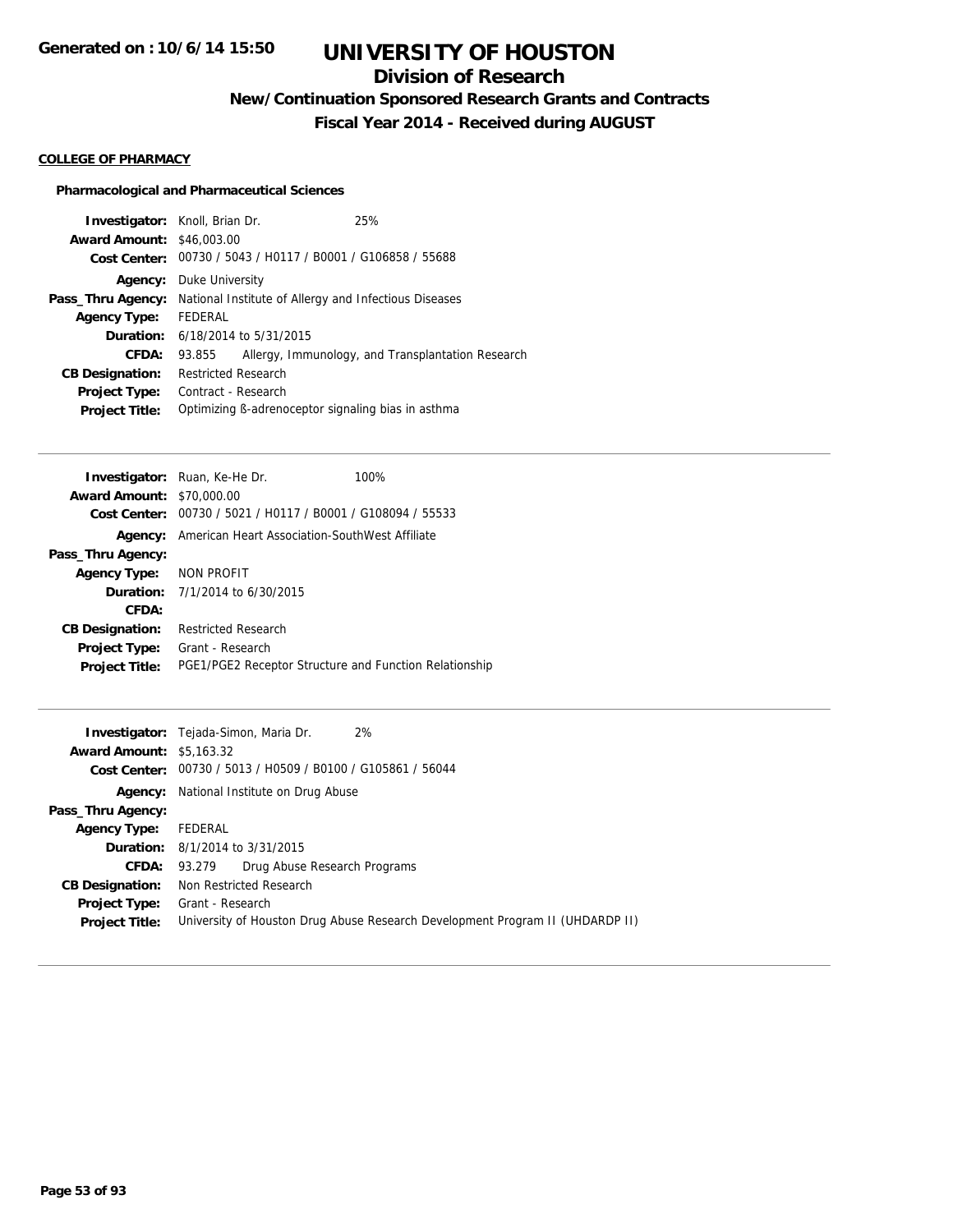## **Division of Research**

**New/Continuation Sponsored Research Grants and Contracts**

**Fiscal Year 2014 - Received during AUGUST**

### **COLLEGE OF PHARMACY**

### **Pharmacological and Pharmaceutical Sciences**

**Investigator:** Chow, Diana S. L. Dr. 50% **Award Amount:** \$22,728.00 **Cost Center:** 00730 / 5021 / H0117 / B0001 / G108496 / 55579 **Agency:** Methodist Hospital Research Institute **Pass\_Thru Agency:** Brown Foundation, Inc. **Agency Type:** FOUNDATION **Duration:** 6/1/2014 to 6/1/2014 **CFDA: CB Designation:** Restricted Research **Project Type:** Contract - Research **Project Title:** Pharmacokinetics and Pharmacodynamics of Riluzole in Phase 2 Trial

### **COLLEGE OF TECHNOLOGY**

### **Center for Technology Literacy**

|                                  | <b>Investigator:</b> Cline, Raymond Dr.                     | 20%                                                                                                               |
|----------------------------------|-------------------------------------------------------------|-------------------------------------------------------------------------------------------------------------------|
| <b>Award Amount: \$31,376.20</b> |                                                             |                                                                                                                   |
|                                  | Cost Center: 00730 / 5045 / H0067 / B0001 / G107292 / 55448 |                                                                                                                   |
|                                  | <b>Agency:</b> Texas Engineering Experiment Station         |                                                                                                                   |
|                                  |                                                             | Pass_Thru Agency: U.S. Department of the Interior - Bureau of Ocean Energy Management, Regulation and Enforcement |
| <b>Agency Type:</b>              | FEDERAL                                                     |                                                                                                                   |
|                                  | <b>Duration:</b> 1/1/2014 to 12/31/2014                     |                                                                                                                   |
|                                  | <b>CFDA: 15.441</b>                                         | Safety & Environmental Enforcement Research & Data Collection for Offshore Energy & Mineral Activities            |
| <b>CB Designation:</b>           | <b>Restricted Research</b>                                  |                                                                                                                   |
| Project Type:                    | Contract - Research                                         |                                                                                                                   |
| <b>Project Title:</b>            |                                                             | Operation and Maintenance of the Ocean Energy Safety Institute (OESI)                                             |

### **Engineering Technology**

|                                  | 100%<br><b>Investigator:</b> Zouridakis, George Dr.         |
|----------------------------------|-------------------------------------------------------------|
| <b>Award Amount: \$10,000.00</b> |                                                             |
|                                  | Cost Center: 00730 / 5013 / H0139 / B0100 / G108378 / 55353 |
| Agency:                          | University of Tennessee                                     |
|                                  | <b>Pass_Thru Agency:</b> U.S. Department of Defense         |
| Agency Type: FEDERAL             |                                                             |
|                                  | <b>Duration:</b> 8/1/2013 to 7/31/2014                      |
| CFDA:                            | Military Medical Research and Development<br>12.420         |
| <b>CB Designation:</b>           | <b>Restricted Research</b>                                  |
| Project Type:                    | Grant - Research                                            |
| <b>Project Title:</b>            | Mission Connect Mild TBI Translational Research Consortium  |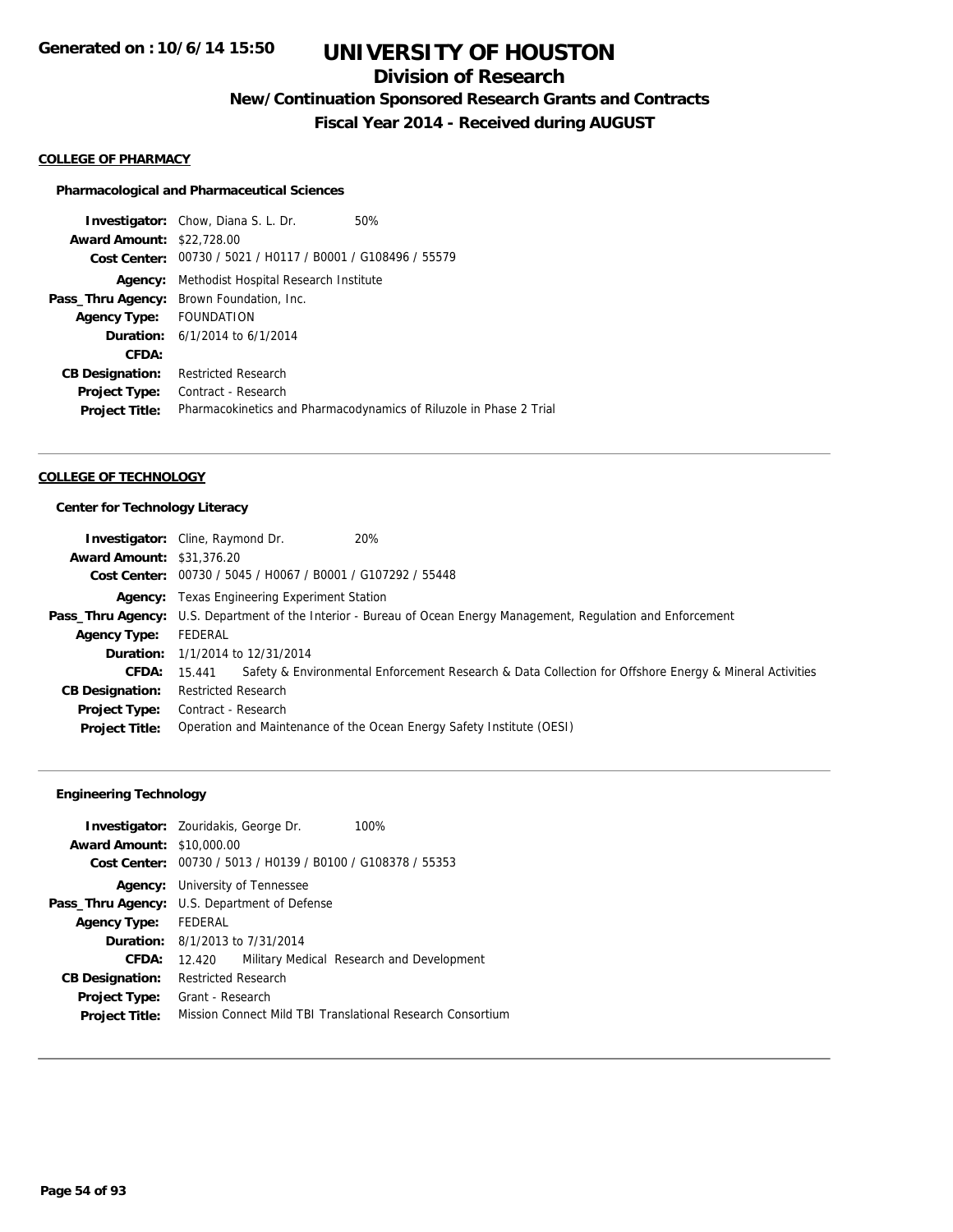## **Division of Research**

**New/Continuation Sponsored Research Grants and Contracts**

**Fiscal Year 2014 - Received during AUGUST**

### **COLLEGE OF TECHNOLOGY**

### **Engineering Technology**

|                                  | <b>Investigator:</b> Merchant, Fatima Dr.                   | 100%                                                                           |
|----------------------------------|-------------------------------------------------------------|--------------------------------------------------------------------------------|
| <b>Award Amount: \$53,565.00</b> |                                                             |                                                                                |
|                                  | Cost Center: 00730 / 5015 / H0139 / B0001 / G098471 / 47062 |                                                                                |
|                                  | <b>Agency:</b> University of Texas at Austin                |                                                                                |
|                                  | <b>Pass_Thru Agency:</b> National Cancer Institute          |                                                                                |
| Agency Type: FEDERAL             |                                                             |                                                                                |
|                                  | <b>Duration:</b> 8/1/2010 to 5/31/2015                      |                                                                                |
| CFDA:                            | 93.395 Cancer Treatment Research                            |                                                                                |
| <b>CB Designation:</b>           | <b>Restricted Research</b>                                  |                                                                                |
| <b>Project Type:</b>             | Grant - Research                                            |                                                                                |
| <b>Project Title:</b>            |                                                             | 3D Computer Modeling for Optimizing Body Image Following Breast Reconstruction |
|                                  |                                                             |                                                                                |

### **Human Development and Consumer Science**

| <b>Investigator:</b> Hutchins, Holly Dr.<br><b>Award Amount: \$128,456.80</b> |                                            |                                      | 20%                                                         |
|-------------------------------------------------------------------------------|--------------------------------------------|--------------------------------------|-------------------------------------------------------------|
|                                                                               |                                            |                                      | Cost Center: 00730 / 5013 / H0066 / B0100 / G107936 / 55778 |
|                                                                               | <b>Agency:</b> National Science Foundation |                                      |                                                             |
| Pass_Thru Agency:                                                             |                                            |                                      |                                                             |
| <b>Agency Type:</b>                                                           | FEDERAL                                    |                                      |                                                             |
|                                                                               | <b>Duration:</b> 8/15/2014 to 7/31/2019    |                                      |                                                             |
| CFDA:                                                                         | 47 076                                     | <b>Education and Human Resources</b> |                                                             |
| <b>CB Designation:</b>                                                        | Non Restricted Research                    |                                      |                                                             |
| <b>Project Type:</b>                                                          |                                            | Co-Op Agreement - Research           |                                                             |
| <b>Project Title:</b>                                                         | Center for Advancing UH Faculty Success    |                                      |                                                             |

## **Texas Manufacturing Assistance Center**

|                                   | <b>Investigator:</b> Cline, Raymond Dr.                     | 100%                                                              |
|-----------------------------------|-------------------------------------------------------------|-------------------------------------------------------------------|
| <b>Award Amount: \$218,376.17</b> |                                                             |                                                                   |
|                                   | Cost Center: 00730 / 5022 / H0281 / C0001 / C107757 / 54548 |                                                                   |
|                                   | <b>Agency:</b> Various Private Profit Agencies              |                                                                   |
| Pass_Thru Agency:                 |                                                             |                                                                   |
| <b>Agency Type:</b>               | PROFIT                                                      |                                                                   |
|                                   | <b>Duration:</b> 9/1/2013 to 8/31/2014                      |                                                                   |
| CFDA:                             |                                                             |                                                                   |
| <b>CB Designation:</b>            | Non Research                                                |                                                                   |
| <b>Project Type:</b>              | Other Support - Public Service                              |                                                                   |
| <b>Project Title:</b>             |                                                             | Program Income TMAC-19 Texas Manufacturing Assistance Center GY19 |
|                                   |                                                             |                                                                   |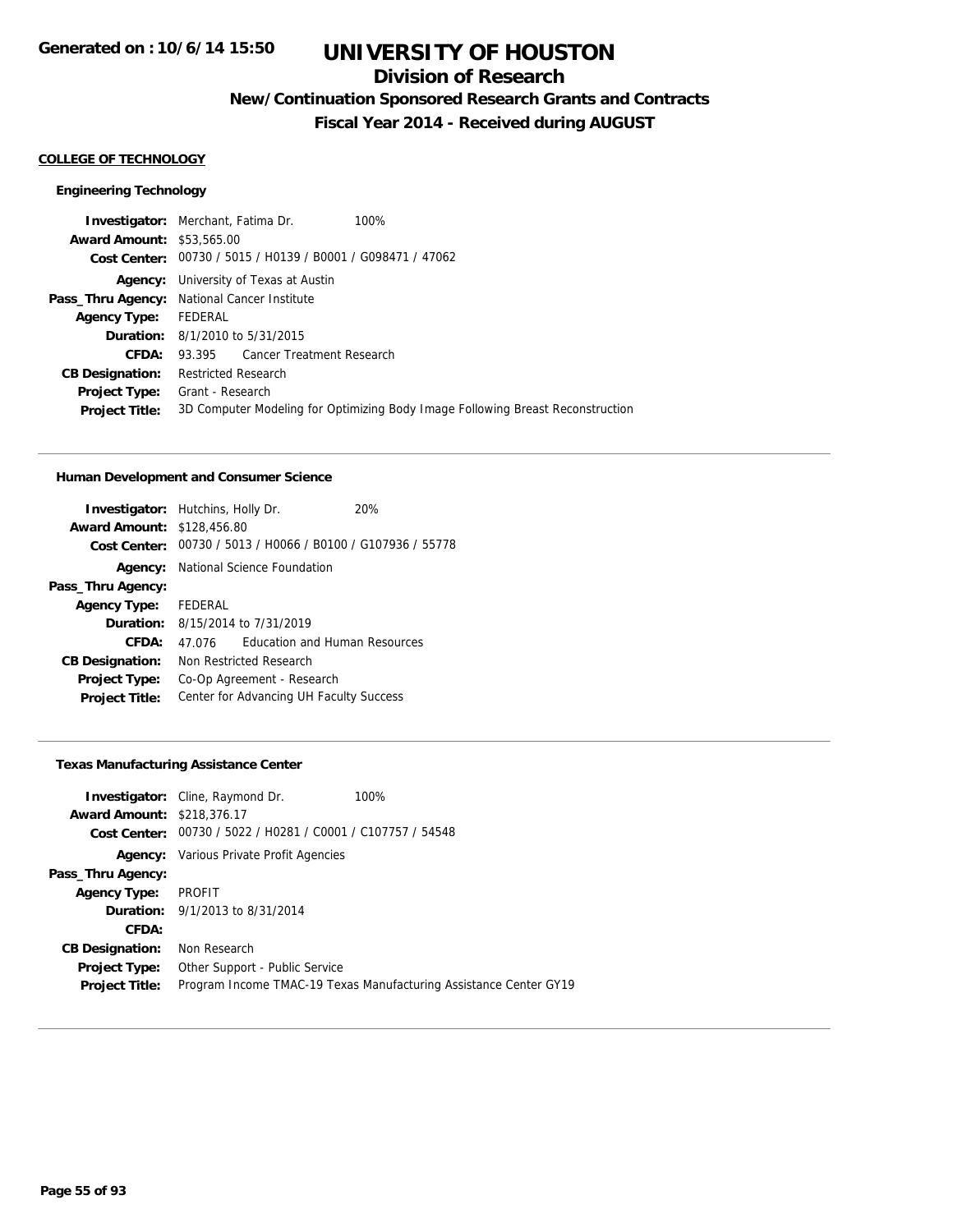## **Division of Research**

**New/Continuation Sponsored Research Grants and Contracts**

**Fiscal Year 2014 - Received during AUGUST**

### **COLLEGE OF TECHNOLOGY**

### **Texas Manufacturing Assistance Center**

**Investigator:** Fitzgibbon, William E. Dr. 100% **Award Amount:** \$13,011.15 **Cost Center:** 00730 / 5015 / H0281 / C0001 / G100211 / 45257 **Agency:** University of Texas at Arlington Pass\_Thru Agency: U.S. Department of Commerce-National Institute of Standards and Technology **Agency Type:** FEDERAL **Duration:** 9/1/2009 to 8/31/2010 **CFDA:** 11.611 Manufacturing Extension Partnership **CB Designation:** Non Research **Project Type:** Co-Op Agreement - Public Service **Project Title:** Texas Manufacturing Assistance Center GY15

#### **CULLEN COLLEGE OF ENGINEERING**

### **Biomedical Engineering**

|                                   | 100%<br><b>Investigator:</b> Mohan, Chandra Dr.                                                            |
|-----------------------------------|------------------------------------------------------------------------------------------------------------|
| <b>Award Amount: \$250,000.00</b> |                                                                                                            |
|                                   | Cost Center: 00730 / 5022 / H0071 / B0001 / C108530 / 55665                                                |
|                                   | <b>Agency:</b> Pharmacyclics, Inc.                                                                         |
| Pass_Thru Agency:                 |                                                                                                            |
| Agency Type:                      | PROFIT                                                                                                     |
|                                   | <b>Duration:</b> $6/12/2014$ to $6/12/2014$                                                                |
| <b>CFDA:</b>                      |                                                                                                            |
| <b>CB Designation:</b>            | <b>Restricted Research</b>                                                                                 |
| Project Type:                     | Grant - Research                                                                                           |
| <b>Project Title:</b>             | Effect of Btk-B in Autoimmune Disease Models of Lupus, Nephritis, Sjogren's Disease and Systemic Sclerosis |

|                                  | <b>Investigator:</b> Mohan, Chandra Dr.<br>100%                       |
|----------------------------------|-----------------------------------------------------------------------|
| <b>Award Amount: \$23,852.22</b> |                                                                       |
| Cost Center:                     | 00730 / 5013 / H0071 / B0001 / G107489 / 54415                        |
| Agency:                          | National Institute of Arthritis and Musculoskeletal and Skin Diseases |
| Pass_Thru Agency:                |                                                                       |
| <b>Agency Type:</b>              | FEDERAL                                                               |
|                                  | <b>Duration:</b> 8/1/2013 to 3/31/2015                                |
| <b>CFDA:</b>                     | Arthritis, Musculoskeletal and Skin Diseases Research<br>93.846       |
| <b>CB Designation:</b>           | <b>Restricted Research</b>                                            |
| <b>Project Type:</b>             | Grant - Research                                                      |
| <b>Project Title:</b>            | Lupus Genes and B-Cell Signaling                                      |
|                                  |                                                                       |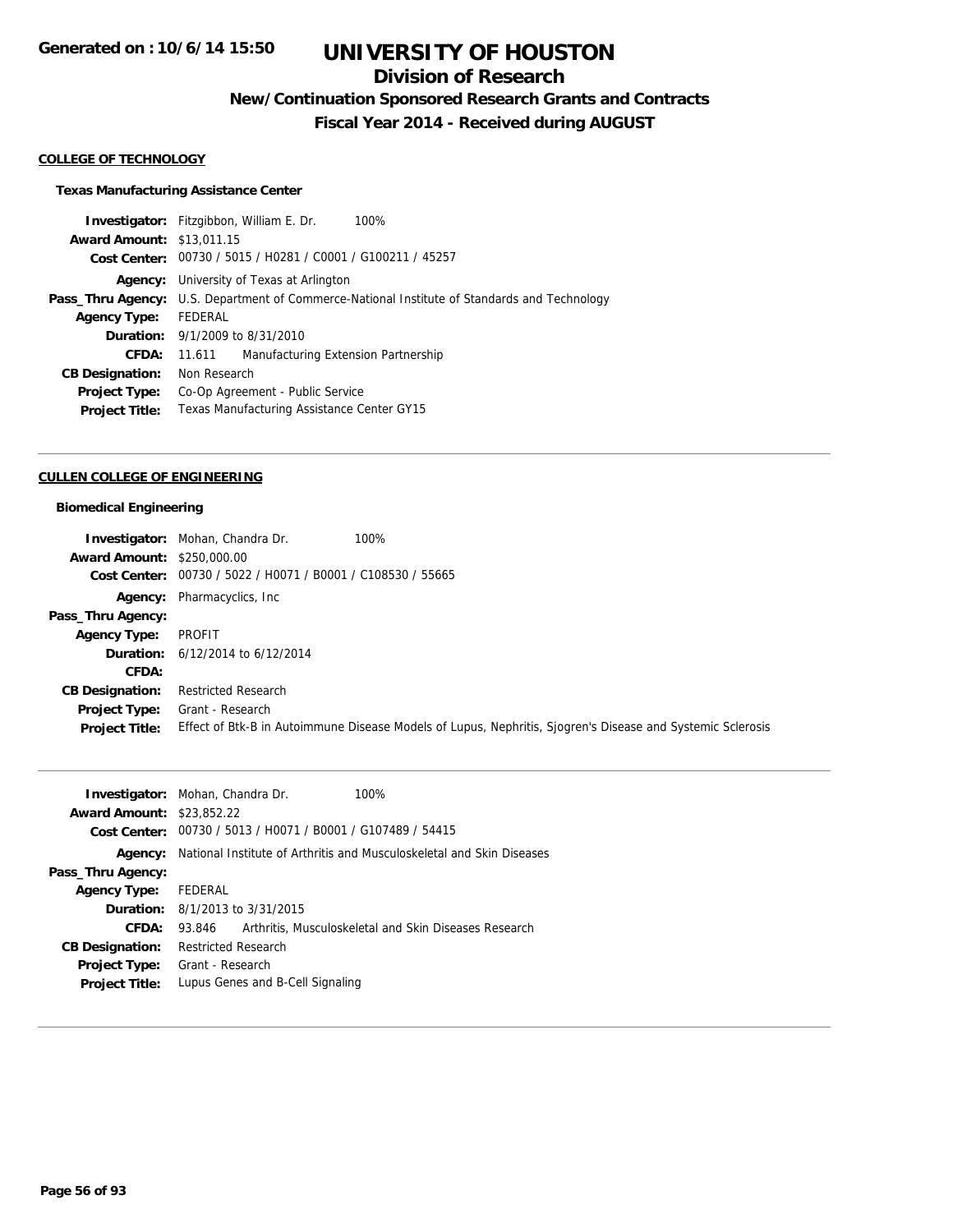## **Division of Research**

**New/Continuation Sponsored Research Grants and Contracts**

**Fiscal Year 2014 - Received during AUGUST**

### **CULLEN COLLEGE OF ENGINEERING**

### **Biomedical Engineering**

**Investigator:** Mohan, Chandra Dr. 100% **Award Amount:** \$101,875.31 **Cost Center:** 00730 / 5021 / H0071 / B0001 / C107502 / 54358 **Agency:** Lupus Research Institute **Pass\_Thru Agency: Agency Type:** NON PROFIT **Duration:** 6/28/2013 to 12/31/2015 **CFDA: CB Designation:** Restricted Research **Project Type:** Grant - Research **Project Title:** Novel Insights into Cerebral Lupus

| <b>Investigator:</b> Vekilov, Peter Dr.                            |                            |                                        | 100%                                                        |                                                                   |
|--------------------------------------------------------------------|----------------------------|----------------------------------------|-------------------------------------------------------------|-------------------------------------------------------------------|
| <b>Award Amount: \$131,159.00</b>                                  |                            |                                        |                                                             |                                                                   |
|                                                                    |                            |                                        | Cost Center: 00730 / 5013 / H0067 / B0001 / G105331 / 53937 |                                                                   |
| Agency:                                                            | <b>Brown University</b>    |                                        |                                                             |                                                                   |
| <b>Pass_Thru Agency:</b> National Heart, Lung, and Blood Institute |                            |                                        |                                                             |                                                                   |
| <b>Agency Type:</b>                                                | FEDERAL                    |                                        |                                                             |                                                                   |
|                                                                    |                            | <b>Duration:</b> 9/1/2013 to 5/31/2015 |                                                             |                                                                   |
| CFDA:                                                              | 93.839                     |                                        | <b>Blood Diseases and Resources Research</b>                |                                                                   |
| <b>CB Designation:</b>                                             | <b>Restricted Research</b> |                                        |                                                             |                                                                   |
| <b>Project Type:</b>                                               | Grant - Research           |                                        |                                                             |                                                                   |
| <b>Project Title:</b>                                              |                            |                                        |                                                             | Multiscale Modeling of Sickle Cell Anemia: Methods and Validation |

|                                  | <b>Investigator:</b> Krishnamoorti, Ramanan Dr.<br>40%                                                                        |
|----------------------------------|-------------------------------------------------------------------------------------------------------------------------------|
| <b>Award Amount: \$62,752.40</b> |                                                                                                                               |
|                                  | Cost Center: 00730 / 5045 / H0067 / B0001 / G107292 / 55448                                                                   |
|                                  | <b>Agency:</b> Texas Engineering Experiment Station                                                                           |
|                                  | Pass_Thru Agency: U.S. Department of the Interior - Bureau of Ocean Energy Management, Regulation and Enforcement             |
| <b>Agency Type:</b>              | FEDERAL                                                                                                                       |
|                                  | <b>Duration:</b> 1/1/2014 to 12/31/2014                                                                                       |
|                                  | Safety & Environmental Enforcement Research & Data Collection for Offshore Energy & Mineral Activities<br><b>CFDA:</b> 15.441 |
| <b>CB Designation:</b>           | Restricted Research                                                                                                           |
|                                  | <b>Project Type:</b> Contract - Research                                                                                      |
| <b>Project Title:</b>            | Operation and Maintenance of the Ocean Energy Safety Institute (OESI)                                                         |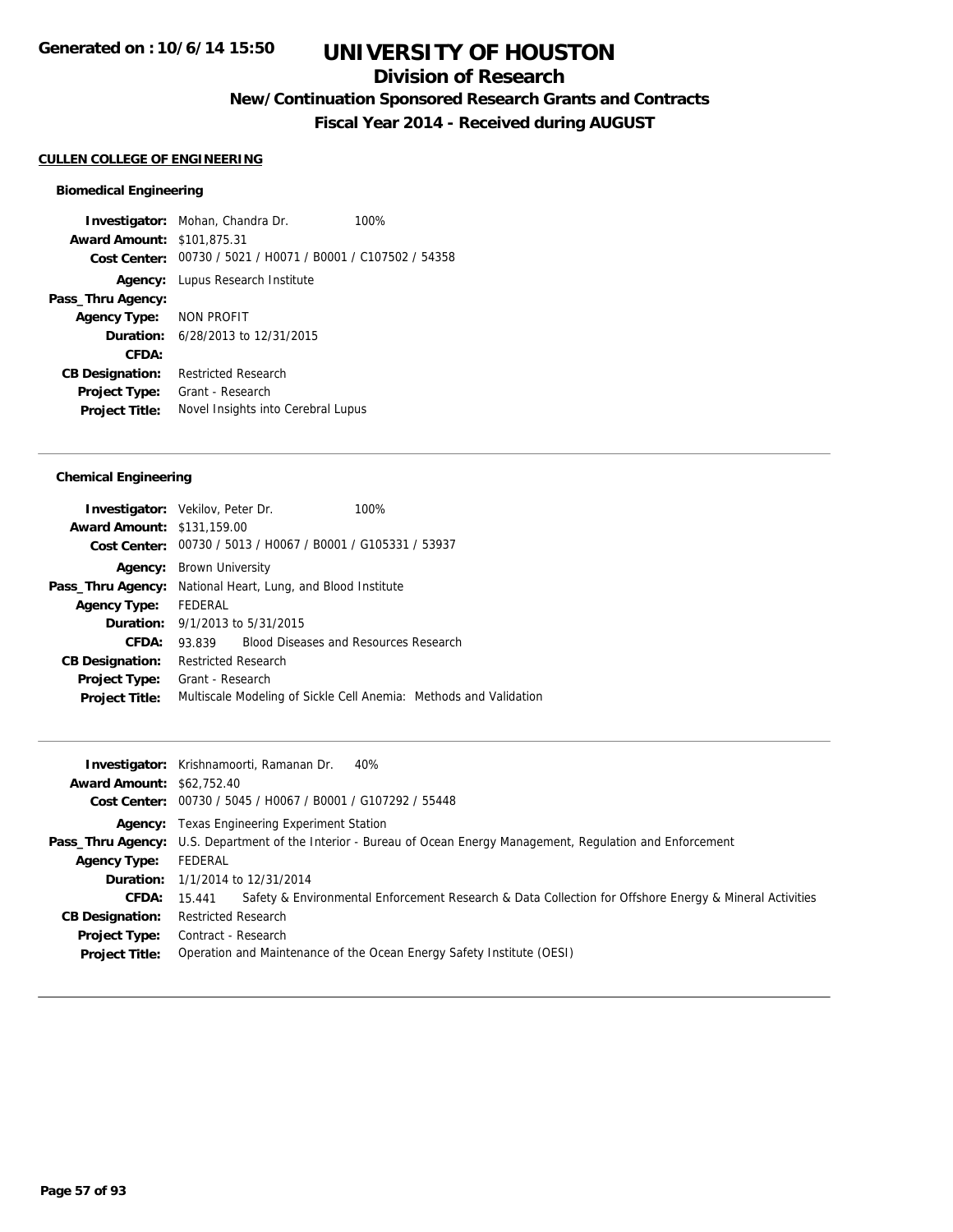## **Division of Research**

**New/Continuation Sponsored Research Grants and Contracts**

**Fiscal Year 2014 - Received during AUGUST**

### **CULLEN COLLEGE OF ENGINEERING**

|                                   | <b>Investigator:</b> Nikolaou, Michael Dr.                  | 24%                                                         |
|-----------------------------------|-------------------------------------------------------------|-------------------------------------------------------------|
| <b>Award Amount: \$124,502.40</b> |                                                             |                                                             |
|                                   | Cost Center: 00730 / 5013 / H0118 / B0001 / G107208 / 55781 |                                                             |
| Agency:                           | National Institute of Allergy and Infectious Diseases       |                                                             |
| Pass_Thru Agency:                 |                                                             |                                                             |
| <b>Agency Type:</b>               | FEDERAL                                                     |                                                             |
|                                   | <b>Duration:</b> 8/1/2014 to 7/31/2015                      |                                                             |
| <b>CFDA:</b>                      | 93.855                                                      | Allergy, Immunology, and Transplantation Research           |
| <b>CB Designation:</b>            | <b>Restricted Research</b>                                  |                                                             |
| <b>Project Type:</b>              | Grant - Research                                            |                                                             |
| <b>Project Title:</b>             |                                                             | Optimized Antimicrobial Combinations to Suppress Resistance |

|                        | <b>Investigator:</b> Rimer, Jeffrey Dr.        | 100% |
|------------------------|------------------------------------------------|------|
| <b>Award Amount:</b>   | \$24,925.00                                    |      |
| Cost Center:           | 00730 / 5022 / H0067 / B0001 / C108419 / 55647 |      |
| Agency:                | Chevron Phillips Chemical Company LP           |      |
| Pass_Thru Agency:      |                                                |      |
| <b>Agency Type:</b>    | <b>PROFIT</b>                                  |      |
|                        | <b>Duration:</b> 5/15/2014 to 9/1/2014         |      |
| CFDA:                  |                                                |      |
| <b>CB Designation:</b> | Restricted Research                            |      |
| <b>Project Type:</b>   | Contract - Research                            |      |
| <b>Project Title:</b>  | Preparation of Zeolite L Catalysts             |      |
|                        |                                                |      |

|                                   | <b>Investigator:</b> Donnelly, Vincent Dr.     | 50%                                                                |
|-----------------------------------|------------------------------------------------|--------------------------------------------------------------------|
| <b>Award Amount: \$100,992.50</b> |                                                |                                                                    |
| Cost Center:                      | 00730 / 5022 / H0067 / B0001 / C108398 / 55785 |                                                                    |
|                                   | <b>Agency:</b> Lam Research Corporation        |                                                                    |
| Pass_Thru Agency:                 |                                                |                                                                    |
| Agency Type: PROFIT               |                                                |                                                                    |
|                                   | <b>Duration:</b> 7/31/2014 to 7/31/2016        |                                                                    |
| CFDA:                             |                                                |                                                                    |
| <b>CB Designation:</b>            | <b>Restricted Research</b>                     |                                                                    |
| <b>Project Type:</b>              | Contract - Research                            |                                                                    |
| <b>Project Title:</b>             |                                                | Atomic Layer Etching of SiO2 Using Self-Limited Fluorocarbon Films |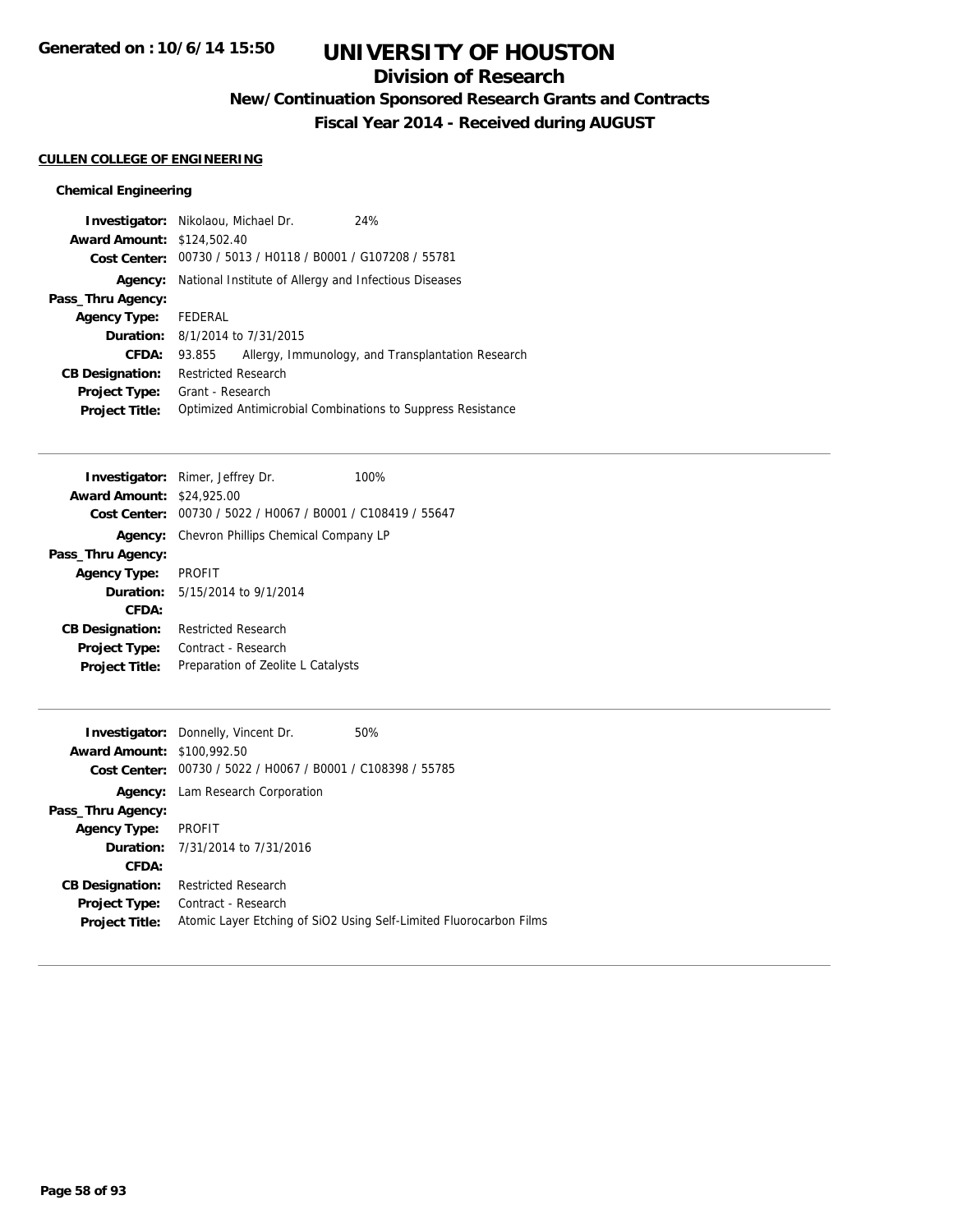## **Division of Research**

**New/Continuation Sponsored Research Grants and Contracts**

**Fiscal Year 2014 - Received during AUGUST**

### **CULLEN COLLEGE OF ENGINEERING**

|                                   | <b>Investigator:</b> Economou, Demetre J. Dr.               | 50%                                                                |
|-----------------------------------|-------------------------------------------------------------|--------------------------------------------------------------------|
| <b>Award Amount: \$100,992.50</b> |                                                             |                                                                    |
|                                   | Cost Center: 00730 / 5022 / H0067 / B0001 / C108398 / 55785 |                                                                    |
| Agency:                           | Lam Research Corporation                                    |                                                                    |
| Pass_Thru Agency:                 |                                                             |                                                                    |
| <b>Agency Type:</b>               | PROFIT                                                      |                                                                    |
|                                   | <b>Duration:</b> 7/31/2014 to 7/31/2016                     |                                                                    |
| CFDA:                             |                                                             |                                                                    |
| <b>CB Designation:</b>            | <b>Restricted Research</b>                                  |                                                                    |
| <b>Project Type:</b>              | Contract - Research                                         |                                                                    |
| <b>Project Title:</b>             |                                                             | Atomic Layer Etching of SiO2 Using Self-Limited Fluorocarbon Films |

| <b>Investigator:</b> Myers, Michael Dr.<br>100%                     |  |
|---------------------------------------------------------------------|--|
| <b>Award Amount: \$98,000.00</b>                                    |  |
| Cost Center: 00730 / 5022 / H0067 / B0001 / C106915 / 56098         |  |
| <b>Shell Global Solutions</b><br>Agency:                            |  |
| Pass_Thru Agency:                                                   |  |
| <b>PROFIT</b><br><b>Agency Type:</b>                                |  |
| <b>Duration:</b> $4/1/2014$ to $12/31/2014$                         |  |
| CFDA:                                                               |  |
| <b>Restricted Research</b><br><b>CB Designation:</b>                |  |
| Special Research Agreement - Research<br><b>Project Type:</b>       |  |
| Modeling Fractures in Unconsolidated Sands<br><b>Project Title:</b> |  |

|                                   | <b>Investigator:</b> Balakotaiah, Vemuri Dr.<br>$100\%$                     |
|-----------------------------------|-----------------------------------------------------------------------------|
| <b>Award Amount: \$220,000.00</b> |                                                                             |
| Cost Center:                      | 00730 / 5022 / H0067 / B0001 / C108307 / 55300                              |
|                                   | <b>Agency:</b> SABIC Americas, Inc.                                         |
| Pass_Thru Agency:                 |                                                                             |
| <b>Agency Type:</b>               | PROFIT                                                                      |
|                                   | <b>Duration:</b> 4/1/2014 to 3/31/2017                                      |
| CFDA:                             |                                                                             |
| <b>CB Designation:</b>            | <b>Restricted Research</b>                                                  |
| <b>Project Type:</b>              | Contract - Research                                                         |
| <b>Project Title:</b>             | Kinetic and Scale-up Studies on Catalytic Partial Oxidation of Hydrocarbons |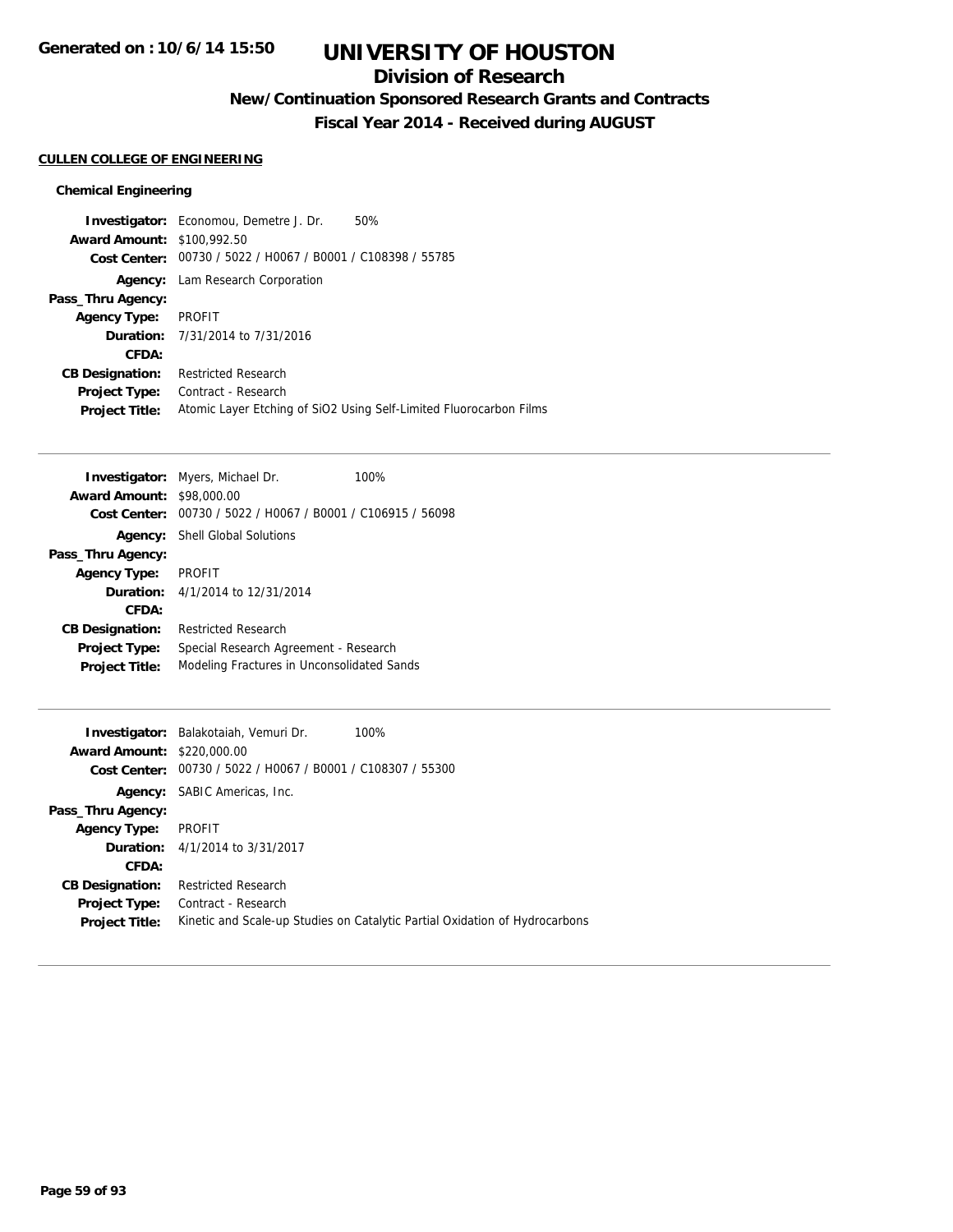## **Division of Research**

**New/Continuation Sponsored Research Grants and Contracts**

**Fiscal Year 2014 - Received during AUGUST**

### **CULLEN COLLEGE OF ENGINEERING**

| <b>Investigator:</b> Stein, Gila Dr.                        | 100%                                                                                           |
|-------------------------------------------------------------|------------------------------------------------------------------------------------------------|
| <b>Award Amount: \$180,685,00</b>                           |                                                                                                |
| Cost Center: 00730 / 5013 / H0067 / B0001 / G108131 / 55546 |                                                                                                |
| <b>Agency:</b> National Science Foundation                  |                                                                                                |
|                                                             |                                                                                                |
| FEDERAL                                                     |                                                                                                |
| <b>Duration:</b> 8/1/2014 to 7/31/2017                      |                                                                                                |
| <b>CFDA:</b> 47.041                                         |                                                                                                |
| Restricted Research                                         |                                                                                                |
| <b>Project Type:</b> Grant - Research                       |                                                                                                |
|                                                             | Predictive Semiconductor Lithography based on Theoretically-Informed Reaction-Diffusion Models |
|                                                             | <b>Engineering Grants</b>                                                                      |

|                                                             | 50%                                                                                                                                                                              |
|-------------------------------------------------------------|----------------------------------------------------------------------------------------------------------------------------------------------------------------------------------|
|                                                             |                                                                                                                                                                                  |
| Cost Center: 00730 / 5013 / H0067 / B0001 / G106565 / 53527 |                                                                                                                                                                                  |
|                                                             |                                                                                                                                                                                  |
|                                                             |                                                                                                                                                                                  |
| FEDERAL                                                     |                                                                                                                                                                                  |
|                                                             |                                                                                                                                                                                  |
| <b>Engineering Grants</b><br>47.041                         |                                                                                                                                                                                  |
| <b>Restricted Research</b>                                  |                                                                                                                                                                                  |
|                                                             |                                                                                                                                                                                  |
|                                                             | Advanced Interpenetrating Networks for Structural Applications                                                                                                                   |
|                                                             | <b>Investigator:</b> Robertson, Megan Prof.<br><b>Award Amount: \$5,000.00</b><br>National Science Foundation<br><b>Duration:</b> $7/15/2013$ to $6/30/2016$<br>Grant - Research |

|                                  | <b>Investigator:</b> Vekilov, Peter Dr.                     | 100%                                                                                               |
|----------------------------------|-------------------------------------------------------------|----------------------------------------------------------------------------------------------------|
| <b>Award Amount: \$50,000.00</b> |                                                             |                                                                                                    |
|                                  | Cost Center: 00730 / 5013 / H0067 / B0001 / G108045 / 55239 |                                                                                                    |
|                                  |                                                             | <b>Agency:</b> NASA - National Aeronautics and Space Administration - Marshall Space Flight Center |
| Pass_Thru Agency:                |                                                             |                                                                                                    |
| <b>Agency Type:</b>              | FEDERAL                                                     |                                                                                                    |
|                                  | <b>Duration:</b> $3/3/2014$ to $3/2/2015$                   |                                                                                                    |
| <b>CFDA:</b>                     | Space Operations<br>43.007                                  |                                                                                                    |
| <b>CB Designation:</b>           | <b>Restricted Research</b>                                  |                                                                                                    |
| <b>Project Type:</b>             | Grant - Research                                            |                                                                                                    |
| <b>Project Title:</b>            | Formation Mechanisms of the Protein-Rich Clusters           |                                                                                                    |
|                                  |                                                             |                                                                                                    |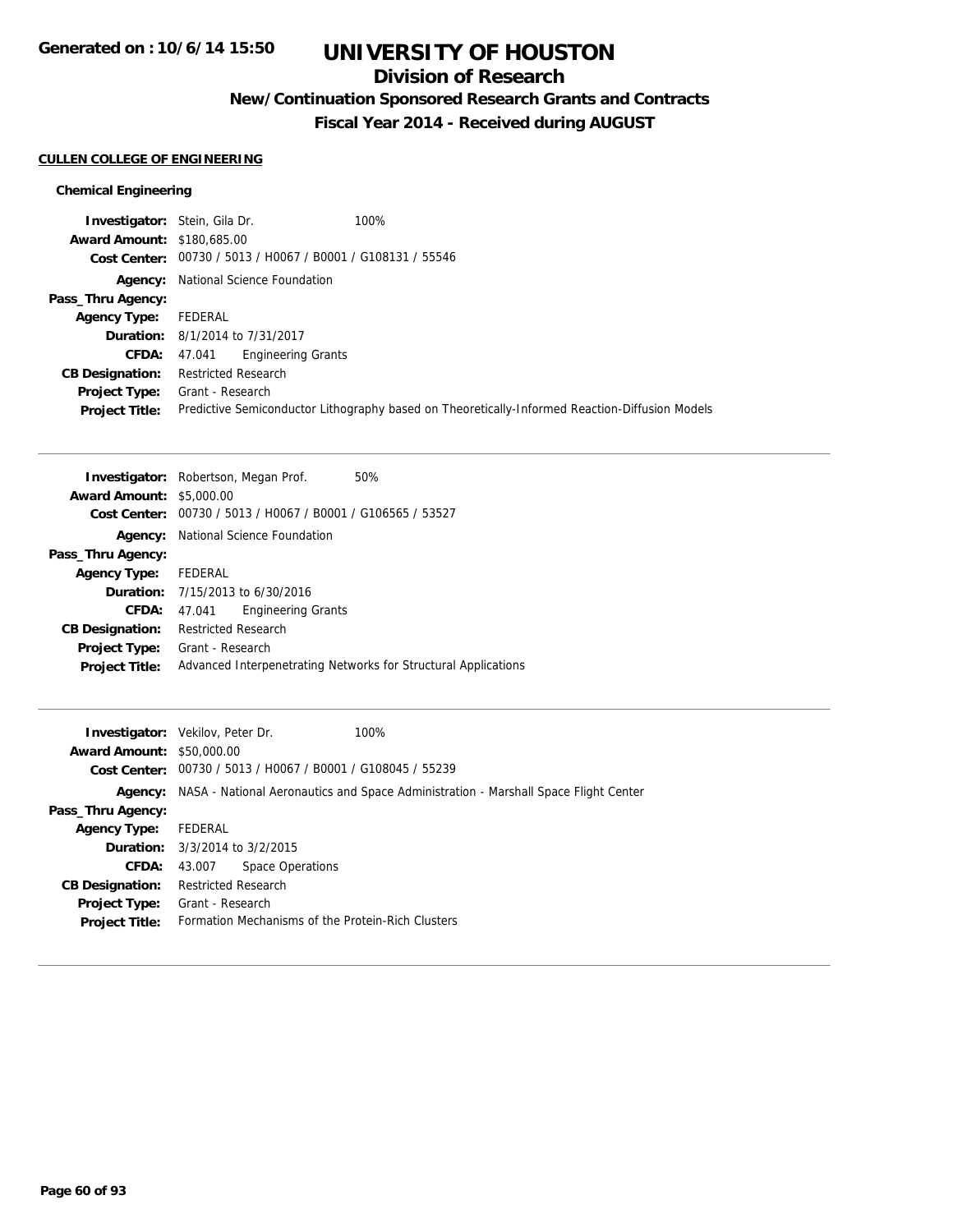## **Division of Research**

**New/Continuation Sponsored Research Grants and Contracts**

**Fiscal Year 2014 - Received during AUGUST**

### **CULLEN COLLEGE OF ENGINEERING**

| <b>Investigator:</b> Grabow, Lars Dr.<br><b>Award Amount: \$147,589.00</b><br>Cost Center: |                                  |                                                              | 100%<br>00730 / 5013 / H0067 / B0001 / G107712 / 55666    |
|--------------------------------------------------------------------------------------------|----------------------------------|--------------------------------------------------------------|-----------------------------------------------------------|
|                                                                                            |                                  | <b>Agency:</b> U.S. Department of Energy - Office of Science |                                                           |
| Pass_Thru Agency:                                                                          |                                  |                                                              |                                                           |
| <b>Agency Type:</b>                                                                        | FEDERAL                          |                                                              |                                                           |
|                                                                                            | Duration: 7/15/2014 to 7/14/2019 |                                                              |                                                           |
| CFDA:                                                                                      | 81.049                           |                                                              | Office of Energy Research Financial Assistance Program    |
| <b>CB Designation:</b>                                                                     | <b>Restricted Research</b>       |                                                              |                                                           |
| <b>Project Type:</b>                                                                       | Grant - Research                 |                                                              |                                                           |
| <b>Project Title:</b>                                                                      |                                  |                                                              | Unifying Principles for Catalytic Hydrotreating Processes |

|                                  | <b>Investigator:</b> Epling, William Dr.                    | 20%                                                                                                     |
|----------------------------------|-------------------------------------------------------------|---------------------------------------------------------------------------------------------------------|
| <b>Award Amount: \$81,197.20</b> |                                                             |                                                                                                         |
| <b>Cost Center:</b>              | 00730 / 5013 / H0067 / B0001 / G105677 / 53974              |                                                                                                         |
| Agency:                          | National Science Foundation                                 |                                                                                                         |
| Pass_Thru Agency:                |                                                             |                                                                                                         |
| <b>Agency Type:</b>              | FEDERAL                                                     |                                                                                                         |
|                                  | <b>Duration:</b> 9/15/2013 to 8/31/2016                     |                                                                                                         |
| <b>CFDA:</b>                     | <b>Engineering Grants</b><br>47.041                         |                                                                                                         |
| <b>CB Designation:</b>           | <b>Restricted Research</b>                                  |                                                                                                         |
| <b>Project Type:</b>             | Grant - Research                                            |                                                                                                         |
| <b>Project Title:</b>            |                                                             | NSF/DOE Advanced Combustion Engines - Tailoring Catalyst Composition and Architecture for Conversion of |
|                                  | Pollutants from Low Temperature Diesel Combustion Engines   |                                                                                                         |
|                                  |                                                             |                                                                                                         |
|                                  |                                                             |                                                                                                         |
|                                  |                                                             | 20%                                                                                                     |
| <b>Award Amount: \$81,197.20</b> | Investigator: Balakotaiah, Vemuri Dr.                       |                                                                                                         |
|                                  | Cost Center: 00730 / 5013 / H0067 / B0001 / G105677 / 53974 |                                                                                                         |
| Agency:                          | National Science Foundation                                 |                                                                                                         |
| Pass_Thru Agency:                |                                                             |                                                                                                         |
| <b>Agency Type:</b>              | FEDERAL                                                     |                                                                                                         |
|                                  | <b>Duration:</b> 9/15/2013 to 8/31/2016                     |                                                                                                         |
| <b>CFDA:</b>                     | <b>Engineering Grants</b><br>47.041                         |                                                                                                         |
| <b>CB Designation:</b>           | <b>Restricted Research</b>                                  |                                                                                                         |
| <b>Project Type:</b>             | Grant - Research                                            |                                                                                                         |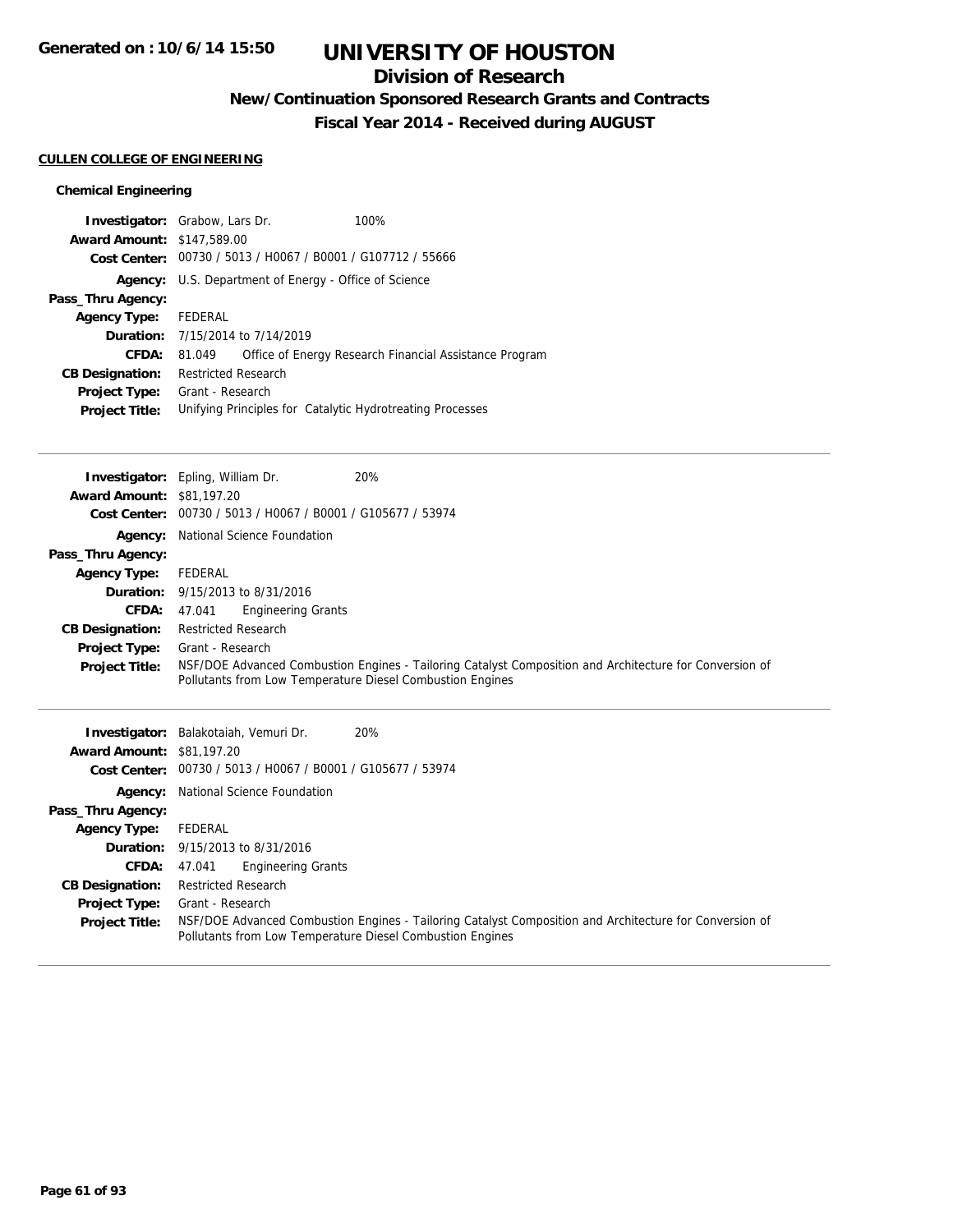## **Division of Research**

## **New/Continuation Sponsored Research Grants and Contracts**

**Fiscal Year 2014 - Received during AUGUST**

### **CULLEN COLLEGE OF ENGINEERING**

|                                  | 20%<br><b>Investigator:</b> Harold, Michael Dr.                                                                                                                      |
|----------------------------------|----------------------------------------------------------------------------------------------------------------------------------------------------------------------|
| <b>Award Amount: \$81,197.20</b> |                                                                                                                                                                      |
|                                  | Cost Center: 00730 / 5013 / H0067 / B0001 / G105677 / 53974                                                                                                          |
|                                  | <b>Agency:</b> National Science Foundation                                                                                                                           |
| Pass_Thru Agency:                |                                                                                                                                                                      |
| <b>Agency Type:</b>              | FEDERAL                                                                                                                                                              |
|                                  | <b>Duration:</b> 9/15/2013 to 8/31/2016                                                                                                                              |
|                                  | <b>Engineering Grants</b><br><b>CFDA:</b> $47.041$                                                                                                                   |
| <b>CB Designation:</b>           | <b>Restricted Research</b>                                                                                                                                           |
| <b>Project Type:</b>             | Grant - Research                                                                                                                                                     |
| <b>Project Title:</b>            | NSF/DOE Advanced Combustion Engines - Tailoring Catalyst Composition and Architecture for Conversion of<br>Pollutants from Low Temperature Diesel Combustion Engines |
|                                  | <b>Investigator:</b> Grabow, Lars Dr.<br>20%                                                                                                                         |

|                                  | <b>Investigator:</b> Grabow, Lars Dr.<br>20%                                                                                                                         |
|----------------------------------|----------------------------------------------------------------------------------------------------------------------------------------------------------------------|
| <b>Award Amount: \$81,197.20</b> |                                                                                                                                                                      |
|                                  | Cost Center: 00730 / 5013 / H0067 / B0001 / G105677 / 53974                                                                                                          |
|                                  | <b>Agency:</b> National Science Foundation                                                                                                                           |
| Pass_Thru Agency:                |                                                                                                                                                                      |
| <b>Agency Type:</b>              | FEDERAL                                                                                                                                                              |
|                                  | <b>Duration:</b> 9/15/2013 to 8/31/2016                                                                                                                              |
| <b>CFDA:</b>                     | <b>Engineering Grants</b><br>47.041                                                                                                                                  |
| <b>CB Designation:</b>           | <b>Restricted Research</b>                                                                                                                                           |
| <b>Project Type:</b>             | Grant - Research                                                                                                                                                     |
| <b>Project Title:</b>            | NSF/DOE Advanced Combustion Engines - Tailoring Catalyst Composition and Architecture for Conversion of<br>Pollutants from Low Temperature Diesel Combustion Engines |
|                                  |                                                                                                                                                                      |

| <b>Investigator:</b> Luss, Dan Dr.<br><b>Award Amount: \$81,197,20</b> |                                                             | 20%                                                                                                     |
|------------------------------------------------------------------------|-------------------------------------------------------------|---------------------------------------------------------------------------------------------------------|
|                                                                        | Cost Center: 00730 / 5013 / H0067 / B0001 / G105677 / 53974 |                                                                                                         |
|                                                                        | <b>Agency:</b> National Science Foundation                  |                                                                                                         |
| Pass_Thru Agency:                                                      |                                                             |                                                                                                         |
| <b>Agency Type:</b>                                                    | FEDERAL                                                     |                                                                                                         |
|                                                                        | <b>Duration:</b> 9/15/2013 to 8/31/2016                     |                                                                                                         |
| CFDA:                                                                  | <b>Engineering Grants</b><br>47.041                         |                                                                                                         |
| <b>CB Designation:</b>                                                 | <b>Restricted Research</b>                                  |                                                                                                         |
| <b>Project Type:</b>                                                   | Grant - Research                                            |                                                                                                         |
| <b>Project Title:</b>                                                  | Pollutants from Low Temperature Diesel Combustion Engines   | NSF/DOE Advanced Combustion Engines - Tailoring Catalyst Composition and Architecture for Conversion of |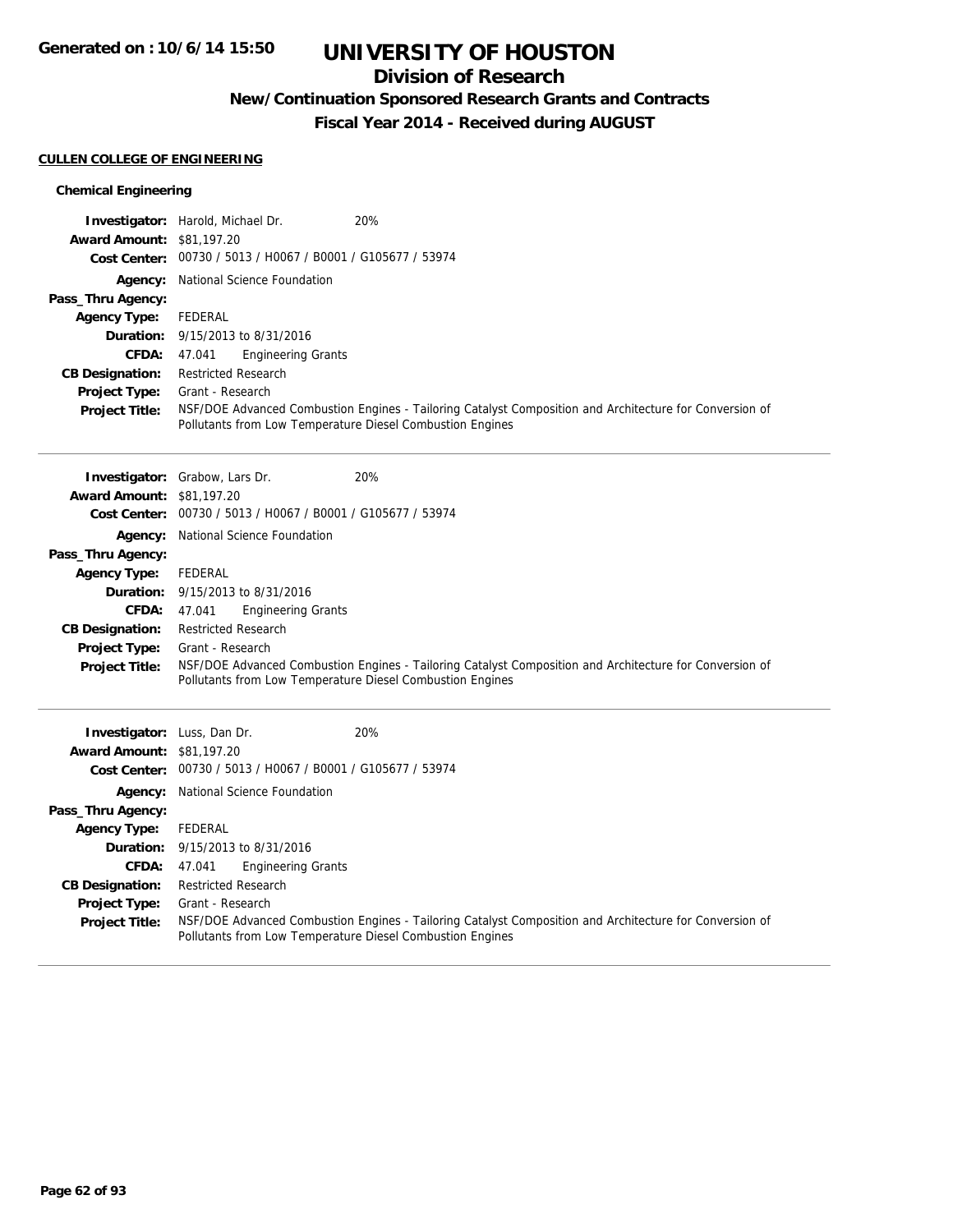## **Division of Research**

**New/Continuation Sponsored Research Grants and Contracts**

**Fiscal Year 2014 - Received during AUGUST**

### **CULLEN COLLEGE OF ENGINEERING**

### **Chemical Engineering**

|                                  | <b>Investigator:</b> Willson, Richard Dr.                   | 100%                                                                               |
|----------------------------------|-------------------------------------------------------------|------------------------------------------------------------------------------------|
| <b>Award Amount: \$50,000.00</b> |                                                             |                                                                                    |
|                                  | Cost Center: 00730 / 5013 / H0067 / B0001 / G108691 / 55724 |                                                                                    |
|                                  | <b>Agency:</b> National Science Foundation                  |                                                                                    |
| Pass_Thru Agency:                |                                                             |                                                                                    |
| <b>Agency Type:</b>              | FEDERAL                                                     |                                                                                    |
|                                  | <b>Duration:</b> 8/1/2014 to 1/31/2015                      |                                                                                    |
| <b>CFDA:</b>                     | <b>Engineering Grants</b><br>47.041                         |                                                                                    |
| <b>CB Designation:</b>           | <b>Restricted Research</b>                                  |                                                                                    |
|                                  | <b>Project Type:</b> Grant - Research                       |                                                                                    |
| <b>Project Title:</b>            |                                                             | Nanophosphors as Ultra-Sensitive Lateral Flow Reporters in a Lab-on-Phone Platform |
|                                  |                                                             |                                                                                    |

|                                  | <b>Investigator:</b> Rifai, Hanadi Dr.                      | 20%                                                                                                                      |
|----------------------------------|-------------------------------------------------------------|--------------------------------------------------------------------------------------------------------------------------|
| <b>Award Amount: \$31,376.20</b> |                                                             |                                                                                                                          |
|                                  | Cost Center: 00730 / 5045 / H0067 / B0001 / G107292 / 55448 |                                                                                                                          |
|                                  | <b>Agency:</b> Texas Engineering Experiment Station         |                                                                                                                          |
|                                  |                                                             | <b>Pass_Thru Agency:</b> U.S. Department of the Interior - Bureau of Ocean Energy Management, Regulation and Enforcement |
| <b>Agency Type:</b>              | FEDERAL                                                     |                                                                                                                          |
|                                  | <b>Duration:</b> 1/1/2014 to 12/31/2014                     |                                                                                                                          |
|                                  | <b>CFDA:</b> 15.441                                         | Safety & Environmental Enforcement Research & Data Collection for Offshore Energy & Mineral Activities                   |
| <b>CB Designation:</b>           | <b>Restricted Research</b>                                  |                                                                                                                          |
|                                  | <b>Project Type:</b> Contract - Research                    |                                                                                                                          |
| <b>Project Title:</b>            |                                                             | Operation and Maintenance of the Ocean Energy Safety Institute (OESI)                                                    |

| <b>Investigator:</b> Gencturk, Bora Dr.<br>13%<br><b>Award Amount: \$18,314.01</b><br>Cost Center: 00730 / 5013 / H0068 / H0001 / G104835 / 51809<br>Agency: U.S. Department of Education<br>Pass_Thru Agency:<br>FEDERAL<br><b>Agency Type:</b><br><b>Duration:</b> 8/16/2012 to 8/15/2015<br>CFDA:<br>Graduate Assistance in Areas of National Need<br>84.200<br>Non Research<br><b>CB Designation:</b><br><b>Project Type:</b><br>Grant - Scholarship/Fellowship |                       |                                                       |  |  |
|---------------------------------------------------------------------------------------------------------------------------------------------------------------------------------------------------------------------------------------------------------------------------------------------------------------------------------------------------------------------------------------------------------------------------------------------------------------------|-----------------------|-------------------------------------------------------|--|--|
|                                                                                                                                                                                                                                                                                                                                                                                                                                                                     |                       |                                                       |  |  |
|                                                                                                                                                                                                                                                                                                                                                                                                                                                                     |                       |                                                       |  |  |
|                                                                                                                                                                                                                                                                                                                                                                                                                                                                     |                       |                                                       |  |  |
|                                                                                                                                                                                                                                                                                                                                                                                                                                                                     |                       |                                                       |  |  |
|                                                                                                                                                                                                                                                                                                                                                                                                                                                                     |                       |                                                       |  |  |
|                                                                                                                                                                                                                                                                                                                                                                                                                                                                     |                       |                                                       |  |  |
|                                                                                                                                                                                                                                                                                                                                                                                                                                                                     |                       |                                                       |  |  |
|                                                                                                                                                                                                                                                                                                                                                                                                                                                                     |                       |                                                       |  |  |
|                                                                                                                                                                                                                                                                                                                                                                                                                                                                     |                       |                                                       |  |  |
|                                                                                                                                                                                                                                                                                                                                                                                                                                                                     |                       |                                                       |  |  |
|                                                                                                                                                                                                                                                                                                                                                                                                                                                                     | <b>Project Title:</b> | Doctoral Training in Civil Infrastructure Engineering |  |  |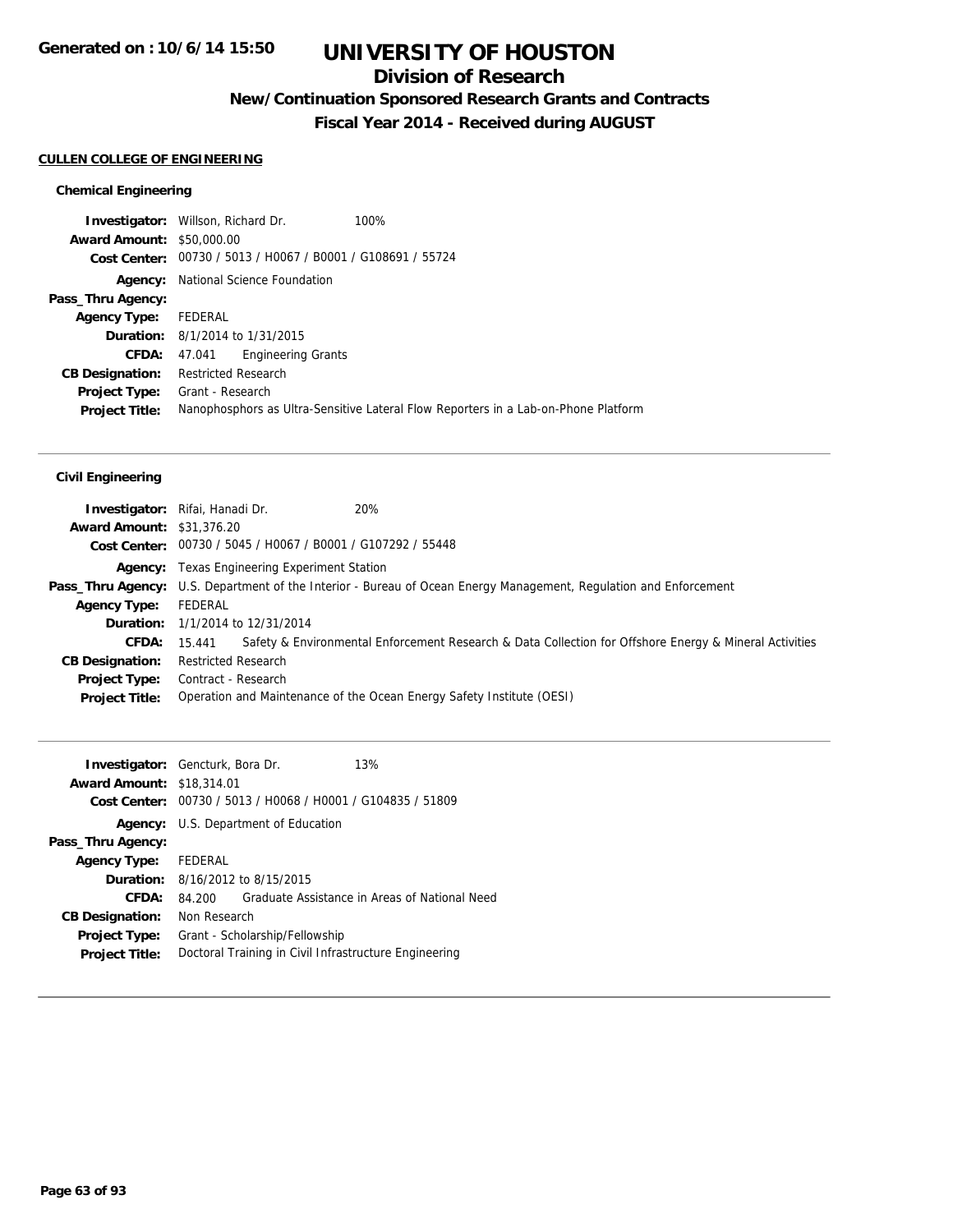## **Division of Research**

**New/Continuation Sponsored Research Grants and Contracts**

**Fiscal Year 2014 - Received during AUGUST**

## **CULLEN COLLEGE OF ENGINEERING**

| <b>Investigator:</b> Li, Mo Dr.  |              |                                                             | 13%                                           |
|----------------------------------|--------------|-------------------------------------------------------------|-----------------------------------------------|
| <b>Award Amount: \$18,314.01</b> |              |                                                             |                                               |
|                                  |              | Cost Center: 00730 / 5013 / H0068 / H0001 / G104835 / 51809 |                                               |
|                                  |              | Agency: U.S. Department of Education                        |                                               |
| Pass_Thru Agency:                |              |                                                             |                                               |
| <b>Agency Type:</b>              | FEDERAL      |                                                             |                                               |
|                                  |              | <b>Duration:</b> 8/16/2012 to 8/15/2015                     |                                               |
| CFDA:                            | 84.200       |                                                             | Graduate Assistance in Areas of National Need |
| <b>CB Designation:</b>           | Non Research |                                                             |                                               |
| <b>Project Type:</b>             |              | Grant - Scholarship/Fellowship                              |                                               |
| <b>Project Title:</b>            |              | Doctoral Training in Civil Infrastructure Engineering       |                                               |

|                                                       |  | 13%                                                                                                                                                                                                                                               |
|-------------------------------------------------------|--|---------------------------------------------------------------------------------------------------------------------------------------------------------------------------------------------------------------------------------------------------|
|                                                       |  |                                                                                                                                                                                                                                                   |
|                                                       |  |                                                                                                                                                                                                                                                   |
|                                                       |  |                                                                                                                                                                                                                                                   |
|                                                       |  |                                                                                                                                                                                                                                                   |
| FEDERAL                                               |  |                                                                                                                                                                                                                                                   |
|                                                       |  |                                                                                                                                                                                                                                                   |
| 84.200                                                |  | Graduate Assistance in Areas of National Need                                                                                                                                                                                                     |
|                                                       |  |                                                                                                                                                                                                                                                   |
| Grant - Scholarship/Fellowship                        |  |                                                                                                                                                                                                                                                   |
| Doctoral Training in Civil Infrastructure Engineering |  |                                                                                                                                                                                                                                                   |
|                                                       |  | <b>Investigator:</b> Mo, Yi-Lung Dr.<br><b>Award Amount: \$18,314.01</b><br>Cost Center: 00730 / 5013 / H0068 / H0001 / G104835 / 51809<br><b>Agency:</b> U.S. Department of Education<br><b>Duration:</b> 8/16/2012 to 8/15/2015<br>Non Research |

| <b>Investigator:</b> Wang, Keh-Han Dr. |                                                       |                                                             | 13%                                           |
|----------------------------------------|-------------------------------------------------------|-------------------------------------------------------------|-----------------------------------------------|
| <b>Award Amount: \$18,314.01</b>       |                                                       |                                                             |                                               |
|                                        |                                                       | Cost Center: 00730 / 5013 / H0068 / H0001 / G104835 / 51809 |                                               |
|                                        |                                                       | Agency: U.S. Department of Education                        |                                               |
| Pass_Thru Agency:                      |                                                       |                                                             |                                               |
| <b>Agency Type:</b>                    | FEDERAL                                               |                                                             |                                               |
|                                        |                                                       | <b>Duration:</b> 8/16/2012 to 8/15/2015                     |                                               |
| CFDA:                                  | 84.200                                                |                                                             | Graduate Assistance in Areas of National Need |
| <b>CB Designation:</b>                 | Non Research                                          |                                                             |                                               |
| <b>Project Type:</b>                   | Grant - Scholarship/Fellowship                        |                                                             |                                               |
| <b>Project Title:</b>                  | Doctoral Training in Civil Infrastructure Engineering |                                                             |                                               |
|                                        |                                                       |                                                             |                                               |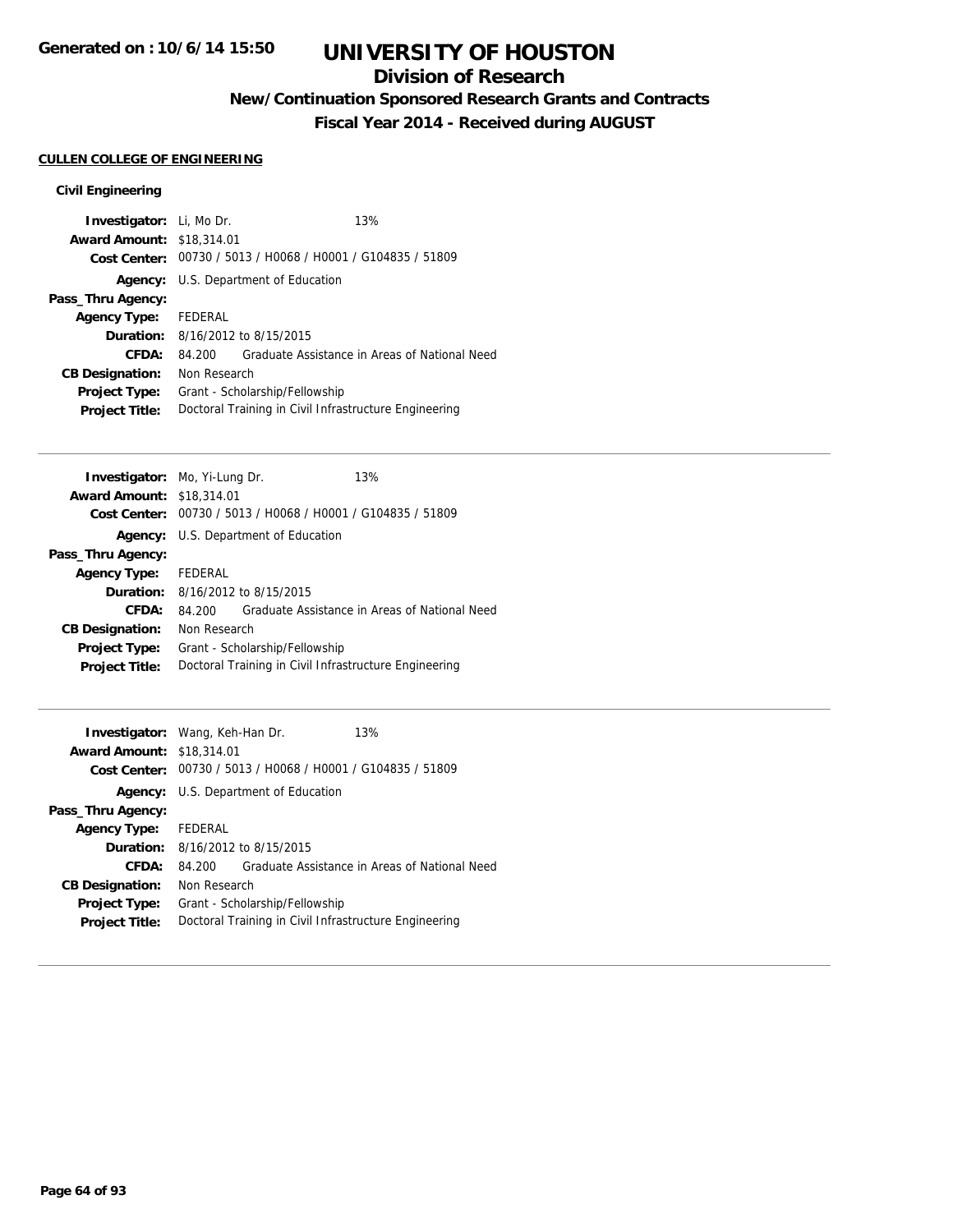## **Division of Research**

**New/Continuation Sponsored Research Grants and Contracts**

**Fiscal Year 2014 - Received during AUGUST**

### **CULLEN COLLEGE OF ENGINEERING**

|                                  | <b>Investigator:</b> Shrestha, Ramesh Dr.                   | 100%                                                                        |
|----------------------------------|-------------------------------------------------------------|-----------------------------------------------------------------------------|
| <b>Award Amount: \$72,086.00</b> |                                                             |                                                                             |
|                                  | Cost Center: 00730 / 5013 / H0068 / B0001 / G106710 / 56074 |                                                                             |
| Agency:                          |                                                             | NASA - National Aeronautics and Space Administration - Johnson Space Center |
| Pass_Thru Agency:                |                                                             |                                                                             |
| <b>Agency Type:</b>              | FEDERAL                                                     |                                                                             |
|                                  | <b>Duration:</b> 8/1/2014 to 7/31/2015                      |                                                                             |
| <b>CFDA:</b>                     | Aerospace Education Services Program<br>43.001              |                                                                             |
| <b>CB Designation:</b>           | <b>Restricted Research</b>                                  |                                                                             |
| <b>Project Type:</b>             | Grant - Research                                            |                                                                             |
| <b>Project Title:</b>            |                                                             | Climate Change Adaptation Science at NASA and Johnson Space Center: Phase 2 |
|                                  |                                                             |                                                                             |

| Investigator: Belarbi, Abdeldjelil Dr. |              |                                                             | 22%                                           |
|----------------------------------------|--------------|-------------------------------------------------------------|-----------------------------------------------|
| <b>Award Amount: \$30,992.94</b>       |              |                                                             |                                               |
|                                        |              | Cost Center: 00730 / 5013 / H0068 / H0001 / G104835 / 51809 |                                               |
|                                        |              | Agency: U.S. Department of Education                        |                                               |
| Pass_Thru Agency:                      |              |                                                             |                                               |
| <b>Agency Type:</b>                    | FEDERAL      |                                                             |                                               |
|                                        |              | <b>Duration:</b> $8/16/2012$ to $8/15/2015$                 |                                               |
| CFDA:                                  | 84.200       |                                                             | Graduate Assistance in Areas of National Need |
| <b>CB Designation:</b>                 | Non Research |                                                             |                                               |
| <b>Project Type:</b>                   |              | Grant - Scholarship/Fellowship                              |                                               |
| <b>Project Title:</b>                  |              | Doctoral Training in Civil Infrastructure Engineering       |                                               |
|                                        |              |                                                             |                                               |

| <b>Investigator:</b> Dawood, Mina Dr. |              |                                                             | 13%                                           |
|---------------------------------------|--------------|-------------------------------------------------------------|-----------------------------------------------|
| <b>Award Amount: \$18,314.01</b>      |              |                                                             |                                               |
|                                       |              | Cost Center: 00730 / 5013 / H0068 / H0001 / G104835 / 51809 |                                               |
|                                       |              | <b>Agency:</b> U.S. Department of Education                 |                                               |
| Pass_Thru Agency:                     |              |                                                             |                                               |
| <b>Agency Type:</b>                   | FEDERAL      |                                                             |                                               |
|                                       |              | <b>Duration:</b> 8/16/2012 to 8/15/2015                     |                                               |
| CFDA:                                 | 84.200       |                                                             | Graduate Assistance in Areas of National Need |
| <b>CB Designation:</b>                | Non Research |                                                             |                                               |
| <b>Project Type:</b>                  |              | Grant - Scholarship/Fellowship                              |                                               |
| <b>Project Title:</b>                 |              | Doctoral Training in Civil Infrastructure Engineering       |                                               |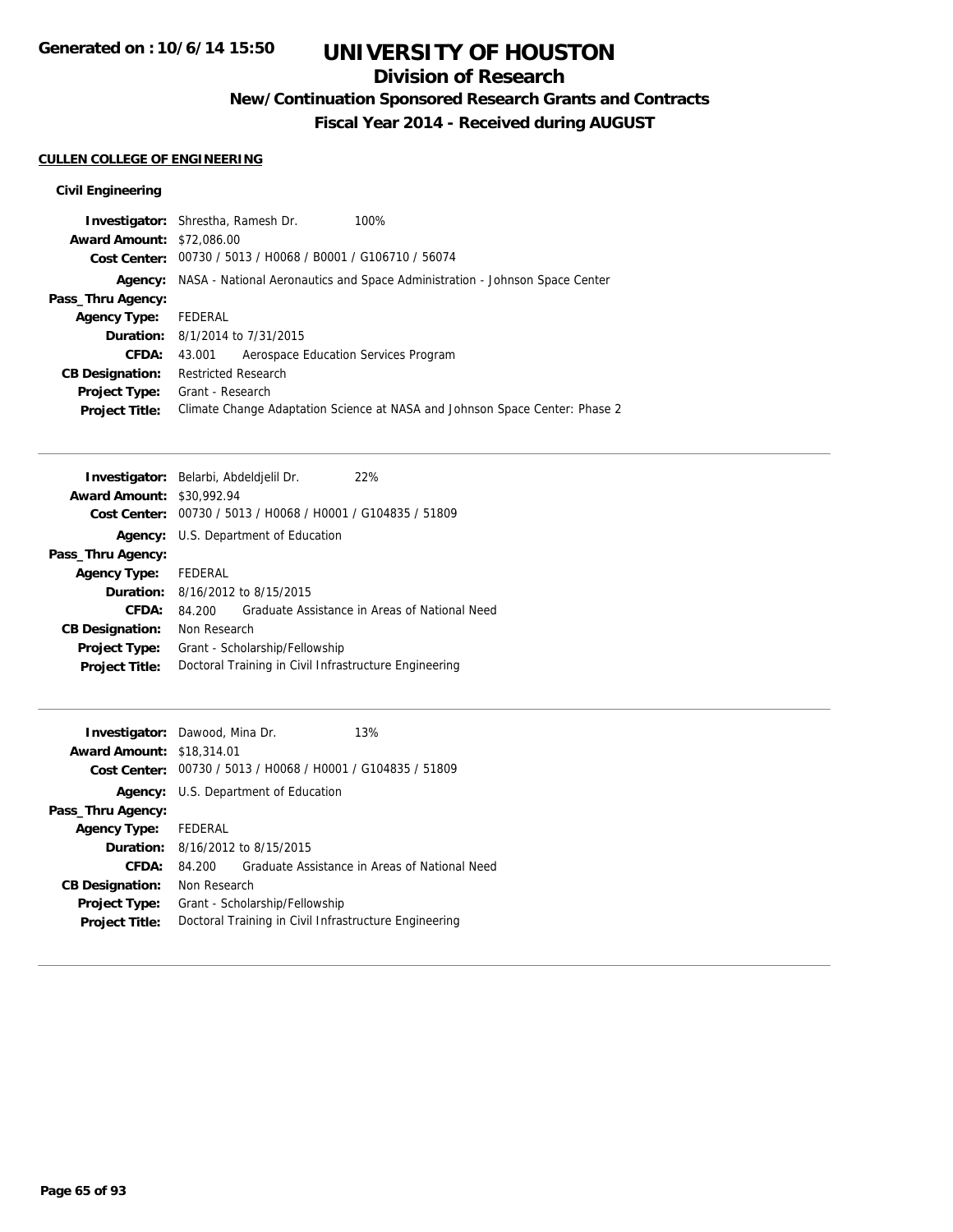## **Division of Research**

**New/Continuation Sponsored Research Grants and Contracts**

**Fiscal Year 2014 - Received during AUGUST**

### **CULLEN COLLEGE OF ENGINEERING**

| <b>Award Amount: \$169,093.20</b> | Investigator: Shrestha, Ramesh Dr.                          | 60%                                                                                                           |
|-----------------------------------|-------------------------------------------------------------|---------------------------------------------------------------------------------------------------------------|
|                                   | Cost Center: 00730 / 5013 / H0068 / B0001 / G106637 / 53710 |                                                                                                               |
| Agency:                           | National Science Foundation                                 |                                                                                                               |
| Pass_Thru Agency:                 |                                                             |                                                                                                               |
| <b>Agency Type:</b>               | <b>FEDERAL</b>                                              |                                                                                                               |
| Duration:                         | 8/1/2013 to 7/31/2018                                       |                                                                                                               |
| CFDA:                             | 47.050<br>Geosciences                                       |                                                                                                               |
| <b>CB Designation:</b>            | <b>Restricted Research</b>                                  |                                                                                                               |
| Project Type:                     | Grant - Research                                            |                                                                                                               |
| <b>Project Title:</b>             | (NCALM)                                                     | Collaborative Research: Facility Support to Renew Operation of the National Center for Airborne Laser Mapping |
|                                   | Investigator: Glennie, Craig Dr.                            | 20%                                                                                                           |
| <b>Award Amount: \$56,364.40</b>  |                                                             |                                                                                                               |
|                                   | Cost Center: 00730 / 5013 / H0068 / B0001 / G106637 / 53710 |                                                                                                               |
| Agency:                           | National Science Foundation                                 |                                                                                                               |
| Pass_Thru Agency:                 |                                                             |                                                                                                               |
| <b>Agency Type:</b>               | <b>FEDERAL</b>                                              |                                                                                                               |
| Duration:                         | 8/1/2013 to 7/31/2018                                       |                                                                                                               |
| <b>CFDA:</b>                      | 47.050<br>Geosciences                                       |                                                                                                               |
| <b>CB Designation:</b>            | <b>Restricted Research</b>                                  |                                                                                                               |
| Project Type:                     | Grant - Research                                            |                                                                                                               |
| Project Title:                    | (NCALM)                                                     | Collaborative Research: Facility Support to Renew Operation of the National Center for Airborne Laser Mapping |
|                                   | <b>Investigator:</b> Carter, William Dr.                    | 20%                                                                                                           |
| <b>Award Amount: \$56,364.40</b>  |                                                             |                                                                                                               |
|                                   | Cost Center: 00730 / 5013 / H0068 / B0001 / G106637 / 53710 |                                                                                                               |
| Agency:                           | National Science Foundation                                 |                                                                                                               |
| Pass_Thru Agency:                 |                                                             |                                                                                                               |
| <b>Agency Type:</b>               | <b>FEDERAL</b>                                              |                                                                                                               |
| Duration:                         | 8/1/2013 to 7/31/2018                                       |                                                                                                               |
| <b>CFDA:</b>                      | 47.050<br>Geosciences                                       |                                                                                                               |
| <b>CB Designation:</b>            | <b>Restricted Research</b>                                  |                                                                                                               |
| Project Type:                     | Grant - Research                                            |                                                                                                               |
| <b>Project Title:</b>             | (NCALM)                                                     | Collaborative Research: Facility Support to Renew Operation of the National Center for Airborne Laser Mapping |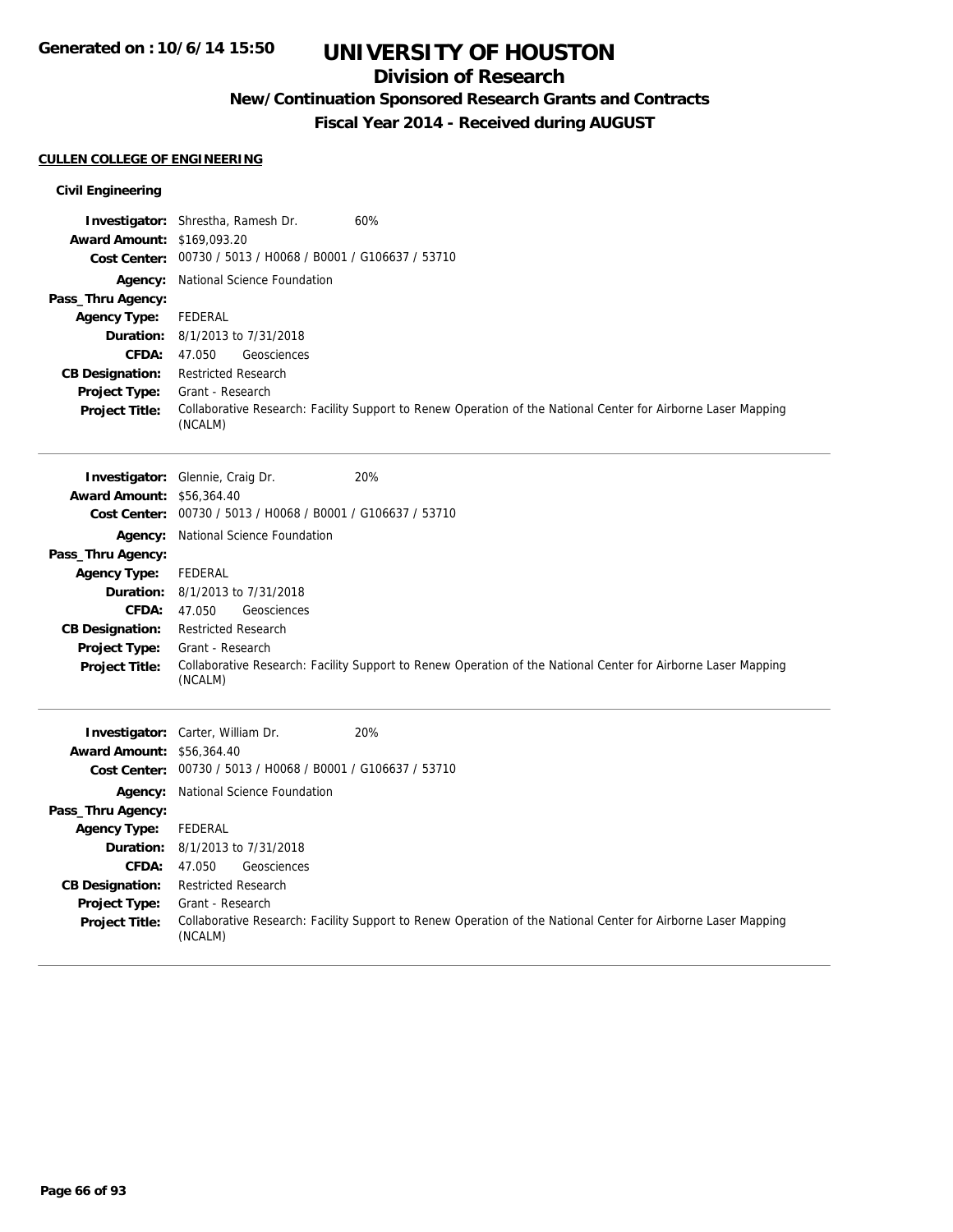## **Division of Research**

**New/Continuation Sponsored Research Grants and Contracts**

**Fiscal Year 2014 - Received during AUGUST**

### **CULLEN COLLEGE OF ENGINEERING**

|                                 | <b>Investigator:</b> Dawood, Mina Dr.                       | 50%                                                            |
|---------------------------------|-------------------------------------------------------------|----------------------------------------------------------------|
| <b>Award Amount: \$5,000.00</b> |                                                             |                                                                |
|                                 | Cost Center: 00730 / 5013 / H0067 / B0001 / G106565 / 53527 |                                                                |
|                                 | <b>Agency:</b> National Science Foundation                  |                                                                |
| Pass_Thru Agency:               |                                                             |                                                                |
| Agency Type: FEDERAL            |                                                             |                                                                |
|                                 | <b>Duration:</b> 7/15/2013 to 6/30/2016                     |                                                                |
| CFDA:                           | <b>Engineering Grants</b><br>47.041                         |                                                                |
| <b>CB Designation:</b>          | <b>Restricted Research</b>                                  |                                                                |
| <b>Project Type:</b>            | Grant - Research                                            |                                                                |
| <b>Project Title:</b>           |                                                             | Advanced Interpenetrating Networks for Structural Applications |

| 33%<br><b>Investigator:</b> Gencturk, Bora Dr.                                              |
|---------------------------------------------------------------------------------------------|
| <b>Award Amount: \$128,091.48</b>                                                           |
| Cost Center: 00730 / 5043 / H0068 / B0001 / G106209 / 53726                                 |
| <b>Agency:</b> Transportation Research Board of the National Academies                      |
| <b>Pass_Thru Agency:</b> U.S. Department of Transportation - Federal Highway Administration |
| FEDERAL                                                                                     |
| <b>Duration:</b> 7/22/2013 to 7/31/2016                                                     |
| Highway Research and Development Program<br>20.200                                          |
| <b>Restricted Research</b>                                                                  |
| <b>Project Type:</b> Contract - Research                                                    |
| Guide Specifications for the Design of Concrete Bridge Beams Prestressed with CFRP Systems  |
|                                                                                             |

|                                   | 34%<br><b>Investigator:</b> Belarbi, Abdeldielil Dr.                                        |
|-----------------------------------|---------------------------------------------------------------------------------------------|
| <b>Award Amount: \$131,973.04</b> |                                                                                             |
|                                   | Cost Center: 00730 / 5043 / H0068 / B0001 / G106209 / 53726                                 |
|                                   | <b>Agency:</b> Transportation Research Board of the National Academies                      |
|                                   | <b>Pass_Thru Agency:</b> U.S. Department of Transportation - Federal Highway Administration |
| <b>Agency Type:</b>               | FEDERAL                                                                                     |
|                                   | <b>Duration:</b> 7/22/2013 to 7/31/2016                                                     |
| <b>CFDA:</b>                      | Highway Research and Development Program<br>20.200                                          |
| <b>CB Designation:</b>            | <b>Restricted Research</b>                                                                  |
|                                   | <b>Project Type:</b> Contract - Research                                                    |
| <b>Project Title:</b>             | Guide Specifications for the Design of Concrete Bridge Beams Prestressed with CFRP Systems  |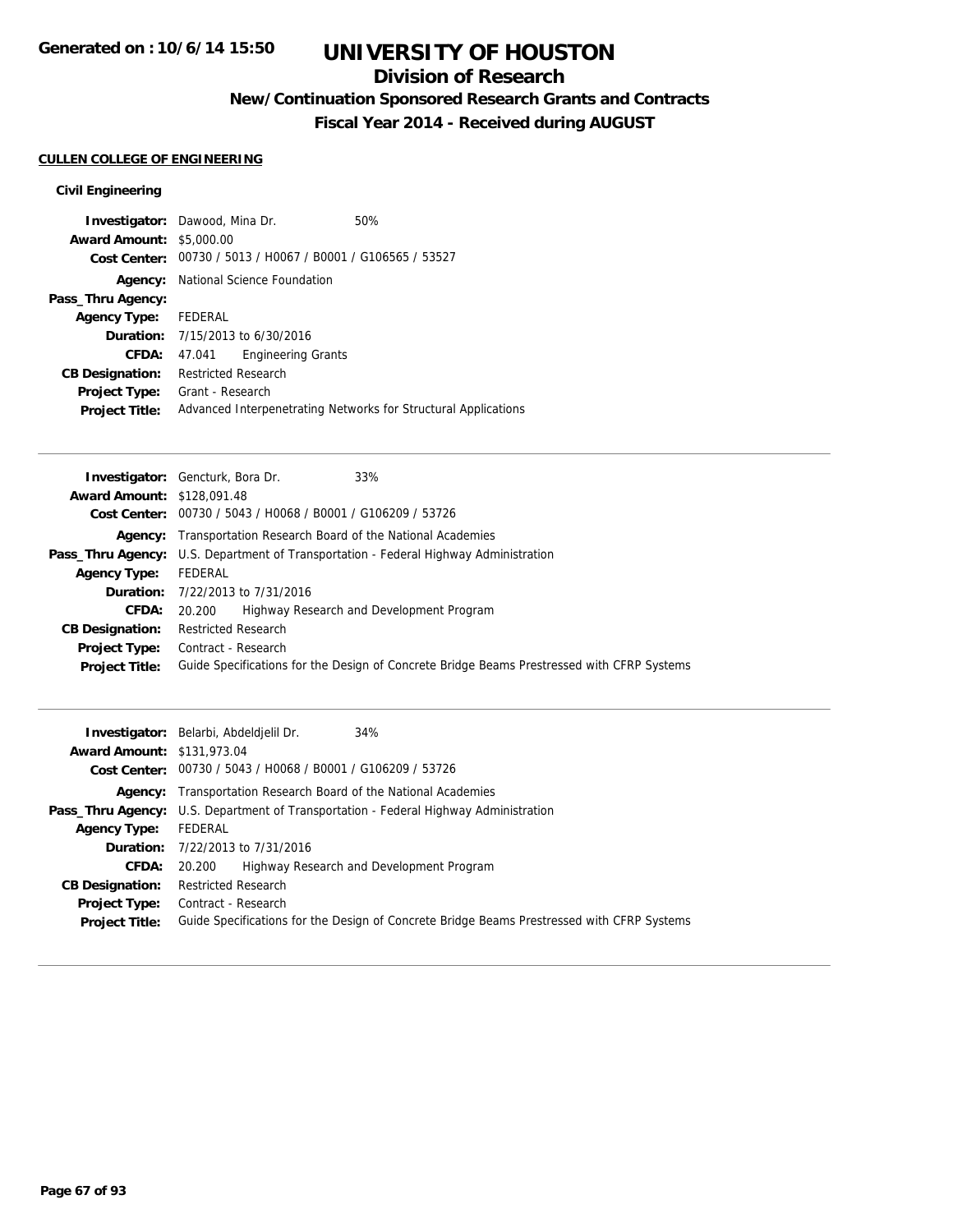## **Division of Research**

**New/Continuation Sponsored Research Grants and Contracts**

**Fiscal Year 2014 - Received during AUGUST**

### **CULLEN COLLEGE OF ENGINEERING**

|                                   | <b>Investigator:</b> Dawood, Mina Dr.<br>33%                                                |
|-----------------------------------|---------------------------------------------------------------------------------------------|
| <b>Award Amount: \$128,091.48</b> |                                                                                             |
|                                   | Cost Center: 00730 / 5043 / H0068 / B0001 / G106209 / 53726                                 |
|                                   | <b>Agency:</b> Transportation Research Board of the National Academies                      |
|                                   | <b>Pass_Thru Agency:</b> U.S. Department of Transportation - Federal Highway Administration |
| <b>Agency Type:</b>               | FEDERAL                                                                                     |
|                                   | <b>Duration:</b> 7/22/2013 to 7/31/2016                                                     |
| <b>CFDA:</b>                      | Highway Research and Development Program<br>20.200                                          |
| <b>CB Designation:</b>            | <b>Restricted Research</b>                                                                  |
| <b>Project Type:</b>              | Contract - Research                                                                         |
| <b>Project Title:</b>             | Guide Specifications for the Design of Concrete Bridge Beams Prestressed with CFRP Systems  |
|                                   |                                                                                             |

|                                 | <b>Investigator:</b> Dawood, Mina Dr.                       | 33% |
|---------------------------------|-------------------------------------------------------------|-----|
| <b>Award Amount: \$8,250.00</b> |                                                             |     |
|                                 | Cost Center: 00730 / 5021 / H0068 / B0001 / C108848 / 55998 |     |
| Agency:                         | Precast/Prestressed Concrete Institute                      |     |
| Pass_Thru Agency:               |                                                             |     |
| Agency Type: NON PROFIT         |                                                             |     |
|                                 | <b>Duration:</b> 8/1/2014 to 7/31/2016                      |     |
| CFDA:                           |                                                             |     |
| <b>CB Designation:</b>          | <b>Restricted Research</b>                                  |     |
| <b>Project Type:</b>            | Grant - Research                                            |     |
| <b>Project Title:</b>           | Prestressing Concrete with Carbon Fibers                    |     |
|                                 |                                                             |     |

|                                 | <b>Investigator:</b> Gencturk, Bora Dr.                     | 33% |
|---------------------------------|-------------------------------------------------------------|-----|
| <b>Award Amount: \$8,250.00</b> |                                                             |     |
|                                 | Cost Center: 00730 / 5021 / H0068 / B0001 / C108848 / 55998 |     |
| Agency:                         | Precast/Prestressed Concrete Institute                      |     |
| Pass_Thru Agency:               |                                                             |     |
| Agency Type: NON PROFIT         |                                                             |     |
|                                 | <b>Duration:</b> 8/1/2014 to 7/31/2016                      |     |
| CFDA:                           |                                                             |     |
| <b>CB Designation:</b>          | <b>Restricted Research</b>                                  |     |
| <b>Project Type:</b>            | Grant - Research                                            |     |
| <b>Project Title:</b>           | Prestressing Concrete with Carbon Fibers                    |     |
|                                 |                                                             |     |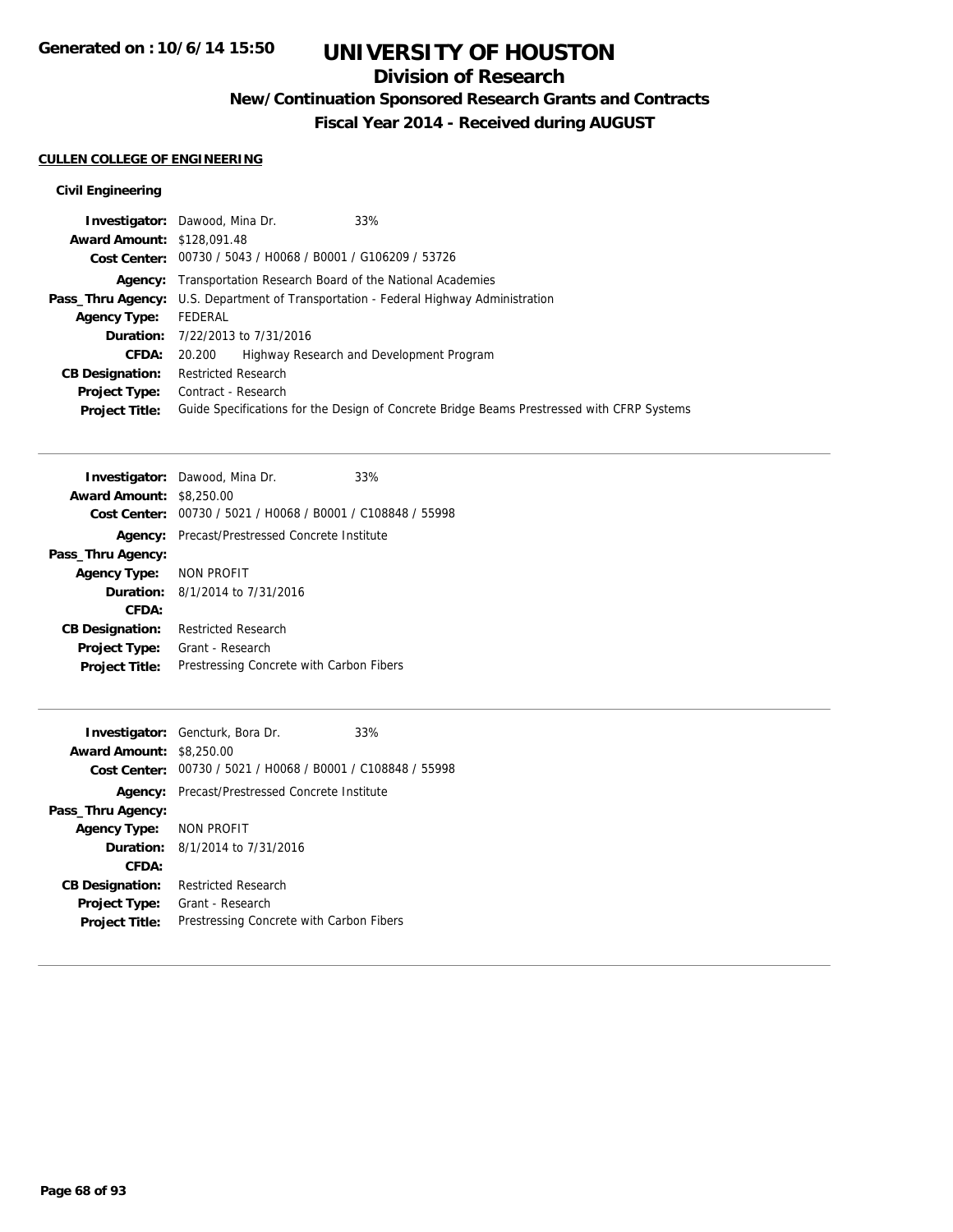## **Division of Research**

**New/Continuation Sponsored Research Grants and Contracts**

**Fiscal Year 2014 - Received during AUGUST**

### **CULLEN COLLEGE OF ENGINEERING**

### **Civil Engineering**

**Investigator:** Belarbi, Abdeldjelil Dr. 34% **Award Amount:** \$8,500.00 **Cost Center:** 00730 / 5021 / H0068 / B0001 / C108848 / 55998 **Agency:** Precast/Prestressed Concrete Institute **Pass\_Thru Agency: Agency Type:** NON PROFIT **Duration:** 8/1/2014 to 7/31/2016 **CFDA: CB Designation:** Restricted Research **Project Type:** Grant - Research **Project Title:** Prestressing Concrete with Carbon Fibers

### **Dean, Engineering**

| <b>Investigator:</b> Tedesco, Joseph Dr. |         |                                                             | 20% |
|------------------------------------------|---------|-------------------------------------------------------------|-----|
| <b>Award Amount: \$128,456.80</b>        |         |                                                             |     |
|                                          |         | Cost Center: 00730 / 5013 / H0066 / B0100 / G107936 / 55778 |     |
|                                          |         | <b>Agency:</b> National Science Foundation                  |     |
| Pass_Thru Agency:                        |         |                                                             |     |
| <b>Agency Type:</b>                      | FEDERAL |                                                             |     |
|                                          |         | <b>Duration:</b> 8/15/2014 to 7/31/2019                     |     |
| CFDA:                                    | 47 076  | <b>Education and Human Resources</b>                        |     |
| <b>CB Designation:</b>                   |         | Non Restricted Research                                     |     |
| <b>Project Type:</b>                     |         | Co-Op Agreement - Research                                  |     |
| <b>Project Title:</b>                    |         | Center for Advancing UH Faculty Success                     |     |

| <b>Investigator:</b> Khator, Renu Dr. |         |                                                             | 20% |
|---------------------------------------|---------|-------------------------------------------------------------|-----|
| <b>Award Amount: \$128,456.80</b>     |         |                                                             |     |
|                                       |         | Cost Center: 00730 / 5013 / H0066 / B0100 / G107936 / 55778 |     |
|                                       |         | <b>Agency:</b> National Science Foundation                  |     |
| Pass_Thru Agency:                     |         |                                                             |     |
| <b>Agency Type:</b>                   | FEDERAL |                                                             |     |
|                                       |         | <b>Duration:</b> 8/15/2014 to 7/31/2019                     |     |
| CFDA:                                 | 47.076  | <b>Education and Human Resources</b>                        |     |
| <b>CB Designation:</b>                |         | Non Restricted Research                                     |     |
| <b>Project Type:</b>                  |         | Co-Op Agreement - Research                                  |     |
| <b>Project Title:</b>                 |         | Center for Advancing UH Faculty Success                     |     |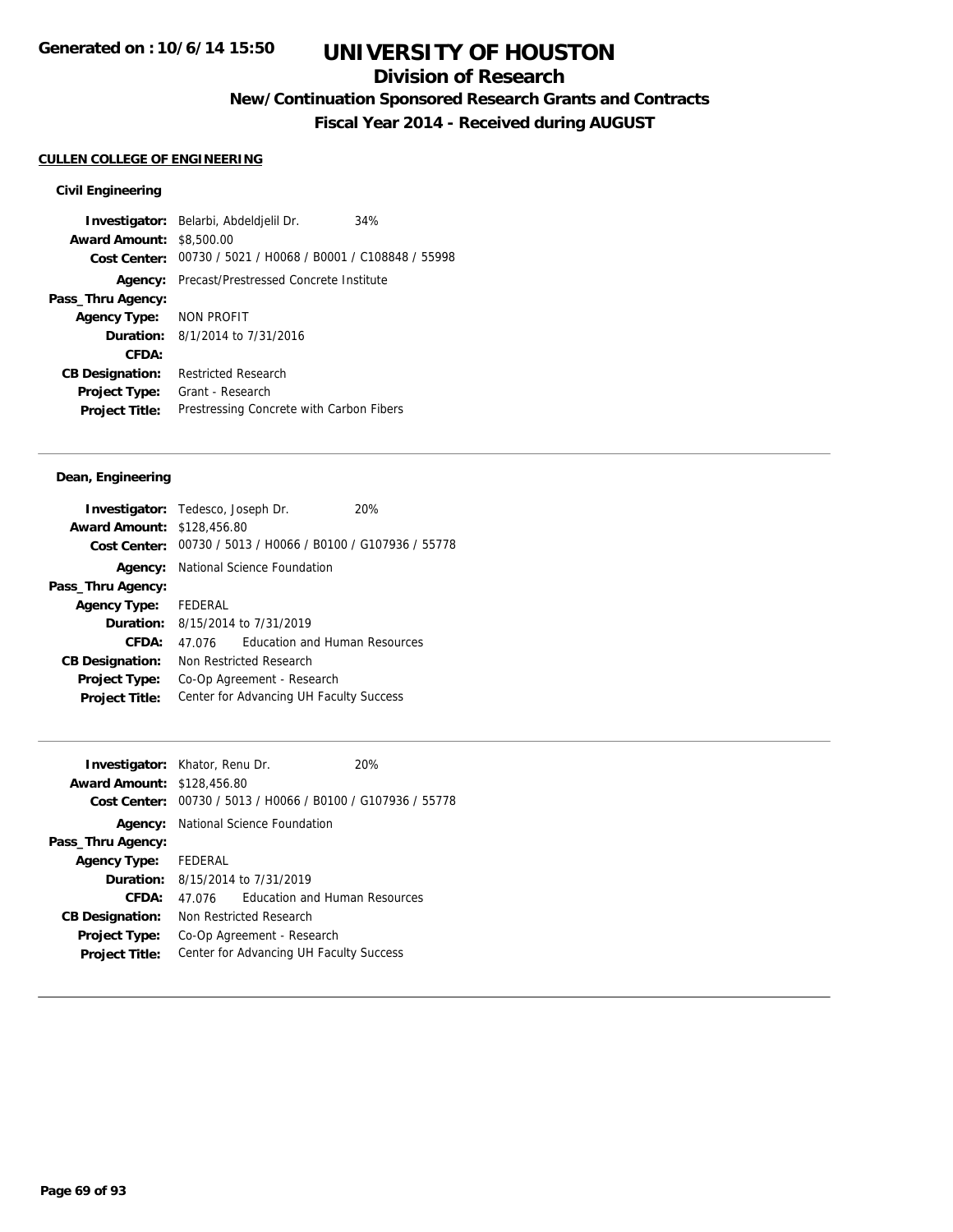**Generated on : 10/6/14 15:50**

# **UNIVERSITY OF HOUSTON**

## **Division of Research**

**New/Continuation Sponsored Research Grants and Contracts**

**Fiscal Year 2014 - Received during AUGUST**

### **CULLEN COLLEGE OF ENGINEERING**

### **Electrical & Computer Engineering**

| <b>Award Amount: \$85,582.00</b>    | Investigator: Prasad, Saurabh Dr.<br>100%                                                                                                         |
|-------------------------------------|---------------------------------------------------------------------------------------------------------------------------------------------------|
|                                     | Cost Center: 00730 / 5013 / H0070 / B0001 / G107380 / 55615                                                                                       |
| Pass_Thru Agency:                   | Agency: NASA - National Aeronautics and Space Administration - Goddard Space Flight Center                                                        |
| <b>Agency Type:</b>                 | <b>FEDERAL</b>                                                                                                                                    |
|                                     | <b>Duration:</b> 6/1/2014 to 5/30/2017                                                                                                            |
| <b>CFDA:</b>                        | 43.001<br>Aerospace Education Services Program                                                                                                    |
| <b>CB Designation:</b>              | <b>Restricted Research</b>                                                                                                                        |
| Project Type:                       | Grant - Research                                                                                                                                  |
| <b>Project Title:</b>               | Novel Bayesian Image Analysis for Robust Multisensor Remote Sensing with Applications to Coastal Ecosystem<br>Monitoring                          |
| <b>Award Amount: \$75,000.00</b>    | 100%<br><b>Investigator:</b> Contreras-Vidal, Jose Dr.                                                                                            |
|                                     | Cost Center: 00730 / 5021 / H0070 / B0001 / G107376 / 54080                                                                                       |
|                                     | <b>Agency:</b> Methodist Hospital Research Institute                                                                                              |
| Pass_Thru Agency: Cullen Foundation |                                                                                                                                                   |
| <b>Agency Type:</b>                 | <b>FOUNDATION</b>                                                                                                                                 |
|                                     | <b>Duration:</b> 8/1/2013 to 7/31/2016                                                                                                            |
| CFDA:                               |                                                                                                                                                   |
| <b>CB Designation:</b>              | <b>Restricted Research</b>                                                                                                                        |
| <b>Project Type:</b>                | Co-Op Agreement - Research<br>REX, an Exoskeleton for the Robotic Restoration and Rehabilitation of Human Gait after Spinal Cord Injury and other |
| <b>Project Title:</b>               | Forms of Paraplegia and Quadriplegia                                                                                                              |
|                                     | 100%<br>Investigator: Contreras-Vidal, Jose Dr.                                                                                                   |
| <b>Award Amount: \$10,000.00</b>    |                                                                                                                                                   |
|                                     | Cost Center: 00730 / 5021 / H0070 / B0001 / C108490 / 55648                                                                                       |
|                                     | Agency: TIRR Foundation                                                                                                                           |
| Pass_Thru Agency:                   |                                                                                                                                                   |
| <b>Agency Type:</b>                 | <b>FOUNDATION</b>                                                                                                                                 |
| Duration:                           | 7/1/2014 to 12/31/2014                                                                                                                            |
| CFDA:                               |                                                                                                                                                   |
| <b>CB Designation:</b>              | <b>Restricted Research</b>                                                                                                                        |
| <b>Project Type:</b>                | Grant - Research<br>Powered Exoskeleton Orthotic System for Children with Lower Limb Paralysis                                                    |
| <b>Project Title:</b>               |                                                                                                                                                   |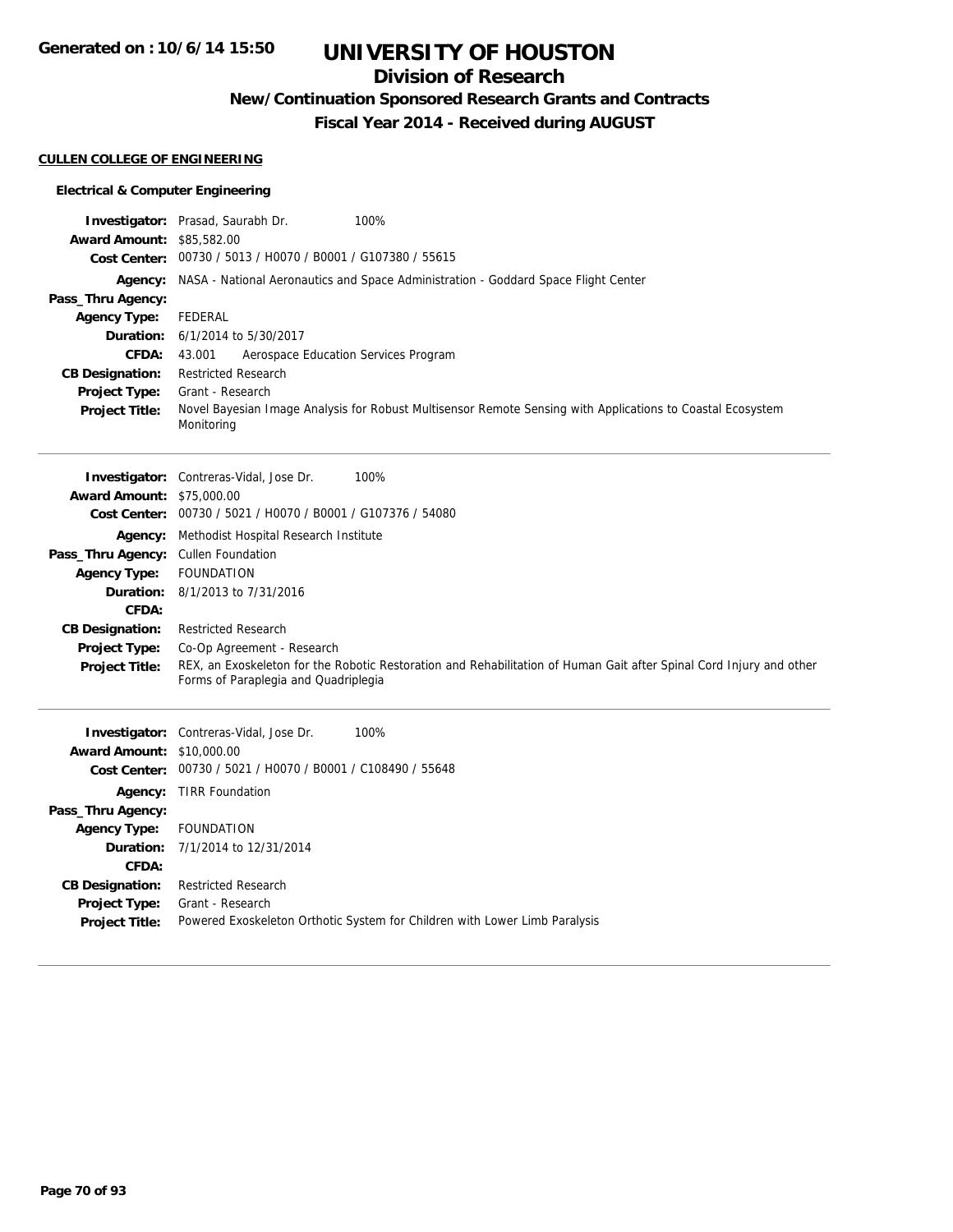## **Division of Research**

**New/Continuation Sponsored Research Grants and Contracts**

**Fiscal Year 2014 - Received during AUGUST**

### **CULLEN COLLEGE OF ENGINEERING**

### **Electrical & Computer Engineering**

| <b>Investigator:</b> Contreras-Vidal, Jose Dr. |                                                                              |  | 100%                                         |
|------------------------------------------------|------------------------------------------------------------------------------|--|----------------------------------------------|
| <b>Award Amount: \$137,405.00</b>              |                                                                              |  |                                              |
|                                                | Cost Center: 00730 / 5013 / H0070 / B0001 / G104881 / 50628                  |  |                                              |
| Agency:                                        | University of Maryland College Park                                          |  |                                              |
|                                                | <b>Pass_Thru Agency:</b> National Institutes of Health                       |  |                                              |
| <b>Agency Type:</b>                            | FEDERAL                                                                      |  |                                              |
|                                                | <b>Duration:</b> 1/1/2012 to 6/30/2015                                       |  |                                              |
| CFDA:                                          | 93.865                                                                       |  | Center for Research for Mothers and Children |
| <b>CB Designation:</b>                         | <b>Restricted Research</b>                                                   |  |                                              |
| <b>Project Type:</b>                           | Grant - Research                                                             |  |                                              |
| <b>Project Title:</b>                          | Functions and Development of the Mirror Neuron System: Project IV and Core B |  |                                              |
|                                                |                                                                              |  |                                              |

|                                  | <b>Investigator:</b> Jackson, David R. Dr.                  | 100% |
|----------------------------------|-------------------------------------------------------------|------|
| <b>Award Amount: \$25,000.00</b> |                                                             |      |
|                                  | Cost Center: 00730 / 5022 / H0070 / B0001 / C106968 / 53975 |      |
|                                  | <b>Agency:</b> Various Private Profit Agencies              |      |
| Pass_Thru Agency:                |                                                             |      |
| <b>Agency Type:</b>              | <b>PROFIT</b>                                               |      |
|                                  | <b>Duration:</b> $9/1/2013$ to $8/31/2015$                  |      |
| CFDA:                            |                                                             |      |
| <b>CB Designation:</b>           | <b>Restricted Research</b>                                  |      |
| <b>Project Type:</b>             | Grant - Research                                            |      |
| <b>Project Title:</b>            | Well Logging Consortium                                     |      |

| <b>Investigator:</b> Chen, Ji Dr. |                                                             | 80%                                                            |
|-----------------------------------|-------------------------------------------------------------|----------------------------------------------------------------|
| <b>Award Amount: \$24,000.00</b>  |                                                             |                                                                |
|                                   | Cost Center: 00730 / 5022 / H0070 / B0001 / C106693 / 52848 |                                                                |
|                                   | <b>Agency:</b> Various Private Profit Agencies              |                                                                |
| Pass_Thru Agency:                 |                                                             |                                                                |
| <b>Agency Type:</b>               | PROFIT                                                      |                                                                |
|                                   | <b>Duration:</b> 2/1/2013 to 1/31/2020                      |                                                                |
| CFDA:                             |                                                             |                                                                |
| <b>CB Designation:</b>            | Restricted Research                                         |                                                                |
| <b>Project Type:</b>              | Contract - Research                                         |                                                                |
| <b>Project Title:</b>             |                                                             | Membership - Center for Electromagnetic compatibility Research |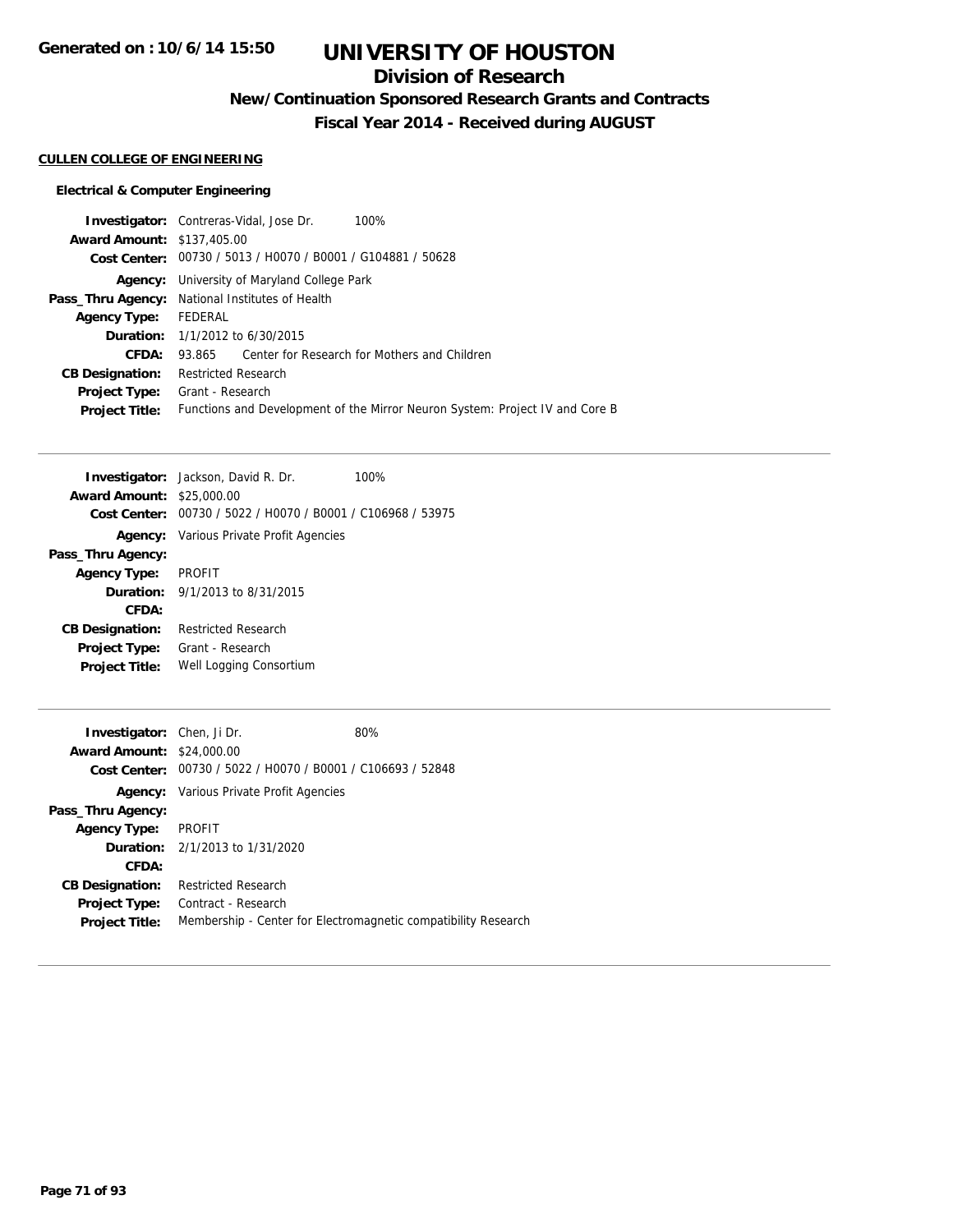## **Division of Research**

**New/Continuation Sponsored Research Grants and Contracts**

**Fiscal Year 2014 - Received during AUGUST**

### **CULLEN COLLEGE OF ENGINEERING**

### **Electrical & Computer Engineering**

|                                  | <b>Investigator:</b> Shih, Wei-Chuan Dr.                               | 20%                                                                              |  |
|----------------------------------|------------------------------------------------------------------------|----------------------------------------------------------------------------------|--|
| <b>Award Amount: \$47,865.00</b> |                                                                        |                                                                                  |  |
|                                  | Cost Center: 00730 / 5013 / H0070 / B0001 / G108251 / 55952            |                                                                                  |  |
|                                  | <b>Agency:</b> National Institute of Neurological Disorders and Stroke |                                                                                  |  |
| Pass_Thru Agency:                |                                                                        |                                                                                  |  |
| Agency Type: FEDERAL             |                                                                        |                                                                                  |  |
|                                  | <b>Duration:</b> 8/15/2014 to 7/31/2016                                |                                                                                  |  |
| CFDA:                            | 93.853                                                                 | Clinical Research Related to Neurological Disorders                              |  |
| <b>CB Designation:</b>           | <b>Restricted Research</b>                                             |                                                                                  |  |
| <b>Project Type:</b>             | Grant - Research                                                       |                                                                                  |  |
| <b>Project Title:</b>            |                                                                        | Probes for optogenetic interrogation and precise localization of neural circuits |  |
|                                  |                                                                        |                                                                                  |  |

|                                 | <b>Investigator:</b> Kayali, Mohammad Dr.      | <b>20%</b>                                                     |
|---------------------------------|------------------------------------------------|----------------------------------------------------------------|
| <b>Award Amount: \$6,000.00</b> |                                                |                                                                |
| Cost Center:                    | 00730 / 5022 / H0070 / B0001 / C106693 / 52848 |                                                                |
| Agency:                         | Various Private Profit Agencies                |                                                                |
| Pass_Thru Agency:               |                                                |                                                                |
| <b>Agency Type:</b>             | <b>PROFIT</b>                                  |                                                                |
|                                 | <b>Duration:</b> 2/1/2013 to 1/31/2020         |                                                                |
| CFDA:                           |                                                |                                                                |
| <b>CB Designation:</b>          | <b>Restricted Research</b>                     |                                                                |
| <b>Project Type:</b>            | Contract - Research                            |                                                                |
| <b>Project Title:</b>           |                                                | Membership - Center for Electromagnetic compatibility Research |

|                                  | <b>Investigator:</b> Wolfe, John C. Dr.                                | 30%                                                                              |  |
|----------------------------------|------------------------------------------------------------------------|----------------------------------------------------------------------------------|--|
| <b>Award Amount: \$71,797.50</b> |                                                                        |                                                                                  |  |
|                                  | Cost Center: 00730 / 5013 / H0070 / B0001 / G108251 / 55952            |                                                                                  |  |
|                                  | <b>Agency:</b> National Institute of Neurological Disorders and Stroke |                                                                                  |  |
| Pass_Thru Agency:                |                                                                        |                                                                                  |  |
| Agency Type: FEDERAL             |                                                                        |                                                                                  |  |
|                                  | <b>Duration:</b> 8/15/2014 to 7/31/2016                                |                                                                                  |  |
| CFDA:                            | 93.853 Clinical Research Related to Neurological Disorders             |                                                                                  |  |
| <b>CB Designation:</b>           | Restricted Research                                                    |                                                                                  |  |
|                                  | <b>Project Type:</b> Grant - Research                                  |                                                                                  |  |
| <b>Project Title:</b>            |                                                                        | Probes for optogenetic interrogation and precise localization of neural circuits |  |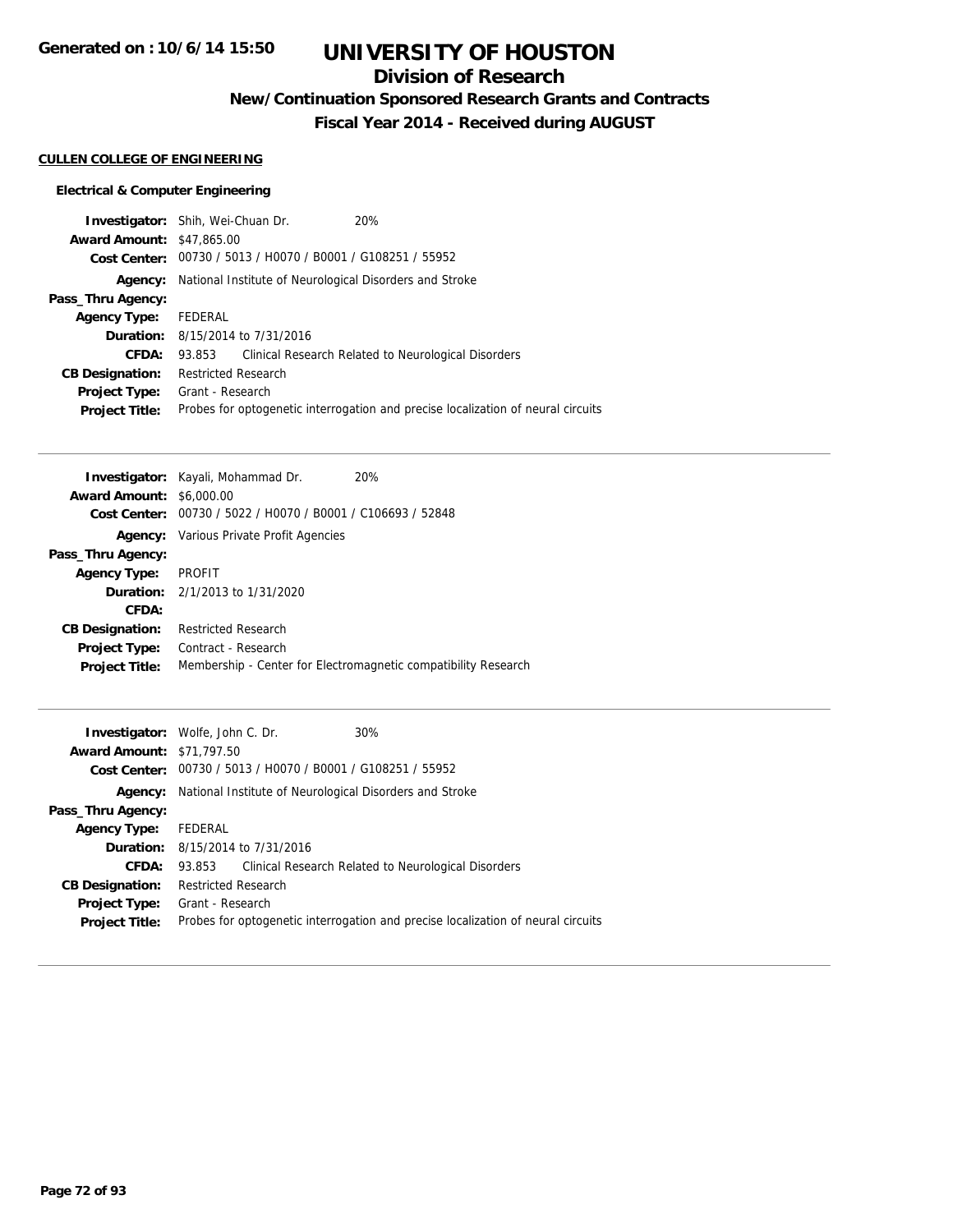## **Division of Research**

**New/Continuation Sponsored Research Grants and Contracts**

**Fiscal Year 2014 - Received during AUGUST**

#### **CULLEN COLLEGE OF ENGINEERING**

#### **Electrical & Computer Engineering**

**Investigator:** Chen, Ji Dr. 100% **Award Amount:** \$45,000.00 **Cost Center:** 00730 / 5013 / H0070 / B0001 / G108208 / 55801 **Agency:** National Science Foundation **Pass\_Thru Agency: Agency Type:** FEDERAL **Duration:** 8/15/2014 to 7/31/2015 **CFDA:** 47.041 Engineering Grants **CB Designation:** Restricted Research **Project Type:** Grant - Research **Project Title:** Phase II of NSF Center for EMC research

|                                  | <b>Investigator:</b> Contreras-Vidal, Jose Dr.<br>100%      |  |  |
|----------------------------------|-------------------------------------------------------------|--|--|
| <b>Award Amount: \$36,750.00</b> |                                                             |  |  |
|                                  | Cost Center: 00730 / 5043 / H0070 / B0001 / G106371 / 55786 |  |  |
| Agency:                          | University of Maryland-Baltimore County                     |  |  |
|                                  | <b>Pass_Thru Agency:</b> Veterans Administration            |  |  |
| Agency Type: FEDERAL             |                                                             |  |  |
|                                  | <b>Duration:</b> 5/1/2014 to 4/30/2015                      |  |  |
| CFDA:                            | Veterans State Hospital Care<br>64.016                      |  |  |
| <b>CB Designation:</b>           | <b>Restricted Research</b>                                  |  |  |
| <b>Project Type:</b>             | Contract - Research                                         |  |  |
| <b>Project Title:</b>            | Developing a Brain-Machine Interface for an Ankle Robot     |  |  |
|                                  |                                                             |  |  |

|                                   | <b>Investigator:</b> Prasad, Saurabh Dr.   | 80%                                                               |  |
|-----------------------------------|--------------------------------------------|-------------------------------------------------------------------|--|
| <b>Award Amount: \$235,934.40</b> |                                            |                                                                   |  |
|                                   |                                            | Cost Center: 00730 / 5013 / H0070 / B0001 / G107653 / 55861       |  |
|                                   | Agency: U.S. Army Research Office          |                                                                   |  |
| Pass_Thru Agency:                 |                                            |                                                                   |  |
| Agency Type: FEDERAL              |                                            |                                                                   |  |
|                                   | <b>Duration:</b> $8/1/2014$ to $7/31/2015$ |                                                                   |  |
| CFDA:                             | 12.431 Basic Scientific Research           |                                                                   |  |
| <b>CB Designation:</b>            | <b>Restricted Research</b>                 |                                                                   |  |
|                                   | <b>Project Type:</b> Grant - Research      |                                                                   |  |
| <b>Project Title:</b>             |                                            | Hyperspectral and Acoustic Sensing for Robust Scene Understanding |  |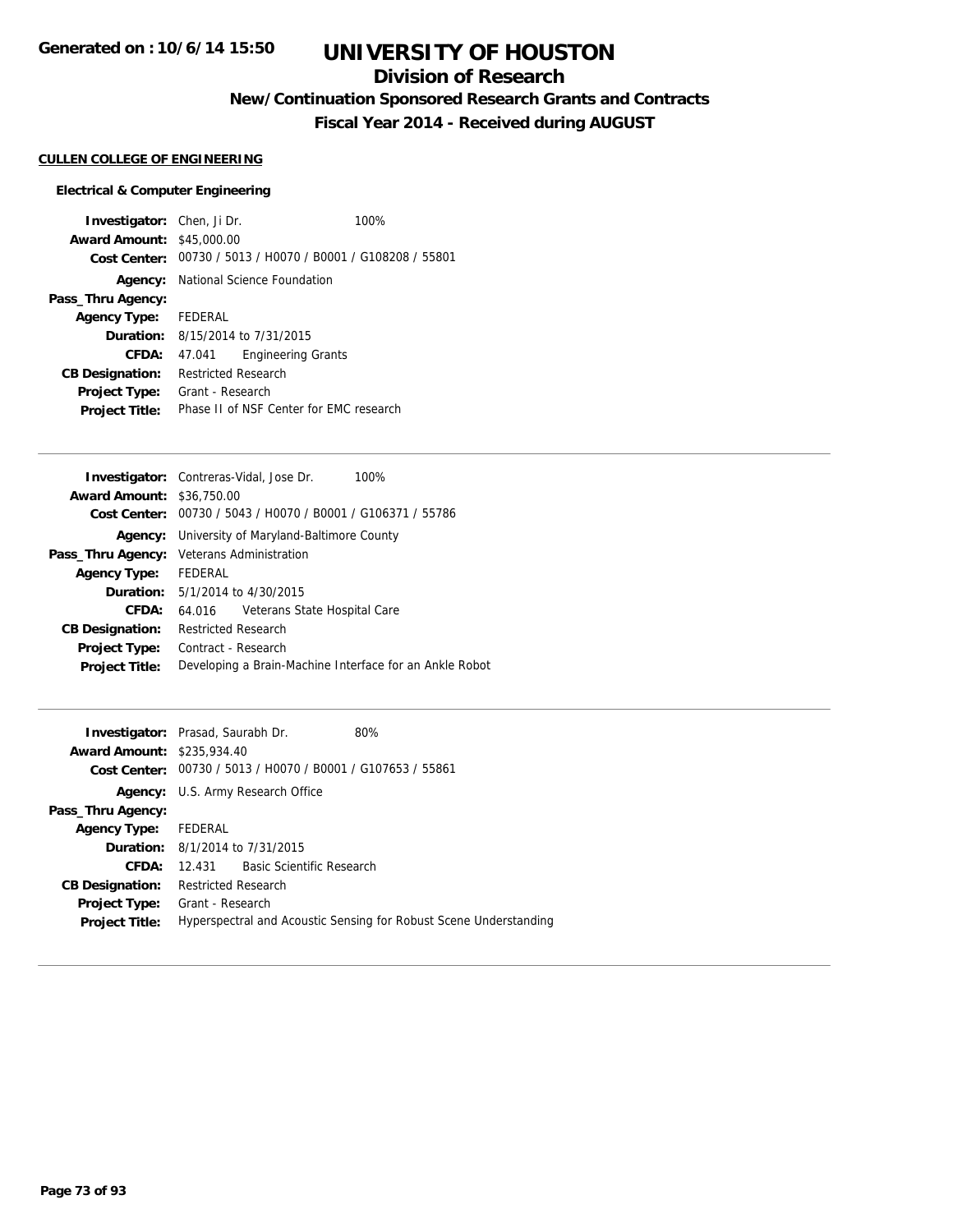## **Division of Research**

**New/Continuation Sponsored Research Grants and Contracts**

**Fiscal Year 2014 - Received during AUGUST**

#### **CULLEN COLLEGE OF ENGINEERING**

#### **Electrical & Computer Engineering**

**Investigator:** Chen, Yuhua Dr. 100% **Award Amount:** \$30,000.00 **Cost Center:** 00730 / 5022 / H0070 / B0001 / C107488 / 54232 **Agency:** Halliburton Company **Pass\_Thru Agency: Agency Type:** PROFIT **Duration:** 8/1/2013 to 7/31/2015 **CFDA: CB Designation:** Restricted Research **Project Type:** Grant - Research **Project Title:** High Speed Ethernet Communications with Low End Processors

| <b>Investigator:</b> Yao, Yan Dr. |                            |                                                             | 70%                                                                               |
|-----------------------------------|----------------------------|-------------------------------------------------------------|-----------------------------------------------------------------------------------|
| <b>Award Amount: \$240,307.90</b> |                            |                                                             |                                                                                   |
|                                   |                            | Cost Center: 00730 / 5013 / H0070 / B0001 / G107435 / 55768 |                                                                                   |
|                                   |                            | <b>Agency:</b> National Science Foundation                  |                                                                                   |
| Pass_Thru Agency:                 |                            |                                                             |                                                                                   |
| <b>Agency Type:</b>               | FEDERAL                    |                                                             |                                                                                   |
|                                   |                            | <b>Duration:</b> 8/15/2014 to 7/31/2017                     |                                                                                   |
| <b>CFDA:</b>                      | 47.041                     | <b>Engineering Grants</b>                                   |                                                                                   |
| <b>CB Designation:</b>            | <b>Restricted Research</b> |                                                             |                                                                                   |
| <b>Project Type:</b>              | Grant - Research           |                                                             |                                                                                   |
| <b>Project Title:</b>             |                            |                                                             | SusChEM: Atomic-Level Manipulation of 2D Materials for Sustainable Energy Storage |

#### **Industrial Engineering**

|                                   | 100%<br><b>Investigator:</b> Lim, Gino Jinho Dr.            |                                                                                                                     |
|-----------------------------------|-------------------------------------------------------------|---------------------------------------------------------------------------------------------------------------------|
| <b>Award Amount: \$136,567.00</b> |                                                             |                                                                                                                     |
|                                   | Cost Center: 00730 / 5016 / H0072 / B0001 / G107260 / 54601 |                                                                                                                     |
| Agency:                           | University of Texas MD Anderson Cancer Center               |                                                                                                                     |
| Pass_Thru Agency:                 |                                                             |                                                                                                                     |
| <b>Agency Type:</b>               | <b>STATE</b>                                                |                                                                                                                     |
|                                   | <b>Duration:</b> 11/16/2013 to 11/15/2015                   |                                                                                                                     |
| CFDA:                             |                                                             |                                                                                                                     |
| <b>CB Designation:</b>            | <b>Restricted Research</b>                                  |                                                                                                                     |
| <b>Project Type:</b>              | Other Support - Research                                    |                                                                                                                     |
| <b>Project Title:</b>             |                                                             | Optimization of intensity-modulated proton therapy incorporating physical and biological characteristics of protons |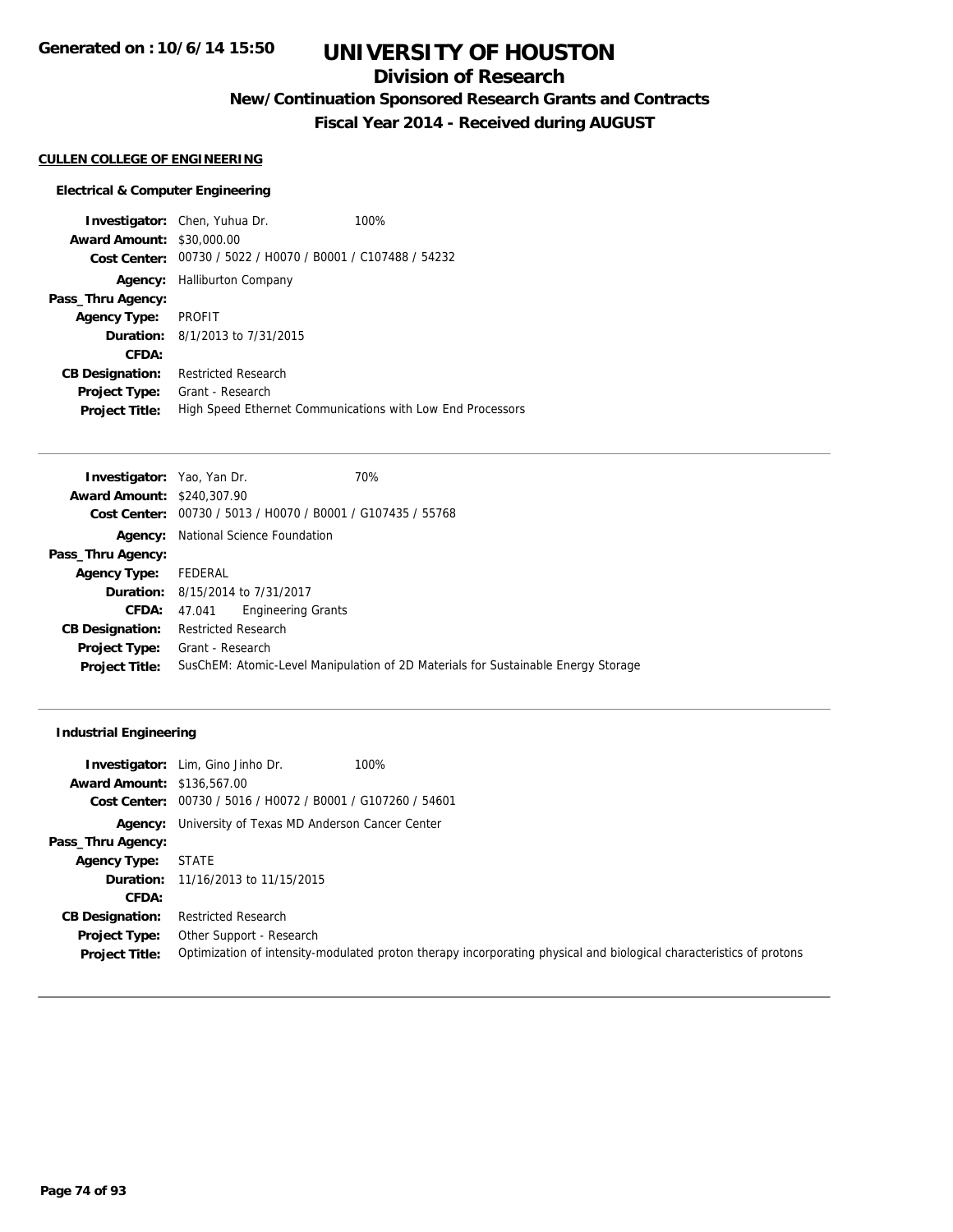## **Division of Research**

**New/Continuation Sponsored Research Grants and Contracts**

**Fiscal Year 2014 - Received during AUGUST**

#### **CULLEN COLLEGE OF ENGINEERING**

### **Industrial Engineering**

|                                   | <b>Investigator:</b> Lim, Gino Jinho Dr.                    | 100%                                                                   |
|-----------------------------------|-------------------------------------------------------------|------------------------------------------------------------------------|
| <b>Award Amount: \$201,275.73</b> |                                                             |                                                                        |
|                                   | Cost Center: 00730 / 5021 / H0072 / B0001 / G104012 / 52200 |                                                                        |
| Agency:                           | Texas Engineering Experiment Station                        |                                                                        |
|                                   | Pass_Thru Agency: Qatar National Research Fund              |                                                                        |
| Agency Type: FOUNDATION           |                                                             |                                                                        |
|                                   | <b>Duration:</b> $3/15/2012$ to $3/15/2015$                 |                                                                        |
| CFDA:                             |                                                             |                                                                        |
| <b>CB Designation:</b>            | <b>Restricted Research</b>                                  |                                                                        |
| <b>Project Type:</b>              | Grant - Research                                            |                                                                        |
| <b>Project Title:</b>             |                                                             | Risk Analysis and Efficient Logistics for Maritime Ports and Waterways |

### **Mechanical Engineering**

|                                  | <b>Investigator:</b> Selvamanickam, Venkat Dr.<br>100%                                                  |  |  |  |
|----------------------------------|---------------------------------------------------------------------------------------------------------|--|--|--|
| <b>Award Amount: \$12,000.00</b> |                                                                                                         |  |  |  |
|                                  | Cost Center: 00730 / 5013 / H0073 / B0001 / G107379 / 54159                                             |  |  |  |
|                                  | <b>Agency:</b> Superpower, Inc.                                                                         |  |  |  |
|                                  | <b>Pass_Thru Agency:</b> U.S. Department of Energy - Advanced Research Projects Agency. Energy (ARPA.E) |  |  |  |
| <b>Agency Type:</b>              | FEDERAL                                                                                                 |  |  |  |
|                                  | <b>Duration:</b> 8/13/2013 to 3/31/2016                                                                 |  |  |  |
| CFDA:                            | Advanced Research and Projects Agency - Energy Financial<br>81.135                                      |  |  |  |
| <b>CB Designation:</b>           | <b>Restricted Research</b>                                                                              |  |  |  |
| <b>Project Type:</b>             | Co-Op Agreement - Research                                                                              |  |  |  |
| <b>Project Title:</b>            | SuperPower's Support of Equipment Maintenance                                                           |  |  |  |
|                                  |                                                                                                         |  |  |  |

|                                  | 80%<br>Investigator: Ryou, Jae-Hyun Dr.                                                                     |
|----------------------------------|-------------------------------------------------------------------------------------------------------------|
| <b>Award Amount: \$69,900.49</b> |                                                                                                             |
| Cost Center:                     | 00730 / 5022 / H0073 / B0001 / C108386 / 55991                                                              |
|                                  | <b>Agency:</b> Technology Engine of Science TES Co., Ltd.                                                   |
| Pass_Thru Agency:                |                                                                                                             |
| <b>Agency Type:</b>              | PROFIT                                                                                                      |
|                                  | <b>Duration:</b> $6/1/2014$ to $5/31/2015$                                                                  |
| CFDA:                            |                                                                                                             |
| <b>CB Designation:</b>           | <b>Restricted Research</b>                                                                                  |
| <b>Project Type:</b>             | Grant - Research                                                                                            |
| <b>Project Title:</b>            | Development of epitaxial structure design and epitaxial growth system for high-voltage power semiconductors |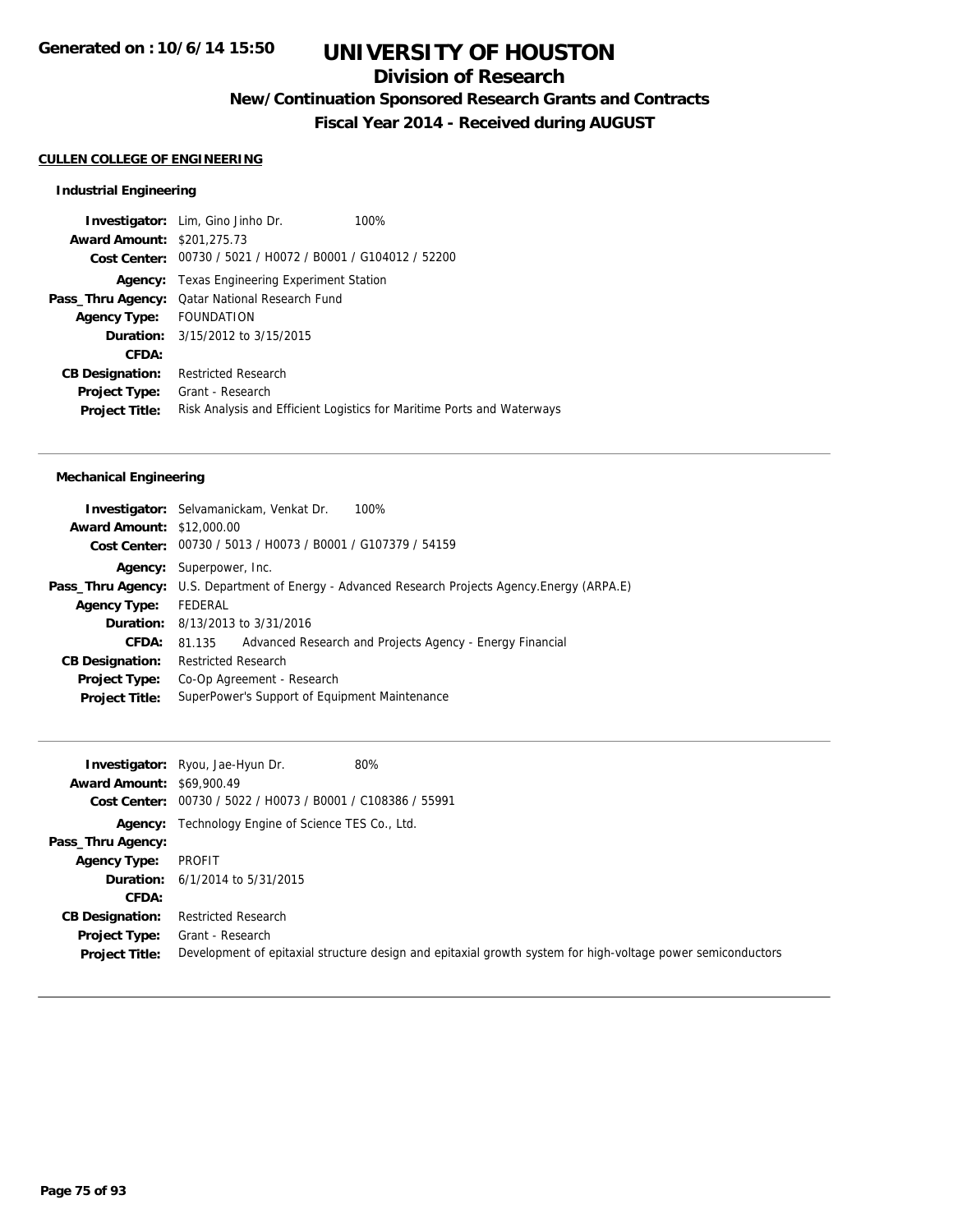## **Division of Research**

**New/Continuation Sponsored Research Grants and Contracts**

**Fiscal Year 2014 - Received during AUGUST**

#### **CULLEN COLLEGE OF ENGINEERING**

### **Mechanical Engineering**

|                                  | <b>Investigator:</b> Ardebili, Haleh Dr.<br>100%                                                            |
|----------------------------------|-------------------------------------------------------------------------------------------------------------|
| <b>Award Amount: \$10,000.00</b> |                                                                                                             |
|                                  | Cost Center: 00730 / 5014 / H0073 / B0001 / G108222 / 55667                                                 |
|                                  | <b>Agency:</b> University of Texas-Texas Space Grant Consortium                                             |
|                                  | <b>Pass_Thru Agency:</b> NASA - National Aeronautics and Space Administration - Goddard Space Flight Center |
| <b>Agency Type:</b>              | FEDERAL                                                                                                     |
|                                  | <b>Duration:</b> 4/1/2014 to 3/31/2015                                                                      |
| <b>CFDA:</b>                     | Aerospace Education Services Program<br>43.001                                                              |
| <b>CB Designation:</b>           | <b>Restricted Research</b>                                                                                  |
| <b>Project Type:</b>             | Grant - Research                                                                                            |
| <b>Project Title:</b>            | Flexible and Stretchable Lithium Ion Batteries for Space Suits                                              |
|                                  |                                                                                                             |

| <b>Investigator:</b> Dunbar, Bonnie Dr. |                                         |                                                             | 20% |
|-----------------------------------------|-----------------------------------------|-------------------------------------------------------------|-----|
| <b>Award Amount: \$128,456.80</b>       |                                         |                                                             |     |
|                                         |                                         | Cost Center: 00730 / 5013 / H0066 / B0100 / G107936 / 55778 |     |
| Agency:                                 |                                         | National Science Foundation                                 |     |
| Pass_Thru Agency:                       |                                         |                                                             |     |
| Agency Type: FEDERAL                    |                                         |                                                             |     |
|                                         | <b>Duration:</b> 8/15/2014 to 7/31/2019 |                                                             |     |
| CFDA:                                   | 47.076                                  | <b>Education and Human Resources</b>                        |     |
| <b>CB Designation:</b>                  | Non Restricted Research                 |                                                             |     |
| <b>Project Type:</b>                    | Co-Op Agreement - Research              |                                                             |     |
| <b>Project Title:</b>                   | Center for Advancing UH Faculty Success |                                                             |     |

|                                  | 10%<br><b>Investigator:</b> Mohammadpour, Javad Dr.               |
|----------------------------------|-------------------------------------------------------------------|
| <b>Award Amount: \$15,809.70</b> |                                                                   |
|                                  | Cost Center: 00730 / 5013 / H0108 / B0001 / G098732 / 45105       |
| Agency:                          | National Science Foundation                                       |
| Pass_Thru Agency:                |                                                                   |
| Agency Type: FEDERAL             |                                                                   |
|                                  | <b>Duration:</b> 9/1/2009 to 2/28/2015                            |
| CFDA:                            | Computer and Information Science and Engineering (CISE)<br>47.070 |
| <b>CB Designation:</b>           | <b>Restricted Research</b>                                        |
| <b>Project Type:</b>             | Grant - Research                                                  |
| <b>Project Title:</b>            | CPS: Medium: Image Guided Robot-Assisted Medical Interventions    |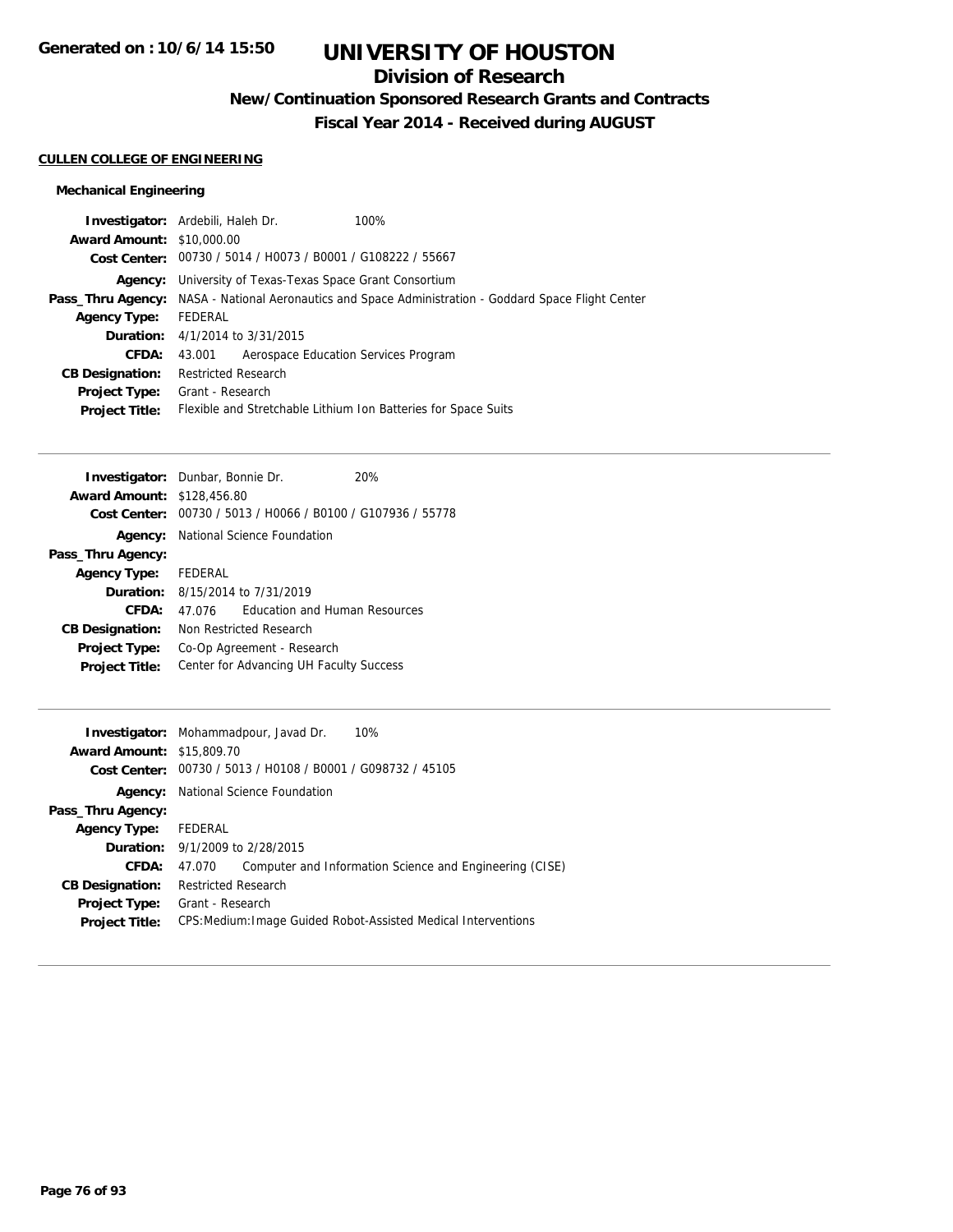## **Division of Research**

## **New/Continuation Sponsored Research Grants and Contracts**

**Fiscal Year 2014 - Received during AUGUST**

#### **CULLEN COLLEGE OF ENGINEERING**

### **Mechanical Engineering**

| <b>Award Amount: \$1,500.00</b>                                                                                                                                          | Investigator: Hadjiev, Viktor Dr.<br>30%<br>Cost Center: 00730 / 5043 / H0452 / B0001 / G107520 / 54264                                                                                                                                                                                                                                                                                                                                                 |
|--------------------------------------------------------------------------------------------------------------------------------------------------------------------------|---------------------------------------------------------------------------------------------------------------------------------------------------------------------------------------------------------------------------------------------------------------------------------------------------------------------------------------------------------------------------------------------------------------------------------------------------------|
| <b>Agency Type:</b><br>Duration:<br><b>CFDA:</b><br><b>CB Designation:</b><br><b>Project Type:</b><br><b>Project Title:</b>                                              | Agency: Clarkson Aerospace Corporation<br>Pass_Thru Agency: U.S. Air Force Research Laboratory<br><b>FEDERAL</b><br>9/3/2013 to 12/31/2014<br>12.800<br>Air Force Defense Research Sciences Program<br><b>Restricted Research</b><br>Contract - Research<br>AFRL COLLABORATION PROGRAM - MATERIALS and MANUFACTURING RESEARCH<br>Raman Microscopy Characterization and Computational Simulations of Refractory Matrices and Nanocrystalline<br>Carbides |
| <b>Award Amount:</b><br>Pass_Thru Agency:<br><b>Agency Type:</b><br>Duration:<br><b>CFDA:</b><br><b>CB Designation:</b><br><b>Project Type:</b><br><b>Project Title:</b> | 10%<br><b>Investigator:</b> Grigoriadis, Karolos M. Dr.<br>\$15,809.70<br>Cost Center: 00730 / 5013 / H0108 / B0001 / G098732 / 45105<br><b>Agency:</b> National Science Foundation<br>FEDERAL<br>9/1/2009 to 2/28/2015<br>47.070<br>Computer and Information Science and Engineering (CISE)<br><b>Restricted Research</b><br>Grant - Research<br>CPS: Medium: Image Guided Robot-Assisted Medical Interventions                                        |
| <b>Award Amount: \$49,280.50</b>                                                                                                                                         | 50%<br>Investigator: Masson, Philippe Dr.<br>Cost Center: 00730 / 5043 / H0073 / B0001 / C108653 / 55989<br>Agency: Advanced Magnet Lab                                                                                                                                                                                                                                                                                                                 |
| <b>Agency Type:</b><br>Duration:<br>CFDA:<br><b>CB Designation:</b><br><b>Project Type:</b><br><b>Project Title:</b>                                                     | Pass_Thru Agency: NASA - National Aeronautics and Space Administration - Glenn Research Center<br><b>FEDERAL</b><br>8/1/2014 to 7/31/2015<br>43.000<br>National Aeronautics and Space Administration<br><b>Restricted Research</b><br>Contract - Research<br>High Fidelity Sizing Model for Superconducting Rotating Machines for Turbo-Electric Propulsion Design - Year 4                                                                             |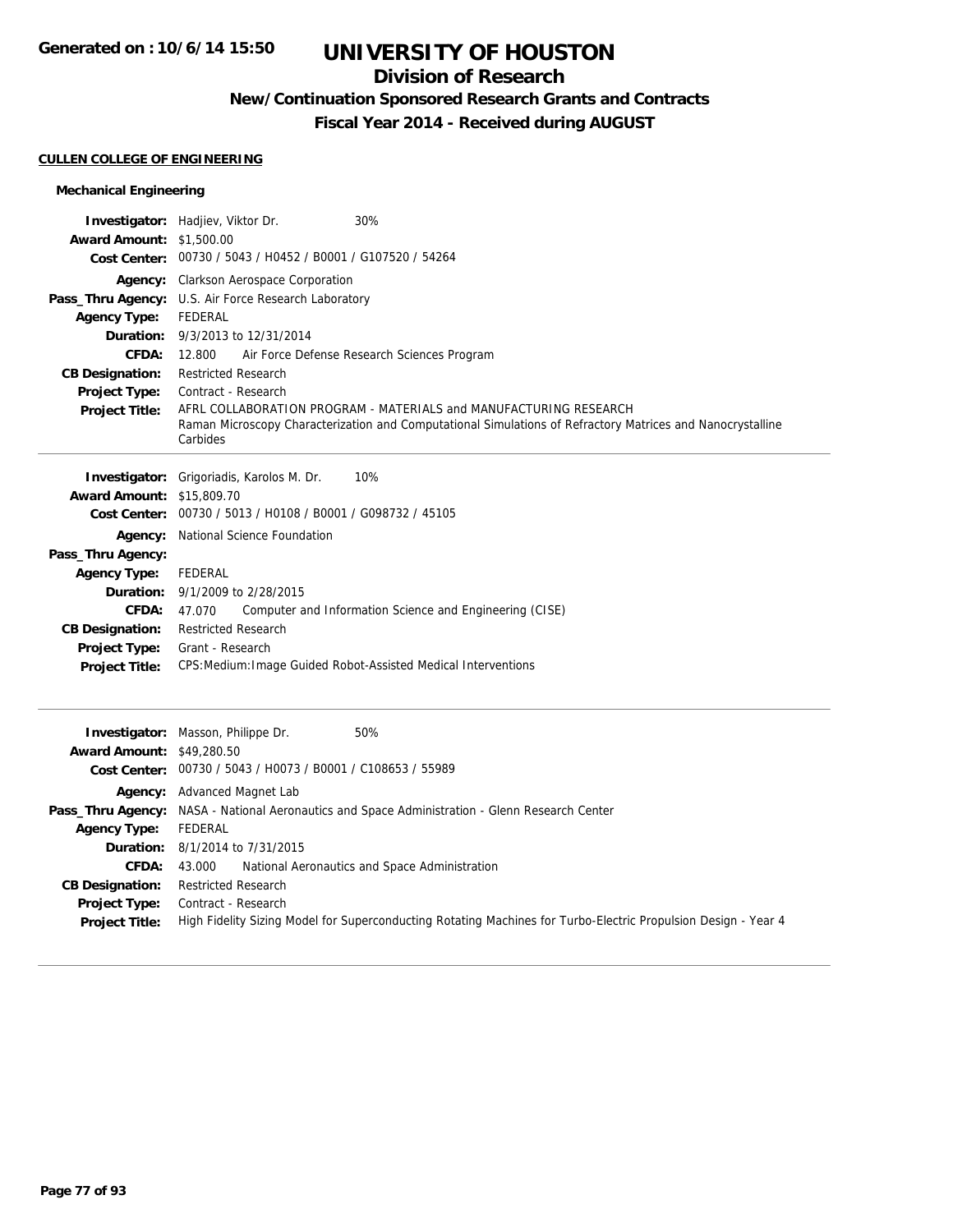## **Division of Research**

**New/Continuation Sponsored Research Grants and Contracts**

**Fiscal Year 2014 - Received during AUGUST**

#### **CULLEN COLLEGE OF ENGINEERING**

### **Nanosystem Manufacturing Center**

|                                         |         | 20%                                                                                                                                                                                                                                                      |
|-----------------------------------------|---------|----------------------------------------------------------------------------------------------------------------------------------------------------------------------------------------------------------------------------------------------------------|
|                                         |         |                                                                                                                                                                                                                                                          |
|                                         |         |                                                                                                                                                                                                                                                          |
|                                         |         |                                                                                                                                                                                                                                                          |
|                                         |         |                                                                                                                                                                                                                                                          |
| FEDERAL                                 |         |                                                                                                                                                                                                                                                          |
| <b>Duration:</b> 8/15/2014 to 7/31/2016 |         |                                                                                                                                                                                                                                                          |
| 93.853                                  |         | Clinical Research Related to Neurological Disorders                                                                                                                                                                                                      |
|                                         |         |                                                                                                                                                                                                                                                          |
|                                         |         |                                                                                                                                                                                                                                                          |
|                                         |         | Probes for optogenetic interrogation and precise localization of neural circuits                                                                                                                                                                         |
|                                         | Agency: | <b>Investigator:</b> Shih, Wei-Chuan Dr.<br><b>Award Amount: \$47,865.00</b><br>Cost Center: 00730 / 5013 / H0070 / B0001 / G108251 / 55952<br>National Institute of Neurological Disorders and Stroke<br><b>Restricted Research</b><br>Grant - Research |

| <b>Investigator:</b> Wolfe, John C. Dr. |                            |                                                             | 15%                                                                              |
|-----------------------------------------|----------------------------|-------------------------------------------------------------|----------------------------------------------------------------------------------|
| <b>Award Amount: \$35,898.75</b>        |                            |                                                             |                                                                                  |
|                                         |                            | Cost Center: 00730 / 5013 / H0070 / B0001 / G108251 / 55952 |                                                                                  |
| Agency:                                 |                            |                                                             | National Institute of Neurological Disorders and Stroke                          |
| Pass_Thru Agency:                       |                            |                                                             |                                                                                  |
| <b>Agency Type:</b>                     | FEDERAL                    |                                                             |                                                                                  |
|                                         |                            | <b>Duration:</b> 8/15/2014 to 7/31/2016                     |                                                                                  |
| CFDA:                                   | 93.853                     |                                                             | Clinical Research Related to Neurological Disorders                              |
| <b>CB Designation:</b>                  | <b>Restricted Research</b> |                                                             |                                                                                  |
| <b>Project Type:</b>                    | Grant - Research           |                                                             |                                                                                  |
| <b>Project Title:</b>                   |                            |                                                             | Probes for optogenetic interrogation and precise localization of neural circuits |
|                                         |                            |                                                             |                                                                                  |

#### **SSPEED**

|                                  | <b>Investigator:</b> Rifai, Hanadi Dr.                      | 100%                                                                                                                   |
|----------------------------------|-------------------------------------------------------------|------------------------------------------------------------------------------------------------------------------------|
| <b>Award Amount: \$15,100.00</b> |                                                             |                                                                                                                        |
|                                  | Cost Center: 00730 / 5021 / H0520 / B0001 / G108819 / 55780 |                                                                                                                        |
|                                  | <b>Agency:</b> Rice University                              |                                                                                                                        |
|                                  | Pass_Thru Agency: Houston Endowment, Inc.                   |                                                                                                                        |
| <b>Agency Type:</b>              | FOUNDATION                                                  |                                                                                                                        |
|                                  | <b>Duration:</b> $6/1/2014$ to $5/31/2015$                  |                                                                                                                        |
| CFDA:                            |                                                             |                                                                                                                        |
| <b>CB Designation:</b>           | <b>Restricted Research</b>                                  |                                                                                                                        |
| <b>Project Type:</b>             | Grant - Research                                            |                                                                                                                        |
| <b>Project Title:</b>            |                                                             | Hurricane Ike: Lessons Learned and Steps for the Future Critical Infrastructure Sustainability and Resilience: Phase 3 |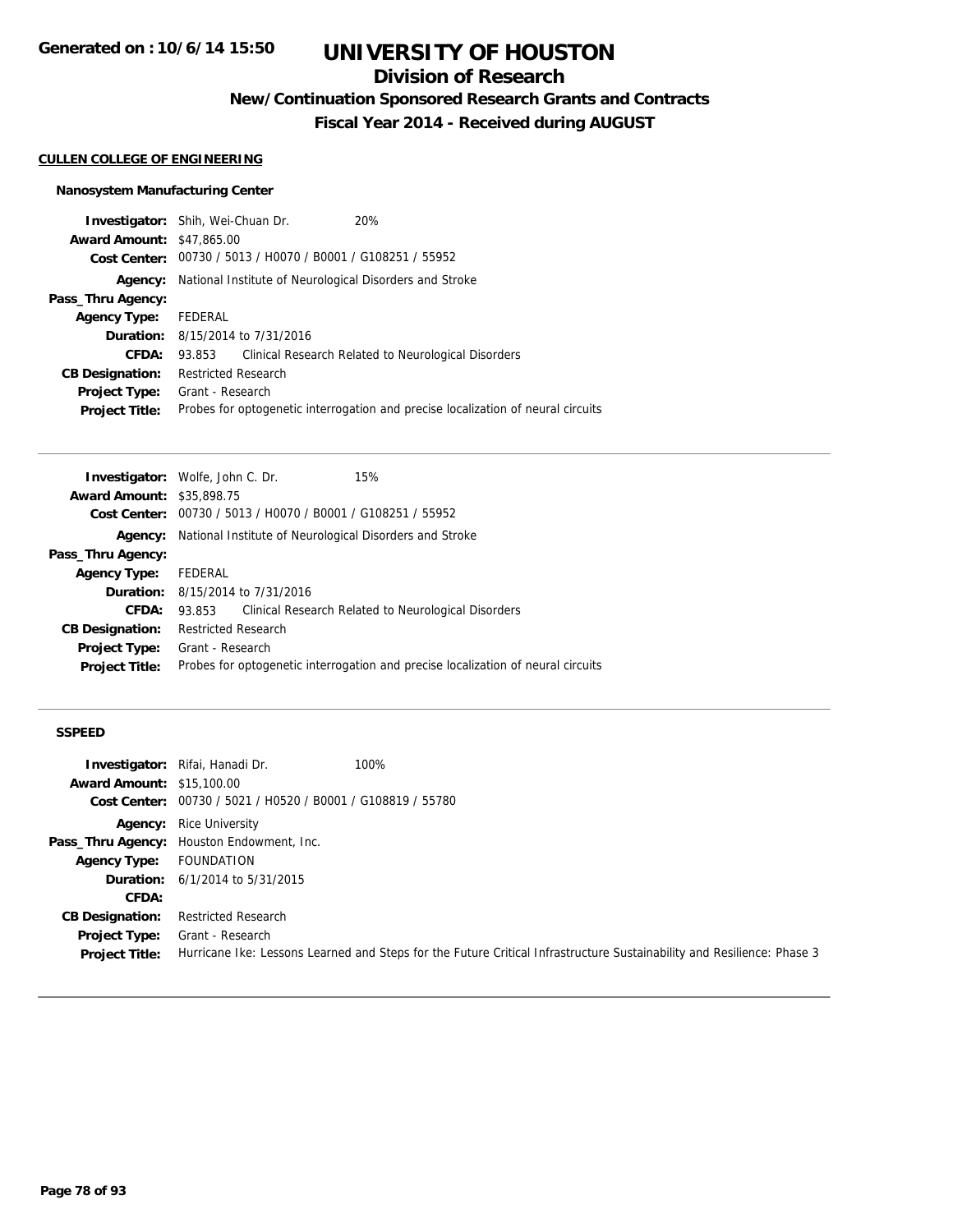## **Division of Research**

**New/Continuation Sponsored Research Grants and Contracts**

**Fiscal Year 2014 - Received during AUGUST**

#### **DIVISION OF RESEARCH**

#### **Center for Advanced Computing and Data Systems**

|                                  | <b>Investigator:</b> Tolar, Tammy Dr.   | 5%                                                                         |
|----------------------------------|-----------------------------------------|----------------------------------------------------------------------------|
| <b>Award Amount: \$16,167.55</b> |                                         |                                                                            |
|                                  |                                         | Cost Center: 00730 / 5013 / H0288 / B0001 / G101915 / 48475                |
| Agency:                          | Institute of Educational Sciences       |                                                                            |
| Pass_Thru Agency:                |                                         |                                                                            |
| <b>Agency Type:</b>              | FEDERAL                                 |                                                                            |
|                                  | <b>Duration:</b> 8/15/2011 to 8/14/2015 |                                                                            |
| CFDA:                            | 84.305                                  | National Institute on Student Achievement, Curriculum and Assessment       |
| <b>CB Designation:</b>           | <b>Restricted Research</b>              |                                                                            |
| <b>Project Type:</b>             | Grant - Research                        |                                                                            |
| <b>Project Title:</b>            |                                         | Arithmetical and Cognitive Antecedents and Concomitants of Algebraic Skill |
|                                  |                                         |                                                                            |

| <b>Award Amount: \$124,937.50</b> | <b>Investigator:</b> Yan, Yonghong Dr.                      | 50%                                                                                                              |
|-----------------------------------|-------------------------------------------------------------|------------------------------------------------------------------------------------------------------------------|
|                                   | Cost Center: 00730 / 5013 / H0246 / B0001 / G108065 / 55790 |                                                                                                                  |
|                                   | <b>Agency:</b> National Science Foundation                  |                                                                                                                  |
| Pass_Thru Agency:                 |                                                             |                                                                                                                  |
| <b>Agency Type:</b>               | FEDERAL                                                     |                                                                                                                  |
|                                   | <b>Duration:</b> 8/15/2014 to 7/31/2017                     |                                                                                                                  |
| <b>CFDA:</b>                      | 47.070                                                      | Computer and Information Science and Engineering (CISE)                                                          |
| <b>CB Designation:</b>            | <b>Restricted Research</b>                                  |                                                                                                                  |
| Project Type:                     | Grant - Research                                            |                                                                                                                  |
| <b>Project Title:</b>             | Performance Computing                                       | SHF: Small: Collaborative Research: Application-aware Energy Modeling and Power Management for Parallel and High |
|                                   |                                                             |                                                                                                                  |
|                                   | <b>Investigator:</b> Cirino, Paul Dr.                       | 5%                                                                                                               |
| <b>Award Amount: \$16,167.55</b>  |                                                             |                                                                                                                  |
|                                   | Cost Center: 00730 / 5013 / H0288 / B0001 / G101915 / 48475 |                                                                                                                  |
|                                   | <b>Agency:</b> Institute of Educational Sciences            |                                                                                                                  |
| Pass_Thru Agency:                 |                                                             |                                                                                                                  |
| <b>Agency Type:</b>               | FEDERAL                                                     |                                                                                                                  |

**CFDA:** 84.305 National Institute on Student Achievement, Curriculum and Assessment

**Project Title:** Arithmetical and Cognitive Antecedents and Concomitants of Algebraic Skill

**CB Designation:** Restricted Research **Project Type:** Grant - Research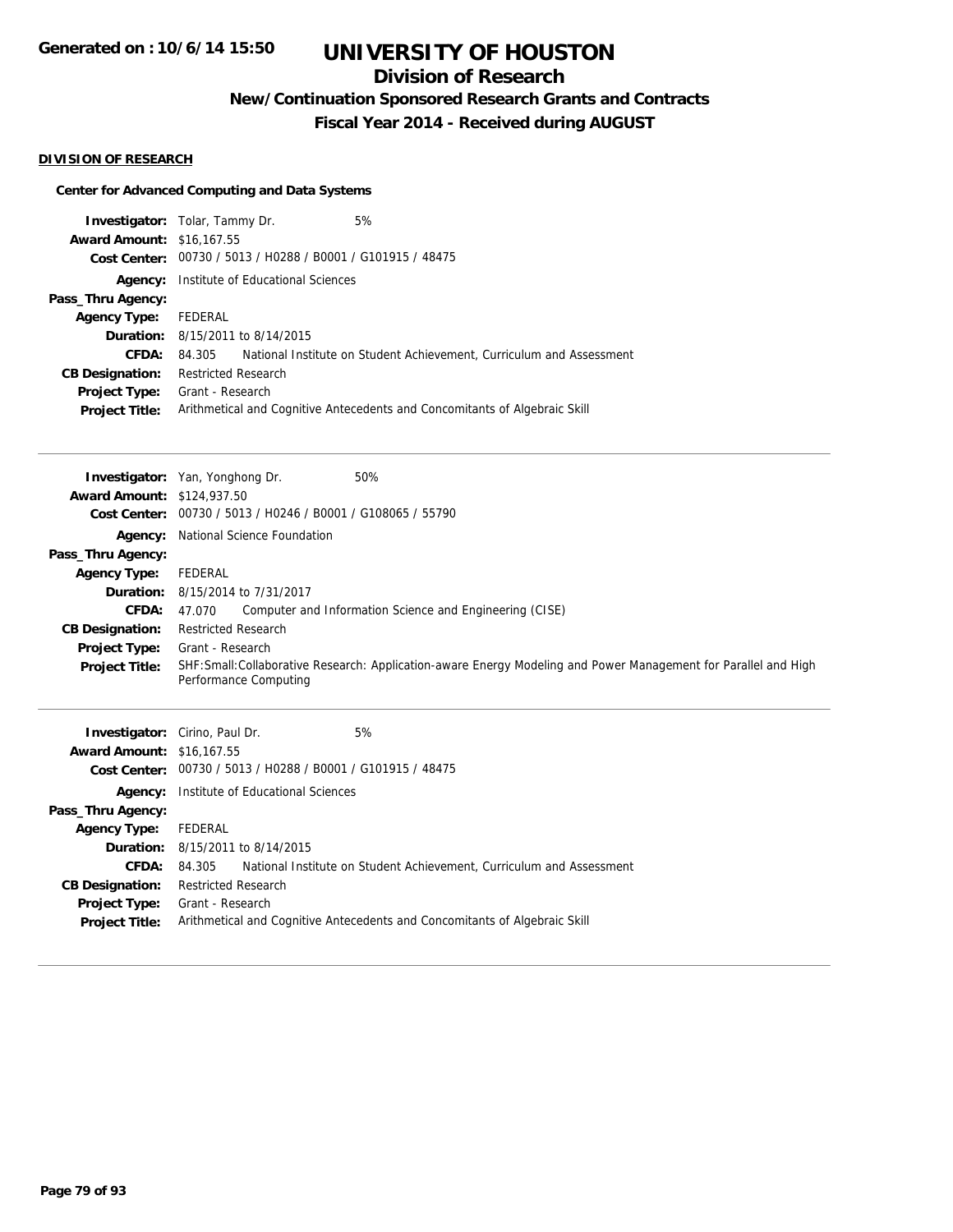## **Division of Research**

**New/Continuation Sponsored Research Grants and Contracts**

**Fiscal Year 2014 - Received during AUGUST**

#### **DIVISION OF RESEARCH**

### **Center for Advanced Computing and Data Systems**

|                                  | <b>Investigator:</b> Kakadiaris, Ioannis Dr.                | 7.5%                                                           |
|----------------------------------|-------------------------------------------------------------|----------------------------------------------------------------|
| <b>Award Amount: \$11,857.28</b> |                                                             |                                                                |
|                                  | Cost Center: 00730 / 5013 / H0108 / B0001 / G098732 / 45105 |                                                                |
| Agency:                          | National Science Foundation                                 |                                                                |
| Pass_Thru Agency:                |                                                             |                                                                |
| Agency Type: FEDERAL             |                                                             |                                                                |
|                                  | <b>Duration:</b> 9/1/2009 to 2/28/2015                      |                                                                |
| CFDA:                            | 47.070                                                      | Computer and Information Science and Engineering (CISE)        |
| <b>CB Designation:</b>           | <b>Restricted Research</b>                                  |                                                                |
| <b>Project Type:</b>             | Grant - Research                                            |                                                                |
| <b>Project Title:</b>            |                                                             | CPS: Medium: Image Guided Robot-Assisted Medical Interventions |
|                                  |                                                             |                                                                |

#### **Center for Advanced Materials**

| <b>Investigator:</b> Ebrahim, Rabi |                                                             | 75%                                                                |
|------------------------------------|-------------------------------------------------------------|--------------------------------------------------------------------|
| <b>Award Amount: \$55,500.00</b>   |                                                             |                                                                    |
|                                    | Cost Center: 00730 / 5022 / H0453 / B0001 / C108857 / 55983 |                                                                    |
| Agency:                            | Intelligent Surgical Devices                                |                                                                    |
| Pass_Thru Agency:                  |                                                             |                                                                    |
| <b>Agency Type:</b>                | PROFIT                                                      |                                                                    |
|                                    | <b>Duration:</b> 5/1/2014 to 4/30/2015                      |                                                                    |
| CFDA:                              |                                                             |                                                                    |
| <b>CB Designation:</b>             | <b>Restricted Research</b>                                  |                                                                    |
| <b>Project Type:</b>               | Special Research Agreement - Research                       |                                                                    |
| <b>Project Title:</b>              |                                                             | CAM Consortium research project: Development of Artificial Retinas |

#### **Center for Neuromotor & Biomechanics Research**

|                                 | <b>Investigator:</b> Clarke, Mark Dr.                       | 5%                                                                                   |
|---------------------------------|-------------------------------------------------------------|--------------------------------------------------------------------------------------|
| <b>Award Amount: \$1,200.00</b> |                                                             |                                                                                      |
|                                 | Cost Center: 00730 / 5013 / H0521 / B0001 / G102913 / 50107 |                                                                                      |
|                                 |                                                             | Agency: NASA - National Aeronautics and Space Administration - Johnson Space Center  |
| Pass_Thru Agency:               |                                                             |                                                                                      |
| <b>Agency Type:</b>             | FEDERAL                                                     |                                                                                      |
|                                 | <b>Duration:</b> 11/3/2011 to 11/2/2015                     |                                                                                      |
| CFDA:                           | 43.003                                                      | Basic Research, Educational Outreach, or Training in the area of Exploration         |
| <b>CB Designation:</b>          | <b>Restricted Research</b>                                  |                                                                                      |
| <b>Project Type:</b>            | Grant - Research                                            |                                                                                      |
| <b>Project Title:</b>           |                                                             | Effects of Long-Term Exposure to Microgravity on Salivary Markers of Innate Immunity |
|                                 |                                                             |                                                                                      |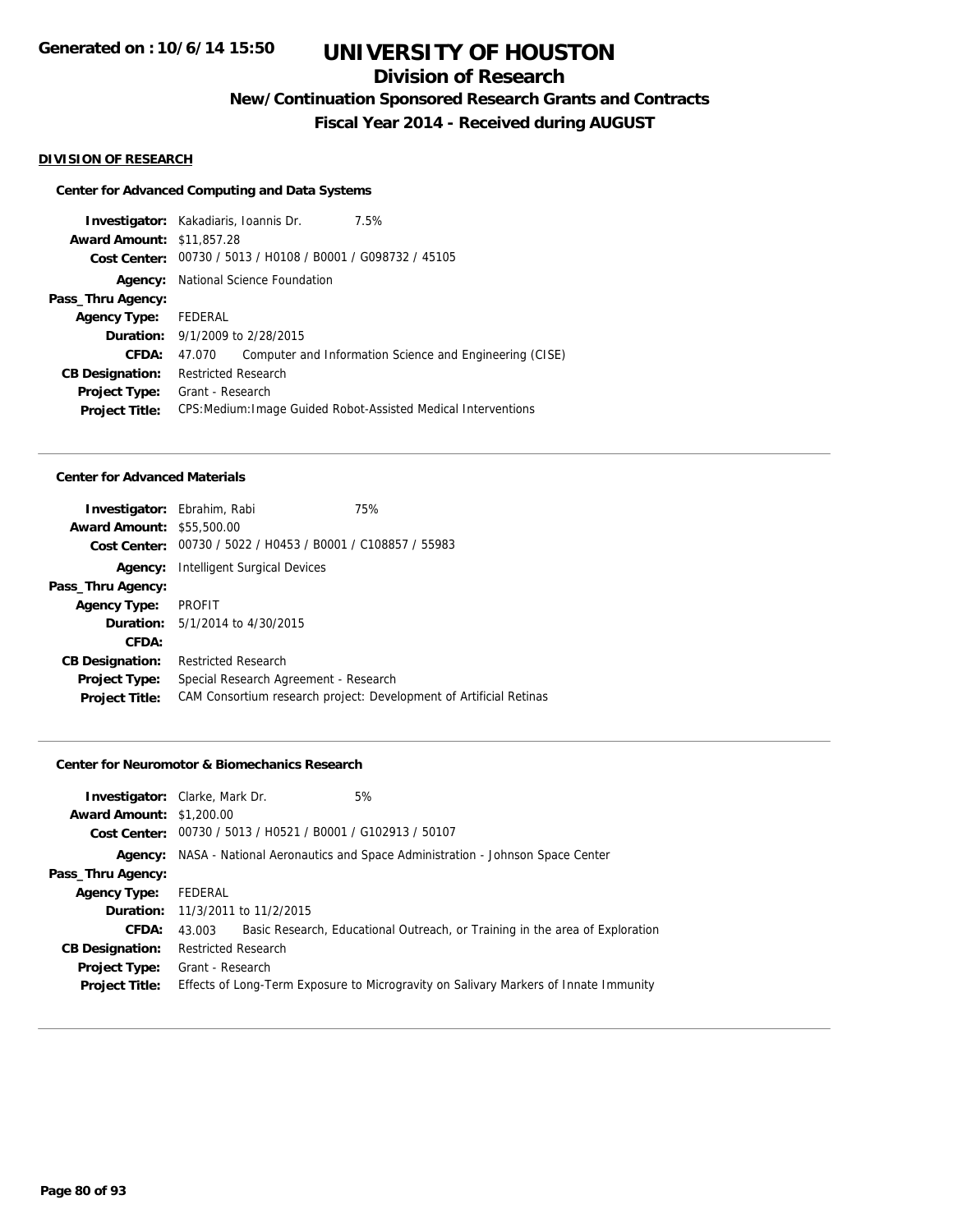## **Division of Research**

**New/Continuation Sponsored Research Grants and Contracts**

**Fiscal Year 2014 - Received during AUGUST**

#### **DIVISION OF RESEARCH**

#### **Center for Neuromotor & Biomechanics Research**

| <b>Investigator:</b> Simpson, Richard Dr. |                            |                                                             | 80%                                                                                  |
|-------------------------------------------|----------------------------|-------------------------------------------------------------|--------------------------------------------------------------------------------------|
| <b>Award Amount: \$19,200.00</b>          |                            |                                                             |                                                                                      |
|                                           |                            | Cost Center: 00730 / 5013 / H0521 / B0001 / G102913 / 50107 |                                                                                      |
|                                           |                            |                                                             | Agency: NASA - National Aeronautics and Space Administration - Johnson Space Center  |
| Pass_Thru Agency:                         |                            |                                                             |                                                                                      |
| <b>Agency Type:</b>                       | FEDERAL                    |                                                             |                                                                                      |
|                                           |                            | <b>Duration:</b> 11/3/2011 to 11/2/2015                     |                                                                                      |
| <b>CFDA:</b>                              | 43.003                     |                                                             | Basic Research, Educational Outreach, or Training in the area of Exploration         |
| <b>CB Designation:</b>                    | <b>Restricted Research</b> |                                                             |                                                                                      |
| <b>Project Type:</b>                      | Grant - Research           |                                                             |                                                                                      |
| <b>Project Title:</b>                     |                            |                                                             | Effects of Long-Term Exposure to Microgravity on Salivary Markers of Innate Immunity |

|                                 | 10%<br><b>Investigator:</b> Lowder, Thomas Dr.                                         |
|---------------------------------|----------------------------------------------------------------------------------------|
| <b>Award Amount: \$2,400.00</b> |                                                                                        |
|                                 | Cost Center: 00730 / 5013 / H0521 / B0001 / G102913 / 50107                            |
|                                 | Agency: NASA - National Aeronautics and Space Administration - Johnson Space Center    |
| Pass_Thru Agency:               |                                                                                        |
| <b>Agency Type:</b>             | FEDERAL                                                                                |
|                                 | <b>Duration:</b> 11/3/2011 to 11/2/2015                                                |
| CFDA:                           | Basic Research, Educational Outreach, or Training in the area of Exploration<br>43.003 |
| <b>CB Designation:</b>          | <b>Restricted Research</b>                                                             |
| <b>Project Type:</b>            | Grant - Research                                                                       |
| <b>Project Title:</b>           | Effects of Long-Term Exposure to Microgravity on Salivary Markers of Innate Immunity   |

|                                 | <b>Investigator:</b> O'Connor, Daniel Dr.<br>5%                                            |
|---------------------------------|--------------------------------------------------------------------------------------------|
| <b>Award Amount: \$1,200.00</b> |                                                                                            |
|                                 | Cost Center: 00730 / 5013 / H0521 / B0001 / G102913 / 50107                                |
|                                 | <b>Agency:</b> NASA - National Aeronautics and Space Administration - Johnson Space Center |
| Pass_Thru Agency:               |                                                                                            |
| <b>Agency Type:</b>             | FEDERAL                                                                                    |
|                                 | <b>Duration:</b> 11/3/2011 to 11/2/2015                                                    |
| <b>CFDA:</b>                    | Basic Research, Educational Outreach, or Training in the area of Exploration<br>43.003     |
| <b>CB Designation:</b>          | <b>Restricted Research</b>                                                                 |
| <b>Project Type:</b>            | Grant - Research                                                                           |
| <b>Project Title:</b>           | Effects of Long-Term Exposure to Microgravity on Salivary Markers of Innate Immunity       |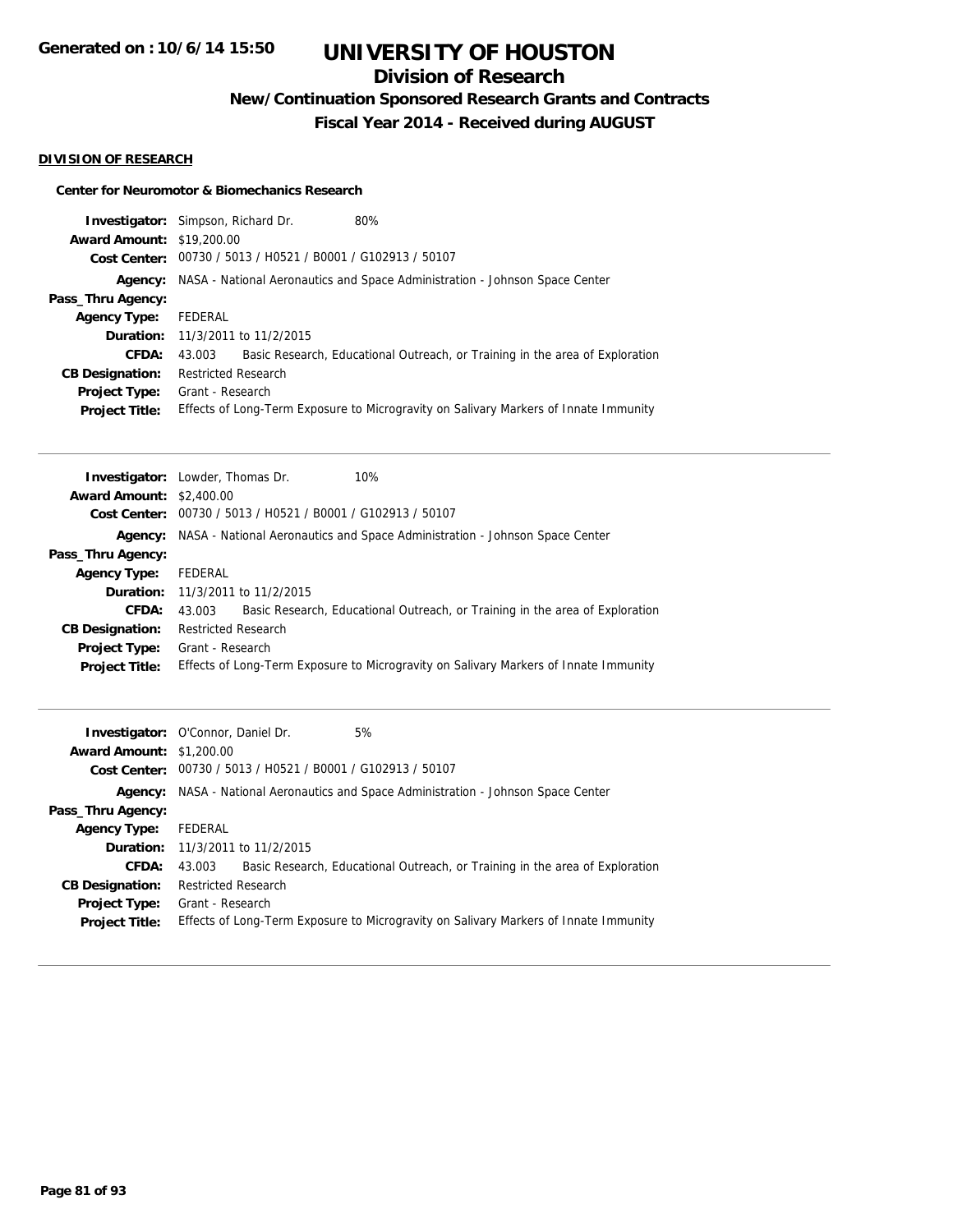## **Division of Research**

**New/Continuation Sponsored Research Grants and Contracts**

**Fiscal Year 2014 - Received during AUGUST**

### **DIVISION OF RESEARCH**

#### **Division of Research**

|                                  | 100%<br><b>Investigator:</b> Colbert-Delcour, Anne Dr.      |
|----------------------------------|-------------------------------------------------------------|
| <b>Award Amount: \$33,000.00</b> |                                                             |
|                                  | Cost Center: 00730 / 5013 / H0233 / H0001 / G101855 / 49283 |
|                                  | <b>Agency:</b> National Science Foundation                  |
| Pass_Thru Agency:                |                                                             |
| <b>Agency Type:</b>              | FEDERAL                                                     |
| <b>Duration:</b>                 | 7/15/2011 to 6/30/2016                                      |
| CFDA:                            | <b>Education and Human Resources</b><br>47 076              |
| <b>CB Designation:</b>           | Non Research                                                |
| <b>Project Type:</b>             | Grant - Scholarship/Fellowship                              |
| <b>Project Title:</b>            | Graduate Research Fellowship Program-Master                 |

| <b>Award Amount: \$17,475.12</b>       | 20%<br><b>Investigator:</b> Ryou, Jae-Hyun Dr.<br>Cost Center: 00730 / 5022 / H0073 / B0001 / C108386 / 55991                   |
|----------------------------------------|---------------------------------------------------------------------------------------------------------------------------------|
|                                        | <b>Agency:</b> Technology Engine of Science TES Co., Ltd.                                                                       |
| Pass_Thru Agency:                      |                                                                                                                                 |
| <b>Agency Type:</b>                    | PROFIT                                                                                                                          |
|                                        | <b>Duration:</b> $6/1/2014$ to $5/31/2015$                                                                                      |
| CFDA:                                  |                                                                                                                                 |
| <b>CB Designation:</b>                 | <b>Restricted Research</b>                                                                                                      |
| Project Type:<br><b>Project Title:</b> | Grant - Research<br>Development of epitaxial structure design and epitaxial growth system for high-voltage power semiconductors |

| <b>Investigator:</b> Wolfe, John C. Dr. |                                                             |  | 15%                                                                              |  |
|-----------------------------------------|-------------------------------------------------------------|--|----------------------------------------------------------------------------------|--|
| <b>Award Amount: \$35,898.75</b>        |                                                             |  |                                                                                  |  |
|                                         | Cost Center: 00730 / 5013 / H0070 / B0001 / G108251 / 55952 |  |                                                                                  |  |
| Agency:                                 | National Institute of Neurological Disorders and Stroke     |  |                                                                                  |  |
| Pass_Thru Agency:                       |                                                             |  |                                                                                  |  |
| <b>Agency Type:</b>                     | FEDERAL                                                     |  |                                                                                  |  |
|                                         | <b>Duration:</b> 8/15/2014 to 7/31/2016                     |  |                                                                                  |  |
| CFDA:                                   | 93.853                                                      |  | Clinical Research Related to Neurological Disorders                              |  |
| <b>CB Designation:</b>                  | <b>Restricted Research</b>                                  |  |                                                                                  |  |
|                                         | <b>Project Type:</b> Grant - Research                       |  |                                                                                  |  |
| <b>Project Title:</b>                   |                                                             |  | Probes for optogenetic interrogation and precise localization of neural circuits |  |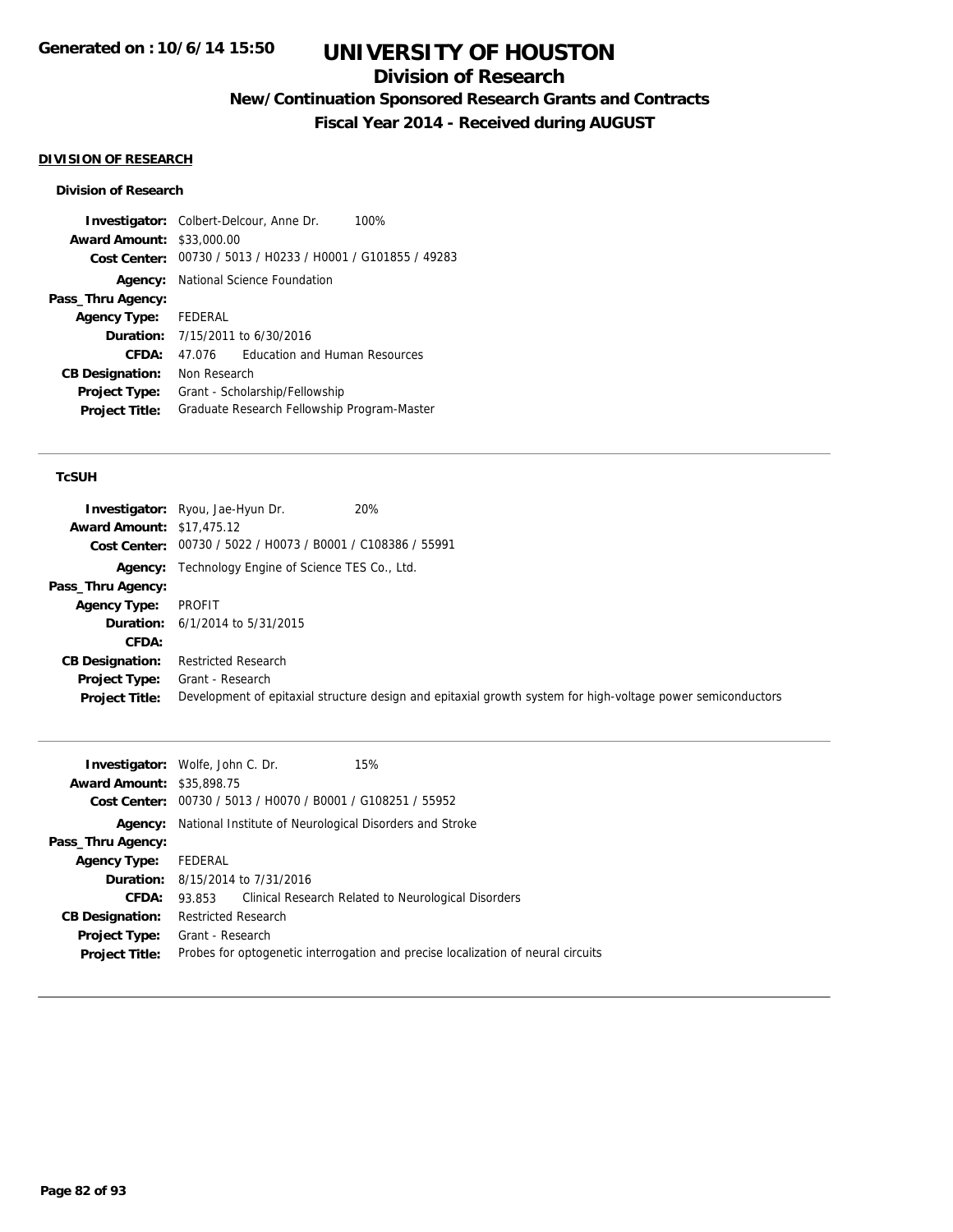## **Division of Research**

## **New/Continuation Sponsored Research Grants and Contracts**

**Fiscal Year 2014 - Received during AUGUST**

#### **DIVISION OF RESEARCH**

|                                  | <b>Investigator:</b> Ren, Zhifeng Dr.<br>12.5%                                                                     |
|----------------------------------|--------------------------------------------------------------------------------------------------------------------|
| <b>Award Amount: \$97,701.50</b> |                                                                                                                    |
|                                  | Cost Center: 00730 / 5013 / H0452 / B0001 / G107663 / 55978                                                        |
|                                  | <b>Agency:</b> U.S. Air Force - Asian Office of Aerospace Research & Development                                   |
| Pass_Thru Agency:                |                                                                                                                    |
| <b>Agency Type:</b>              | FEDERAL                                                                                                            |
|                                  | <b>Duration:</b> 8/28/2014 to 8/27/2015                                                                            |
| <b>CFDA:</b>                     | Air Force Defense Research Sciences Program<br>12.800                                                              |
| <b>CB Designation:</b>           | <b>Restricted Research</b>                                                                                         |
| <b>Project Type:</b>             | Grant - Research                                                                                                   |
| <b>Project Title:</b>            | Tools to Study Interfaces for Superconducting, Thermoelectric, and Magnetic Materials at the University of Houston |

|                                  | <b>Investigator:</b> Chu, Ching-Wu Dr.<br>12.5%                                                                    |
|----------------------------------|--------------------------------------------------------------------------------------------------------------------|
| <b>Award Amount: \$97,701.50</b> |                                                                                                                    |
| Cost Center:                     | 00730 / 5013 / H0452 / B0001 / G107663 / 55978                                                                     |
|                                  | <b>Agency:</b> U.S. Air Force - Asian Office of Aerospace Research & Development                                   |
| Pass_Thru Agency:                |                                                                                                                    |
| <b>Agency Type:</b>              | FEDERAL                                                                                                            |
|                                  | <b>Duration:</b> 8/28/2014 to 8/27/2015                                                                            |
| <b>CFDA:</b>                     | 12.800 Air Force Defense Research Sciences Program                                                                 |
| <b>CB Designation:</b>           | <b>Restricted Research</b>                                                                                         |
| <b>Project Type:</b>             | Grant - Research                                                                                                   |
| <b>Project Title:</b>            | Tools to Study Interfaces for Superconducting, Thermoelectric, and Magnetic Materials at the University of Houston |

| <b>Investigator:</b> Lv, Bing Dr.<br><b>Award Amount: \$97,701.50</b> | 12.5%<br>Cost Center: 00730 / 5013 / H0452 / B0001 / G107663 / 55978                                               |  |  |
|-----------------------------------------------------------------------|--------------------------------------------------------------------------------------------------------------------|--|--|
|                                                                       | <b>Agency:</b> U.S. Air Force - Asian Office of Aerospace Research & Development                                   |  |  |
| Pass_Thru Agency:                                                     |                                                                                                                    |  |  |
| <b>Agency Type:</b>                                                   | FEDERAL                                                                                                            |  |  |
|                                                                       | <b>Duration:</b> 8/28/2014 to 8/27/2015                                                                            |  |  |
| CFDA:                                                                 | 12.800 Air Force Defense Research Sciences Program                                                                 |  |  |
| <b>CB Designation:</b>                                                | <b>Restricted Research</b>                                                                                         |  |  |
| <b>Project Type:</b>                                                  | Grant - Research                                                                                                   |  |  |
| <b>Project Title:</b>                                                 | Tools to Study Interfaces for Superconducting, Thermoelectric, and Magnetic Materials at the University of Houston |  |  |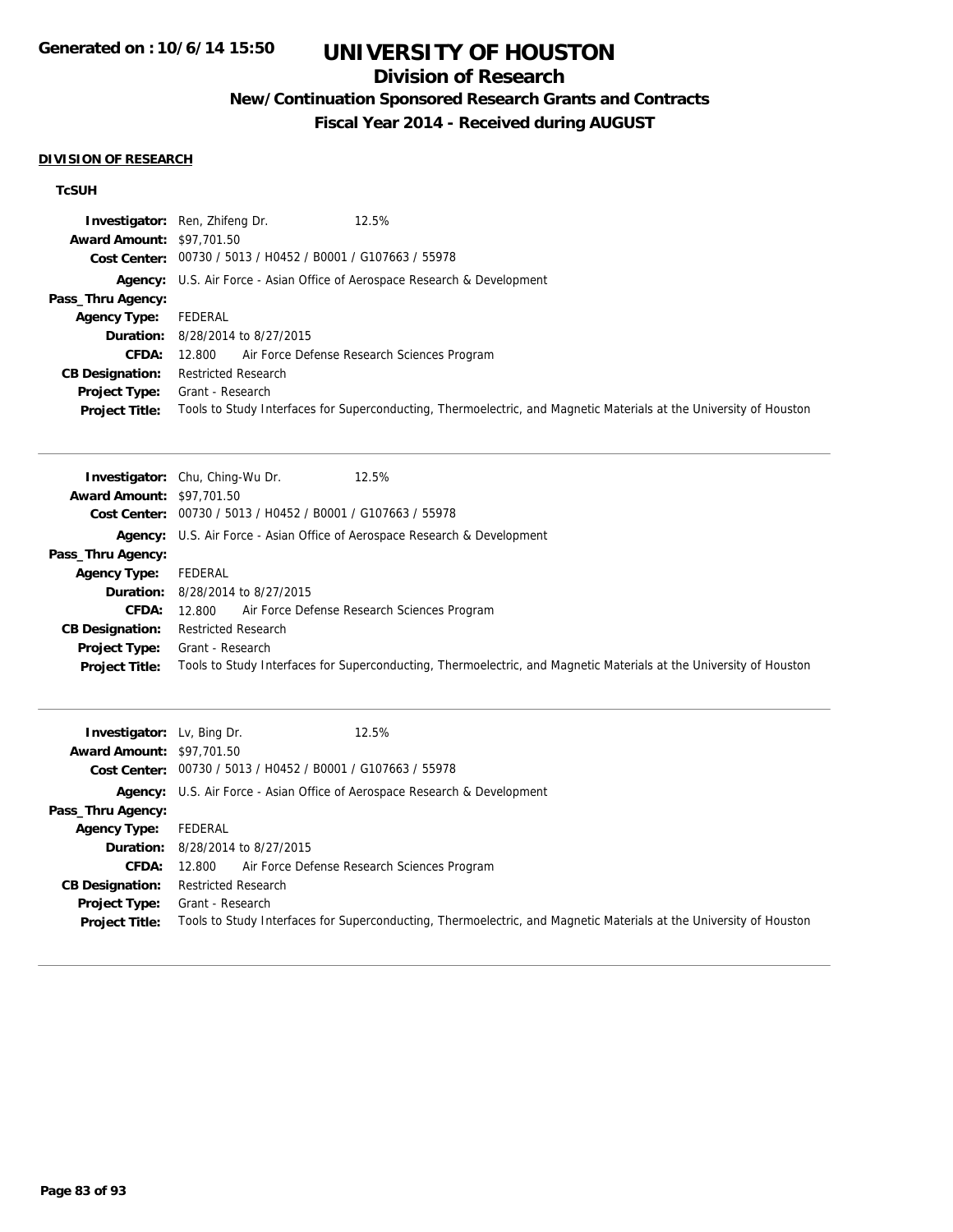## **Division of Research**

**New/Continuation Sponsored Research Grants and Contracts**

**Fiscal Year 2014 - Received during AUGUST**

#### **DIVISION OF RESEARCH**

|                                   | <b>Investigator:</b> Ren, Zhifeng Dr.                       | 50%                                                                                                     |  |
|-----------------------------------|-------------------------------------------------------------|---------------------------------------------------------------------------------------------------------|--|
| <b>Award Amount: \$125,000.00</b> |                                                             |                                                                                                         |  |
|                                   | Cost Center: 00730 / 5043 / H0452 / B0001 / G107650 / 55915 |                                                                                                         |  |
|                                   | <b>Agency:</b> Massachusetts Institute of Technology        |                                                                                                         |  |
|                                   |                                                             | <b>Pass_Thru Agency:</b> U.S. Department of Energy - Advanced Research Projects Agency. Energy (ARPA.E) |  |
| <b>Agency Type:</b>               | FEDERAL                                                     |                                                                                                         |  |
|                                   | <b>Duration:</b> 6/17/2014 to 6/16/2017                     |                                                                                                         |  |
| <b>CFDA:</b>                      | Department of Energy<br>81.000                              |                                                                                                         |  |
| <b>CB Designation:</b>            | Restricted Research                                         |                                                                                                         |  |
| <b>Project Type:</b>              | Grant - Research                                            |                                                                                                         |  |
| <b>Project Title:</b>             |                                                             | Full Spectrum Stacked Solar-Thermal and PV Receiver                                                     |  |
|                                   |                                                             |                                                                                                         |  |

|                                                                 |  | 70%                                                                                                                                                                 |
|-----------------------------------------------------------------|--|---------------------------------------------------------------------------------------------------------------------------------------------------------------------|
| <b>Award Amount: \$10,500.00</b>                                |  |                                                                                                                                                                     |
| Cost Center: 00730 / 5043 / H0452 / B0001 / G107616 / 54500     |  |                                                                                                                                                                     |
| Agency: Clarkson Aerospace Corporation                          |  |                                                                                                                                                                     |
| <b>Pass_Thru Agency:</b> U.S. Air Force Research Laboratory     |  |                                                                                                                                                                     |
| Agency Type: FEDERAL                                            |  |                                                                                                                                                                     |
|                                                                 |  |                                                                                                                                                                     |
|                                                                 |  |                                                                                                                                                                     |
|                                                                 |  |                                                                                                                                                                     |
| Contract - Research                                             |  |                                                                                                                                                                     |
| AFRL Collaboration Program-Materials and Manufacturing Research |  |                                                                                                                                                                     |
|                                                                 |  | <b>Investigator:</b> Meen, James Dr.<br><b>Duration:</b> 9/3/2013 to 12/31/2014<br>12.800 Air Force Defense Research Sciences Program<br><b>Restricted Research</b> |

|                                 | 70%<br><b>Investigator:</b> Hadjiev, Viktor Dr.                                                                                                                                             |
|---------------------------------|---------------------------------------------------------------------------------------------------------------------------------------------------------------------------------------------|
| <b>Award Amount: \$3,500.00</b> |                                                                                                                                                                                             |
|                                 | Cost Center: 00730 / 5043 / H0452 / B0001 / G107520 / 54264                                                                                                                                 |
|                                 | <b>Agency:</b> Clarkson Aerospace Corporation                                                                                                                                               |
|                                 | <b>Pass_Thru Agency:</b> U.S. Air Force Research Laboratory                                                                                                                                 |
| <b>Agency Type:</b>             | FEDERAL                                                                                                                                                                                     |
|                                 | <b>Duration:</b> 9/3/2013 to 12/31/2014                                                                                                                                                     |
| <b>CFDA:</b>                    | Air Force Defense Research Sciences Program<br>12.800                                                                                                                                       |
| <b>CB Designation:</b>          | <b>Restricted Research</b>                                                                                                                                                                  |
| <b>Project Type:</b>            | Contract - Research                                                                                                                                                                         |
| <b>Project Title:</b>           | AFRL COLLABORATION PROGRAM - MATERIALS and MANUFACTURING RESEARCH<br>Raman Microscopy Characterization and Computational Simulations of Refractory Matrices and Nanocrystalline<br>Carbides |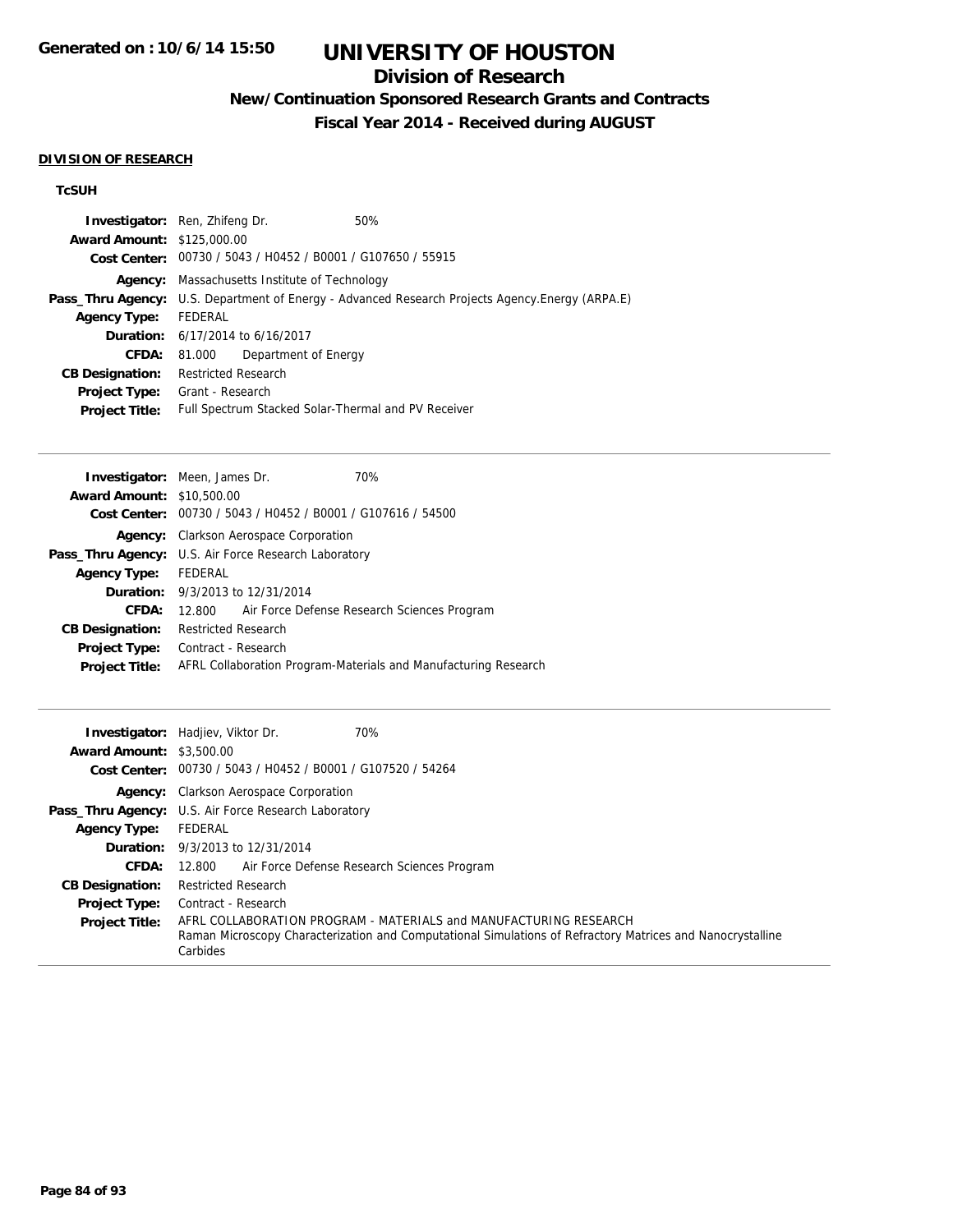## **Division of Research**

## **New/Continuation Sponsored Research Grants and Contracts**

**Fiscal Year 2014 - Received during AUGUST**

#### **DIVISION OF RESEARCH**

|                                  | <b>Investigator:</b> Masson, Philippe Dr.<br>50%                                                               |
|----------------------------------|----------------------------------------------------------------------------------------------------------------|
| <b>Award Amount: \$49,280.50</b> |                                                                                                                |
|                                  | Cost Center: 00730 / 5043 / H0073 / B0001 / C108653 / 55989                                                    |
|                                  | <b>Agency:</b> Advanced Magnet Lab                                                                             |
|                                  | <b>Pass_Thru Agency:</b> NASA - National Aeronautics and Space Administration - Glenn Research Center          |
| Agency Type:                     | FEDERAL                                                                                                        |
|                                  | <b>Duration:</b> 8/1/2014 to 7/31/2015                                                                         |
| <b>CFDA:</b>                     | National Aeronautics and Space Administration<br>43.000                                                        |
| <b>CB Designation:</b>           | <b>Restricted Research</b>                                                                                     |
| <b>Project Type:</b>             | Contract - Research                                                                                            |
| <b>Project Title:</b>            | High Fidelity Sizing Model for Superconducting Rotating Machines for Turbo-Electric Propulsion Design - Year 4 |

| <b>Investigator:</b> Yao, Yan Dr. |                                            | 30%                                                                               |
|-----------------------------------|--------------------------------------------|-----------------------------------------------------------------------------------|
| <b>Award Amount: \$102,989.10</b> |                                            |                                                                                   |
|                                   |                                            | Cost Center: 00730 / 5013 / H0070 / B0001 / G107435 / 55768                       |
|                                   | <b>Agency:</b> National Science Foundation |                                                                                   |
| Pass_Thru Agency:                 |                                            |                                                                                   |
| <b>Agency Type:</b>               | FEDERAL                                    |                                                                                   |
|                                   | <b>Duration:</b> 8/15/2014 to 7/31/2017    |                                                                                   |
|                                   | <b>CFDA:</b> 47.041 Engineering Grants     |                                                                                   |
| <b>CB Designation:</b>            | <b>Restricted Research</b>                 |                                                                                   |
| <b>Project Type:</b>              | Grant - Research                           |                                                                                   |
| <b>Project Title:</b>             |                                            | SusChEM: Atomic-Level Manipulation of 2D Materials for Sustainable Energy Storage |

|                                   | <b>Investigator:</b> Chu, Ching-Wu Dr.                      | 50%                                                                |  |
|-----------------------------------|-------------------------------------------------------------|--------------------------------------------------------------------|--|
| <b>Award Amount: \$104,166.50</b> |                                                             |                                                                    |  |
|                                   | Cost Center: 00730 / 5013 / H0452 / B0001 / G100317 / 45245 |                                                                    |  |
|                                   | <b>Agency:</b> U.S. Air Force Office of Scientific Research |                                                                    |  |
| Pass_Thru Agency:                 |                                                             |                                                                    |  |
| Agency Type: FEDERAL              |                                                             |                                                                    |  |
|                                   | <b>Duration:</b> 9/15/2009 to 9/14/2015                     |                                                                    |  |
| CFDA:                             | 12.800                                                      | Air Force Defense Research Sciences Program                        |  |
| <b>CB Designation:</b>            | <b>Restricted Research</b>                                  |                                                                    |  |
| Project Type:                     | Grant - Research                                            |                                                                    |  |
| <b>Project Title:</b>             |                                                             | Search for and Study of Novel Superconductor with Higher Tc and Jc |  |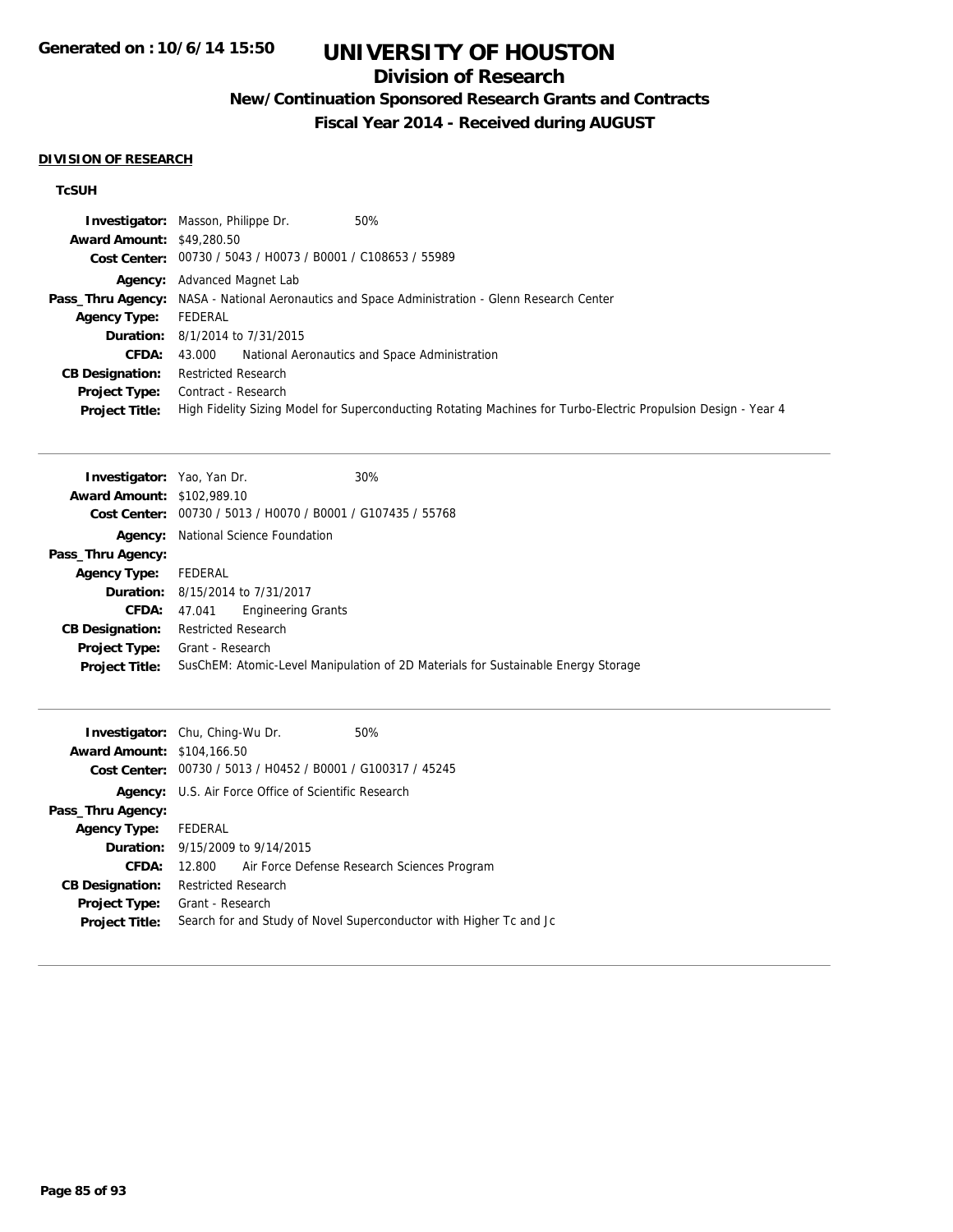## **Division of Research**

## **New/Continuation Sponsored Research Grants and Contracts**

**Fiscal Year 2014 - Received during AUGUST**

## **DIVISION OF RESEARCH**

| <b>Award Amount: \$1,000.00</b>  | <b>Investigator:</b> Francis, David Dr.<br>5%                                                          |
|----------------------------------|--------------------------------------------------------------------------------------------------------|
|                                  | Cost Center: 00730 / 5021 / H0058 / B0100 / C108487 / 55594                                            |
| Agency:                          | Houston A+ Challenge (previously Annenburg Challenge)                                                  |
| Pass_Thru Agency:                |                                                                                                        |
| <b>Agency Type:</b>              | <b>NON PROFIT</b>                                                                                      |
| Duration:                        | 6/1/2014 to 8/31/2015                                                                                  |
| CFDA:                            |                                                                                                        |
| <b>CB Designation:</b>           | Non Restricted Research                                                                                |
| <b>Project Type:</b>             | Grant - Research<br>UH- $A+UP$                                                                         |
| <b>Project Title:</b>            |                                                                                                        |
|                                  | Investigator: Francis, David Dr.<br>5%                                                                 |
| <b>Award Amount: \$1,850.00</b>  |                                                                                                        |
|                                  | Cost Center: 00730 / 5021 / H0058 / B0100 / C108486 / 55589                                            |
| Agency:                          | Houston A+ Challenge (previously Annenburg Challenge)                                                  |
| Pass_Thru Agency:                |                                                                                                        |
| <b>Agency Type:</b>              | NON PROFIT                                                                                             |
| Duration:                        | 5/1/2014 to 8/31/2015                                                                                  |
| CFDA:                            |                                                                                                        |
| <b>CB Designation:</b>           | Non Restricted Research                                                                                |
| Project Type:                    | Grant - Research                                                                                       |
| <b>Project Title:</b>            | UH A+ Challenge Network 2.0                                                                            |
|                                  |                                                                                                        |
| <b>Award Amount: \$18,038.05</b> | Investigator: Wolters, Christopher A. Dr.<br>5%                                                        |
|                                  | Cost Center: 00730 / 5015 / H0288 / B0001 / G100232 / 46963                                            |
|                                  | Agency: University of Texas at Austin                                                                  |
|                                  | Pass_Thru Agency: U.S. Department of Education                                                         |
| <b>Agency Type:</b>              | <b>FEDERAL</b>                                                                                         |
| Duration:                        | 7/1/2010 to 6/30/2015                                                                                  |
| CFDA:                            | National Institute on Student Achievement, Curriculum and Assessment<br>84.305                         |
| <b>CB Designation:</b>           | <b>Restricted Research</b>                                                                             |
| <b>Project Type:</b>             | Grant - Research                                                                                       |
| <b>Project Title:</b>            | Understanding Malleable Cognitive Processes and Integrated Comprehension Interventions for Grades 7-12 |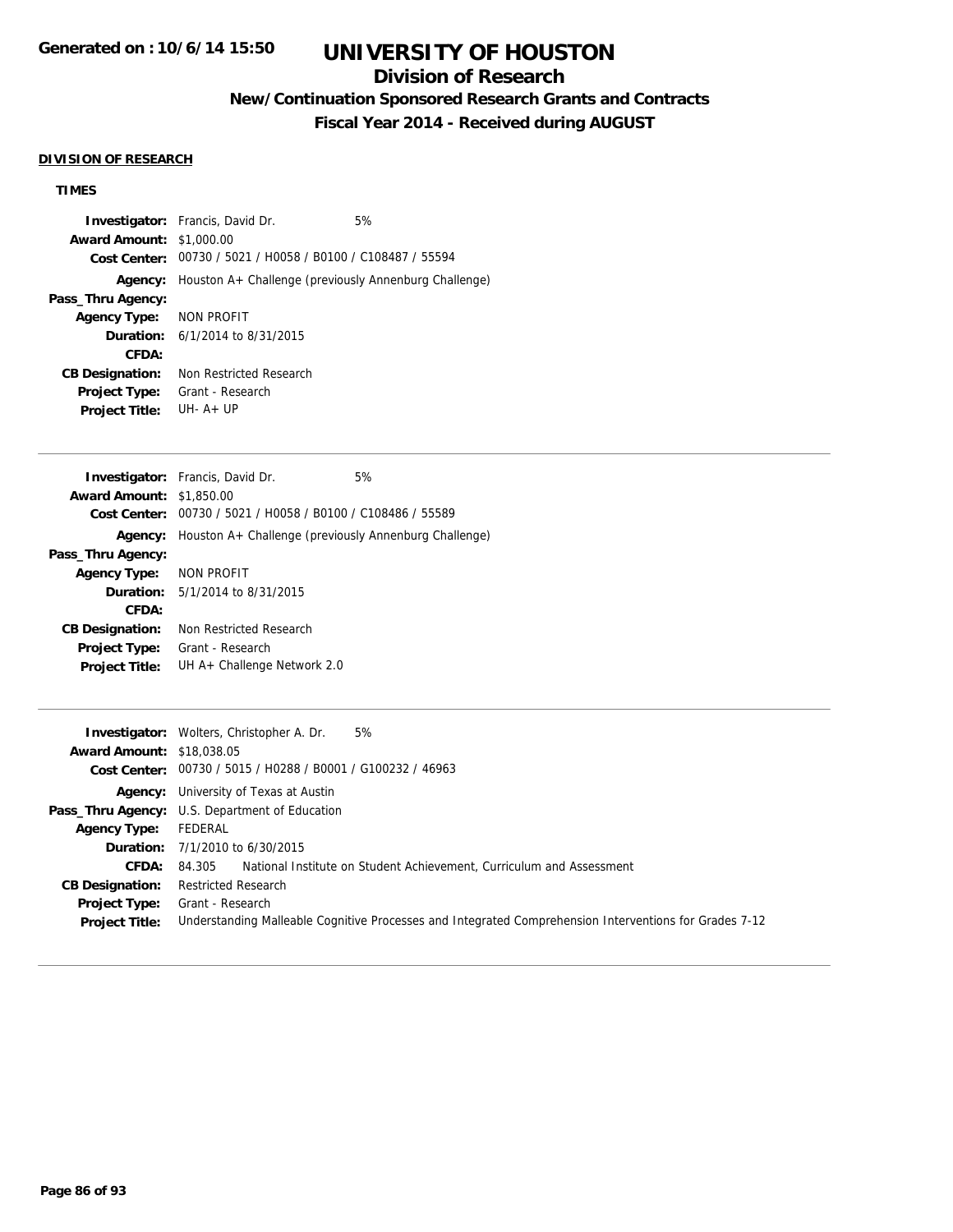## **Division of Research**

## **New/Continuation Sponsored Research Grants and Contracts**

**Fiscal Year 2014 - Received during AUGUST**

#### **DIVISION OF RESEARCH**

|                                                                            |  | 35%                                                                                                                                    |
|----------------------------------------------------------------------------|--|----------------------------------------------------------------------------------------------------------------------------------------|
|                                                                            |  |                                                                                                                                        |
| <b>Cost Center:</b>                                                        |  |                                                                                                                                        |
| <b>Agency:</b> Institute of Educational Sciences                           |  |                                                                                                                                        |
|                                                                            |  |                                                                                                                                        |
| FEDERAL                                                                    |  |                                                                                                                                        |
| <b>Duration:</b> 8/15/2011 to 8/14/2015                                    |  |                                                                                                                                        |
|                                                                            |  | National Institute on Student Achievement, Curriculum and Assessment                                                                   |
| <b>Restricted Research</b>                                                 |  |                                                                                                                                        |
| Grant - Research                                                           |  |                                                                                                                                        |
| Arithmetical and Cognitive Antecedents and Concomitants of Algebraic Skill |  |                                                                                                                                        |
|                                                                            |  | <b>Investigator:</b> Tolar, Tammy Dr.<br><b>Award Amount: \$113,172.85</b><br>00730 / 5013 / H0288 / B0001 / G101915 / 48475<br>84.305 |

| <b>Investigator:</b> Cirino, Paul Dr. |                                                             |                                         | 35%                                                                        |
|---------------------------------------|-------------------------------------------------------------|-----------------------------------------|----------------------------------------------------------------------------|
| <b>Award Amount: \$113,172.85</b>     |                                                             |                                         |                                                                            |
|                                       | Cost Center: 00730 / 5013 / H0288 / B0001 / G101915 / 48475 |                                         |                                                                            |
| Agency:                               | Institute of Educational Sciences                           |                                         |                                                                            |
| Pass_Thru Agency:                     |                                                             |                                         |                                                                            |
| <b>Agency Type:</b>                   | FEDERAL                                                     |                                         |                                                                            |
|                                       |                                                             | <b>Duration:</b> 8/15/2011 to 8/14/2015 |                                                                            |
| CFDA:                                 | 84.305                                                      |                                         | National Institute on Student Achievement, Curriculum and Assessment       |
| <b>CB Designation:</b>                | <b>Restricted Research</b>                                  |                                         |                                                                            |
| <b>Project Type:</b>                  | Grant - Research                                            |                                         |                                                                            |
| <b>Project Title:</b>                 |                                                             |                                         | Arithmetical and Cognitive Antecedents and Concomitants of Algebraic Skill |
|                                       |                                                             |                                         |                                                                            |

| <b>Award Amount: \$144,304.40</b> | 40%<br><b>Investigator:</b> Fletcher, Jack Dr.<br>Cost Center: 00730 / 5015 / H0288 / B0001 / G100232 / 46963 |  |
|-----------------------------------|---------------------------------------------------------------------------------------------------------------|--|
|                                   | <b>Agency:</b> University of Texas at Austin                                                                  |  |
|                                   | <b>Pass_Thru Agency:</b> U.S. Department of Education                                                         |  |
| <b>Agency Type:</b> FEDERAL       |                                                                                                               |  |
|                                   | <b>Duration:</b> 7/1/2010 to 6/30/2015                                                                        |  |
| <b>CFDA:</b>                      | National Institute on Student Achievement, Curriculum and Assessment<br>84.305                                |  |
| <b>CB Designation:</b>            | <b>Restricted Research</b>                                                                                    |  |
| <b>Project Type:</b>              | Grant - Research                                                                                              |  |
| <b>Project Title:</b>             | Understanding Malleable Cognitive Processes and Integrated Comprehension Interventions for Grades 7-12        |  |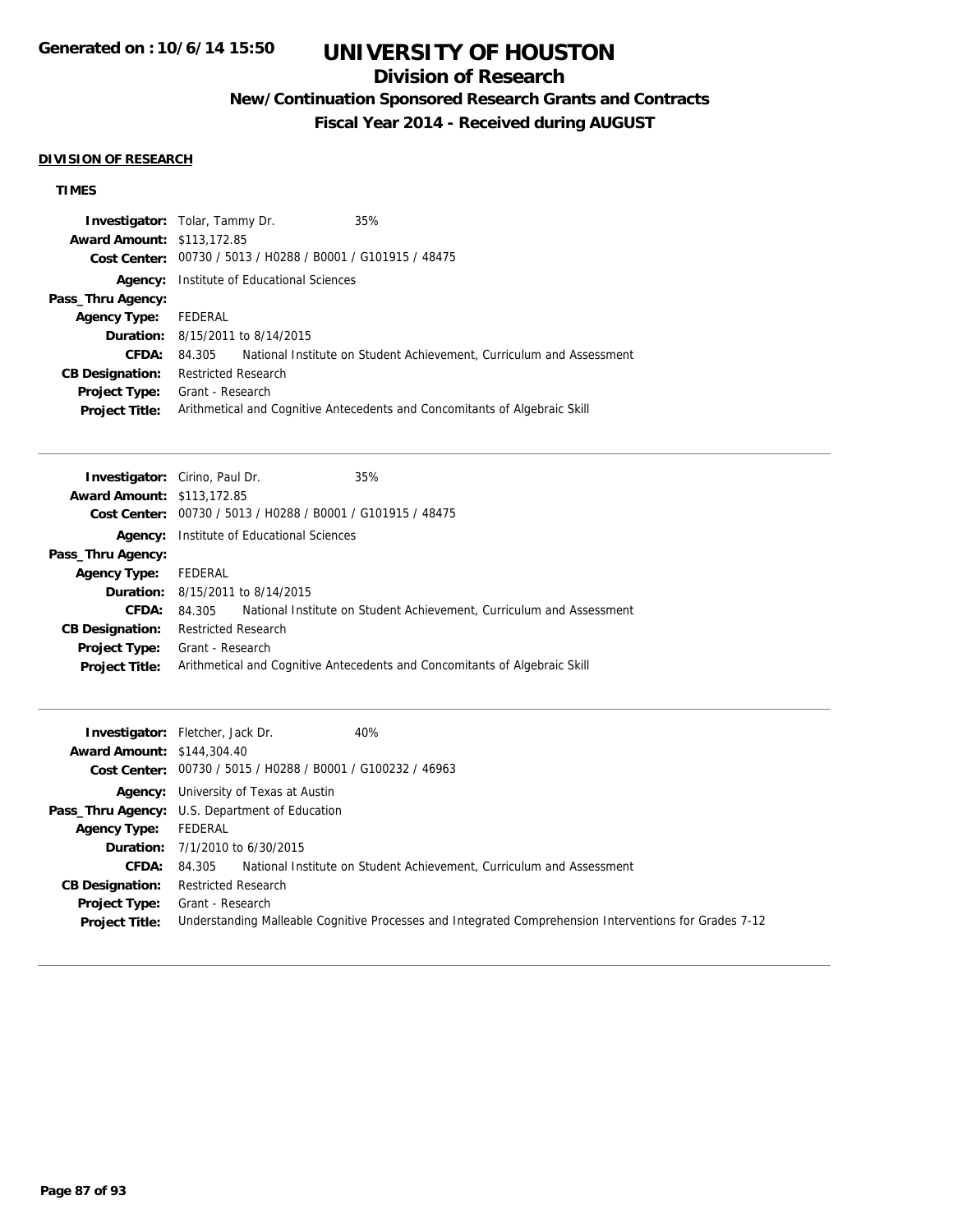## **Division of Research**

## **New/Continuation Sponsored Research Grants and Contracts**

**Fiscal Year 2014 - Received during AUGUST**

#### **DIVISION OF RESEARCH**

|                                  | <b>Investigator:</b> Francis, David Dr.                     | 50%                                                                                         |
|----------------------------------|-------------------------------------------------------------|---------------------------------------------------------------------------------------------|
| <b>Award Amount: \$12,720.00</b> |                                                             |                                                                                             |
|                                  | Cost Center: 00730 / 5013 / H0288 / B0001 / G104505 / 51659 |                                                                                             |
|                                  | <b>Agency:</b> National Science Foundation                  |                                                                                             |
| Pass_Thru Agency:                |                                                             |                                                                                             |
| <b>Agency Type:</b>              | FEDERAL                                                     |                                                                                             |
|                                  | <b>Duration:</b> 9/1/2012 to 8/31/2015                      |                                                                                             |
| CFDA:                            | Mathematical and Physical Sciences<br>47.049                |                                                                                             |
| <b>CB Designation:</b>           | <b>Restricted Research</b>                                  |                                                                                             |
|                                  | <b>Project Type:</b> Grant - Research                       |                                                                                             |
| <b>Project Title:</b>            |                                                             | Collaborative Research: New Developments for Analysis of Two-Way Structured Functional Data |

|                                   | 40%<br><b>Investigator:</b> Francis, David Dr.                                                         |
|-----------------------------------|--------------------------------------------------------------------------------------------------------|
| <b>Award Amount: \$144,304.40</b> |                                                                                                        |
|                                   | Cost Center: 00730 / 5015 / H0288 / B0001 / G100232 / 46963                                            |
|                                   | <b>Agency:</b> University of Texas at Austin                                                           |
|                                   | <b>Pass_Thru Agency:</b> U.S. Department of Education                                                  |
| <b>Agency Type:</b>               | FEDERAL                                                                                                |
|                                   | <b>Duration:</b> $7/1/2010$ to $6/30/2015$                                                             |
| CFDA:                             | 84.305 National Institute on Student Achievement, Curriculum and Assessment                            |
| <b>CB Designation:</b>            | <b>Restricted Research</b>                                                                             |
| <b>Project Type:</b>              | Grant - Research                                                                                       |
| <b>Project Title:</b>             | Understanding Malleable Cognitive Processes and Integrated Comprehension Interventions for Grades 7-12 |

|                                  | <b>Investigator:</b> Vilalta, Ricardo Dr.<br>50%            |  |
|----------------------------------|-------------------------------------------------------------|--|
| <b>Award Amount: \$60,000.00</b> |                                                             |  |
|                                  | Cost Center: 00730 / 5022 / H0288 / B0001 / C106149 / 54079 |  |
|                                  | <b>Agency:</b> Repsol Services Company                      |  |
| Pass_Thru Agency:                |                                                             |  |
| <b>Agency Type:</b>              | <b>PROFIT</b>                                               |  |
|                                  | <b>Duration:</b> $5/1/2013$ to $12/31/2014$                 |  |
| CFDA:                            |                                                             |  |
| <b>CB Designation:</b>           | Restricted Research                                         |  |
| <b>Project Type:</b>             | Grant - Research                                            |  |
| <b>Project Title:</b>            | Data Mining Techniques Applied to Seismic Data              |  |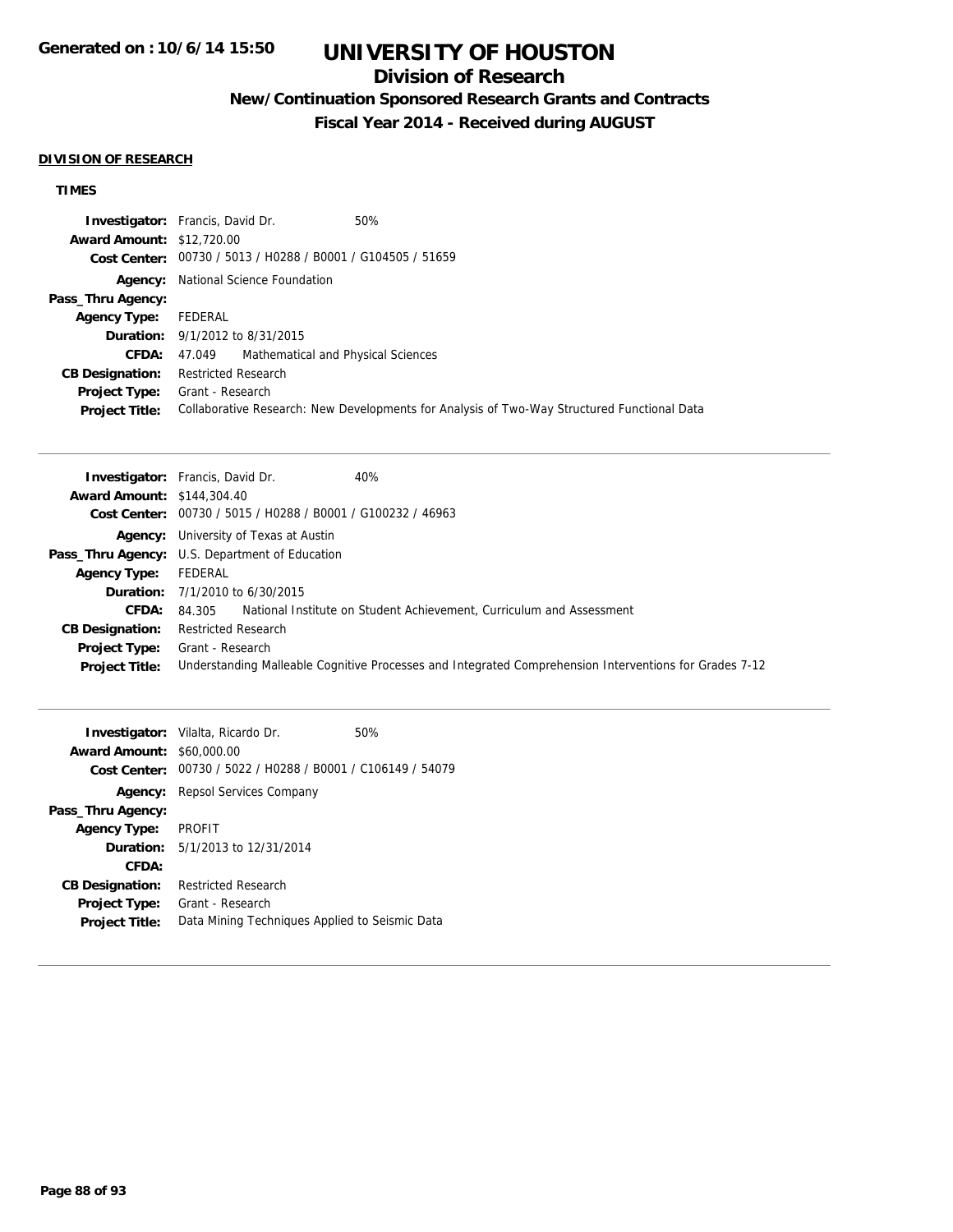## **Division of Research**

## **New/Continuation Sponsored Research Grants and Contracts**

**Fiscal Year 2014 - Received during AUGUST**

#### **DIVISION OF RESEARCH**

|                                  | <b>Investigator:</b> Francis, David Dr.<br>70%                                                |
|----------------------------------|-----------------------------------------------------------------------------------------------|
| <b>Award Amount: \$14,490.00</b> |                                                                                               |
|                                  | Cost Center: 00730 / 5013 / H0288 / B0001 / G108635 / 55784                                   |
|                                  | Agency: Michael E. DeBakey Veterans Affairs Medical Center                                    |
| Pass_Thru Agency:                |                                                                                               |
| Agency Type:                     | FEDERAL                                                                                       |
|                                  | <b>Duration:</b> $4/1/2014$ to $9/30/2014$                                                    |
| CFDA:                            | Intergovermental Personnel Act (IPA) Mobility Program<br>27.011                               |
| <b>CB Designation:</b>           | Restricted Research                                                                           |
| Project Type:                    | Grant - Research                                                                              |
| <b>Project Title:</b>            | THE BURDEN OF NON-ALCOHOLIC FATTY LIVER DISEASE (NAFLD) IN THE VETERANS HEALTH ADMINISTRATION |

|                                   | <b>Investigator:</b> Carlson, Coleen Dr.<br>50%                                                                                           |
|-----------------------------------|-------------------------------------------------------------------------------------------------------------------------------------------|
| <b>Award Amount: \$177,294.00</b> |                                                                                                                                           |
| <b>Cost Center:</b>               | 00730 / 5013 / H0288 / B0001 / G108632 / 55660                                                                                            |
| Agency:                           | Institute of Educational Sciences                                                                                                         |
| Pass_Thru Agency:                 |                                                                                                                                           |
| <b>Agency Type:</b>               | FEDERAL                                                                                                                                   |
| Duration:                         | 7/1/2014 to 6/30/2018                                                                                                                     |
| <b>CFDA:</b>                      | National Institute on Student Achievement, Curriculum and Assessment<br>84.305                                                            |
| <b>CB Designation:</b>            | <b>Restricted Research</b>                                                                                                                |
| <b>Project Type:</b>              | Grant - Research                                                                                                                          |
| <b>Project Title:</b>             | TIMES: Consistency Management & Cooperative Discipline (CMCD): An Efficacy Trial with Students in Third and<br>Fourth Grade Urban Schools |
|                                   |                                                                                                                                           |
|                                   |                                                                                                                                           |
|                                   | <b>Investigator:</b> Francis, David Dr.<br>50%                                                                                            |
| <b>Award Amount: \$177,294.00</b> |                                                                                                                                           |
|                                   | Cost Center: 00730 / 5013 / H0288 / B0001 / G108632 / 55660                                                                               |
| Agency:                           | Institute of Educational Sciences                                                                                                         |
| Pass_Thru Agency:                 |                                                                                                                                           |
| <b>Agency Type:</b>               | FEDERAL                                                                                                                                   |
| Duration:                         | 7/1/2014 to 6/30/2018                                                                                                                     |
| CFDA:                             | National Institute on Student Achievement, Curriculum and Assessment<br>84.305                                                            |
| <b>CB Designation:</b>            | <b>Restricted Research</b>                                                                                                                |
| <b>Project Type:</b>              | Grant - Research                                                                                                                          |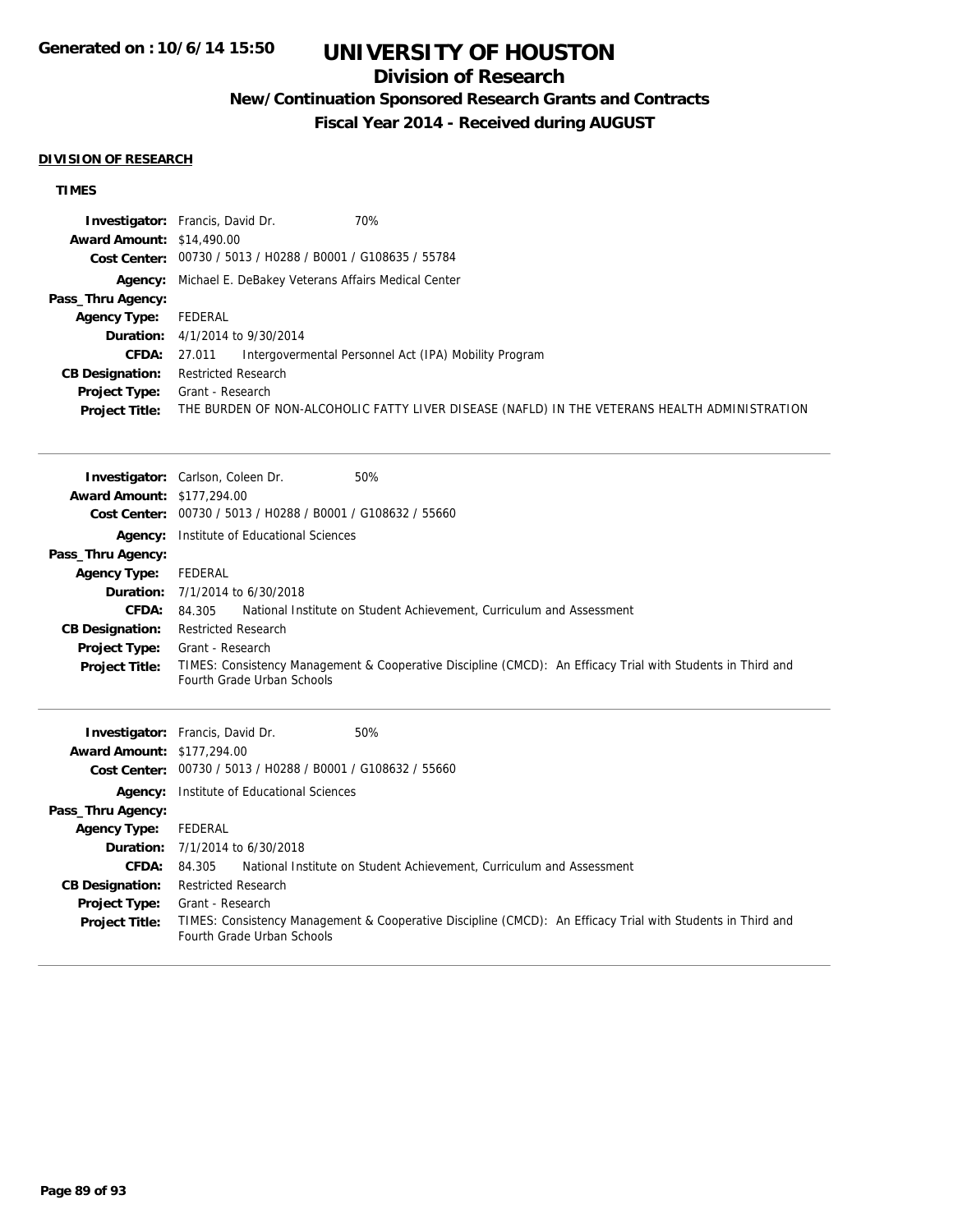## **Division of Research**

**New/Continuation Sponsored Research Grants and Contracts**

**Fiscal Year 2014 - Received during AUGUST**

#### **GRADUATE COLLEGE OF SOCIAL WORK**

### **Child & Family for Innovative Research**

| <b>Investigator:</b> Cheung, Monit Dr.     |              |                               | 100%                                                              |
|--------------------------------------------|--------------|-------------------------------|-------------------------------------------------------------------|
| <b>Award Amount: \$815,726.08</b>          |              |                               |                                                                   |
|                                            |              |                               | Cost Center: 00730 / 5014 / H0509 / A0001 / G108558 / 55777       |
|                                            |              |                               | <b>Agency:</b> Texas Department of Family and Protective Services |
| Pass_Thru Agency:                          |              |                               | Department of Health and Human Services                           |
| <b>Agency Type:</b>                        | FEDERAL      |                               |                                                                   |
| <b>Duration:</b> $7/1/2014$ to $6/30/2015$ |              |                               |                                                                   |
| CFDA:                                      | 93.658       | <b>Foster Care</b>            |                                                                   |
| <b>CB Designation:</b>                     | Non Research |                               |                                                                   |
| <b>Project Type:</b>                       |              | Co-Op Agreement - Instruction |                                                                   |
| <b>Project Title:</b>                      |              |                               | University of Houston Child Welfare Education Project             |

| <b>Investigator:</b> Ha, Yoonsook Dr.                       | 100% |
|-------------------------------------------------------------|------|
| <b>Award Amount: \$90,851,00</b>                            |      |
| Cost Center: 00730 / 5021 / H0509 / B0100 / C108516 / 55537 |      |
| Greater Houston Community Foundation                        |      |
|                                                             |      |
| Agency Type: FOUNDATION                                     |      |
| <b>Duration:</b> $6/1/2014$ to $6/30/2015$                  |      |
|                                                             |      |
| Non Restricted Research                                     |      |
| Grant - Research                                            |      |
| Homeless Youth Count & Survey in Houston/Harris County      |      |
|                                                             |      |

| <b>Award Amount: \$42,024.28</b> | <b>Investigator:</b> Bordnick, Patrick Dr.<br>75%<br>Cost Center: 00730 / 5015 / H0509 / B0100 / C108501 / 55583                            |
|----------------------------------|---------------------------------------------------------------------------------------------------------------------------------------------|
|                                  | <b>Agency:</b> Texas Department of Family and Protective Services                                                                           |
|                                  | <b>Pass_Thru Agency:</b> Department of Health and Human Services                                                                            |
| <b>Agency Type:</b>              | FEDERAL                                                                                                                                     |
|                                  | <b>Duration:</b> $6/1/2014$ to $6/30/2015$                                                                                                  |
| <b>CFDA:</b>                     | 93.658 Foster Care                                                                                                                          |
| <b>CB Designation:</b>           | Non Restricted Research                                                                                                                     |
| <b>Project Type:</b>             | Grant - Research                                                                                                                            |
| <b>Project Title:</b>            | Companion Project for National Center for Child Welfare Curriculum Development Child Welfare Education<br>Project-HHS-2013-ACF-ACYF-CT-0595 |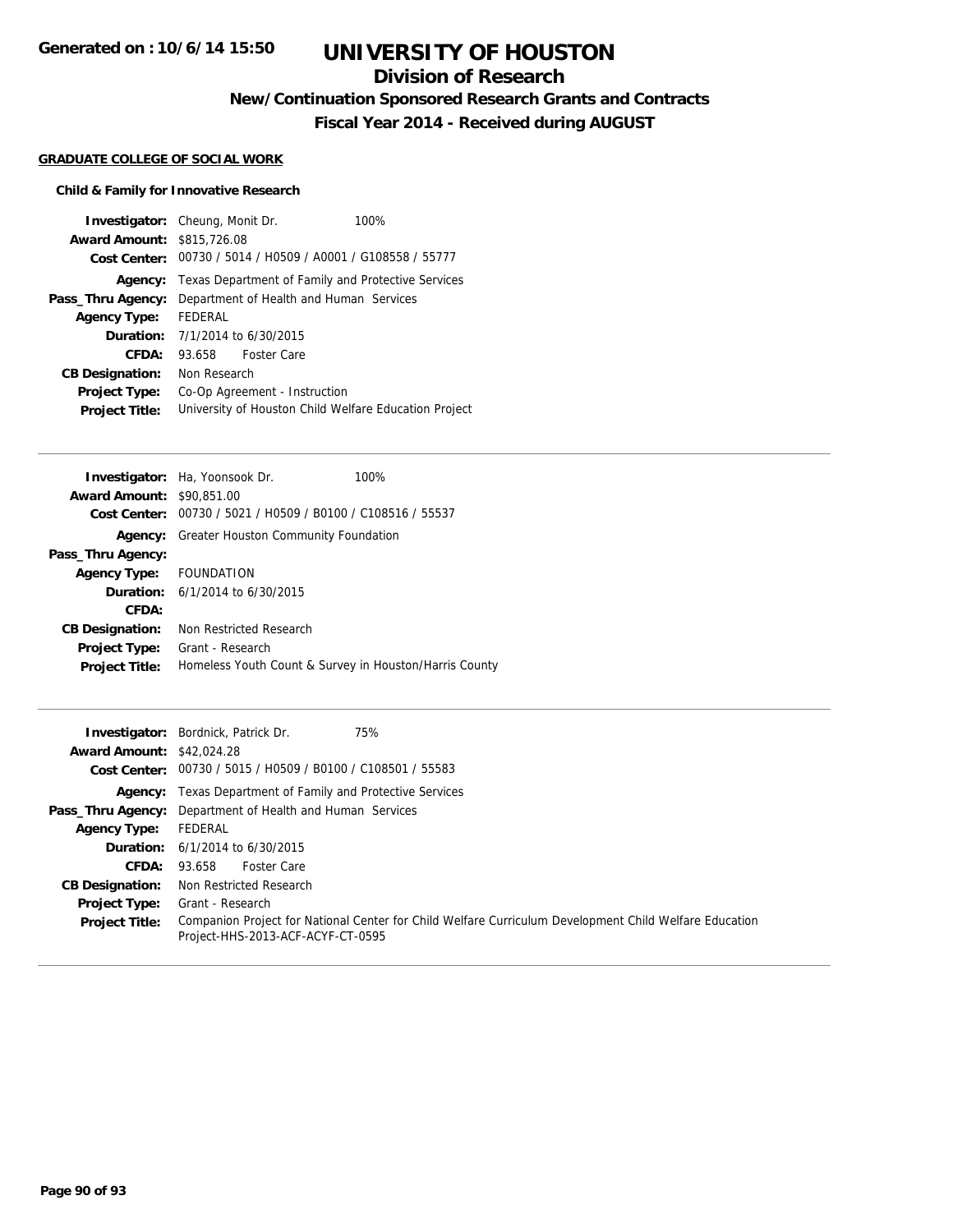## **Division of Research**

**New/Continuation Sponsored Research Grants and Contracts**

**Fiscal Year 2014 - Received during AUGUST**

#### **GRADUATE COLLEGE OF SOCIAL WORK**

#### **Child & Family for Innovative Research**

**Agency:** National Institute on Drug Abuse

**CFDA:** 93.279 Drug Abuse Research Programs

**Project Title:** University of Houston Drug Abuse Research Development Program II (UHDARDP II)

**Duration:** 8/1/2014 to 3/31/2015

**CB Designation:** Non Restricted Research **Project Type:** Grant - Research

| <b>Award Amount:</b>                                                                                                                                                                                                  | <b>Investigator:</b> Cheung, Monit Dr.<br>25%<br>\$14,008.09                                                                                                                                                                                                                                                                                                  |
|-----------------------------------------------------------------------------------------------------------------------------------------------------------------------------------------------------------------------|---------------------------------------------------------------------------------------------------------------------------------------------------------------------------------------------------------------------------------------------------------------------------------------------------------------------------------------------------------------|
| Pass_Thru Agency:<br><b>Agency Type:</b><br>Duration:<br><b>CFDA:</b><br><b>CB Designation:</b>                                                                                                                       | Cost Center: 00730 / 5015 / H0509 / B0100 / C108501 / 55583<br><b>Agency:</b> Texas Department of Family and Protective Services<br>Department of Health and Human Services<br><b>FEDERAL</b><br>6/1/2014 to 6/30/2015<br><b>Foster Care</b><br>93.658<br>Non Restricted Research                                                                             |
| <b>Project Type:</b><br><b>Project Title:</b>                                                                                                                                                                         | Grant - Research<br>Companion Project for National Center for Child Welfare Curriculum Development Child Welfare Education<br>Project-HHS-2013-ACF-ACYF-CT-0595                                                                                                                                                                                               |
| <b>Award Amount: \$7,744.98</b><br><b>Cost Center:</b><br>Agency:<br>Pass_Thru Agency:<br><b>Agency Type:</b><br>Duration:<br><b>CFDA:</b><br><b>CB Designation:</b><br><b>Project Type:</b><br><b>Project Title:</b> | 3%<br><b>Investigator:</b> Torres-Hostos, Luis Dr.<br>00730 / 5013 / H0509 / B0100 / G105861 / 56044<br>National Institute on Drug Abuse<br><b>FEDERAL</b><br>8/1/2014 to 3/31/2015<br>Drug Abuse Research Programs<br>93.279<br>Non Restricted Research<br>Grant - Research<br>University of Houston Drug Abuse Research Development Program II (UHDARDP II) |
| <b>Award Amount: \$7,744.98</b>                                                                                                                                                                                       | 3%<br><b>Investigator:</b> Kao, Dennis Dr.<br>Cost Center: 00730 / 5013 / H0509 / B0100 / G105861 / 56044                                                                                                                                                                                                                                                     |

**Pass\_Thru Agency:**

**Agency Type:** FEDERAL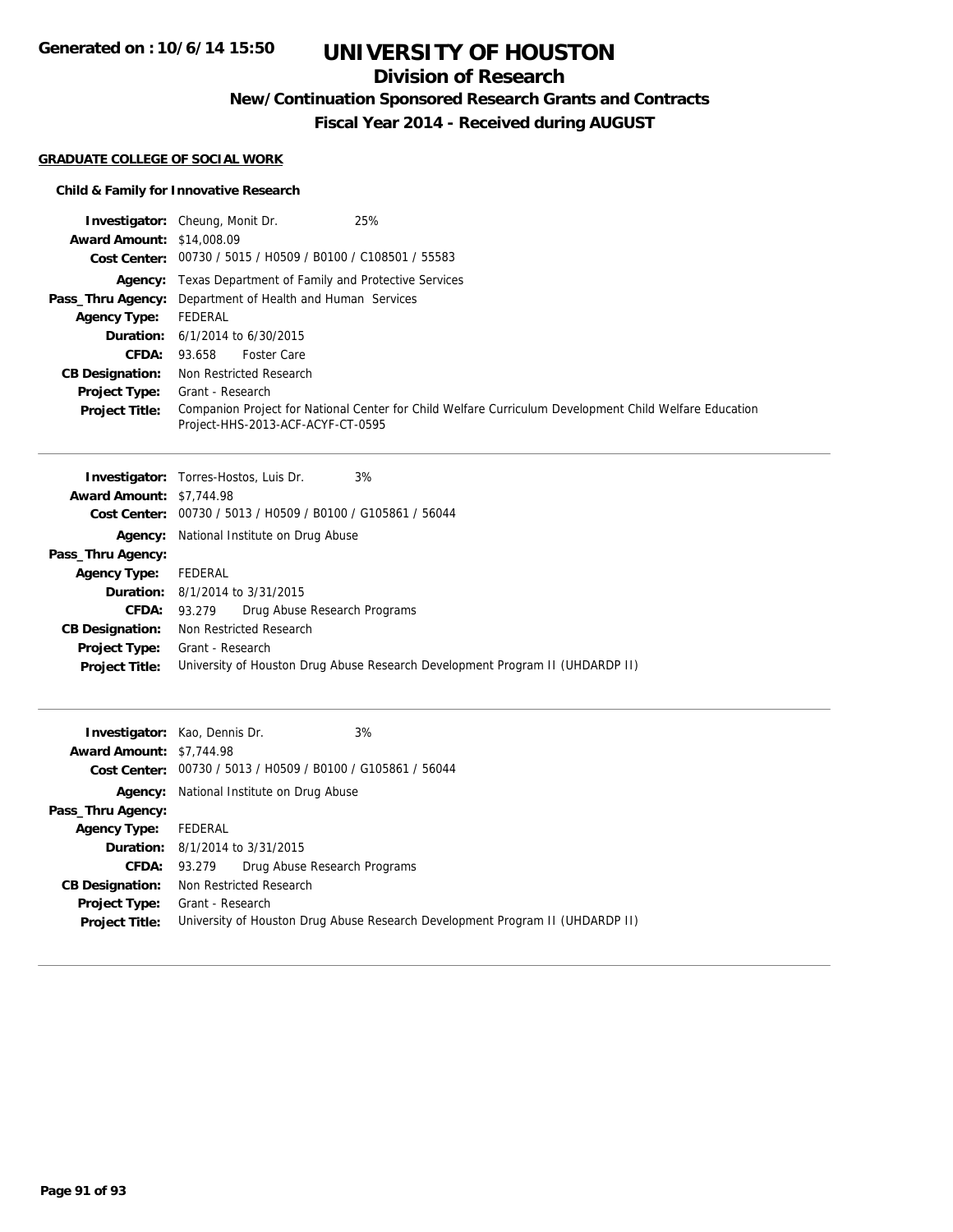## **Division of Research**

**New/Continuation Sponsored Research Grants and Contracts**

**Fiscal Year 2014 - Received during AUGUST**

#### **GRADUATE COLLEGE OF SOCIAL WORK**

### **Child & Family for Innovative Research**

|                                   | <b>Investigator:</b> Bordnick, Patrick Dr.<br>65%                             |  |  |
|-----------------------------------|-------------------------------------------------------------------------------|--|--|
| <b>Award Amount: \$167,807.90</b> |                                                                               |  |  |
|                                   | Cost Center: 00730 / 5013 / H0509 / B0100 / G105861 / 56044                   |  |  |
| Agency:                           | National Institute on Drug Abuse                                              |  |  |
| Pass_Thru Agency:                 |                                                                               |  |  |
| <b>Agency Type:</b>               | FEDERAL                                                                       |  |  |
|                                   | <b>Duration:</b> 8/1/2014 to 3/31/2015                                        |  |  |
| CFDA:                             | Drug Abuse Research Programs<br>93.279                                        |  |  |
| <b>CB Designation:</b>            | Non Restricted Research                                                       |  |  |
| <b>Project Type:</b>              | Grant - Research                                                              |  |  |
| <b>Project Title:</b>             | University of Houston Drug Abuse Research Development Program II (UHDARDP II) |  |  |

|                                 | <b>Investigator:</b> Amtsberg, Donna<br>100%                                                       |
|---------------------------------|----------------------------------------------------------------------------------------------------|
| <b>Award Amount: \$4,500.00</b> |                                                                                                    |
|                                 | Cost Center: 00730 / 5013 / H0509 / B0100 / G109000 / 56108                                        |
|                                 | Agency: Research Foundation - City University of New York - Hunter College                         |
|                                 | <b>Pass_Thru Agency:</b> Substance Abuse and Mental Health Services Administration                 |
| <b>Agency Type:</b>             | FEDERAL                                                                                            |
|                                 | <b>Duration:</b> 3/1/2014 to 9/29/2014                                                             |
| <b>CFDA:</b>                    | 93.243 Substance Abuse and Mental Health Services - Projects of Regional and National Significance |
| <b>CB Designation:</b>          | Non Restricted Research                                                                            |
| <b>Project Type:</b>            | Grant - Research                                                                                   |
| <b>Project Title:</b>           | Creating and Sustaining the Next Generation of Trauma Informed Practitioners                       |

#### **Dean, Social Work**

| <b>Award Amount: \$19,250.00</b> | <b>Investigator:</b> Sampson, McClain Dr.<br>100%<br>Cost Center: 00730 / 5021 / H0129 / B0001 / C104867 / 55427 |
|----------------------------------|------------------------------------------------------------------------------------------------------------------|
|                                  |                                                                                                                  |
|                                  | <b>Agency:</b> Hogg Foundation for Mental Health                                                                 |
| Pass_Thru Agency:                |                                                                                                                  |
| <b>Agency Type:</b>              | FOUNDATION                                                                                                       |
|                                  | <b>Duration:</b> $6/1/2014$ to $6/1/2014$                                                                        |
| <b>CFDA:</b>                     |                                                                                                                  |
| <b>CB Designation:</b>           | <b>Restricted Research</b>                                                                                       |
| <b>Project Type:</b>             | Grant - Research                                                                                                 |
| <b>Project Title:</b>            | Development of a Home Visiting Intervention for Impoverished Mothers Suffering From Postpartum Depression        |